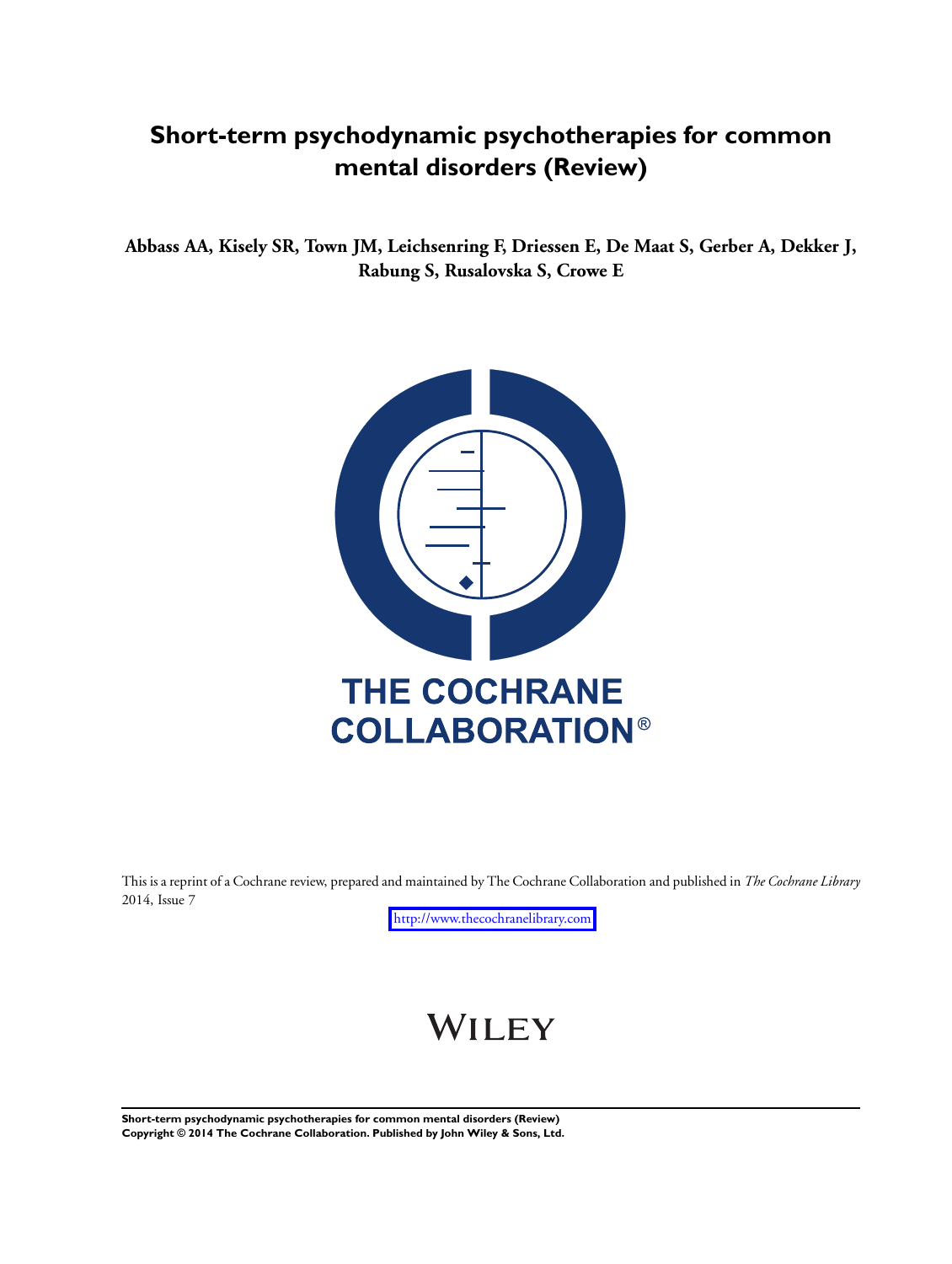# **TABLE OF CONTENTS**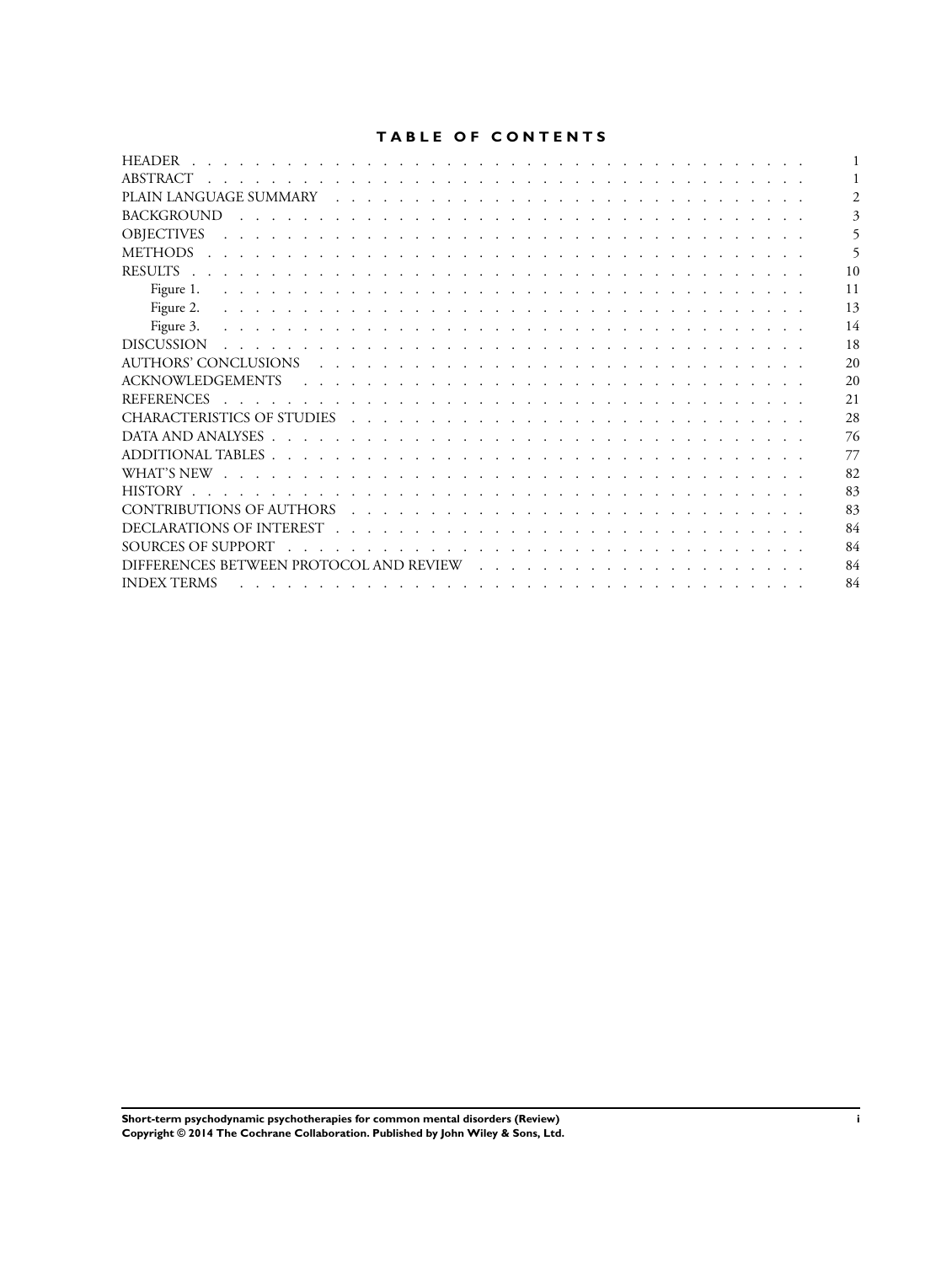**[Intervention Review]**

# **Short-term psychodynamic psychotherapies for common mental disorders**

Allan A Abbass<sup>1</sup>, Steve R Kisely<sup>2</sup>, Joel M Town<sup>3</sup>, Falk Leichsenring<sup>4</sup>, Ellen Driessen<sup>5</sup>, Saskia De Maat<sup>6</sup>, Andrew Gerber<sup>7</sup>, Jack Dekker  $^8$ , Sven Rabung $^9, ^{10},$  Svitlana Rusalovska $^{11},$  Elizabeth Crowe $^{12}$ 

<sup>1</sup>Department of Psychiatry, Dalhousie University, Halifax, Canada. <sup>2</sup>School of Medicine, The University of Queensland, Woolloongabba, Australia. <sup>3</sup>Centre for Emotions & Health, Dalhousie University, Halifax, Canada. <sup>4</sup>Klinik für Psychosomatik und Psychotherapie, University of Giessen, Giessen, Germany. <sup>5</sup>Faculty of Psychology and Education, Department of Clinical Psychology, VU University Amsterdam, Amsterdam, Netherlands. <sup>6</sup>Dutch Psychoanalytic Institute (NPI), Amsterdam, Netherlands. <sup>7</sup>Psychiatry, New York State Psychiatric Institute, New York, New York, USA. <sup>8</sup>Research Department, Arkin Mental Health Institute, Amsterdam, Netherlands. <sup>9</sup>Department of Psychology, Alpen-Adria-Universität Klagenfurt, Klagenfurt, Austria. <sup>10</sup>Department of Medical Psychology, University Medical Center Hamburg-Eppendorf, Hamburg, Germany. <sup>11</sup>Dalhousie University, Halifax, Canada. <sup>12</sup>School of Population Health, University of Queensland, Brisbane, Australia

Contact address: Allan A Abbass, Department of Psychiatry, Dalhousie University, 8203 - 5909 Veterans Memorial Lane, Halifax, NS, B3H 2E2, Canada. [Allan.Abbass@dal.ca.](mailto:Allan.Abbass@dal.ca)

**Editorial group:** Cochrane Depression, Anxiety and Neurosis Group.

**Publication status and date:** New search for studies and content updated (no change to conclusions), published in Issue 7, 2014. **Review content assessed as up-to-date:** 23 July 2012.

**Citation:** Abbass AA, Kisely SR, Town JM, Leichsenring F, Driessen E, De Maat S, Gerber A, Dekker J, Rabung S, Rusalovska S, Crowe E. Short-term psychodynamic psychotherapies for common mental disorders. *Cochrane Database of Systematic Reviews* 2014, Issue 7. Art. No.: CD004687. DOI: 10.1002/14651858.CD004687.pub4.

Copyright © 2014 The Cochrane Collaboration. Published by John Wiley & Sons, Ltd.

## **A B S T R A C T**

#### **Background**

Since the mid-1970s, short-term psychodynamic psychotherapies (STPP) for a broad range of psychological and somatic disorders have been developed and studied. Early published meta-analyses of STPP, using different methods and samples, have yielded conflicting results, although some meta-analyses have consistently supported an empirical basis for STPP. This is an update of a review that was last updated in 2006.

## **Objectives**

To evaluate the efficacy of STPP for adults with common mental disorders compared with wait-list controls, treatments as usual and minimal contact controls in randomised controlled trials (RCTs). To specify the differential effects of STPP for people with different disorders (e.g. depressive disorders, anxiety disorders, somatoform disorders, mixed disorders and personality disorder) and treatment characteristics (e.g. manualised versus non-manualised therapies).

# **Search methods**

The Cochrane Depression, Anxiety and Neurosis Group's Specialised Register (CCDANCTR) was searched to February 2014, this register includes relevant randomised controlled trials from The Cochrane Library (all years), EMBASE (1974-), MEDLINE (1950- ) and PsycINFO (1967-). We also conducted searches on CENTRAL, MEDLINE, EMBASE, CINAHL, PsycINFO, DARE and Biological Abstracts (all years to July 2012) and all relevant studies (identified to 2012) were fully incorporated in this review update. We checked references from papers retrieved. We contacted a large group of psychodynamic researchers in an attempt to find new studies.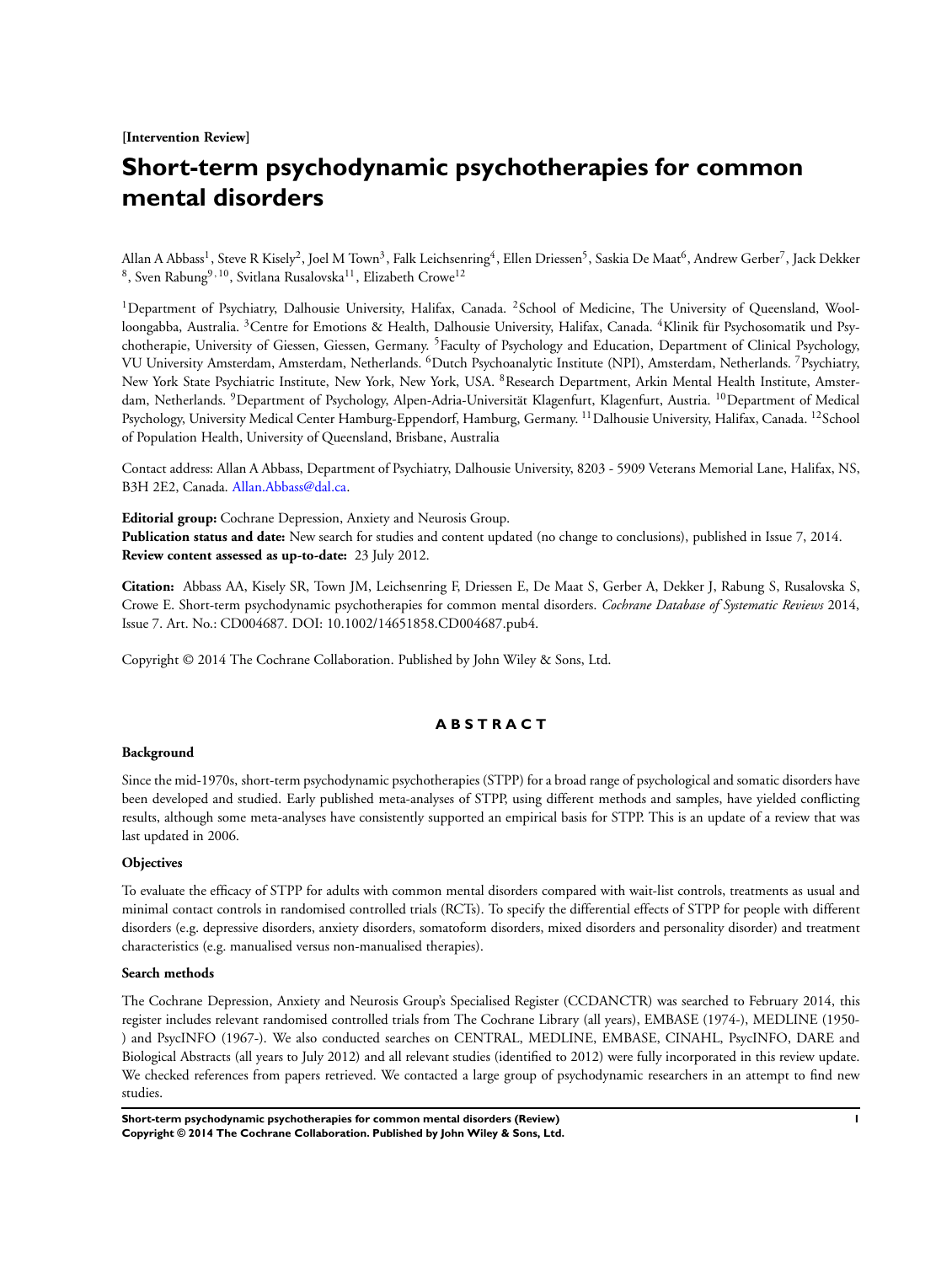#### **Selection criteria**

We included all RCTs of adults with common mental disorders, in which a brief psychodynamic therapy lasting 40 or fewer hours in total was provided in individual format.

#### **Data collection and analysis**

Eight review authors working in pairs evaluated studies. We selected studies only if pairs of review authors agreed that the studies met inclusion criteria. We consulted a third review author if two review authors could not reach consensus. Two review authors collected data and entered it into Review Manager software. Two review authors assessed and scored risk of bias. We assessed publication bias using a funnel plot. Two review authors conducted and reviewed subgroup analyses.

## **Main results**

We included 33 studies of STPP involving 2173 randomised participants with common mental disorders. Studies were of diverse conditions in which problems with emotional regulation were purported to play a causative role albeit through a range of symptom presentations. These studies evaluated STPP for this review's primary outcomes (general, somatic, anxiety and depressive symptom reduction), as well as interpersonal problems and social adjustment. Except for somatic measures in the short-term, all outcome categories suggested significantly greater improvement in the treatment versus the control groups in the short-term and medium-term. Effect sizes increased in long-term follow-up, but some of these effects did not reach statistical significance. A relatively small number of studies (N < 20) contributed data for the outcome categories. There was also significant heterogeneity between studies in most categories, possibly due to observed differences between manualised versus non-manualised treatments, short versus longer treatments, studies with observer-rated versus self report outcomes, and studies employing different treatment models.

## **Authors' conclusions**

There has been further study of STPP and it continues to show promise, with modest to large gains for a wide variety of people. However, given the limited data, loss of significance in some measures at long-term follow-up and heterogeneity between studies, these findings should be interpreted with caution. Furthermore, variability in treatment delivery and treatment quality may limit the reliability of estimates of effect for STPP. Larger studies of higher quality and with specific diagnoses are warranted.

# **P L A I N L A N G U A G E S U M M A R Y**

#### **Short-term psychodynamic psychotherapies for common mental disorders**

#### **Background**

Common mental disorders include anxiety disorders, depressive disorders, stress-related physical conditions, certain behaviour disorders and personality disorders. People with these disorders tend to have problems handling difficult emotions and often respond with physical and psychic symptoms or avoidant behavioural patterns. Such patterns and emotional responses are theoretically treatable by shortterm psychodynamic psychotherapies (STPP) because these therapies aim to improve long- and short-term problems with emotion processing, behaviour and communication/relationships with others. STPP is thought to work by making people aware of emotions, thoughts and problems with communication/relationships that are related to past and recent trauma. This in turn helps to correct problems with emotions and relationships with others.

This review sought to find out whether STPP is more effective than wait-list control (where people receive therapy after a delay during which people in the 'active' group receive the therapy), treatment as usual and minimal treatment (partial treatments not expected to provide a robust effect).

#### **Study characteristics**

We searched scientific databases to find all published and unpublished studies of STPP compared with wait-list control, treatment as usual or minimal treatment up to July 2012. We searched for studies in adults over 17 years of age with common mental disorders being treated in an outpatient setting. We excluded people with psychotic disorders.

#### **Key results**

We included 33 studies involving 2173 people. When the results of the studies were combined and analysed, we found that there was a significantly greater improvement in the groups of people who received STPP versus the control groups, both in the short-term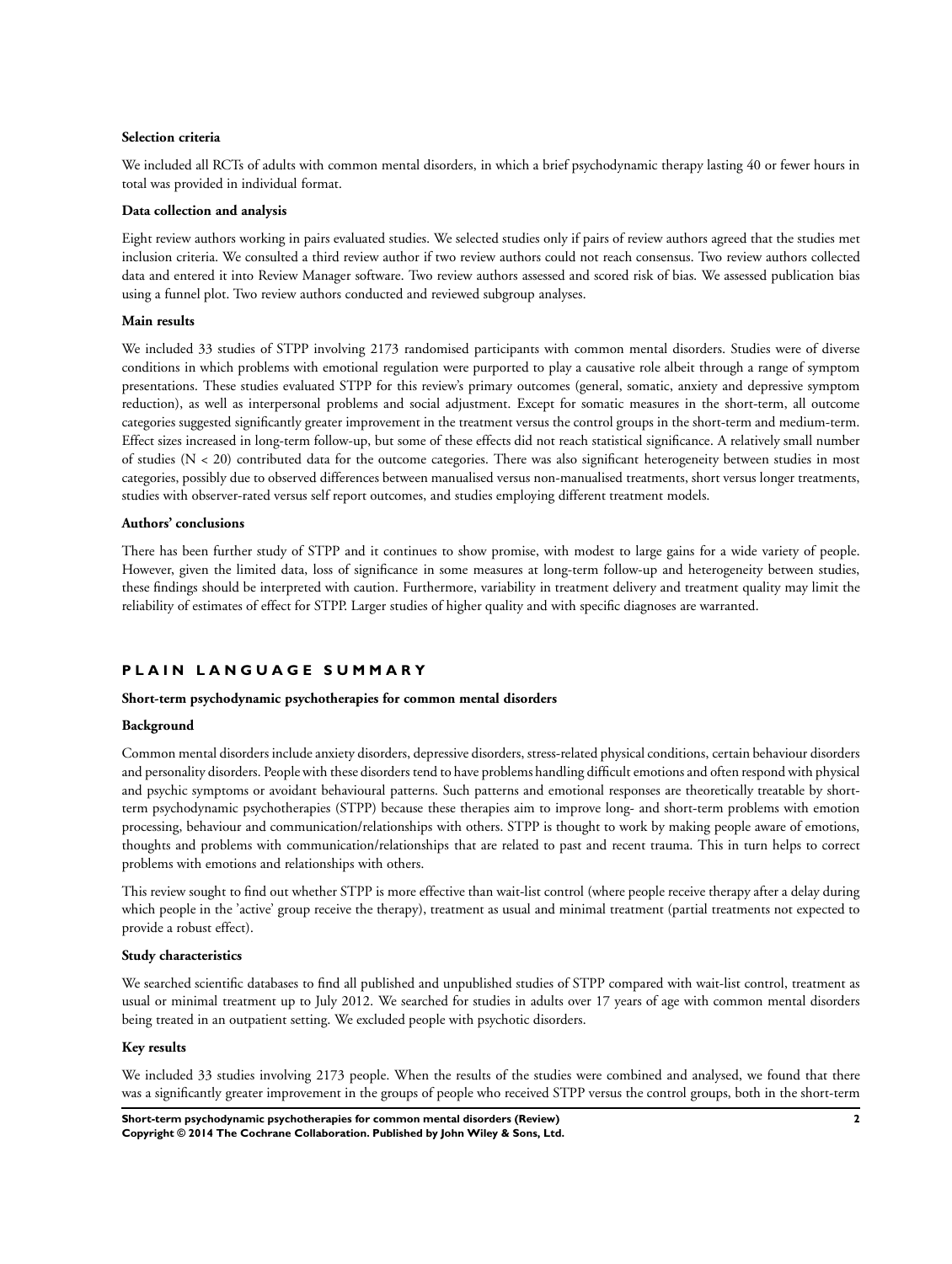(less than three months after treatment) and medium-term (three to six months after treatment). These benefits generally appeared to increase in the long-term. However, some results did not remain statistically significant in the long-term and, in addition, the studies varied in terms of their design, meaning that these conclusions are tentative and need confirmation with further research. The finding that a short-term psychological therapy treatment may be broadly applicable and effective is of importance in the atmosphere of current global healthcare and economic restrictions.

#### **Quality of the evidence**

The studies were of variable quality.

# **B A C K G R O U N D**

#### **Description of the condition**

Common mental disorders (CMD) are the range of non-psychotic symptom and behaviour disorders frequently seen in primary care and psychiatry services. They include depressive disorders, anxiety disorders, somatoform disorders and other conditions often mixed with interpersonal or personality disorders. These are extremely common conditions, with 12-month prevalences of 6.9% for depression, 14.0% for anxiety disorders and 6.3% for somatoform disorders in one European review ([Wittchen 2011](#page-22-0)). Collectively, they produce great expense to society and personal suffering for those people afflicted ([Lazar 2010](#page-22-0)). Treatment guidelines for these conditions commonly cite the use of psychological therapy alongside medication as front-line treatment options. Psychotherapies have established effectiveness in some of these conditions. Medications such as antidepressants are frequently used and, although there is some controversy about the magnitude of their effectiveness in real world samples, these appear to be marginally superior to (non-active) placebo controls in short-term randomised controlled trials (RCTs) for many of these conditions.

People with such a broad range of CMDs present to physicians, hospitals and mental health services. Common treatment options in these settings include psychotherapy (e.g. psychodynamic psychotherapy, cognitive behavioural therapies), medications and, in certain situations such as severe depression, procedures such as electroconvulsive therapy.

## **Description of the intervention**

Short-term psychodynamic psychotherapy (STPP) has been developed since the mid-1970s by a number of proponents including James Mann ([Mann 1973\)](#page-22-0), David Malan ([Malan 1979](#page-22-0)), Habib Davanloo ([Davanloo 2000](#page-22-0)), Peter Sifneos [\(Sifneos 1972\)](#page-22-0), Hans Strupp and Jeffrey Binder ([Strupp 1984\)](#page-22-0), and Lester Luborsky

[\(Luborsky 1984](#page-22-0)), as brief alternatives to the prior long-term psychodynamic therapy models. These treatments are brief talking therapies developed to work with unconscious impulses, feelings and processes that can underpin or perpetuate CMDs. Such unconscious impulses, feelings and processes often relate to losses or traumatising events in the past. Such adverse events are known risk factors for self destructive behaviours, multiple CMDs and multiple somatic disorders ([Felitti 1998](#page-22-0)). Thus, psychodynamic psychotherapy, with its focus on resolving old trauma and its damaging effects on relationships, is used to treat multiple conditions including CMD [\(Leichsenring 2014;](#page-22-0) [Shedler 2010](#page-22-0)).

Psychodynamic psychotherapy has common factors outlined by Blagys and Hilsenroth including: focus on affect and expression of emotion, exploration of attempts to avoid distressing thoughts and feelings, identification of recurring themes and patterns, discussion of past experience, focus on interpersonal relations, focus on the therapy relationship and exploration of wishes and fantasies ([Blagys 2000\)](#page-22-0). These features can reliably distinguish psychodynamic therapy from other models such as cognitive therapy [\(Blagys 2000](#page-22-0)).

In addition to these factors, elements that distinguish STPP from long-term psychodynamic treatments include the use of selection criteria, time restriction, selection of and adherence to a therapeutic focus, efforts to prevent regression, high degrees of therapist activity and active focus on the transference (therapeutic) relationship as a template to learn about and activate emotionalrelational processes. Some models use a strict time limited format (e.g. [Mann 1973\)](#page-22-0), while others do not ([Davanloo 2000\)](#page-22-0), but the within-study mean number of sessions is typically 12 to 24 with a range of four to 40 weekly sessions. The sessions are face-to-face and generally 45 to 60 minutes weekly. Many STPP methods use the triangle of conflict (the link between feelings, anxiety and defence) and the triangle of person (the link between past, therapist and current people) as key linkages to examine in the therapeutic process [\(Davanloo 1980; Malan 1979](#page-22-0)).

STPP treatment efforts include interventions falling along a continuum between 'supportive' (such as reassurance and encourage-

**Short-term psychodynamic psychotherapies for common mental disorders (Review) 3 Copyright © 2014 The Cochrane Collaboration. Published by John Wiley & Sons, Ltd.**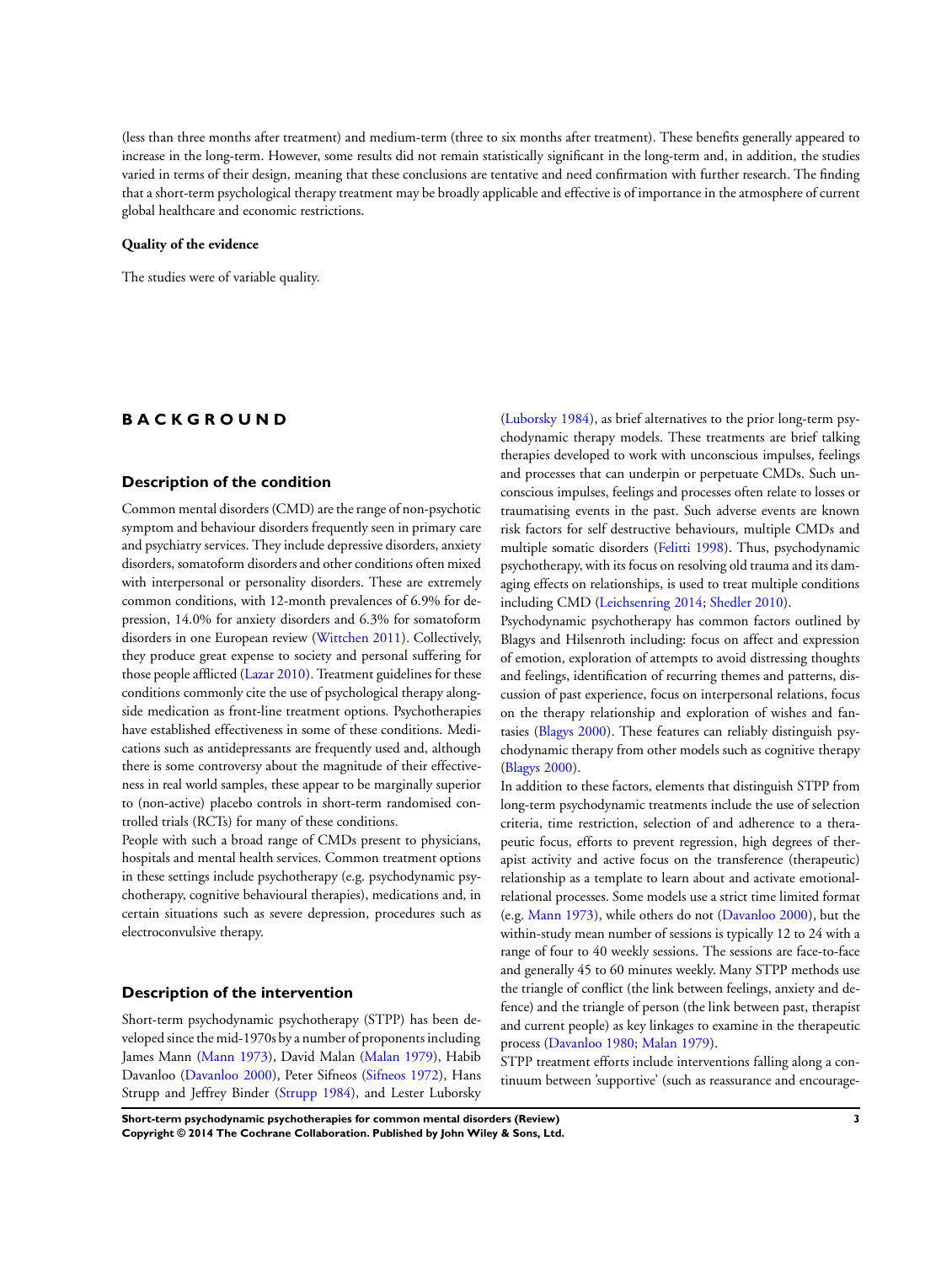ment) and 'expressive' elements (such as challenge to defences and elicitation of emotions) ([Luborsky 1984\)](#page-22-0). They may also be more or less focused on emotional mobilisation and experiencing versus insight into processes. Some models include a process to build anxiety tolerance through graded exposure to unconscious anxiety, feelings and impulses ([Davanloo 2000\)](#page-22-0). Hence, models of STPP can be used with people who may otherwise be unable to tolerate an emotion-focused treatment. This includes people with active major depression or somatisation and people who use projective defences and dissociation. Hence, these models (e.g. [Davanloo 2000](#page-22-0); [Luborsky 1984](#page-22-0); [McCullough 2003](#page-22-0)) can be used with a broad range of people with personality disorder including borderline personality disorder ([Town 2011](#page-22-0)), and a range of depressive ([Abbass 2010](#page-22-0); [Driessen 2010\)](#page-22-0), and somatic disorders [\(Abbass 2009](#page-22-0)).

In the early phase of STPP development, case-based research showed that a range of people could be successfully treated by these brief therapies, and that the gains were maintained at follow-up [\(Davanloo 1980](#page-22-0); [Malan 1979](#page-22-0); [Mann 1973;](#page-22-0) [Sifneos 1972](#page-22-0)). Since the 1980s, other STPP models have, and continue to be, developed. Some are more focused on various aspects of these abovenoted common processes. For example, one well-studied model, psychodynamic interpersonal therapy (PIT), which was developed based on the Hobson model ([Hobson 1985](#page-22-0)), emphasises interpersonal problems and the use of the therapy relationship as a means of understanding and changing these problematic patterns. A second model, intensive short-term dynamic psychotherapy, is an emotion-focused model developed by Davanloo [\(Davanloo 2000\)](#page-22-0) and Malan [\(Malan 1986\)](#page-22-0) with the expressed purpose of treating complex and resistant populations. Twenty-one studies of this model were reviewed revealing large within- and between-group (cases versus controls) effects across a broad range of populations [\(Abbass](#page-22-0) [2012](#page-22-0)) and specifically for personality and somatic disorders [\(Town](#page-22-0) [2013](#page-22-0)). Luborsky's technique [\(Luborsky 1984\)](#page-22-0), supportive-expressive therapy, operationalises and focuses on conflict through the examination of core conflictual relationship themes. Affect phobia therapy ([McCullough 2003](#page-22-0)), influenced by Davanloo's model, focuses on exposure to feared affect warded off by defence mechanisms that are associated with symptoms and personality disorder [\(Svartberg 2004](#page-22-0)). Milrod and colleagues have developed and studied panic-focused psychodynamic psychotherapy [\(Milrod 2007](#page-22-0)), and [Monsen 2000](#page-22-0) developed psychodynamic body therapy. Other new STPP models include dynamic interpersonal therapy [\(Lemma](#page-22-0) [2010](#page-22-0)), a time-limited treatment for anxiety and depression.

## **How the intervention might work**

STPP is a form of psychodynamic therapy and, thus, its mechanisms of action parallel that of psychodynamic therapy overall [\(Blagys 2000](#page-22-0); [Shedler 2010](#page-22-0)). These mechanisms include facilitation of a therapeutic alliance, building emotional capacities, building self awareness, emotional work to heal past wounds and an interpersonally corrective experience.

In terms of key processes, STPP is purported to work by engaging the person to recognise and relinquish intrapsychic and interpersonal patterns that interrupt the processing and working through of anxiety-laden past and current experiences. The therapy relationship is used as vehicle to promote change. It is seen to provide both a window to access unprocessed emotions related to past relationships, and as an in vivo interpersonal context in which to learn how to respond adaptively to these unprocessed emotions [\(Shedler 2010](#page-22-0)). Helping a person see the connections between past/current and therapeutic relationships plus feelings/impulses/ anxiety and defences brings insight on how emotions activate unconscious reactions and how the past and present are intertwined in the unconscious mind. Healing may take place through the emergence of new understanding about the impact of these often previously implicit processes associated with emotional trauma. The extent to which this involves emotional as well as intellectual neural structures may point to the nature and relative degree of therapeutic change [\(Diener 2007;](#page-22-0) [Ulvenes 2012\)](#page-22-0). Long-lasting and sustained improvement in quality of life and interpersonal relationships, as well as symptom reduction, are presumed to be associated with the healthy adaptation of previously negative internal representations of the self and other. Common results from this work include improved awareness of emotions, awareness of and changes in interpersonal patterns, and improved capacity to tolerate both interactions and emotions. So overall, combinations of building insight, interpersonal corrective experiences with the therapist and emotional processing appear key treatment factors. The STPP therapist uses a range of interventions to facilitate the therapeutic alliance. In STPP, the therapeutic alliance is mobilised through, in addition to other elements, efforts to help the person face difficult emotions, clarification of observed repeated defensive patterns and challenge to emotional avoidance in the therapeutic relationship [\(Davanloo 1980;](#page-22-0) [Luborsky 1984\)](#page-22-0). These efforts activate conscious and unconscious drives in the person to be aware of and address hitherto avoided emotions: these healing forces are what comprise the therapeutic alliance contributions of the person. Recapitulation and interpretation of what is discovered is employed to help cement learning and foster a stronger therapeutic alliance [\(Davanloo 2000;](#page-22-0) [Messer 1995](#page-22-0)). This alliance appears to be a strong contributor to outcomes across many forms of psychotherapy.

Some STPP models are more supportive than confrontative of defences. Some are more reliant on developing insight into repeated patterns [\(Luborsky 1984\)](#page-22-0), while others rely more on defence handling and emotional mobilisation (e.g. [Davanloo 2000;](#page-22-0) [McCullough 2003](#page-22-0)). Most models and therapists are likely to use combinations of supportive/confrontative techniques and interpretation/emotion mobilisation in line with patient in-session re-sponse and presentation ([Luborsky 1984](#page-22-0); [Messer 1995](#page-22-0)).

As noted, the treatment course is relatively brief averaging 12 to

**Short-term psychodynamic psychotherapies for common mental disorders (Review) 4 Copyright © 2014 The Cochrane Collaboration. Published by John Wiley & Sons, Ltd.**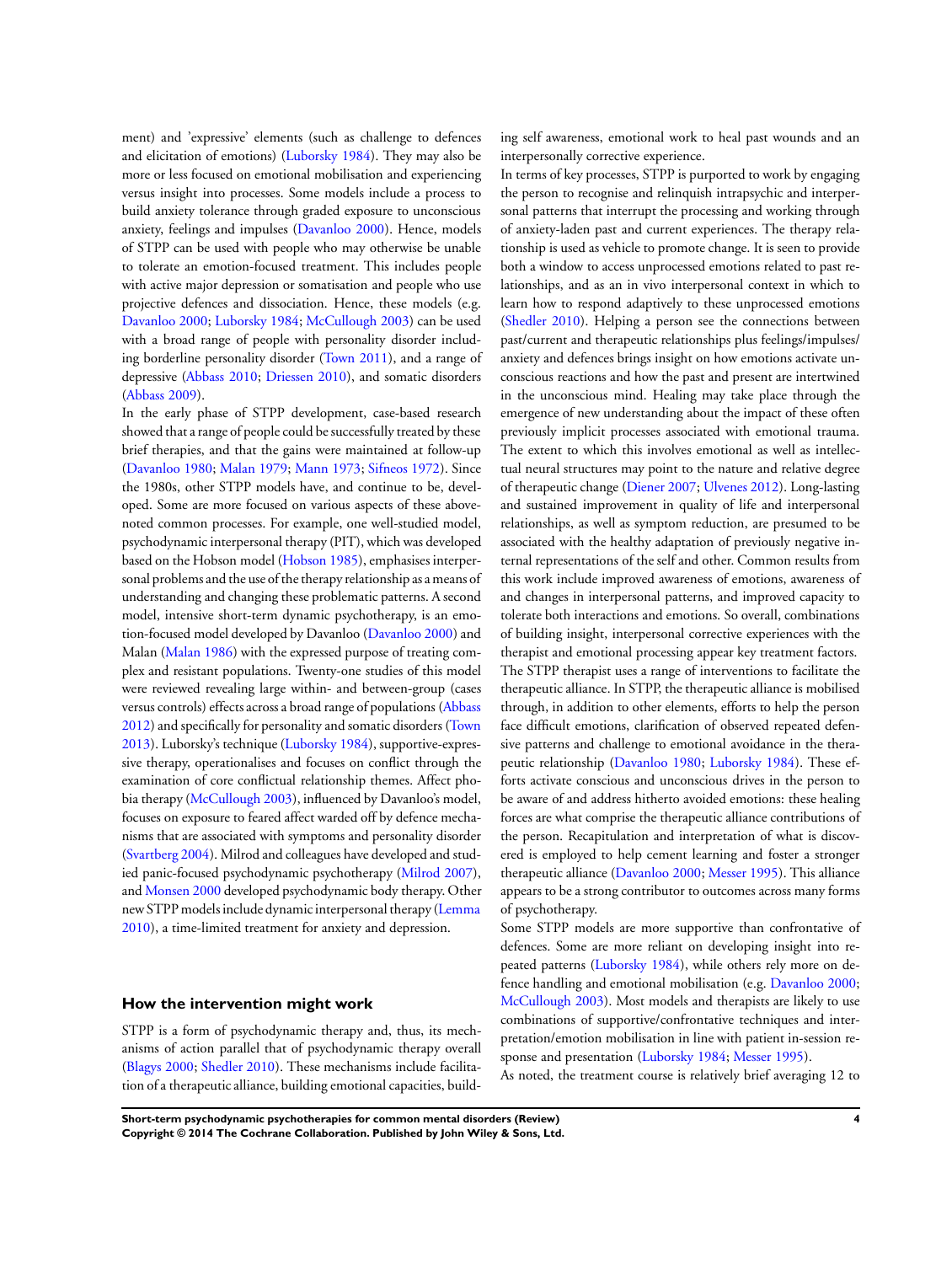24 sessions, although some treatment courses will extend up to 40 sessions when working with people with more severe emotional dysregulation, limited anxiety tolerance and depression. Working through of emotions and conflict takes place over a series of sessions followed by a phase of termination. At termination, emotions related to past losses are generally activated and worked through [\(Mann 1973](#page-22-0); [Messer 1995](#page-22-0)).

STPP may be provided in combination with medication such as antidepressants, especially where first-line psychotherapy or medication alone were not adequately effective ([Malhi 2009\)](#page-22-0). Some reviews have suggested that combination treatments are more effective than either medication or psychotherapy alone, for example in the treatment of chronic depression [\(Malhi 2009\)](#page-22-0).

#### **Why it is important to do this review**

When we published this original review [\(Abbass 2006\)](#page-22-0), we estimated that there were over 50 studies of STPP published in the English language literature and that the mix of results from early meta-analyses made a call for a formal review of this evidence base using Cochrane methodology. Since then, many more studies have been published along with a series of meta-analyses (e.g. [Abbass](#page-22-0) [2009](#page-22-0); [Abbass 2010;](#page-22-0) [Abbass 2011;](#page-22-0) [Driessen 2010](#page-22-0); [Town 2011;](#page-22-0) [Town 2012](#page-22-0)). Conservatively, there are now over 100 published trials of STPP reviewed in over 12 meta-analyses. These individual studies are of a broad range of psychological and medical conditions and with a range of controls and research methodologies. Furthermore, recent research shows that psychodynamic therapy is frequently used in clinical practice [\(Cook 2010](#page-22-0); [Norcross 2013](#page-22-0)). Hence, it is important to update this Cochrane review to clarify the current state of evidence of STPP for CMDs.

While early meta-analyses have yielded differing results due to differences in methodology ([Anderson 1995](#page-22-0); [Crits-Christoph 1992;](#page-22-0) [Svartberg 1991](#page-22-0)), more recent reviews have generally reported large effects sustained or increasing over time within group while studying RCTs and non-RCTs. Heterogeneity has been high in many studies and not all results were maintained in subgroup analyses suggesting a cautious interpretation is required. None of these reviews employed a methodology similar to ours including the entire cluster of CMDs versus all non-formal psychotherapy or wait-list controls.

Thus, we present this updated Cochrane review of these treatment approaches compared with non-treatment and minimal treatment controls for people with CMDs.

# **O B J E C T I V E S**

To evaluate the efficacy of STPP for adults with CMDs compared with wait-list controls, treatments as usual and minimal contact controls in RCTs. To specify the differential effects of STPP for people with different disorders (e.g. depressive disorders, anxiety disorders, somatoform disorders, mixed disorders and personality disorder) and treatment characteristics (e.g. manualised versus non-manualised therapies).

# **M E T H O D S**

## **Criteria for considering studies for this review**

# **Types of studies**

RCTs of STPP treatments. Cluster randomised trials and crossover randomised trials were eligible.

#### **Types of participants**

## **Participant characteristics**

Adults (i.e. over 17 years old).

### **Diagnosis**

We reviewed the following CMDs (among others), anxiety disorders, depressive disorders, somatoform disorders, certain behaviour disorders (such as eating disorder, self injurious behaviour) and interpersonal or personality problems mixed with symptom disorders.

#### **Co-morbidities**

We accepted studies with medical or psychiatric co-morbidity, including personality disorder.

We excluded studies of people with psychotic disorders.

#### **Setting**

We limited the population to outpatients.

#### **Types of interventions**

#### **Experimental intervention**

We defined STPP as:

- 1. at least one treatment group as psychodynamic in nature and treatment lasted 40 weeks or less on average.
- 2. treatment was 40 or fewer sessions, as this is the definition used in previous meta-analyses;

**Short-term psychodynamic psychotherapies for common mental disorders (Review) 5 Copyright © 2014 The Cochrane Collaboration. Published by John Wiley & Sons, Ltd.**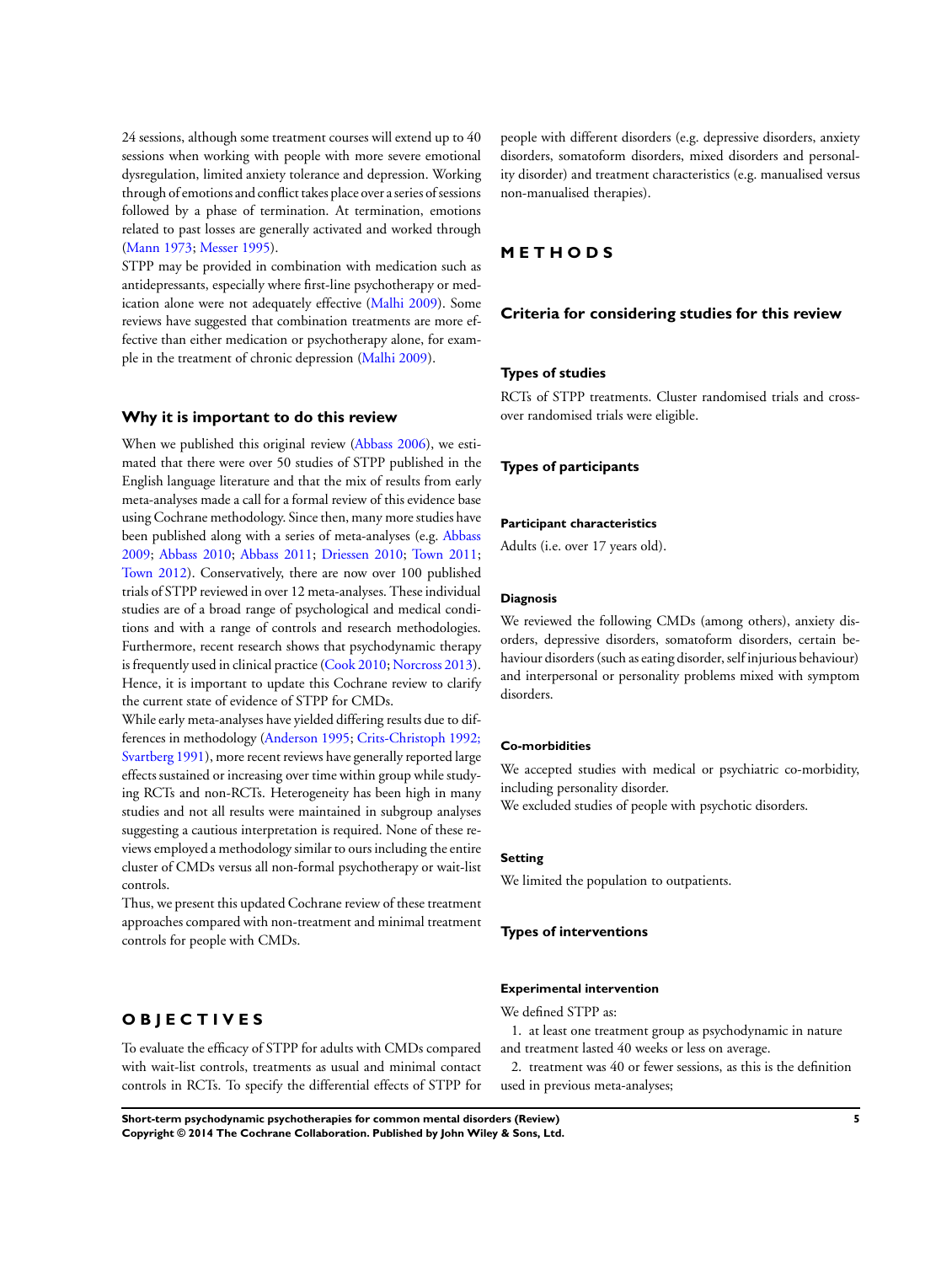3. the treatment technique was derived from the work of one or more developers of STPPs such as Malan ([Malan 1979\)](#page-22-0), Davanloo [\(Davanloo 1980](#page-22-0)), or Luborsky ([Luborsky 1984\)](#page-22-0), or was specifically developed and described for a brief psychodynamic approach;

4. the treatment under investigation was given in an individual format; and

5. the treatment had standard length sessions of 45 to 60 minutes.

#### **Control interventions**

We included studies in which controls were those conditions other than robust, bona fide psychological therapy treatments for the condition studied. These included:

• wait-list controls:

• minimal treatment controls that had been designed as psychological 'placebo treatments'. For example these may have included short supportive conversations each month, the provision of psycho-education, or partial treatments not expected to provide a robust psychotherapy effect;

• treatments as usual including, for example, medical treatment as usual and psychiatric care as usual; and

• studies in which non-psychotherapeutic treatments (such as medications or medical care as usual) were provided equally in both arms.

#### **Types of outcome measures**

#### **Primary outcomes**

1. General symptoms as defined by standardised psychiatric instruments or criteria (e.g. Symptom Checklist 90; [Derogatis 1994](#page-22-0)). 2. Somatic symptoms (e.g. McGill Pain Questionnaire; [Melzack](#page-22-0) [1975](#page-22-0)).

3. Anxiety (e.g. Hamilton Anxiety Rating Scale; [Hamilton 1959](#page-22-0)). 4. Depression (e.g. Beck Depression Inventory (BDI); [Beck 1961](#page-22-0)).

## **Secondary outcomes**

5. Social adjustment (e.g. the Social Adjustment Scale; [Weissman](#page-22-0) [1978](#page-22-0)).

6. Quality of life (e.g. EuroQol; [EuroQol 1990\)](#page-22-0).

7. Behavioural measures (e.g. attempts at self harm).

8. Interpersonal problem measures (e.g. Inventory of Interpersonal Problems; [Horowitz 1988](#page-22-0)).

9. Patient satisfaction as measured by standardised instruments. 10. Health service use (e.g. hospital admission, outpatient contacts, visits to primary care).

11. Cost measures (e.g. medication cost changes).

12. Death.

13. Dropout rates.

14. Occupational functioning.

## **Hierarchy of outcome measures**

When more than one scale was used to measure similar elements or the same element (e.g. depression), we used the following approach:

1. blind observer rated measures were used over self reported measures;

2. well-known, validated measures were used ahead of lesser known, not well-validated measures;

3. measures covering the scope of a condition were used ahead of measures covering only part of a condition (e.g. BDI versus Beck Hopelessness Scale: hopelessness is only one part of depression and is covered in the BDI so the BDI is used);

4. the measure designated as the a priori primary outcome measure was used over what was an a priori designated secondary outcome measure.

We solved cases of any disagreement between evaluators through consensus or eliciting the opinion of a third rater.

#### **Timing of outcome assessment**

Where sufficient data were available, we studied treatment outcomes in three time frames:

• short-term: less than three months after treatment was concluded;

• medium-term: three to nine months after treatment was concluded;

• long-term: nine or more months after treatment is completed.

When there were multiple measurement points inside one time frame, we used data from the longest follow-up assessment.

## **Search methods for identification of studies**

## **The Cochrane, Depression, Anxiety and Neurosis Review Group's Specialised Register (CCDANCTR)**

The Cochrane Depression, Anxiety and Neurosis Group (CC-DAN) maintain two clinical trials registers at their editorial base in Bristol, UK, a references register and a studies based register. The CCDANCTR-References Register contains over 34,000 reports of randomized controlled trials in depression, anxiety and neurosis. Approximately 60% of these references have been tagged to individual, coded trials. The coded trials are held in the CC-DANCTR-Studies Register and records are linked between the two registers through the use of unique Study ID tags. Coding of trials is based on the EU-Psi coding manual. Please contact the CCDAN Trials Search Coordinator for further details. Reports of trials for inclusion in the Group's registers are collated from routine (weekly), generic searches of MEDLINE (1950-), EM-BASE (1974-) and PsycINFO (1967-); quarterly searches of the

**Short-term psychodynamic psychotherapies for common mental disorders (Review) 6 Copyright © 2014 The Cochrane Collaboration. Published by John Wiley & Sons, Ltd.**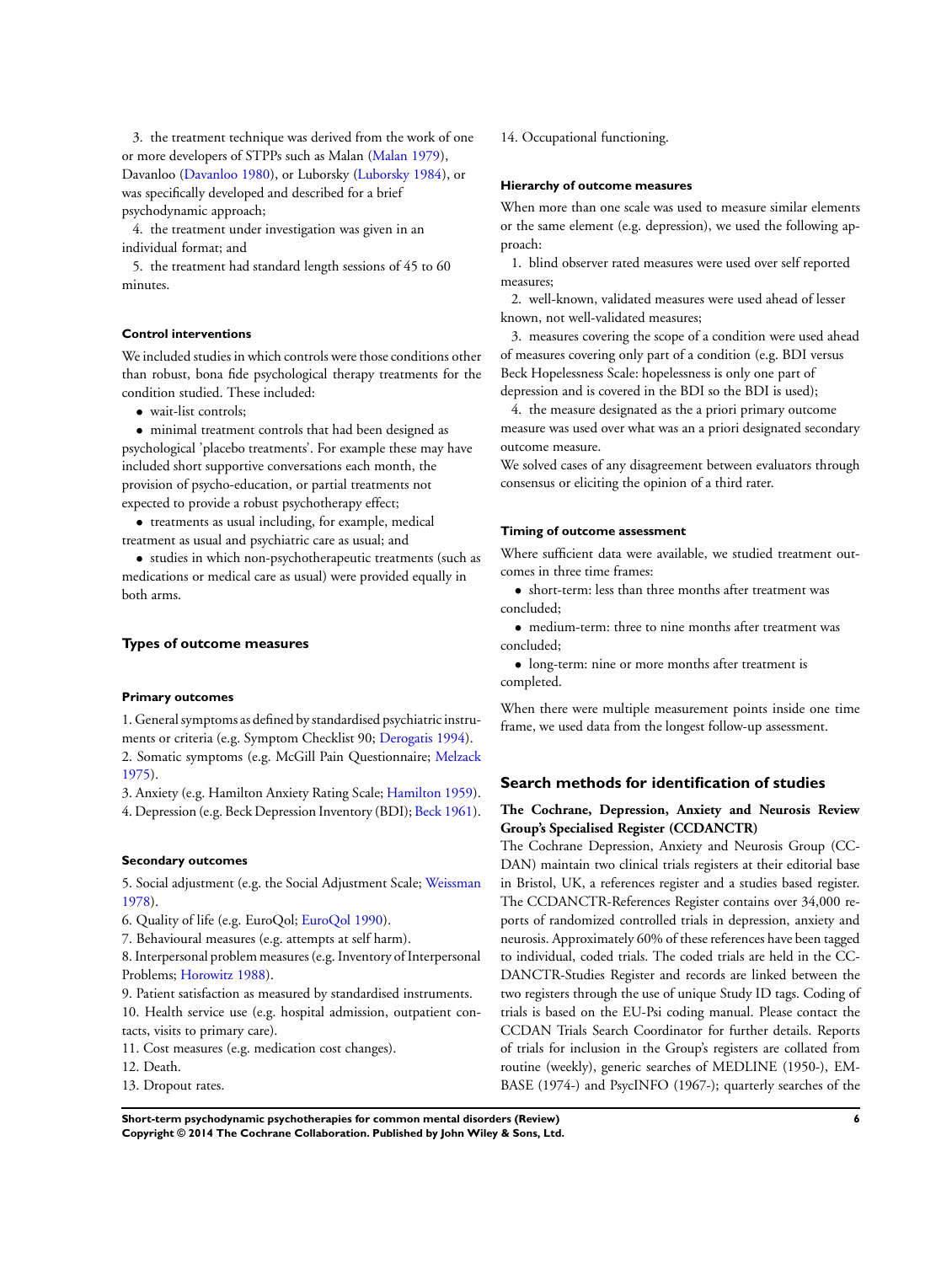Cochrane Central Register of Controlled Trials (CENTRAL) and review specific searches of additional databases. Reports of trials are also sourced from international trials registers c/o the World Health Organisation's trials portal ([ICTRP\)](http://apps.who.int/trialsearch/), [ClinicalTrials.gov,](http://www.clinicaltrials.gov/) drug companies, the hand-searching of key journals, conference proceedings and other (non-Cochrane) systematic reviews and meta-analyses.

Details of [CCDAN's generic search strategies](http://ccdan.cochrane.org/search-strategies-identification-studies) can be found on the Group's website.

#### **Electronic searches**

## **1. The Cochrane, Depression, Anxiety and Neurosis Review Group's Specialised Register (CCDANCTR)**

The CCDANCTR was searched by the Group's Trials Search Coordinator (TSC) to February 2010 using a sensitive list of terms for psychodynamic psychotherapies (intervention only). An update search was conducted in February 2014 using a more precision maximazing search strategy (intervention + comparator). A companion search of PsycINFO was also conducted at this time. CCDANCTR (Studies and References Register, update search 2014-02-21):

#1 (psychoanalytic or psychodynamic\* or psycho-dynamic\* or (\*dynamic\* and (brief or \*psycho\* or \*therap\*)) or "time limited psychotherap\*" or mann's or davanloo\* or hobson\* or STPP or ISTDP):*ti,ab,kw,ky,emt,mh,mc*

#2 ("treatment as usual" or tau:ab or "usual care" or "care as usual" or waitlist\* or "wait\* list\*" or wait-list\* or "minim\* contact\*")

#3 (enhanced or routine or standard or traditional or usual) NEAR2 (\*care or treatment or \*therap\*)

#4 (delay\* or "no treatment" or "no \*therap\*") NEAR (control or group or treatment\*)

#5 (peer or "self help\*" or "mutual help\*" or (support\* NEAR2 ("help" or group or \*therap\* or listening)) or relaxation)

#6 ("combined modality" or (combin\* NEAR2 (therapy or treatment)))

#7 (#1 and (#2 or #3 or #4 or #5 or #6))

OVID PsycINFO (update search 2014-02-21):

1. PSYCHODYNAMICS/

2. PSYCHODYNAMIC PSYCHOTHERAPY/

3. (psychodynamic\* and (therapy or psychotherapy)).ti,ab.

4. ((brief adj3 dynamic) and (therapy or psychotherapy)).ti,ab.

5. (dynamic\* adj3 (therapy or psychotherapy)).ti,ab.

6. or/1-5

7. (randomized or randomised).ti,ab,sh.

8. (random\* adj3 (administ\* or allocat\* or assign\* or class\* or control\* or determine\* or divide\* or distribut\* or expose\* or fashion or number\* or place\* or recruit\* or subsitut\* or treat\*)).ab. 9. or/7-8

10. 6 and 9

PsycINFO records were screened and added to the CCDANCTR as appropriate.

CCDANCTR (Studies and References Register, initial search, all years to 2010-02-03):

Studies Register: Intervention = (Psychodynamic or Dynamic or Psychoanalytic or Analytic) and Age Group = (Adult or Aged) References Register: Free-Text = Psychodynamic or Dynamic or Psychoanalytic or Analytic

#### **2.Other electronic searches**

To ensure all eligible studies and review articles were identified, we conducted our own searches on the following electronic databases (2012-07-23): The Cochrane Central Register of Controlled Trials (CENTRAL); MEDLINE (1966-); EMBASE (1980-), CINAHL (1982-), PsycINFO (1887- ), the Database of Abstracts of Reviews of Effectiveness (DARE) and Biological Abstracts (January 1980- ). The search strategy included terms for common mental health disorders and brief/time limited psychodynamic psychotherapies, see CENTRAL search (Appendix 1).

For MEDLINE, we expanded the search to include ANALYTIC, PSYCHOANALYTIC, DYNAMIC or PSYCHODYNAMIC, as the National Library of Medicine has defined brief psychotherapy as being not more than 20 sessions for indexing purposes since 1973. This ensured we did not miss therapies of up to 40 sessions. No restrictions on date, language or publication status were applied to the searches. All relevant foreign language papers were translated.

#### **Searching other resources**

#### **Reference lists**

We checked the reference lists of all retrieved and potentially relevant papers, as well as relevant systematic reviews and literature reviews to identify other potentially relevant articles. We retrieved and assessed these articles for possible inclusion in the review.

#### **Personal communications**

We wrote to the lead author of relevant studies to ascertain if they knew of any additional related published or unpublished data that may have been relevant to the review. We contacted two list serves containing psychodynamic researchers to ask about recent studies.

## **Handsearching**

We scrutinised abstracts from national and international psychiatry and psychology conferences to identify unpublished studies. These included meetings organised by national and international medical colleges, speciality societies and professional organisations. We contacted the authors of these studies to obtain further details about the studies and to enquire if they knew of any other unpublished or published relevant work.

**Short-term psychodynamic psychotherapies for common mental disorders (Review) 7 Copyright © 2014 The Cochrane Collaboration. Published by John Wiley & Sons, Ltd.**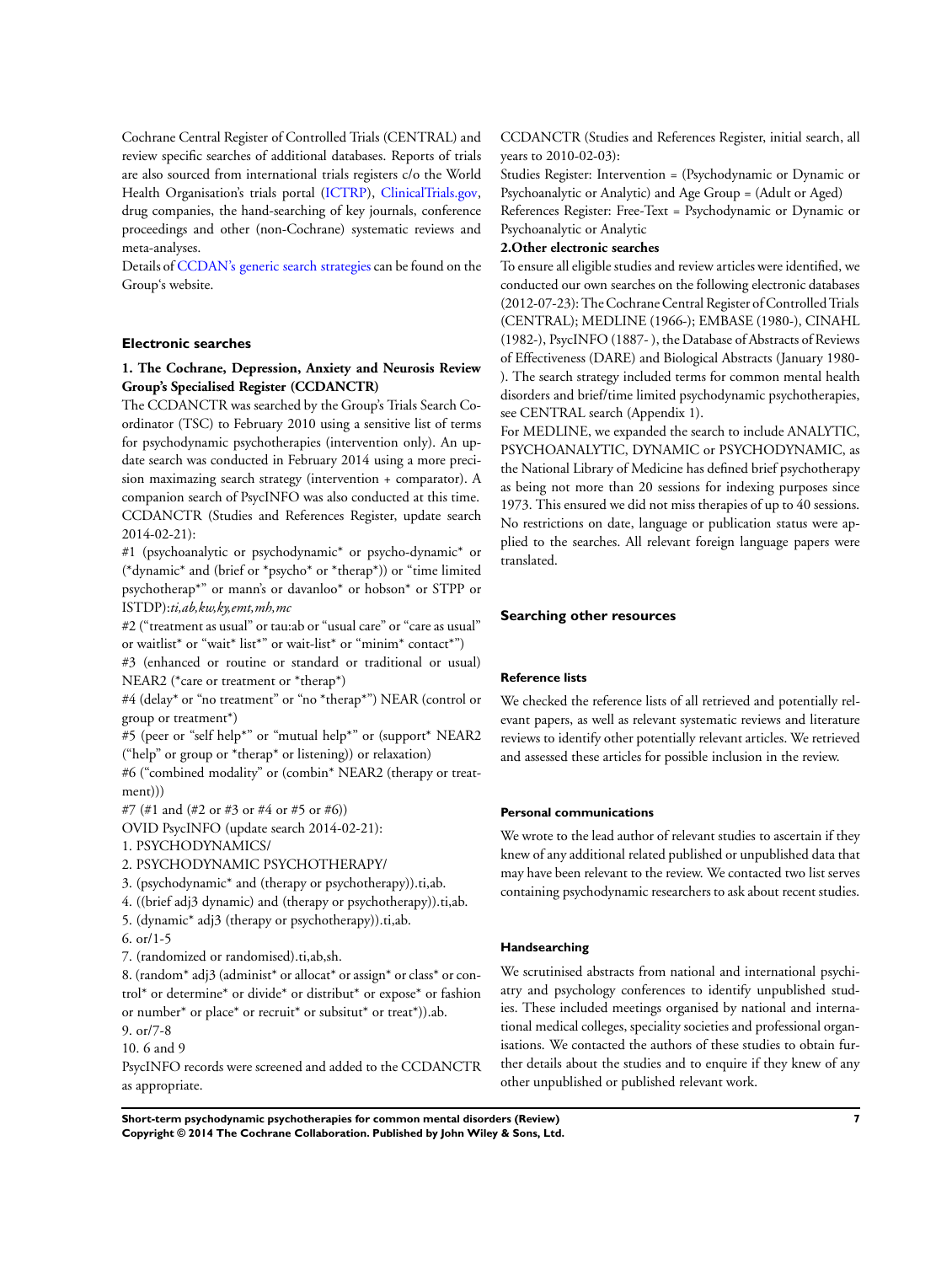## **Data collection and analysis**

#### **Selection of studies**

Pairs of review authors independently selected suitable studies for inclusion in this review as detailed below. Where the two review authors disagreed about the inclusion of a study, we resolved disagreements by consensus, and consulted a third author if they could not reach consensus. Where resolution was not possible, we contacted the investigator to obtain more information and clarification.

We assessed the titles and abstracts of studies identified by searching electronic databases to determine whether each article met the eligibility criteria. In order to limit bias, we printed out a list of all titles and abstracts excluding the investigators' names, institutions and journal title. If the title and abstract contained sufficient information to determine that an article did not meet the inclusion criteria, we rejected that article. We documented all rejected papers and the reasons for rejection.

We retrieved the full papers of all remaining titles and abstracts deemed relevant. In addition, we reviewed all other potentially relevant articles identified by the various search strategies (reference checking, personal communications, etc.). We translated all papers in languages other than English or someone competent in that language reviewed them.

#### **Data extraction and management**

Two review authors independently reviewed all articles, each of whom completed a form for each study and made a judgement on the quality using the 'Risk of bias' tools defined below. We documented the reasons for exclusion. Where the same study had more than one article written about the outcomes, we treated all articles as one study and presented the results only once.

#### **Data extraction**

We extracted data from the papers and recorded them on forms to elicit the following information:

1. general (published/unpublished, title, authors, source, contact address, country, language of publication, year of publication, duplicate publications);

2. interventions (frequency, timing, individual versus group, up to 20 sessions versus 20 to 40 sessions, manual driven versus non-manualised therapies), comparison interventions, concurrent medications;

3. participant characteristics - sampling, exclusion criteria, number of participants, age, sex, ethnicity, marital status, educational status, duration of symptoms, number of complications, similarity of groups at baseline (including any comorbidity), withdrawals/losses to follow-up (reasons/ descriptions);

4. primary diagnosis (e.g. depression, anxiety or somatoform disorders). These were determined based on the reported diagnoses being treated in the paper independent of which diagnostic criteria were being used (e.g. Feighner Criteria or Diagnostic and Statistical Manual of Mental Disorders, Fourth Edition (DSM-IV) for major depression were both considered as depression);

5. type of medical co-morbidity if present;

6. type of psychiatric co-morbidity - clinical diagnosis or symptomatology assessed by questionnaire;

7. type of outcome - self report or observer-rated;

8. type of assessment tool used to assess psychiatric comorbidity (e.g. BDI, Zung Depression Scale, Hospital Anxiety and Depression Scale, Structured interview, DSM-IV criteria;

9. cut-off used on psychiatric scale, percentage of people defined as psychiatric cases on this basis; mean (standard deviation (SD)) symptom score;

10. timing of follow-up: short-term (less than three months), medium-term (three to nine months) and long-term (more than nine months);

11. assessment of different domains of bias according to the 'Risk of bias' tool defined in the *Cochrane Handbook for Systematic Reviews of Interventions* [\(Higgins 2008b](#page-22-0)). We reported a summary of data extracted from included studies.

## **Main planned comparisons**

• STPP versus wait-list/treatment as usual/minimal treatment.

## **Assessment of risk of bias in included studies**

For the current update of this review, we have updated the methods to include assessment for 'Risk of bias' based on the revised version of the *Cochrane Handbook for Systematic Reviews of Interventions* (Section 8.5.1; [Higgins 2008b](#page-22-0)). For each included study, two review authors assessed the degree to which:

• the allocation sequence was adequately generated (random sequence generation);

• the allocation was adequately concealed (allocation concealment);

• knowledge of the allocated interventions was adequately prevented during the study (blinding);

• incomplete outcome data were adequately addressed;

• reports of the study were free of suggestion of selective outcome reporting; and

• the study was apparently free of other problems that could put it at high risk of bias.

We allocated each domain one of three possible categories for each of the included studies: low risk of bias, high risk of bias and unclear risk of bias (where the risk of bias was uncertain or unknown).

**Short-term psychodynamic psychotherapies for common mental disorders (Review) 8 Copyright © 2014 The Cochrane Collaboration. Published by John Wiley & Sons, Ltd.**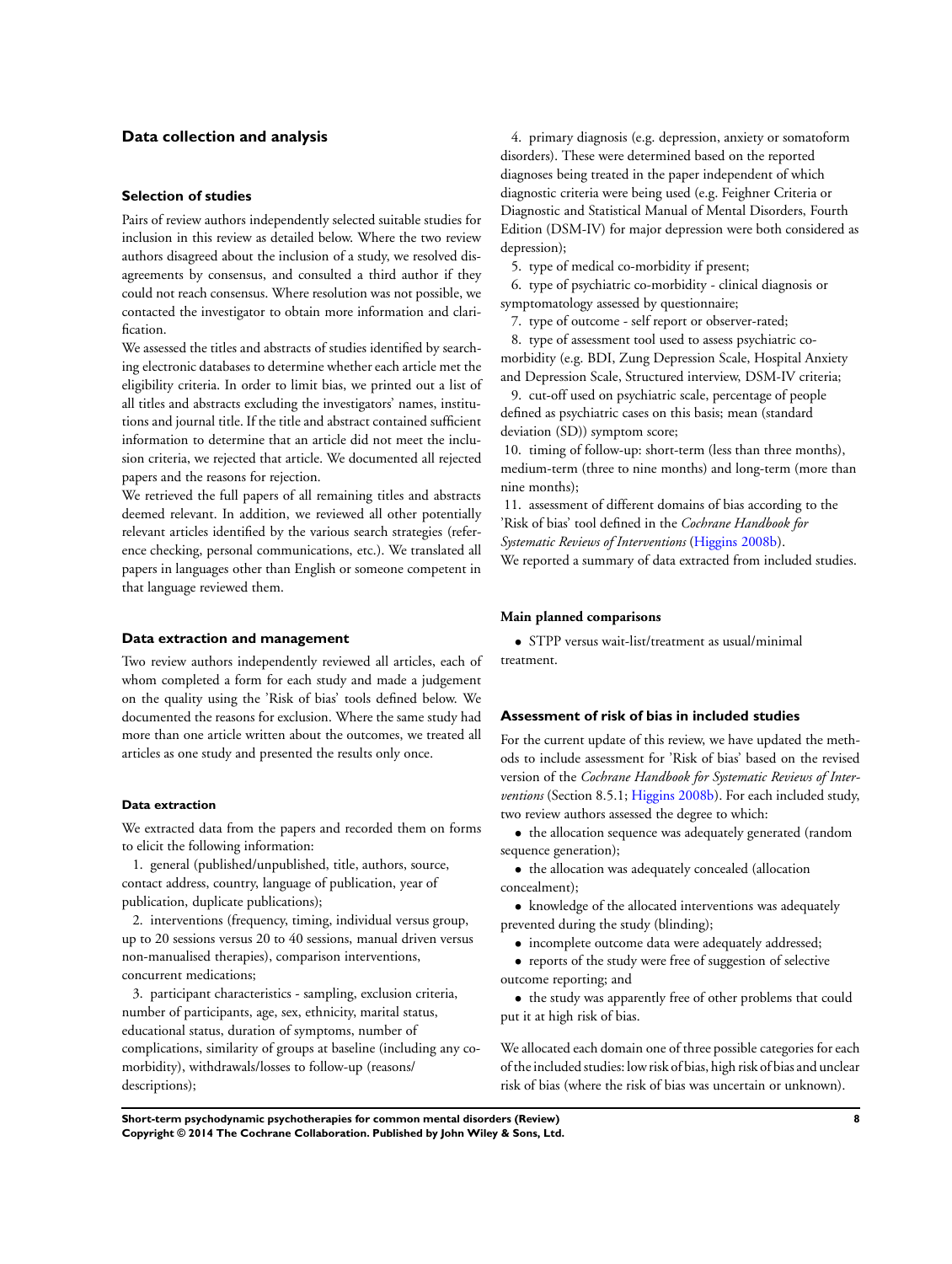We resolved any disagreements by discussion or by involving a third review author.

Infuture reviews, we will adapt the 'Risk of bias' tool to incorporate features such as the use of adherence ratings, the use of manuals, therapist experience, handling of participants lost to follow-up and researcher allegiance to enable measurement of psychotherapy quality.

## **Measures of treatment effect**

Many rating scales are available to measure outcomes in psychological trials. These scales vary in the quality of their validation and reliability. Therefore, if a rating scale's validation had not been published in a peer-reviewed journal, then the data were not included in this review. In addition, the rating scale should have been either self report or completed by an independent observer or relative. Trials that used the same instrument to measure specific outcomes were used in direct comparisons where possible. We reported the mean and SD. Where SDs were not reported in the paper, we attempted to obtain them from the authors or to calculate them using others measures of variation that were reported, such as the confidence intervals (CI). Where possible, we meta-analysed data from different scales, rating the same effect using the standardised mean difference (SMD). We considered SMDs of 0.2 as small, 0.5 as moderate and 0.8 and greater as large ([Cohen 1988\)](#page-22-0).

#### **Unit of analysis issues**

#### **Cross-over trials**

Due to the risk of carry-over effects in cross-over trials, we used only data from the first phase of the study.

#### **Cluster-randomised trials**

Should any cluster randomised trials be identified in future updates of this review, we will include them as long as proper adjustment for the intra-cluster correlation can be undertaken as described in the *Cochrane Handbook for Systematic Reviews of Interventions* ( [Higgins 2009](http://archie.cochrane.org/sections/documents/view?document=637899072120134263%26format=REVMAN#REF-Higgins-2009)).

## **Studies with multiple treatment groups**

Where studies had additional treatment arms that were not relevant to this review, we did not consider those additional data. If a study had more than two treatment arms that met the inclusion criteria (e.g. two brief psychodynamic psychotherapy models and a psychological placebo arm), then the data from the psychological placebo arm were split equally between to produce two (or more) pair wise comparisons.

#### **Dealing with missing data**

Where it was not possible to analyse data quantitatively as reported in published studies, we contacted the first author to obtain the additional data required. We used data from intention-to-treat (ITT) analyses where possible. We listed issues of attrition bias in the 'Risk of Bias' tables.

#### **Assessment of heterogeneity**

We assessed heterogeneity on the basis of the recommendations of the *Cochrane Handbook for Systematic Reviews of Interventions*  $(I<sup>2</sup>$  values of 0% to 40%: might not be important; 30% to 60%: may represent moderate heterogeneity; 50% to 90%: may represent substantial heterogeneity; 75% to 100%: considerable heterogeneity). In addition to the  $I^2$  value [\(Higgins 2003\)](#page-22-0), we presented the Chi<sup>2</sup> and its P value and considered the direction and magnitude of the treatment effects. In a meta-analysis with few studies, the Chi<sup>2</sup> test is underpowered to detect heterogeneity should it exist, thus, we used a P value of 0.10 as a threshold of statistical significance. Hence, we consider P value < 0.10 and  $I^2$  of 50% or more to reflect significant heterogeneity.

#### **Assessment of reporting biases**

We used data from all identified and selected trials to draw a funnel plot (size of study versus effect size) ([Egger 1997\)](#page-22-0), to attempt to detect the possibility of publication bias. However, it should be noted that there may be other reasons for asymmetry in funnel plots, such as heterogeneity and small-study effects.

## **Data synthesis**

If studies were available that were sufficiently similar and of sufficient quality, we pooled those that could be grouped together and used the statistical techniques of meta-analysis using Review Manager 5 software ([RevMan 2012](#page-22-0)). We used a fixed-effect model when there was little statistical heterogeneity (both P value > 0.10 and  $I^2$  of 50% or greater). In cases where there was significant heterogeneity (both P value  $< 0.10$  and  $I<sup>2</sup>$  of 50% or greater), we used a random-effects model. Thus, we relied on the results of these two measures to decide which model to report. The rationale for this decision was that, even though there were expectations of variation between studies (due to samples, treatment approaches and controls), within each subgroup (e.g. social adjustment, shortterm follow-up) there was a possibility of low heterogeneity due to the measures, timing and groups using those measures (e.g. mostly studies of people with depression measuring depression). In cases where these measures of heterogeneity were not significant and we used a fixed-effect model, we also examined the effects using a random-effects model to determine if this decision had any bearing on outcomes.

**Short-term psychodynamic psychotherapies for common mental disorders (Review) 9 Copyright © 2014 The Cochrane Collaboration. Published by John Wiley & Sons, Ltd.**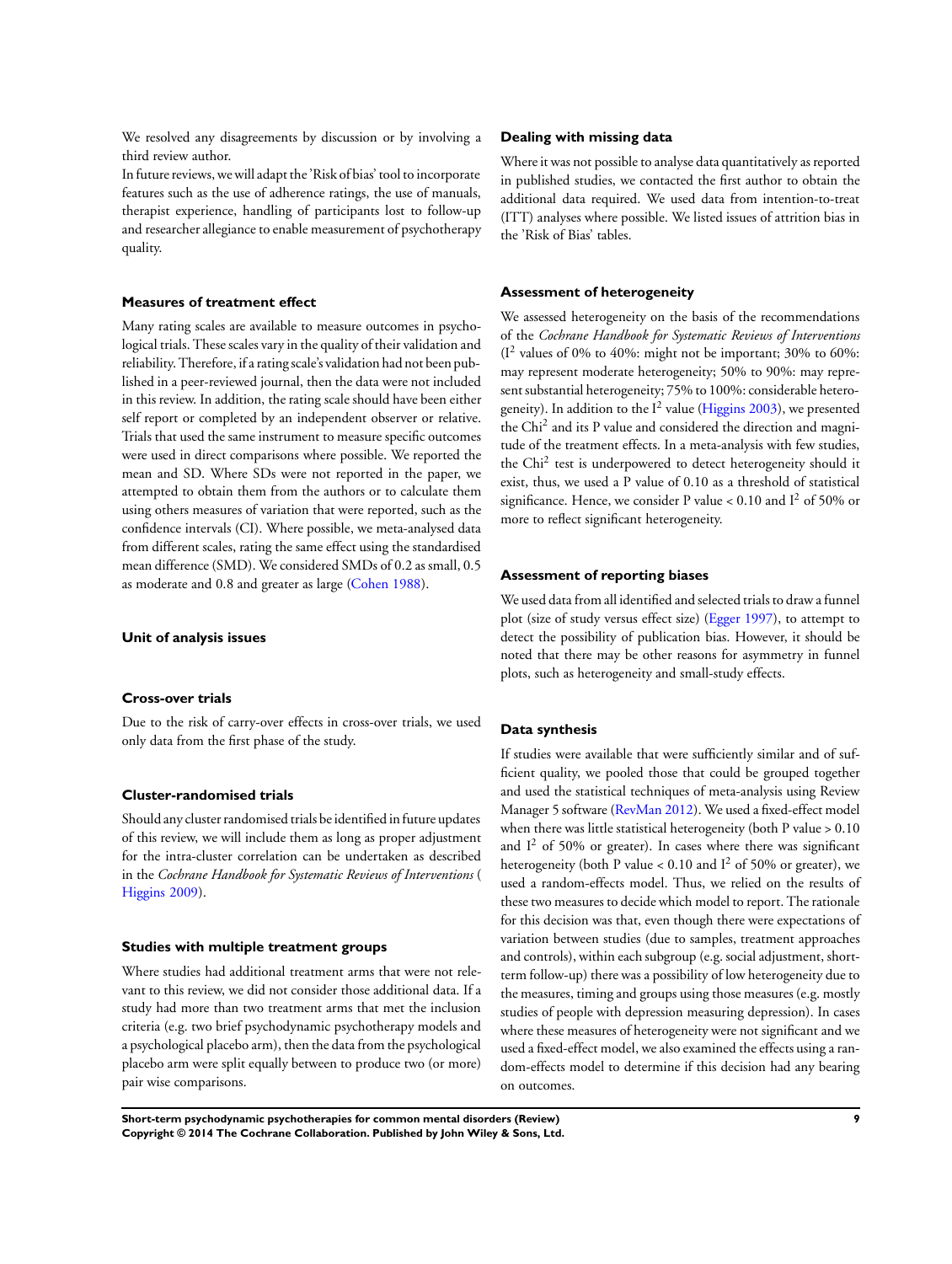## **Subgroup analysis and investigation of heterogeneity**

In order to investigate sources of heterogeneity, we performed subgroup analyses as follows:

1. studies using minimal treatment or wait-list controls as opposed to treatment as usual as a comparator;

2. studies of therapy of up to 20 sessions versus over 20 sessions in duration;

3. studies of specific STPP methods when there were adequate numbers (five or more) of such studies; and

4. studies of different diagnostic groups including depressive disorders, anxiety disorders, somatoform disorders, mixed disorders and personality disorder.

## **Sensitivity analysis**

We performed sensitivity analyses examining treatment effects of the following groups of studies in comparison with those of the entire group of studies:

- 1. manualised therapies only;
- 2. studies giving observer-rated outcome;
- 3. studies with medications provided on both study arms.

## **R E S U L T S**

## **Description of studies**

#### **Results of the search**

We carried out update searches to 23 July 2012. These broad searches identified more than 6800 references. It is likely many of these overlapped with the large set of studies reviewed for this original review [\(Abbass 2006\)](#page-22-0). We excluded all but 18 from assessment of title and abstract. Fifteen remained after de-duplication. We retrieved full papers for these 15 records. After inspection of the full-text papers, we excluded five records. The remaining 10 references were added to those from the earlier version of this review and they contributed to the analysis ([Characteristics of included](#page-30-0) [studies\)](#page-30-0).

In this updated version of the review, [Dare 2001](#page-22-0) was moved from the excluded studies to the included studies, in accordance with Cochrane's MECIR standards [\(Chandler 2013\)](#page-22-0), which states that eligible studies be included irrespective of whether measured outcome data has been reported in a 'useable' way.

The study selection process is also detailed in the PRISMA flow diagram ([Figure 1](#page-12-0)).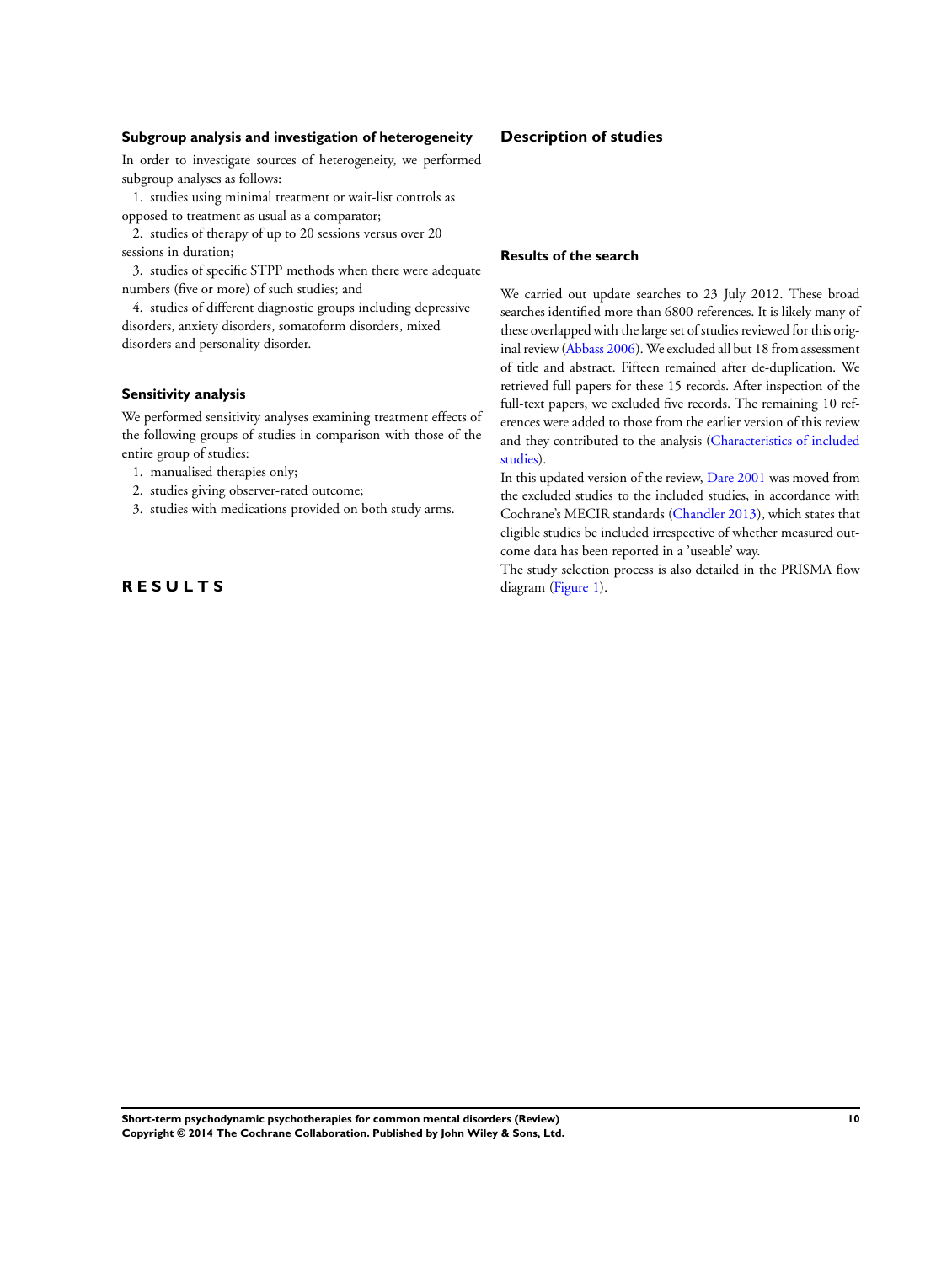**Figure 1. PRISMA flow diagram.**

<span id="page-12-0"></span>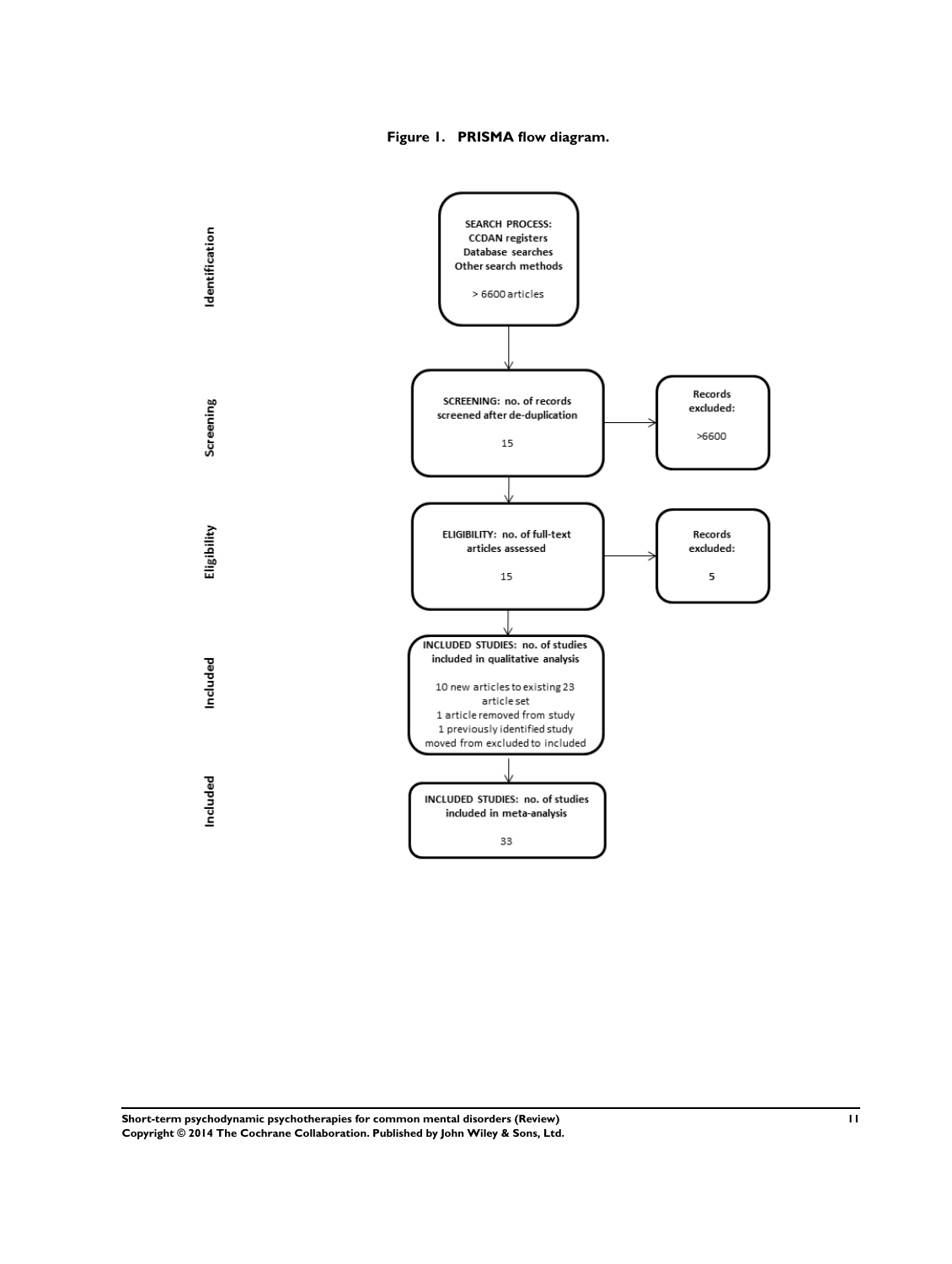A late-stage literature search was conducted by the Cochrane, Depression, Anxiety and Neurosis Group (February 2014) and publications to be considered for inclusion in the next update of this review are listed (for the reader's benefits) in the [Characteristics of](#page-71-0) [studies awaiting classification](#page-71-0) .

## **Included studies**

See [Characteristics of included studies](#page-30-0) table.

## **Design**

All 33 studies included were RCTs. We found several cross-over trials but no cluster randomised trials.

#### **Sample sizes**

The mean number of randomised participants was 65.3 with nearly all samples containing between 30 and 80 participants.

## **Setting**

All studies were conducted in outpatient settings. Studies were conducted in several countries primarily in Europe and North America.

#### **Participants**

All studies were of adult samples. Six studies included only female participants ([Alstrom 1984b;](#page-22-0) [Baldoni 1995;](#page-22-0) [Carrington 1979;](#page-22-0) [Cooper 2003;](#page-22-0) [Marmar 1988;](#page-22-0) [Vitriol 2009](#page-22-0)), and almost all of the studies had a majority of females. Primary problems were diverse and included somatoform disorders (eight studies), mixed conditions (eight studies), anxiety disorders (seven studies), depressive disorders (five studies), personality disorders (three studies), self induced poisoning (one study) and eating disorders (one study). The somatoform disorders included multisomatoform disorder, irritable bowel syndrome (three studies), chronic pain, urethral syndrome, pelvic pain, chronic dyspepsia and atopic dermatitis. Anxiety disorders included obsessive-compulsive disorder, generalised anxiety disorder, hypochondriasis, agoraphobia, social phobia, panic disorder and post-traumatic stress disorder.

Over one-third of these studies included challenging-to-treat populations. Three studies included people with co-morbid personality disorders among their samples or as the main study sample [\(Abbass 2008](#page-22-0); [Emmelkamp 2006; Winston 1994](#page-22-0)). One study included people with deliberate self poisoning [\(Guthrie 2001](#page-22-0)). Several studies were of 'treatment resistant' [\(Guthrie 1993](#page-22-0)), 'high utilizers' ([Guthrie 1999](#page-22-0)), 'chronic' ([Hamilton 2000](#page-22-0)), or 'severe' [\(Creed 2003;](#page-22-0) [Sattel 2012;](#page-22-0) [Vitriol 2009\)](#page-22-0) populations, while two included participants who were not candidates for a traditional psychoanalytic treatment [\(Alstrom 1984a; Alstrom 1984b\)](#page-22-0).

#### **Interventions**

A range of brief psychodynamic-based psychotherapy methods were represented in these studies. Eleven cited Davanloo/Malan's model [\(Davanloo 1980; Malan 1979](#page-22-0)), while six cited PIT derived from [Hobson 1985.](#page-22-0) These courses of therapy averaged 15.0 psychodynamic therapy sessions (SD 8.9, range 4 to 40). They were described as employing common factors of brief dynamic therapies such as focus on unconscious operations and emotions, and their link to symptoms or behavioural problems. All but one study described the use of some brief therapy framework, while two studies had a general psychoanalytic model of short duration [\(Cooper 2003](#page-22-0); [Sloane 1975](#page-22-0)). Fourteen of these studies described using experienced therapists, but it was often unclear whether the therapists were experienced in the specific brief therapy approach versus other psychotherapy models. Fifteen studies referred to specific manuals while others referenced models including those of [Davanloo 1980;](#page-22-0) [Malan 1979; Mann 1973;](#page-22-0) and [Strupp 1984](#page-22-0). Because we did not exclude studies with medication use on both treatment arms, we included five such studies ([Burnand 2002; de](#page-22-0) [Jonghe 2001; Maina 2010; Vitriol 2009](#page-22-0); [Wiborg 1996](#page-22-0)). These five studies included people with depression, panic disorder and mixed disorders: participants were provided medications including clomipramine (two studies), other antidepressants (two studies) and psychotropic agents (one study) according to an algorithm from antidepressants to antipsychotics.

A range of controls was employed in these studies. Eighteen studies had treatment as usual, which included medications, medical management and, in some cases, psychotherapeutic support that did not constitute a robust treatment effort. Ten studies had waitlist controls, often with cross-over designs where participants received STPP after the wait list. Five studies had minimal psychological interventions used as controls. Overall, treatment as usual control situations provided less face-to-face therapist contact time than the STPP groups, although these were considered standard treatment approaches with presumed effectiveness. Fewer treatment benefits, due in part to less intense therapeutic exposures, would be expected in the wait list and minimal treatment controls versus controls with more robust treatments as usual including medication in many cases: for this reason, we conducted a sensitivity analysis excluding studies with treatment as usual controls.

## **Outcomes**

Nineteen studies reported on general psychiatric symptoms, 18 studies used measures of depression, 18 studies used measures of

**Short-term psychodynamic psychotherapies for common mental disorders (Review) 12 Copyright © 2014 The Cochrane Collaboration. Published by John Wiley & Sons, Ltd.**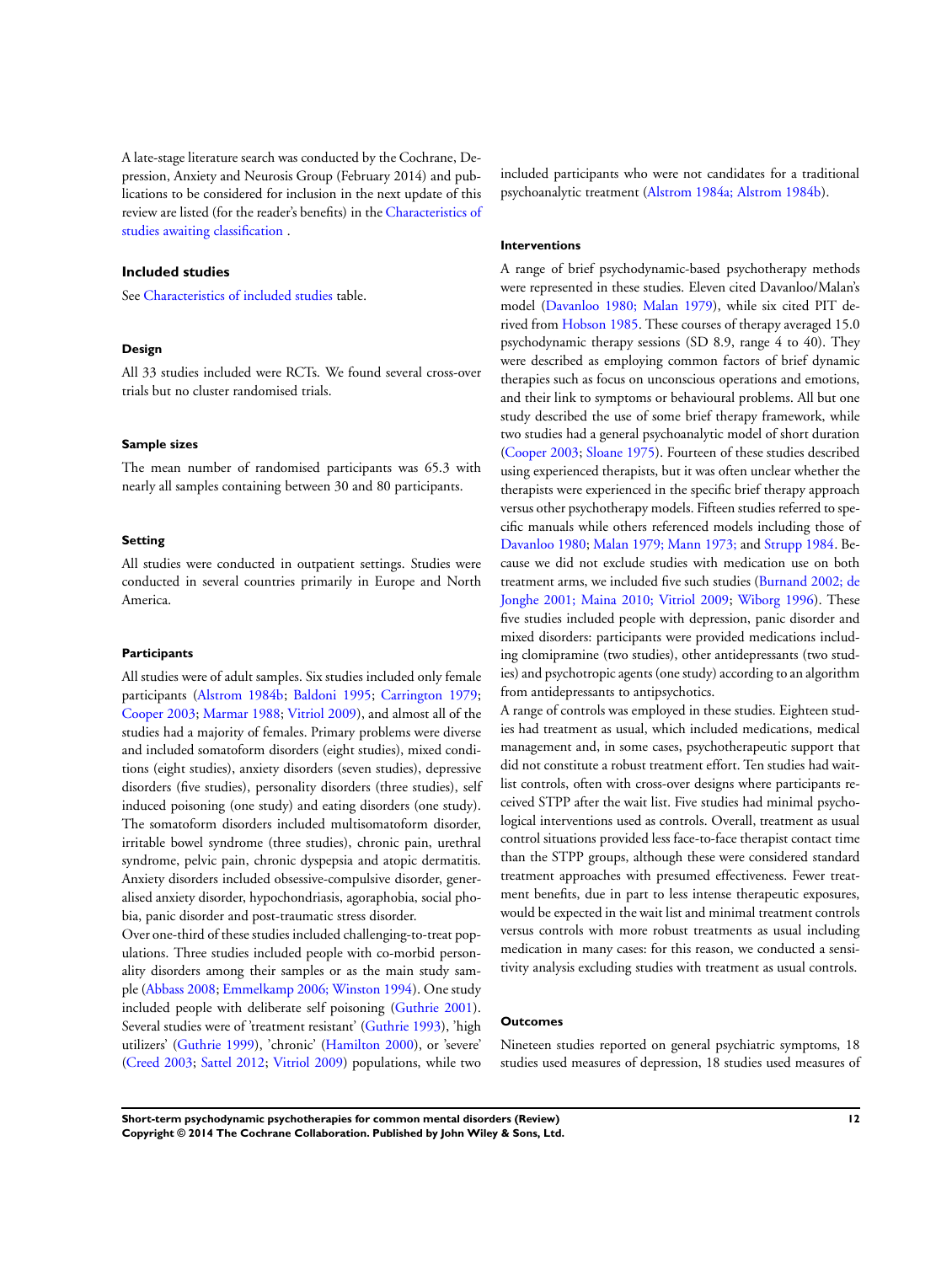anxiety, eight studies used somatic symptom measures, six studies used interpersonal problem measures and nine studies used measures of social adjustment. Other measures were used only a few times or were not comparable enough to combine in this review. Follow-up periods varied from immediately post treatment up to four years [\(Baldoni 1995\)](#page-22-0).

## **Excluded studies**

We listed 22 studies in the [Characteristics of excluded studies](#page-70-0) table. Most studies examined in detail and ultimately excluded were studies that had other formal treatment controls. We excluded a study of ulcers that was included in the previous version of this review as it was conducted prior to the discovery of *Helicobacter pylori* and specific treatment of this [\(Sjodin 1986\)](#page-22-0): thus, the care of ulcer disease has undergone major changes since this discovery. Other studies were not randomised trials.

#### **Studies awaiting classification**

There are 11 studies awaiting classification (see [Characteristics of](#page-71-0) [studies awaiting classification](#page-71-0) table). Three of these studies are of depression, three studies are of somatic symptom disorders and two studies are of anxiety disorders. Four of the studies are large with over 150 participants. Due to these large numbers and sets of studies inside of specific diagnostic categories, it is possible these studies may influence meta-analytic outcomes.

#### **New studies found at this update**

We included 10 new trials in this update [\(Bressi 2010;](#page-22-0) [Burnand](#page-22-0) [2002](#page-22-0); [Carrington 1979](#page-22-0); [Emmelkamp 2006](#page-22-0); [Levy Berg 2009;](#page-22-0) [Maina 2010;](#page-22-0) [Milrod 2007](#page-22-0); [Sattel 2012;](#page-22-0) [Sørensen 2010](#page-22-0); [Vitriol](#page-22-0) [2009](#page-22-0)). [Dare 2001](#page-22-0) was moved from the excluded studies to the included studies, in accordance with The Cochrane Collaboration's methodological stipulation that studies that meet the inclusion criteria should be included in the review irrespective of whether they reported data in a useable way ([Chandler 2013\)](#page-22-0).

#### **Ongoing studies**

We have identified three ongoing studies (see [Characteristics of](#page-74-0) [ongoing studies\)](#page-74-0). One of these is an RCT of intensive short-term dynamic psychotherapy versus medical care as usual for treatmentrefractory depression [\(NCT01141426](#page-22-0)). One is an RCT of intensive short-term dynamic psychotherapy versus care as usual for medically unexplained symptoms in the emergency department [\(NCT02076867](#page-22-0)). One is an RCT of dynamic interpersonal therapy versus an enhanced wait list condition for major depression [\(ISRCTN38209986](#page-22-0)).

# **Risk of bias in included studies**

For details of the risk of bias judgements for each study, see [Characteristics of included studies.](#page-30-0) Graphical representations of the overall risk of bias in included studies are presented in Figure 2 and [Figure 3.](#page-15-0)





**Short-term psychodynamic psychotherapies for common mental disorders (Review) 13 Copyright © 2014 The Cochrane Collaboration. Published by John Wiley & Sons, Ltd.**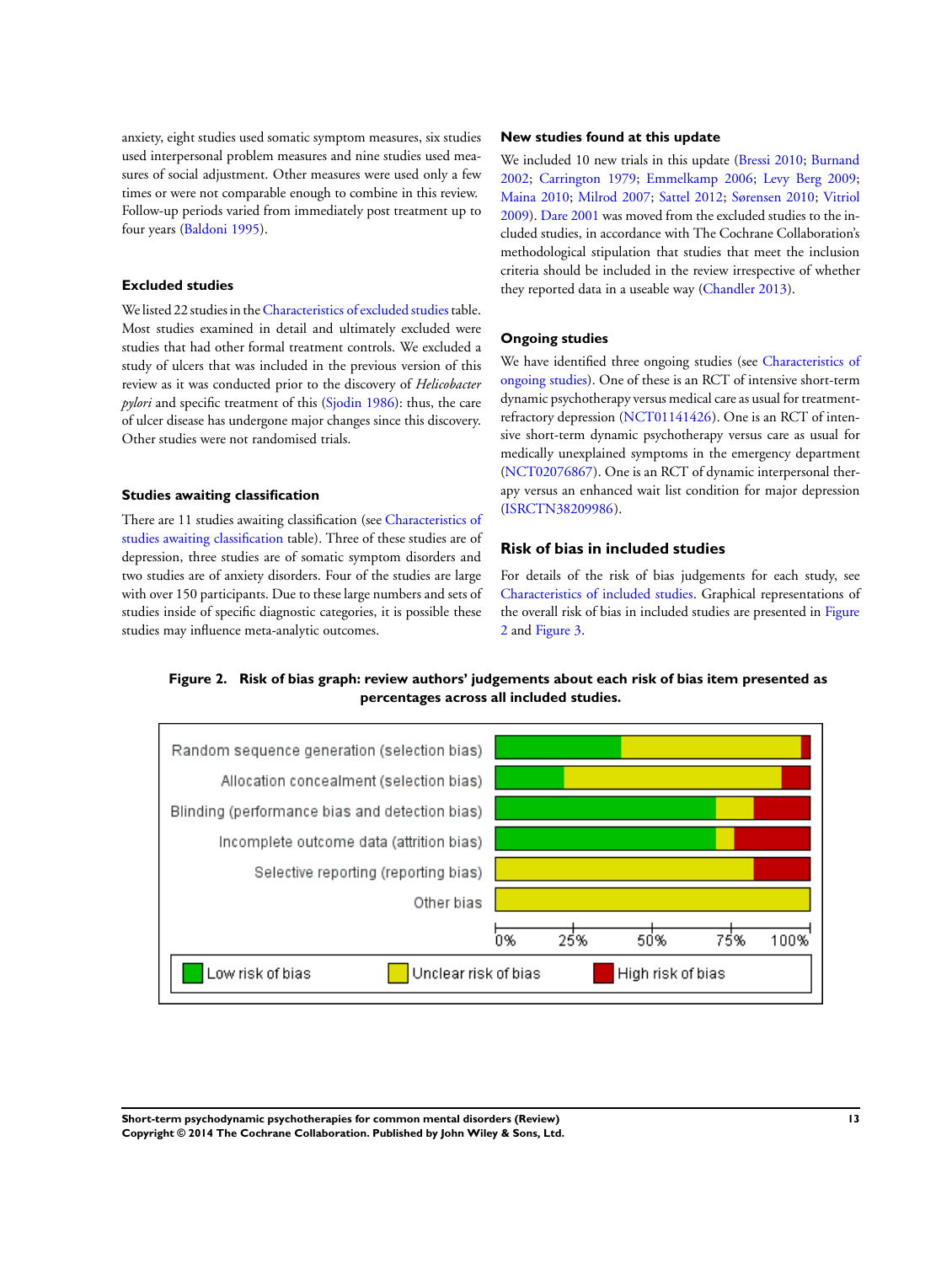## <span id="page-15-0"></span>**Figure 3. Risk of bias summary: review authors' judgements about each risk of bias item for each included study.**



**Short-term psychodynamic psychotherapies for common mental disorders (Review) 14 Copyright © 2014 The Cochrane Collaboration. Published by John Wiley & Sons, Ltd.**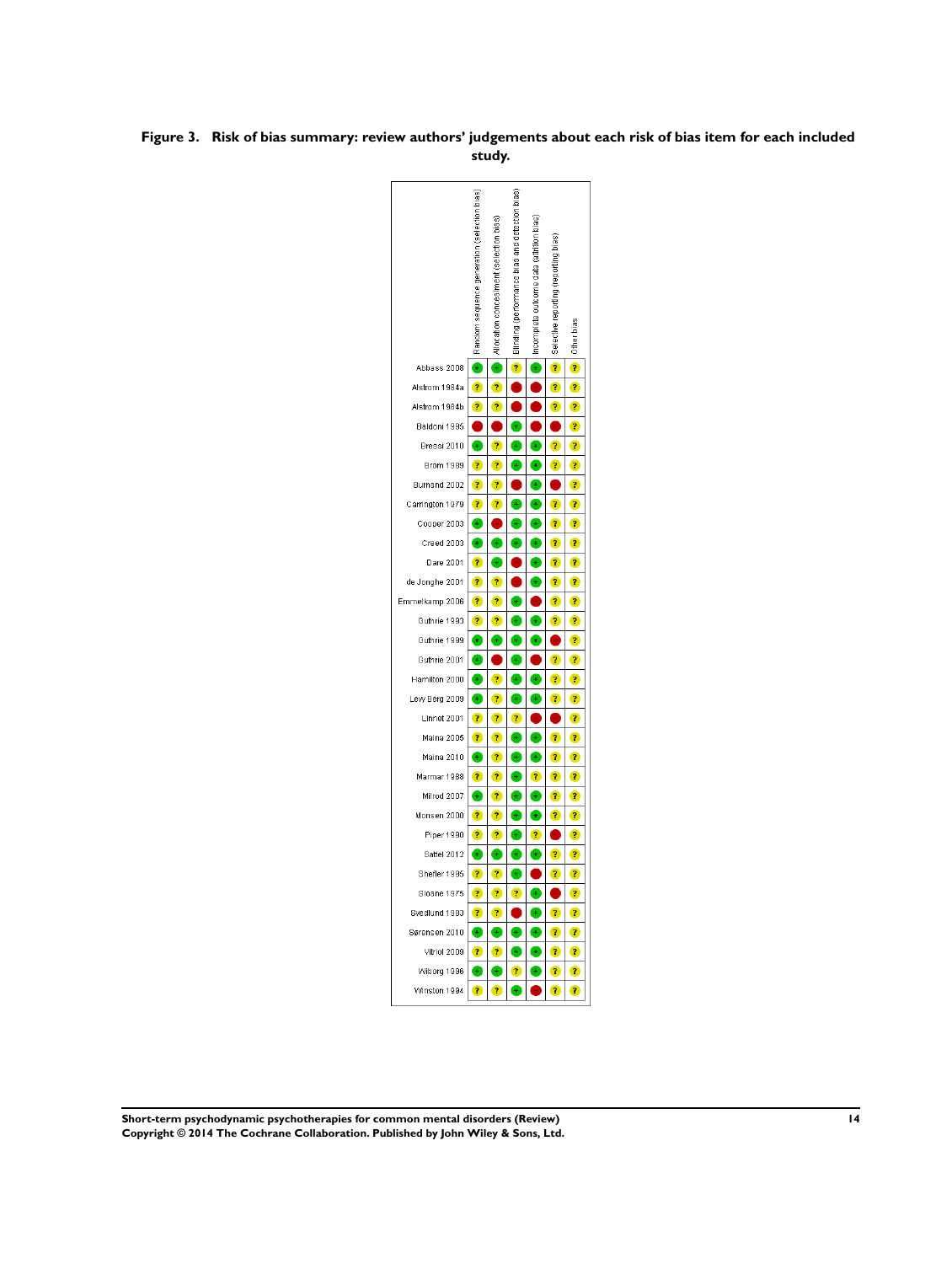## **Allocation**

We judged only three of the 33 included studies to be at high risk of selection bias. However, for the majority of studies (19 out of 33 for selection bias (random sequence generation) and 23 out of 33 for selection bias (allocation concealment)), there was inadequate information to make a satisfactory risk of bias judgement.

## **Blinding**

With self reported measures, blinding of the observer was less important. We judged the majority of studies (24 out of 33) to be of low risk of bias. For observer-rated measures, we reported six studies as being at high risk of detection bias because raters were not blinded to treatment allocation group.

## **Incomplete outcome data**

For the majority of studies (23 out of 33), we judged attrition bias to be at low risk of bias. We judged eight studies to be at high risk of bias and there was insufficient information to make an assessment for two studies. Studies classified as at high risk of attrition bias did not account for evident attrition in analyses. To limit the influences of attrition bias, we only included studies with less than 20% drop-outs but in the next iteration of this review, this will not be the case. Examination of the effects of the methods of handling of lost cases will be performed through risk of bias assessment and subgroup analyses.

## **Selective reporting**

In six studies, we deemed there to be high risk of reporting bias. Without details of the study protocol, we deemed there to be insufficient information regarding reporting bias and therefore, we judged assessment of reporting bias to be unclear for the remaining studies.

#### **Other potential sources of bias**

For all studies, we judged risk of other sources of bias to be unclear due to insufficient information. One study employed a restricted STPP model where some key treatment ingredients were withheld for purposes of the study ([Sørensen 2010\)](#page-22-0).

## **Effects of interventions**

We were able to combine results from studies for general psychiatric symptoms as well as anxiety disorders, depressive disorders and somatic symptoms. In each case, we have grouped findings under the following diagnostic groups: depression, anxiety, somatoform and mixed disorders. We highlighted any differences between groups in the section on subgroup analyses.

A few studies (e.g. [Baldoni 1995; Creed 2003; Wiborg 1996](#page-22-0) in general outcome measures) provided data at long-term followup but not at short-term follow-up in some outcome categories. Attrition data was lacking from or varied in definition in most papers so we reported only papers with self described dropout rates where they did statistical analyses and reported on it: we are considering a plan to extract/seek this data formally and report it in the next review.

## **Comparison 1. Short-term psychodynamic psychotherapy versus wait-list/treatment as usual/minimal treatment**

## **Primary outcomes**

There was significant heterogeneity (P values < 0.10,  $I^2 = 50\%$ or greater) in 10 of the 16 analyses. Therefore, we reported results derived from the random-effects model for these comparisons. We reported results derived from the fixed-effect model for the remaining analyses where measures of heterogeneity were not significant. These are illustrated in the [Data and analyses](#page-77-0) table and figures. Given the frequency of significant heterogeneity in these analyses, in each study where a fixed-effect model was reported, we also examined results using a random-effects model: in each of the six cases, the differences were nil to negligible and there were no changes in statistical significance.

## **1.1 General symptoms as defined by standardised psychiatric instruments or criteria**

We were able to incorporate 19 studies that reported measures of general psychiatric symptoms. We used the random-effects model for short- and long-term follow-up, as there was significant heterogeneity and used the fixed-effect model for medium-term comparisons. These measures showed small to large differences in favour of STPP treatment.

The differences reached significance in the short-term (SMD - 0.71, 95% CI -1.00 to -0.41; 19 studies, 1424 participants) (Analysis 1.1) and medium-term (SMD -0.27, 95% CI -0.46 to -0.08; 5 studies, 437 participants) (Analysis 1.2). In the case of long-term follow-up, the effect sizes increased but marginally did not reach significance (SMD -1.51, 95% CI -3.14 to 0.12, P value = 0.07; 4 studies, 344 participants) (Analysis 1.3).

#### **1.2 Somatic symptoms**

We were able to incorporate eight studies that reported measures of somatic symptoms. We used the random-effects model for short-

**Short-term psychodynamic psychotherapies for common mental disorders (Review) 15 Copyright © 2014 The Cochrane Collaboration. Published by John Wiley & Sons, Ltd.**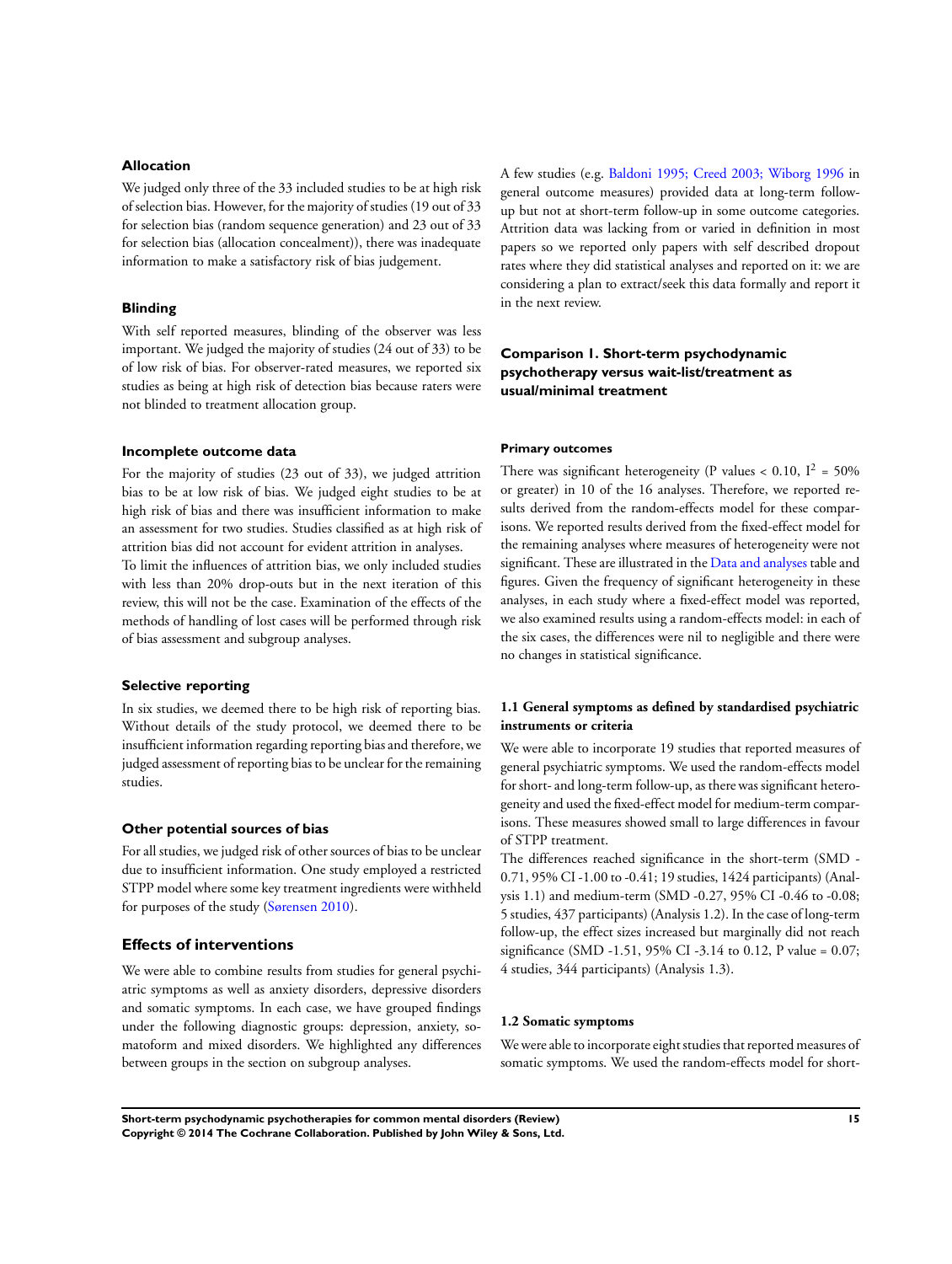, medium- and long-term follow-up, as there was significant heterogeneity. These measures showed moderate to large differences in favour of STPP treatment.

The difference between treatment and control groups marginally did not reach statistical significance in the short-term (SMD -0.63, 95% CI -1.29 to 0.04, P value = 0.07; 8 studies, 744 participants) (Analysis 1.4). The effects were significant in the medium-term (SMD -1.39, 95% CI -2.75 to -0.02; 4 studies, 359 participants) (Analysis 1.5) but did not reach significance in long-term followup (SMD -2.21, 95% CI -5.49 to 1.07; 3 studies, 280 participants) (Analysis 1.6).

#### **1.3 Anxiety**

We were able to incorporate 18 studies that reported measures of anxiety symptoms. We used the random-effects model for short- , medium- and long-term follow-up, as there was significant heterogeneity. These measures showed modest to large differences in favour of STPP treatment.

The differences were statistically significant in the short-term (SMD -0.64, 95% CI -1.02 to -0.26; 18 studies, 1102 participants) (Analysis 1.7) and medium-term (SMD -0.46, 95% CI - 0.77 to -0.16; 7 studies, 506 participants) (Analysis 1.8). In the long-term follow-up, these effects increased but marginally did not reach significance (SMD -1.10, 95% CI -2.24 to 0.04, P value = 0.06; 5 studies, 293 participants) (Analysis 1.9).

#### **1.4 Depression**

We were able to incorporate 18 studies that reported measures of depression symptoms. We used the random-effects model for medium- and long-term follow-up, as there was significant heterogeneity and used the fixed-effect model for short-term comparisons.

Measures of depression showed small to medium and significant treatment effects relative to controls in the short-term (SMD -0.50, 95% CI -0.61 to -0.39; 18 studies, 1415 participants) (Analysis 1.10) and the medium-term (SMD -0.34, 95% CI -0.60 to -0.09; 7 studies, 601 participants) (Analysis 1.11). The effects increased but did not reach significance in long-term follow-up (SMD - 1.00, 95% CI -2.22 to 0.21; 5 studies, 321 participants) (Analysis 1.12).

#### **Secondary outcomes**

In our protocol, we stated that we would consider secondary outcome measures including social adjustment, quality of life, behavioural measures, interpersonal problem measures and participant satisfaction as measured by standardised instruments. However, studies reported very different measures in insufficient detail for quantitative integration of data in most cases. In all cases, we used the fixed-effect model, as tests for heterogeneity were nonsignificant.

#### **1.5 Social adjustment**

Ten studies reported on social adjustment and showed significant and moderate effects in short-term follow-up using the fixed-effect model (SMD -0.51, 95% CI -0.66 to -0.36; 9 studies, 720 participants) (Analysis 1.13), which increased in long-term follow-up (SMD -0.58, 95% CI -0.86 to -0.29; 3 studies, 199 participants) (Analysis 1.14).

## **1.6 Quality of life**

[Guthrie 1999](#page-22-0), using the EuroQol 5D, did not find significant differences at termination but did find significantly higher quality of life ratings in the STPP group in follow-up. [Creed 2003](#page-22-0) found significant and persistent improvements on the 36-item Short Form (SF-36) physical scores relative to controls, but found significant superiority of STPP only in the short-term on mental symptom subscales relative to controls. [Levy Berg 2009](#page-22-0) found greater improvement on the World Health Organization (WHO) Well Being Index in people receiving STPP with generalised anxiety disorder. [de Jonghe 2001](#page-22-0) reported greater gains on a measure of depression-related quality of life in people who received combined STPP plus antidepressants versus antidepressant medication alone in the ITT sample.

#### **1.7 Behavioural measures**

In a unique and high-quality study, [Guthrie 2001](#page-22-0) found treated participants had a reduction in suicidal ideation and self harm episodes relative to treatment as usual in people who had self induced poisoning. [Dare 2001](#page-22-0) found STPP to produce superior weight gains and recovery rates compared with controls in a group of adults with anorexia nervosa.

## **1.8 Interpersonal problem measures**

Six studies reported outcomes on measures of interpersonal problems. Using the fixed-effect model, significant effects were seen in the short-term follow-up (SMD -0.42, 95% CI -0.67 to -0.17; 6 studies, 265 participants) (Analysis 1.15), which increased in the long-term follow-up (SMD -0.49, 95% CI -0.92 to -0.05; 3 studies, 85 participants) (Analysis 1.16).

## **1.9 Participant satisfaction**

[Guthrie 2001](#page-22-0) reported positive participant satisfaction measures after the six-session treatment for deliberate self poisoning.

## **1.10 Health service use**

[Hamilton 2000](#page-22-0) reported within-group reduction in hospital, medication and service use but no differences between treatment and control groups. [Burnand 2002](#page-22-0) reported significantly fewer hospital admissions and days in people with depression provided STPP

**Short-term psychodynamic psychotherapies for common mental disorders (Review) 16 Copyright © 2014 The Cochrane Collaboration. Published by John Wiley & Sons, Ltd.**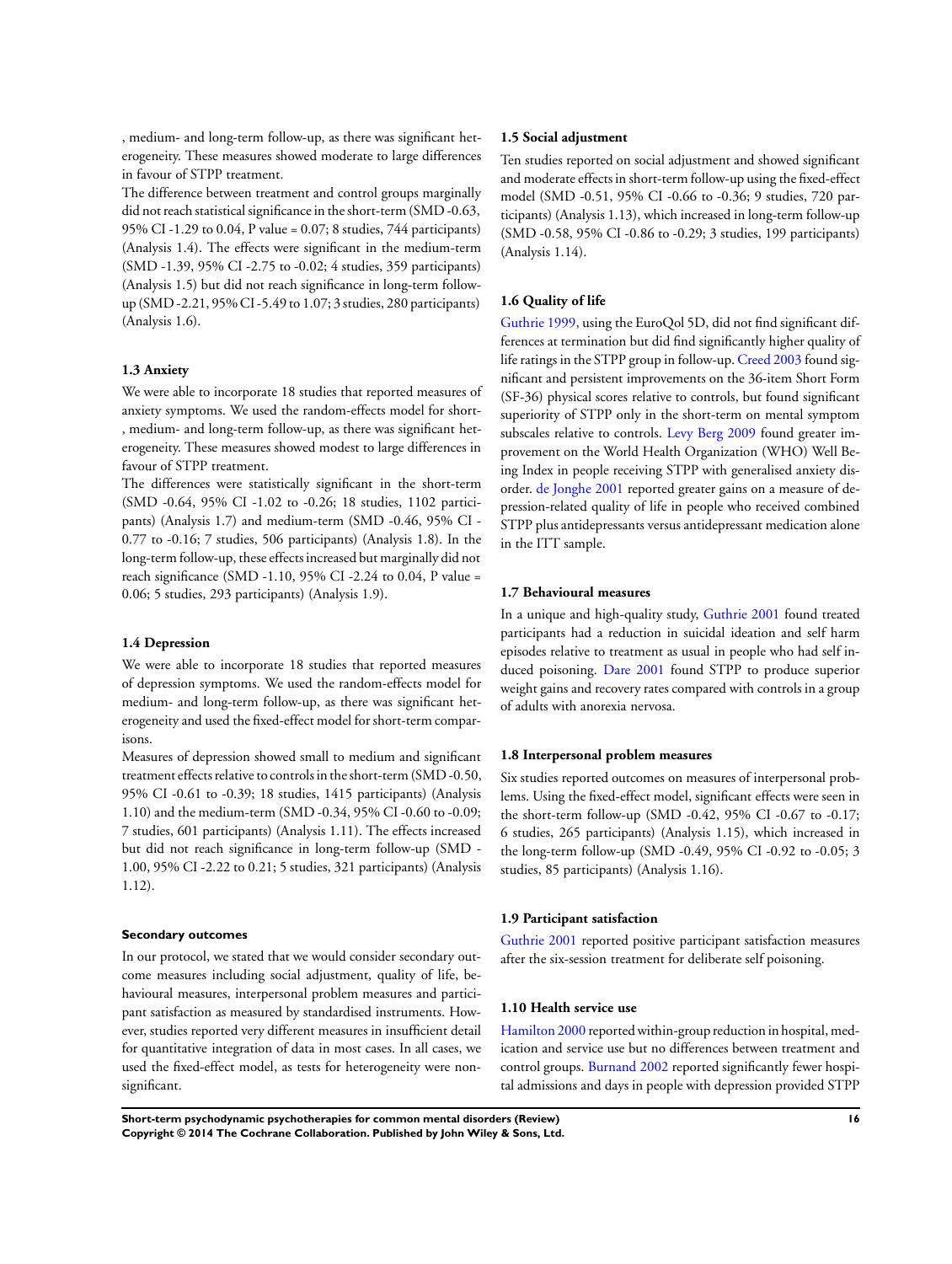versus the treatment as usual control. [Vitriol 2009](#page-22-0) reported that severely depressed women with trauma histories treated with STPP had fewer hospital days (6 versus 21.3) but did not note if this was statistically different. Psychiatry use was greater in the STPP group (7 versus 2.5) as was psychologist use (5.7 versus 4.5 visits) in six-month follow-up. [Guthrie 2001](#page-22-0) reported no differences in healthcare use versus controls in follow-up except treated participants with deliberate self poisoning saw psychiatric nurses more often. [Sattel 2012](#page-22-0) reported significantly less medication and psychotherapy use versus controls in follow-up after STPP versus enhanced medical care for people with multisomatoform disorder: there were no differences in medical visits between the groups at any time point.

## **1.11 Cost measures**

[Creed 2003](#page-22-0) found STPP was more cost effective than treatment as usual over the first year of treatment in people with irritable bowel syndrome, while paroxetine was not significantly more cost effective than control. [Guthrie 1999](#page-22-0) found STPP to reduce several cost measures significantly compared with treatment as usual in a mixed sample of high service-utilising participants. [Hamilton](#page-22-0) [2000](#page-22-0) did not find significant cost savings relative to the control treatment but did note significant cost savings compared with the period before treatment. [Burnand 2002](#page-22-0) found significant cost savings beyond treatment costs of USD 2311 due to reduced hospital and disability costs: this is greater than controls but statistical analysis of the difference was not provided.

#### **1.12 Mortality**

No data were available for mortality.

## **1.13 Dropout rates**

Two studies reported statistical analysis of differential dropout rates. [de Jonghe 2001](#page-22-0) specifically compared dropout rates between STPP added to treatment with medications versus medications alone. They found a 10% dropout rate using STPP plus medication versus 40% for medication alone. [Milrod 2007](#page-22-0) reported 7% drop-out in the STPP group compared with 34% in treatment as usual, which was significantly different.

## **1.14 Occupational functioning**

[Monsen 2000](#page-22-0) found those treated with STPP had significantly more job advancements and [Creed 2003](#page-22-0) found STPP-treated participants had significantly less work disability compared with the paroxetine-treated group. [Abbass 2008](#page-22-0) reported significantly more works hours and higher employment rates after STPP treatment versus the control condition in people with anxiety disorders. Alstrom found significantly superior improvement in work capacity relative to controls in the agoraphobic group ([Alstrom 1984b](#page-22-0)), but not in the socially phobic group [\(Alstrom 1984a\)](#page-22-0). [Burnand](#page-22-0) [2002](#page-22-0) reported significantly improved occupational functioning with fewer lost days due to disability.

## **Heterogeneity analysis**

Tests for heterogeneity were statistically significant at the P value 0.10 or less and an  $I^2$  statistic of 50% or greater in 10 of the 16 cases. Heterogeneity was not significant for some subgroup analyses of the symptom most specific to the condition under consideration (e.g. medium-term comparisons of depressive symptoms in depressive disorders). It was not significant in measures of social adjustment and interpersonal problems.

## **Sensitivity and subgroup analyses**

Because of the small number of trials in each analysis, these results are limited and should be interpreted with caution. Given the degree of heterogeneity expected in these analyses, we only present results using the random-effects model. See [Table 1](#page-79-0) and [Table 2](#page-82-0).

## **Sensitivity analyses**

#### **a) Manualised therapies**

When restricting analyses to studies using manualised treatments, there were smaller effects in most outcome categories compared with studies of the overall set of studies.

#### **b) Studies that gave observer-rated outcomes**

The effect sizes were larger compared with those of the overall review studies in most outcome categories when analyses were restricted to studies that included observer ratings.

## **c) Studies that used medications on both treatment arms**

When analyses were restricted to studies with medication on both treatment arms, effect sizes were generally smaller than the effects of the overall set of studies.

#### **Subgroup analyses**

#### **a) Therapy of up to 20 sessions**

When analyses were restricted to studies that averaged 20 or fewer sessions, measures of general symptoms in medium-term, social adjustment and interpersonal problems were smaller compared with studies where treatment was over 20 sessions.

**Short-term psychodynamic psychotherapies for common mental disorders (Review) 17 Copyright © 2014 The Cochrane Collaboration. Published by John Wiley & Sons, Ltd.**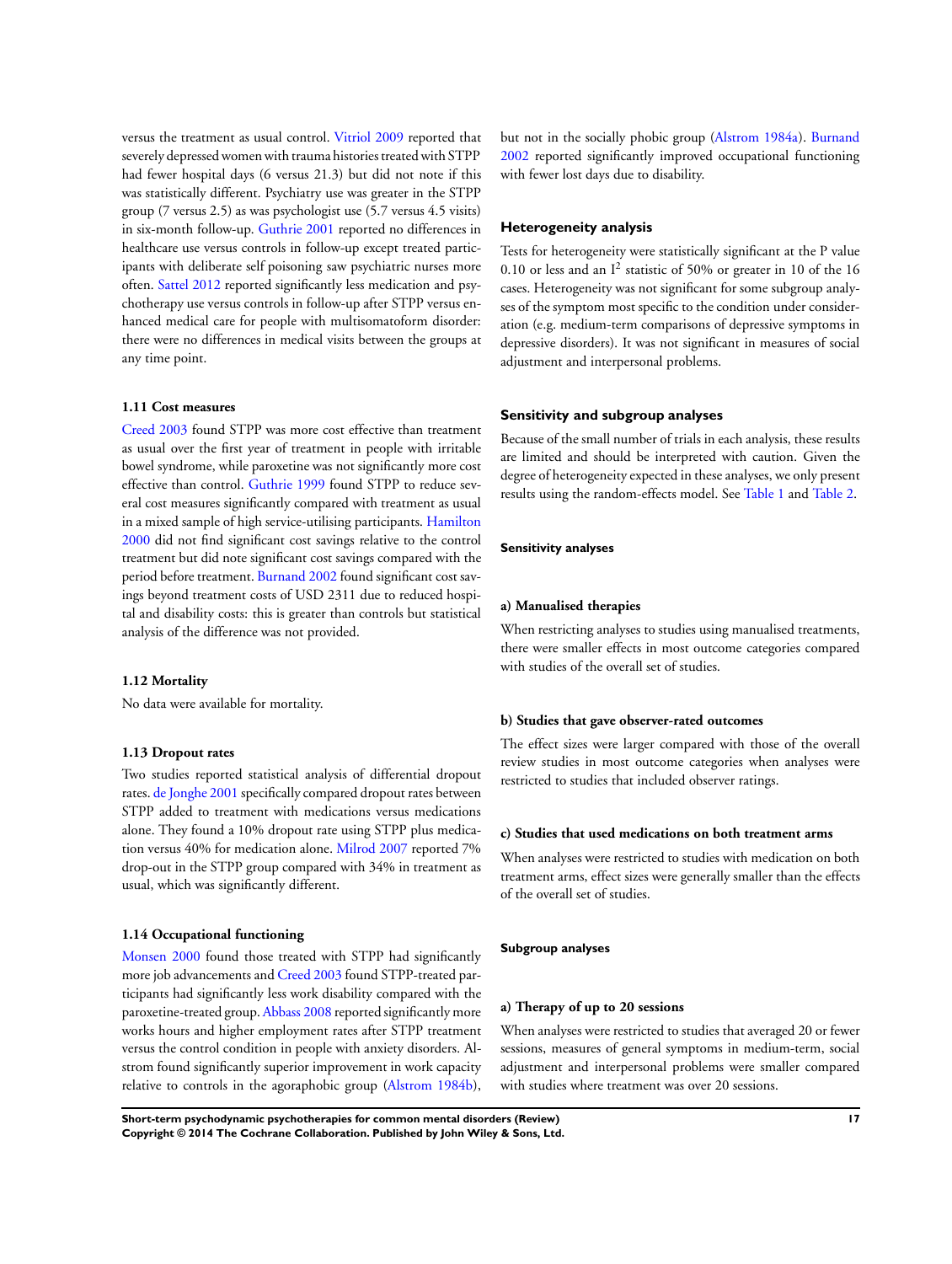## **b) Studies that used minimal treatment or wait-list controls as opposed to treatment as usual controls**

Anxiety effect sizes were smaller when analyses were restricted to studies with minimal contact or wait-list controls. Otherwise, there were no differences in degrees of significance or effect sizes compared with studies using treatment as usual controls.

## **c) Effects of short-term psychodynamic psychotherapy treatment models**

As a post hoc analysis, we examined outcomes by STPP treatment approach where five or more studies were available.

When analyses were restricted to models derived from Hobson or PIT (six studies), effects across all outcomes were smaller than studies using the Malan/Davanloo short-term dynamic psychotherapy model (11 studies) with the exceptions of general symptoms at medium-term and somatic symptom at medium-term follow-up. The effects of Hobson/PIT studies were negligible to small in all the other categories. In contrast, the effects of analyses restricted to Malan/Davanlo studies were large in all but general symptoms at medium-term follow-up.

## **d) Differences in outcomes between different diagnostic groups**

People diagnosed with somatoform disorders had the greatest effects sizes in most outcome categories except general symptoms at medium-term and somatic symptoms at medium-term follow-up. People diagnosed with depression tended to have the lowest effects on measures of anxiety and depression. See [Data and analyses](#page-77-0).

#### **Assessing publication bias: funnel plot analysis**

We explored funnel plots as an indication of publications bias. The largest number of studies available was in each of the short-term outcome measures. Each of these had funnel plots that had some features of an inverted funnel (somatic) or had studies with similar standard errors (anxiety, depression), leaving a flat but dispersed distribution. Other categories had too few studies to allow an interpretation. Thus, we could not draw definitive conclusions about publication bias using this method.

# **D I S C U S S I O N**

## **Summary of main results**

This meta-analysis of 33 RCTs of STPP comprised of 2173 participants found it to have modest to large effects relative to controls across a broad range of CMDs. With the exception of somatic measures in the short-term, these effects were also statistically significant in short- and medium-term follow-ups while not reaching significance in long-term follow-up in some outcome categories. Benefits were observed across a broad range of outcome measures

including general measures and somatic symptoms, as well as depression, anxiety, interpersonal and social adjustment. Individual studies also reported reduced self injury and weight gain in anorexia nervosa, suggesting behavioural as well as symptomatic gains. Studies also reported occupational gains and cost benefits. Combined, these findings provide converging evidence of treatment benefits. In each of somatic symptoms, depressive symptoms, anxiety, general symptoms, social adjustment and interpersonal problems, the treatment effect sizes were greater in longterm follow-up than in short-term follow-up suggesting accrued gains over time though some of this effect may have been from different studies reporting at different time intervals (i.e. shortversus long-term follow-up periods).

Study quality was variable in these studies, which spanned 1975 to 2012. Although STPP method (e.g. Hobson versus Malan/ Davanloo) appeared to impact outcomes, it is yet to be determined if these effects are better accounted for by common (e.g. therapist training, adherence, allegiance effects) or specific (e.g. emotional experiencing, intellectual insight) factors. Heterogeneity and loss of significance of some measures in follow-up suggest these results be interpreted with caution.

# **Overall completeness and applicability of evidence**

This review found preliminary evidence that STPP may be effective for a broad range of CMDs as are seen in mental health and medical clinics. Common specific psychiatric conditions including major depression, somatic symptom disorders, eating disorders, anxiety disorders and personality disorders were treated in these studies.

Several studies included treatment resistant, severe and character-disordered participants, which are challenging-to-treat patient groups. Treatment effects in these groups may be lower than what may be expected in samples without such resistance or complexity. Thus, these studies may underestimate the effects of this brief treatment. This is an important finding since these patient groups are common in clinical populations where half or more do not reach remission with first-line psychotropic medication or talking therapies. These problems are costly to the system as they induce prolonged disability from work and excess hospital and medical service use, so, brief and relatively low-cost treatment options are necessary and welcome.

The number of studies in many analyses was relatively small making comparisons across diagnostic groups and other subgroup analyses difficult. The diversity of the samples and treatment methods likely contributed to heterogeneity, which influences our ability to interpret these groups of studies. However, this diversity is also a strength of this literature implying the range of methods in STPP may be broadly applied in clinical populations.

**Short-term psychodynamic psychotherapies for common mental disorders (Review) 18 Copyright © 2014 The Cochrane Collaboration. Published by John Wiley & Sons, Ltd.**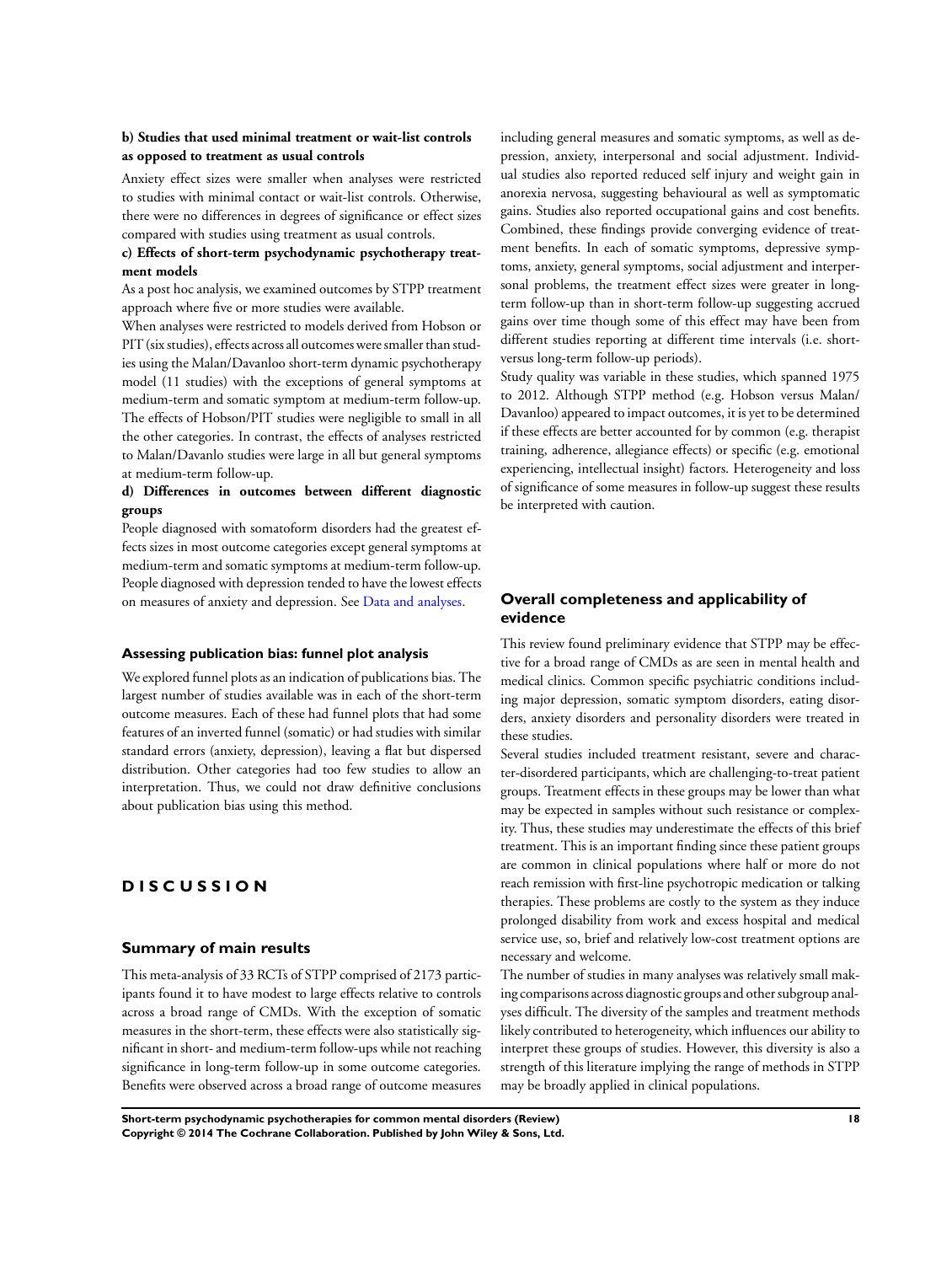# **Quality of the evidence**

#### **Study quality**

The studies were of variable quality. Manuals and adherence measures were not employed in each study calling into question the quality of psychotherapy provided. Therapist experience was in question in many studies, raising the chance that the therapy was not provided in an optimal fashion. It was apparent in one study that the STPP provided was restricted to withhold key interventions likely weakening its effects and underestimating its benefits. As noted, some studies had high internal risk of bias in the categories described and many had insufficient information to rate using The Cochrane Collaboration's 'Risk of bias' tool. In future reviews, we will adapt the 'Risk of bias' tool to incorporate features such as the use of adherence ratings, the use of observer ratings, the use of manuals, therapist experience and researcher allegiance to enable measurement of psychotherapy quality. In this study, subgroup analyses pointed towards reduced effects when restricting to studies using manuals and increased effects in studies using observer ratings.

## **Diagnostic criteria**

The lack of specific diagnostic criteria in a few studies and the use of mixed samples may limit the clinician's ability to determine suitability of STPP for individual patients in his or her practice. This is less of an issue in studies performed in the past 20 years versus before.

## **Treatment methods**

Although common psychotherapy factors are the core of the treatment [\(Blagys 2000](#page-22-0)), many therapy directions are possible. In subgroup analyses, we saw a signal of differential effects between two commonly used models. The methods were both STPP models but one (Malan/Davanloo) was primarily focused on emotional experiencing, a factor that relates to outcome in some STPP metaanalyses [\(Abbass 2009;](#page-22-0) [Diener 2007\)](#page-22-0). However, such differences may be from many causes, such as variation in levels of therapist experience, participant samples and research methods rather than from methods inherent in the models.

A further issue is that the quality of the STPP provided (e.g. therapist experience, use of manual, use of adherence ratings) varied between studies raising the probability that STPP may have been provided suboptimally in some of the included studies. Therefore, the efficacy of STPP may have been underestimated in this metaanalysis. Indeed, [Leichsenring 2004](#page-22-0) found greater effect sizes with his sample of STPP studies that were selected for quality of, and validation of, treatment provided. However, given the option of excluding studies of questionable therapy technique, we decided to include all studies meeting our basic criteria. Our decision was

to be cautious to avoid a possible selection bias where information was lacking or vague regarding these parameters.

#### **Study heterogeneity**

The significant heterogeneity in 10 of the 16 analyses was a concern and suggests our findings must be treated with caution in these cases. Because of this, we have reported results of the random-effects model in these cases and verified the effects using the random-effects model in other cases. The above-noted methodological and treatment variability account for some of the observed heterogeneity of outcomes. Differences in the control conditions (i.e. treatment as usual versus wait list versus minimal treatment) may have brought more or less treatment effects in these studies leading to inter-study variability as illustrated by our subgroup analyses. Another factor that probably contributed was the collection of diverse patient populations with a broad range of physical and psychological symptoms including depression, anxiety, personality problems and diverse somatic conditions.

Arguably, studies included in this review should include people with clear and specific diagnoses while excluding other confounding diagnoses. However, these studies reflect the heterogeneity and complexity of people with multiple problems including symptom, somatic and personality disorders who present to all healthcare settings. Thus, this body of studies may tell us more about the real-world utility of STPP, than would a highly selected sample of participants who often do not exist in public and private psychotherapy clinics.

#### **Potential biases in the review process**

We have performed this review in ways to reduce the chances of bias where possible. First, if anything, we have leaned towards being over-inclusive of studies so as not to exclude any RCT study of any STPP model. This led us to include STPP studies with medications on both arms, studies of ill-defined STPP models, studies of poor quality and older studies when the method was not well developed. Thus, one possible source of bias was possible overinclusiveness due to the breadth of our inclusion criteria. Second, we collectively, in pairs, selected studies. Third, we extended the team to include expert review authors with no affiliation to any variety of psychotherapy, and colleagues who research in longterm dynamic psychotherapy. Finally, analyses were performed or verified by a review author with no affiliation to psychotherapy. As noted, we have reported results of the random-effects model in cases with significant heterogeneity and verified the effects using the random-effects model when we did not find statistical heterogeneity. As noted, there are several likely sources of heterogeneity, and this will not be likely to change between now and the next time we update this review. Hence, we are going to reconsider an approach to best examine these studies before the next update.

**Short-term psychodynamic psychotherapies for common mental disorders (Review) 19 Copyright © 2014 The Cochrane Collaboration. Published by John Wiley & Sons, Ltd.**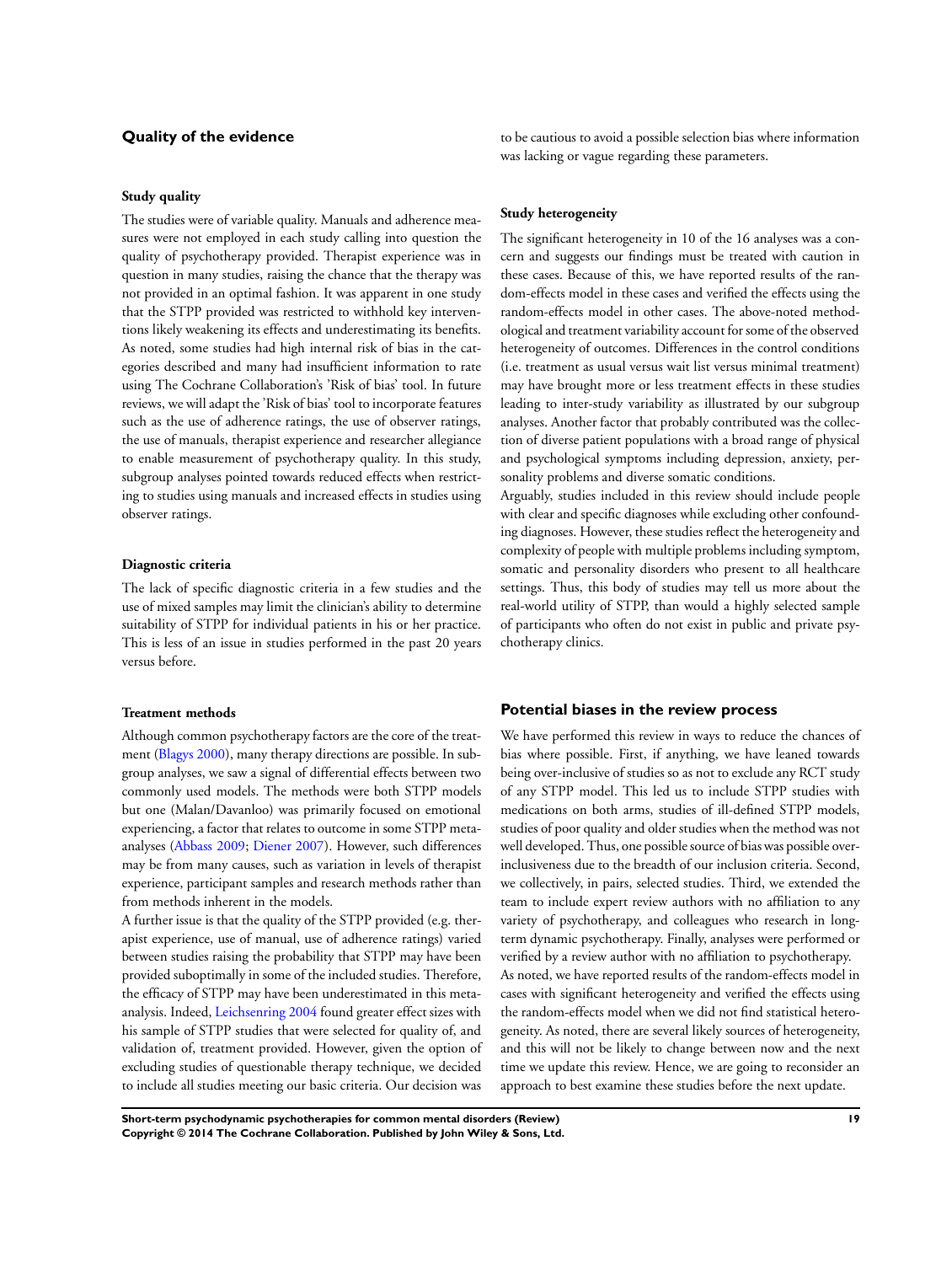Other possible sources of bias include the inclusion of studies with medication on both arms, which may have lowered the effects of STPP relative to those studies without medication on both arms [\(Table 2](#page-82-0)). This and other subgroup analyses showing outcome differences highlight hypothetical outcome factors that can be tested in future research. A few studies (e.g. [Baldoni 1995](#page-22-0); [Creed 2003;](#page-22-0) [Wiborg 1996\)](#page-22-0) in general outcome measures provided data at longterm follow-up but not at short-term follow-up in some outcome categories: this could increase or decrease relative long-term outcome effects versus short-term outcome effects. As a result of this and limited numbers of medium-term follow-up data, we are considering collapsing short and medium term into one group when we next update this review.

The original protocol called for exclusion of studies with over 20% attrition, introducing a possible bias. In the next update of the review, this criteria will no longer be in effect; rather we will rate techniques of handling attrition and evaluate the effects of this using the 'Risk of bias' tool.

## **Agreements and disagreements with other studies or reviews**

#### **Comparison to other meta-analyses**

Overall, this review is in line with other meta-analyses and reviews of STPP since 2007 that have reported moderate to large and sustained or increased gains across diverse clinical populations. These reviews tended to focus on specific diagnostic groups. Some included non-randomised controlled trials and some provided combined pre-versus-post analyses, post-versus-post analyses and subgroup analyses including only RCTs. Overall these studies, with various limitations, found moderate to large and sustained effects within categories of depression ([Driessen 2010\)](#page-22-0), somatic disorders [\(Abbass 2009\)](#page-22-0), personality disorders [\(Town 2011\)](#page-22-0), and combined personality disorder-depression ([Abbass 2011](#page-22-0)). The common limitations were heterogeneity, small samples in some subgroup analyses and wide ranges of study quality. In 2012, the largest published psychodynamic psychotherapy meta-analysis to date likewise found significantly increased gains in follow-up compared with immediately post treatment in a group of 46 studies of psychodynamic therapies, most all of which were STPP models ([Town](#page-22-0) [2012](#page-22-0)). Our findings also parallel the most recent review of psychodynamic therapies in specific disorders [\(Leichsenring 2014\)](#page-22-0). Lazar and colleagues published a review of all psychological therapy cost-effectiveness studies in a 2010 book and noted growing evidence for cost effectiveness of the treatment overall [\(Lazar 2010](#page-22-0)). The results of our review support the concept of an inexpensive talking approach that could potentially provide cost reduction in diverse populations.

# **A U T H O R S ' C O N C L U S I O N S**

## **Implications for practice**

We have attempted to draw modest conclusions, based on the available evidence and to highlight areas requiring further study rather than draw conclusions that may not be based on evidence of high quality. Short-term psychodynamic psychotherapies (STPP) may be effective for a very broad range of common mental disorders (CMD), with evidence of modest to large treatment effect sizes that increase in long-term follow-up. This finding supports STPP as a candidate treatment for the majority of non-psychotic and non-organic psychotherapeutic presentations. However, given the limited data, loss of significance in some measures at longterm follow-up and heterogeneity between studies, these findings should be interpreted with caution.

Although cost comparisons were not made in this review, it should be noted that these therapies are relatively short and much less expensive than long-term psychotherapy models. The observed reduction in symptoms may contribute to observed reductions in healthcare use, costs and improved occupational functioning noted in individual studies. STPP may represent an economical approach to problems as complex as chronic pain, personality disorder, panic disorder, self induced poisoning and other challenging-to-treat conditions. They are also less expensive than even one year of some psychotropic medications, depending on who is delivering the therapy and the setting (public versus private pay). While all people with CMD do not respond to STPP or any other short therapy, it is prudent to consider such relatively low-risk talking approaches before medications, treatment combinations or more invasive procedures such as electroconvulsive therapy are employed (e.g. [Malhi 2009\)](#page-22-0).

## **Implications for research**

Future research in these approaches should aim to improve study quality using specific treatment manuals, videotaped adherence rating (as in [Abbass 2008; Milrod 2007;](#page-22-0) and [Winston 1994\)](#page-22-0), costbenefit measures and treatment-specific, experienced therapists. More studies would also tend to reduce the heterogeneity observed here. More future studies should also focus on specific diagnostic categories to allow clinicians evidence with which to consider these treatments for specific populations. Studies should also examine specific treatment factors, such as emotional focus, and their contributions to outcomes across therapy models. There are signs of more studies in this since 2006 and overall study quality and diagnostic specificity appear to have improved.

# **A C K N O W L E D G E M E N T S**

This review team acknowledges the support of the Nova Scotia Department of Health and the Dalhousie University Department

**Short-term psychodynamic psychotherapies for common mental disorders (Review) 20 Copyright © 2014 The Cochrane Collaboration. Published by John Wiley & Sons, Ltd.**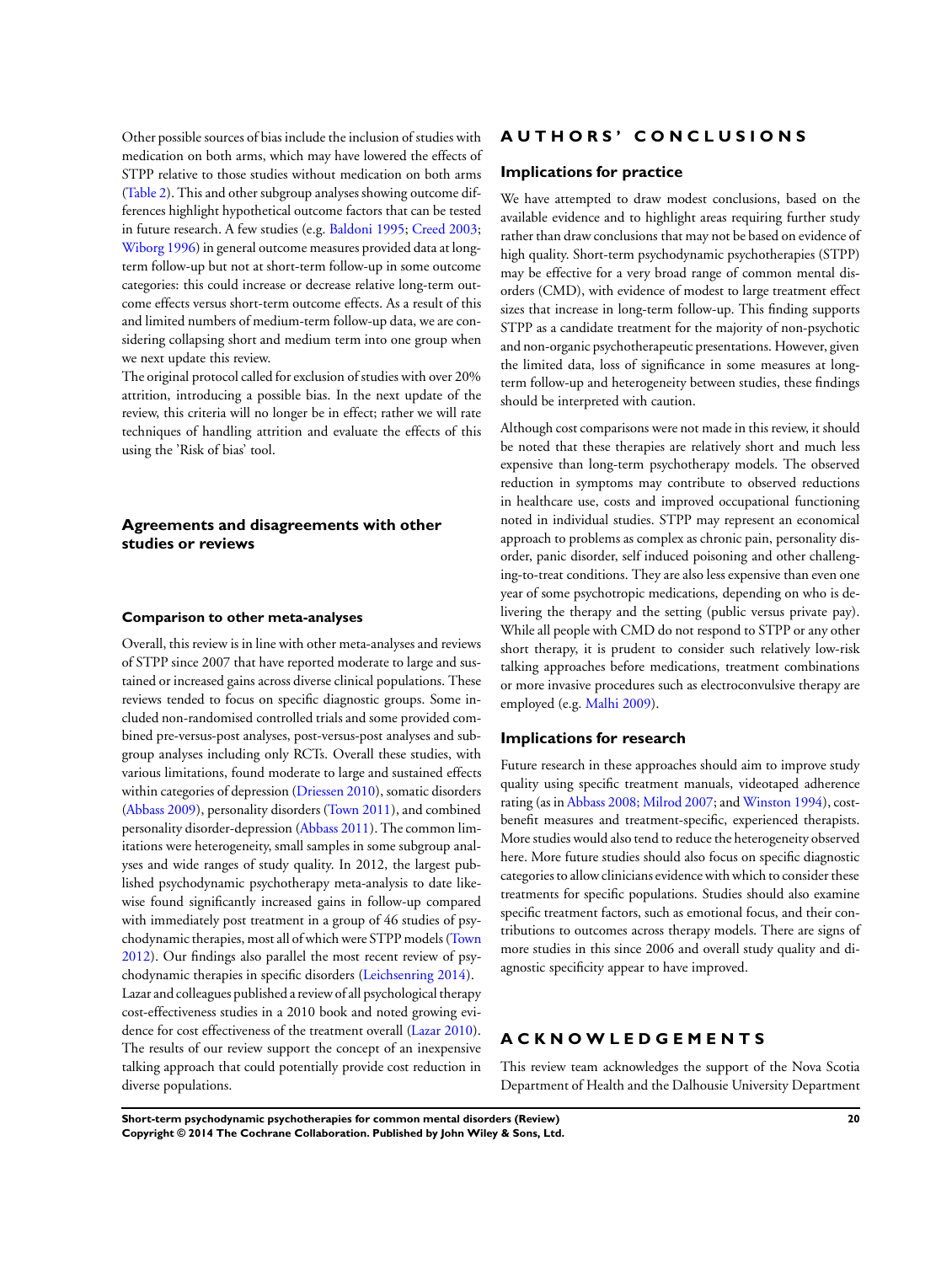<span id="page-22-0"></span>of Psychiatry. The original review was supported by a grant from Cochrane, Canada.

# **R E F E R E N C E S**

#### **References to studies included in this review**

#### **Abbass 2008** *{published data only}*

<sup>∗</sup> Abbass A, Sheldon A, Gyra J, Kalpin A. Intensive shortterm dynamic psychotherapy of patients with DSM IV personality disorders: a randomized controlled trial. *Journal of Nervous and Mental Disease* 2008;**196**(3):211–6.

#### **Alstrom 1984a** *{published data only}*

Alstrom JE, Nordlund CL, Persson G, Harding M, Ljungqvist C. Effects of four treatment methods on social phobic patients not suitable for insight-oriented psychotherapy. *Acta Psychiatrica Scandinavica* 1984;**70**: 97–110.

## **Alstrom 1984b** *{published data only}*

Alstrom JE, Nordlund, G, Persson G, Harding M, Lundquist C. Effects of four treatment methods on agoraphobic women not suitable for insight-oriented psychotherapy. *Acta Psychiatrica Scandinavica* 1984;**70**:  $1 - 17$ 

#### **Baldoni 1995** *{published and unpublished data}*

Baldoni F, Baldaro G, Trombin G. Psychotherapeutic perspectives in urethral syndrome. *Stress Medicine* 1995;**11**: 79–84.

#### **Bressi 2010** *{published data only}*

Bressi C, Porcellana M, Marinaccio PM, Nocito EP, Magri L. Short-term psychodynamic psychotherapy versus treatment as usual for depressive and anxiety disorders. A randomized clinical trial of efficacy. *Journal of Nervous Mental Disease* 2010;**198**(9):647–52.

## **Brom 1989** *{published data only}*

Brom D, Kleber RJ, Defares PB. Brief psychotherapy for posttraumatic stress disorders. *Journal of Consulting and Clinical Psychology* 1989;**57**(5):607–12.

#### **Burnand 2002** *{published data only}*

<sup>∗</sup> Burnand Y, Andreoli A, Kolatte E, Venturini A, Rosset N. Psychodynamic psychotherapy and clomipramine in the treatment of major depression. *Psychiatric Services* 2002;**53**  $(5):585-90.$ 

Cailhol L, Rodgers R, Burnand Y, Brunet A, Damsa C, Andreoli A. Therapeutic alliance in short-term supportive and psychodynamic psychotherapies: a necessary but not sufficient condition for outcome?. *Psychiatry Research* 2009; **170**(2-3):229–33.

#### **Carrington 1979** *{published data only}*

Carrington CH. A comparison of cognitive and analytically oriented brief treatment approaches to depression in black women. *Dissertation Abstracts International* 1979;**40**(6B): UMI No. 7926513.

#### **Cooper 2003** *{published data only}*

<sup>∗</sup> Cooper PJ, Murray L, Wilson A, Romaniuk H. Controlled trial of the short- and long-term effect of psychological treatment of post-partum depression: 1. Impact on maternal mood. *British Journal of Psychiatry* 2003;**182**: 412–9.

Cooper PJ, Murray L, Wilson A, Romaniuk H. Controlled trial of the short- and long-term effect of psychological treatment of post-partum depression: 2. Impact on the mother-child relationship and child outcome. *British Journal of Psychiatry* 2003;**182**:420–7.

## **Creed 2003** *{published and unpublished data}*

Creed F, Fernandes L, Guthrie E, Palmer S, Ratcliffed J, Read N, et al.The cost-effectiveness of psychotherapy and paroxetine for severe irritable bowel syndrome. *Gastroenterology* 2003;**124**:303–17. Hyphantis T, Guthrie E, Tomenson B, Creed F.

Psychodynamic interpersonal therapy and improvement in interpersonal difficulties in people with severe irritable bowel syndrome. *Pain* 2009;**145**(1-2):196–203.

#### **Dare 2001** *{published data only}*

Dare C, Eisler I, Russell G, Treasure J, Dodge L. Psychological therapies for adults with anorexia nervosa: randomised controlled trial of out-patient treatments. *British Journal of Psychiatry* 2001;**178**:216–21.

#### **de Jonghe 2001** *{published data only}*

Gijsbers Van Wijk CMT, Dekker J, Peen J, De Jonghe F. Depression in men and women: sex differences in treatment outcomes of pharmacotherapy and combined therapy. *Tijdschrift Voor Psychiatrie* 2002;**44**(5):301–11. Van Henricus L, Schoevers RA, Kool S, Hendriksen M, Peen J, Dekker J. Does early response predict outcome in psychotherapy and combined therapy for major depression? . *Journal of Affective Disorders* 2008;**105**(1-3):261–5.

<sup>∗</sup> de Jonghe F, Kool S, van Aalst J, Dekker J, Peen J. Combining psychotherapy and antidepressants in the treatment of depression. *Journal of Affective Disorders* 2001; **64**:217–29. [: Molenaar PJ, Dekker J, Van R, Hendriksen M, Vink A, Schoevers RA. Does adding psychotherapy to pharmacotherapy improve social functioning in the treatment of outpatient depression? Depression and Anxiety 2007;24:553–62.]

#### **Emmelkamp 2006** *{published data only}*

Emmelkamp P, Benner A, Kuipers A, Feiertag G, Koster H, van Apeldoorn F. Comparison of brief dynamic and cognitive-behavioural therapies in avoidant personality disorder. *British Journal of Psychiatry* 2006;**189**:60–4.

**Short-term psychodynamic psychotherapies for common mental disorders (Review) 21 Copyright © 2014 The Cochrane Collaboration. Published by John Wiley & Sons, Ltd.**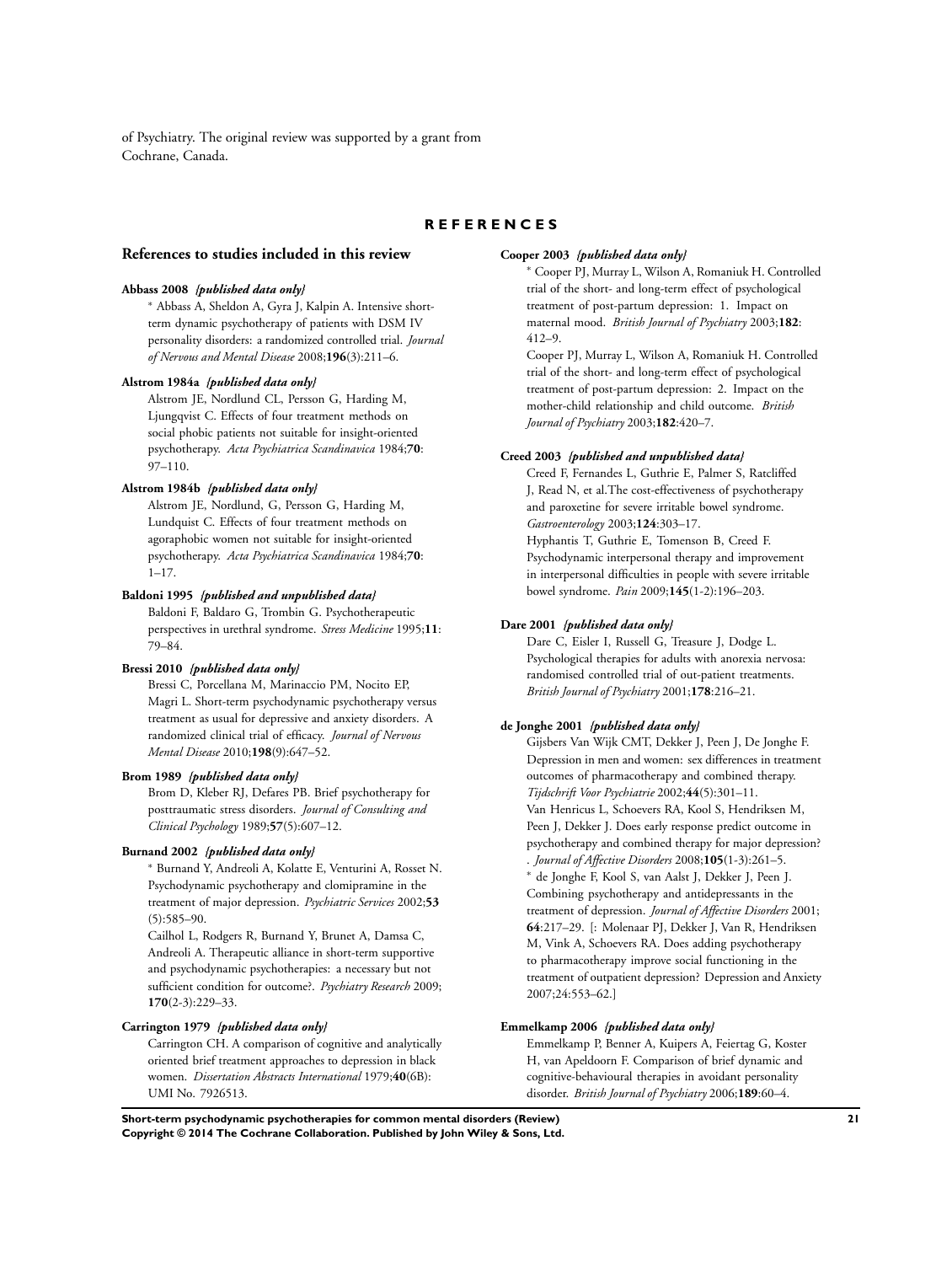#### **Guthrie 1993** *{published and unpublished data}*

Guthrie E, Creed F, Dawson D, Tomenson B. A controlled trial of psychological treatment for the irritable bowel syndrome. *Gastroenterology* 1991;**100**:450–7.

<sup>∗</sup> Guthrie E, Creed F, Dawson D, Tomenson B. A randomised controlled trial of psychotherapy in patients with refractory irritable bowel syndrome. *British Journal of Psychiatry* 1993;**163**:315–21.

#### **Guthrie 1999** *{published data only}*

Guthrie E, Moorey J, Margison F, Barker H, Palmer S, McGrath G, et al.Cost-effectiveness of brief psychodynamicinterpersonal therapy in high utilizers of psychiatric services. *Archives of General Psychiatry* 1999;**56**:519–26.

## **Guthrie 2001** *{published data only}*

<sup>∗</sup> Guthrie E, Kapur N, Mackway-Jones K, Chew-Graham C, Moorey J, Mendel E, et al.Predictors of outcome following brief psychodynamic-interpersonal therapy for deliberate self-poisoning. *Australian and New Zealand Journal of Psychiatry* 2003;**37**:532–6.

Guthrie E, Kapur N, Mackway-Jones K, Chew-Graham C, Moorey J, Mendel E, et al.Randomised controlled trial of brief psychological intervention after deliberate self poisoning. *BMJ* 2001;**323**(7305):135–7.

#### **Hamilton 2000** *{published data only}*

Hamilton J, Guthrie E, Creed F, Thompson D, Tomenson B, Bennett R, et al.A randomized controlled trial of psychotherapy in patients with chronic functional dyspepsia. *Gastroenterology* 2000;**119**:661–9.

## **Levy Berg 2009** *{published data only}*

<sup>∗</sup> Levy Berg A, Sandell R, Sandahl C. Affect-focused body psychotherapy in patients with generalized anxiety disorder: evaluation of an integrative method. *Journal of Psychotherapy Integration* 2009;**19**(1):67–85.

## **Linnet 2001** *{published and unpublished data}*

Linnet J, Jemec GB. Anxiety level and severity of skin condition predicts outcome of psychotherapy in atopic dermatitis patients. *International Journal of Dermatology* 2001;**40**:632–6.

#### **Maina 2005** *{published data only}*

Maina G, Forner F, Bogetto F. Randomized controlled trial comparing brief dynamic and supportive therapy with waiting list condition in minor depressive disorders. *Psychotherapy and Psychosomatics* 2005;**74**:43–50.

#### **Maina 2010** *{published data only}*

Maina G, Rosso G, Bogetto F. Brief Dynamic Therapy Combined With Pharmacotherapy in the Treatment of Major Depressive Disorder: Long-Term Results. *Journal of Affective Disorders* 2009;**114**(1-3):200–7. Maina G, Rosso G, Rigardetto S, Chiadò Piat S,

Bogetto F. No effect of adding brief dynamic therapy to pharmacotherapy in the treatment of obsessive-compulsive disorder with concurrent major depression. *Psychotherapy and Psychosomatics* 2010;**79**(5):295–302.

#### **Marmar 1988** *{published data only}*

Marmar CR, Horowitz MJ, Weiss DS, Wilner NR, Kaltreider NB. A controlled trial of brief psychotherapy and mutual-help group treatment of conjugal bereavement. *American Journal of Psychiatry* 1988;**145**(2):203–9.

## **Milrod 2007** *{published data only}*

Busch FN, Milrod BL, Sandberg LS. A study demonstrating efficacy of a psychoanalytic psychotherapy for panic disorder: implications for psychoanalytic research, theory, and practice. *Journal of the American Psychoanalytic Association* 2009;**57**(1):131–48.

Graf EP. The relationship of reflective functioning and severity of agoraphobia in the outcome of a psychoanalytic psychotherapy for panic disorder. Dissertation Abstracts International: Section B: the Sciences and Engineering Dissertation Abstracts International 2010; Vol. 70, issue 10–B:6550.

Klass ET, Milrod BL, Leon AC, Kay SJ, Schwalberg M, Li C, et al.Does interpersonal loss preceding panic disorder onset moderate response to psychotherapy? An exploratory study. *Journal of Clinical Psychiatry Diseases of the Nervous System* 2009;**70**(3):406–11.

Leon AC, Busch F, Rudden M, Schwalberg M, Clarkin J, Aronson A, et al.A randomized controlled clinical trial of psychoanalytic psychotherapy for panic disorder: erratum. *American Journal of Psychiatry* 2007;**164**(7):1123.

<sup>∗</sup> Milrod B, Leon AC, Busch F, Rudden M, Schwalberg M, Clarkin J, et al.A randomized controlled clinical trial of psychoanalytic psychotherapy for panic disorder. *American Journal of Psychiatry* 2007;**164**(2):265–72.

#### **Monsen 2000** *{published data only}*

Monsen K, Monsen JT. Chronic pain and psychodynamic body therapy: a controlled outcome study. *Psychotherapy: Theory, Research, Practice, Training* 2000;**37**(3):257–69.

#### **Piper 1990** *{published and unpublished data}*

Piper WE, Azim HF, McCallum M, Joyce AS. Patient suitability and outcome in short-term individual psychotherapy. *Journal of Consulting and Clinical Psychology* 1990;**58**(4):475–81.

#### **Sattel 2012** *{published data only}*

Sattel H, Lahmann C, Gundel H, Guthrie E, Kruse J, Noll-Hussong M, et al.Brief psychodynamic interpersonal psychotherapy for patients with multisomatoform disorder: randomised controlled trial. *British Journal of Psychiatry* 2012;**100**:60–7.

#### **Shefler 1995** *{published data only}*

Shefler G, Dasberg H, Ben-Shakhar G. A randomized controlled outcome and follow-up study of Mann's timelimited psychotherapy. *Journal of Consulting and Clinical Psychology* 1995;**63**(4):585–93.

#### **Sloane 1975** *{published data only}*

Sloane RB, Staples FR, Cristol AH, Yorkston NJ, Whipple K. Short-term analytically oriented psychotherapy versus behavior therapy. *American Journal of Psychiatry* 1975;**132** (4):373–7.

#### **Svedlund 1983** *{published and unpublished data}*

Svedlund J, Sjodin I, Ottoson JO, Dotevall G. Controlled study of psychotherapy in irritable bowel syndrome. *Lancet* 1983;**2**(8350):589–92.

**Short-term psychodynamic psychotherapies for common mental disorders (Review) 22 Copyright © 2014 The Cochrane Collaboration. Published by John Wiley & Sons, Ltd.**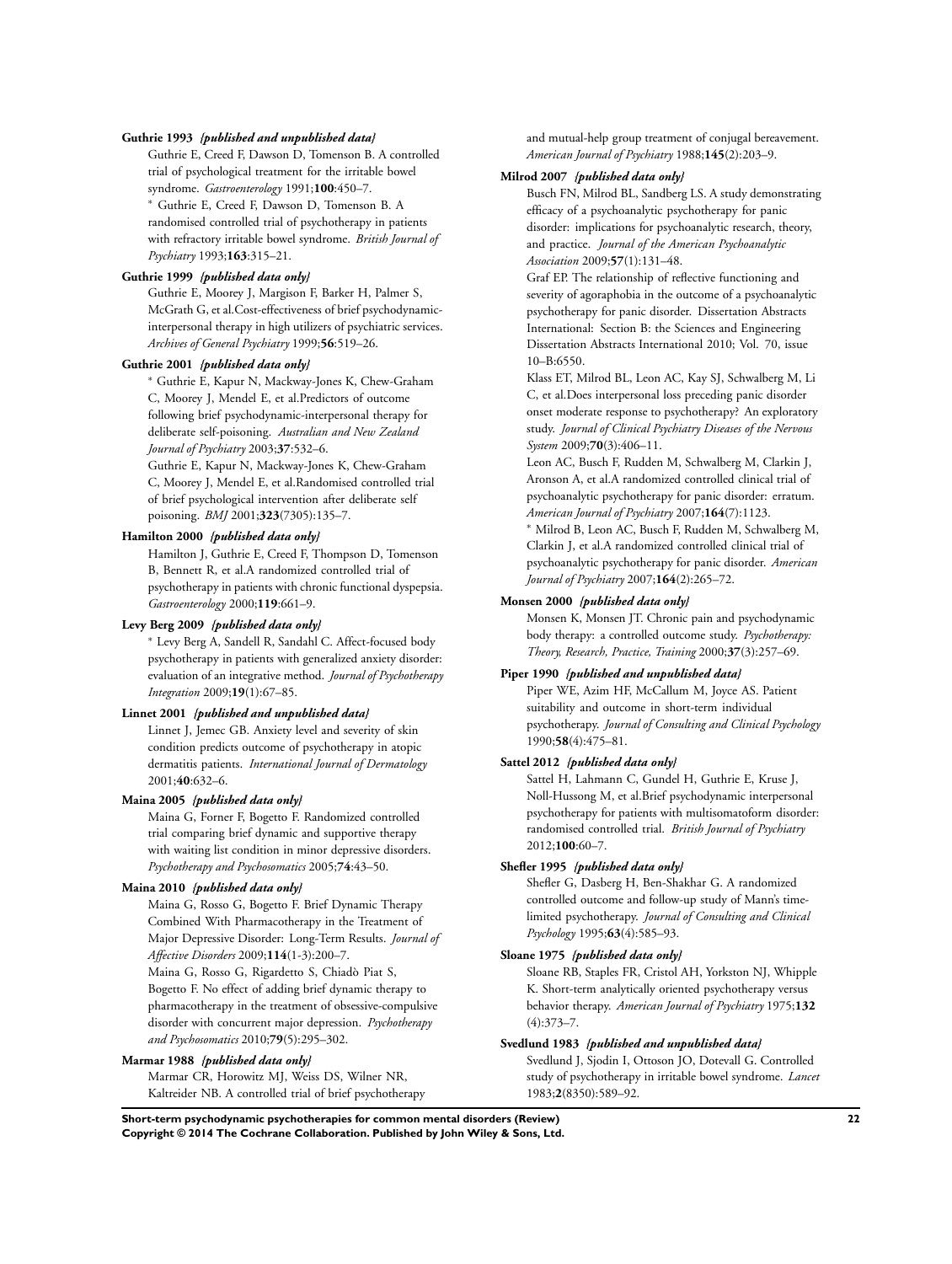## **Sørensen 2010** *{published data only}*

Sørensen P, Birket-Smith M, Wattar U, Buemann I, Salkovskis P. A randomised controlled study of cognitive behavioural therapy for hypochondriasis. Proceedings of the 32nd Congress of the British Association for Behavioural and Cognitive Psychotherapies (jointly with the European Association of Behavioural and Cognitive Therapies); 2004 Sept 8-11; Manchester, UK. 2004.

<sup>∗</sup> Sørensen P, Birket-Smith M, Wattar U, Buemann I, Salkovskis P. A randomized clinical trial of cognitive behavioural therapy versus short-term psychodynamic psychotherapy versus no intervention for patients with hypochondriasis. *Psychological Medicine* 2010;**41**(2): 431–41.

#### **Vitriol 2009** *{published data only}*

Vitriol VG, Ballesteros ST, Florenzano RU, Weil KP, Benadof DF. Evaluation of an outpatient intervention for women with severe depression and a history of childhood trauma. *Psychiatric Services* 2009;**60**(7):936–42.

## **Wiborg 1996** *{published data only}*

Wiborg IM, Dahl AA. Does brief dynamic psychotherapy reduce the relapse rate of panic disorder?. *Archives of General Psychiatry* 1996;**53**:689–94.

## **Winston 1994** *{published data only}*

<sup>∗</sup> Winston A, Laikin M, Pollack J, Samstag LW, McCullough L, Muran JC. Short-term psychotherapy of personality disorders. *American Journal of Psychiatry* 1994;**151**(2): 190–4.

Winston A, Pollack J, McCullough L, Flegenheimer W, Kestenbaum E, Trujillo M. Brief psychotherapy of personality disorders. *Journal of Nervous and Mental Disorders* 1991;**179**:188–93.

#### **References to studies excluded from this review**

#### **Brodaty 1983** *{published data only}*

Brodaty H, Andrews G. Brief psychotherapy in family practice. *British Journal of Psychiatry* 1983;**143**:11–9.

## **Budman 1988** *{published data only}*

Budman SH, Demby A, Redondo JP, Hannan M, Feldstein M, Ring J, et al.Comparative outcome in time-limited individual and group psychotherapy. *International Journal of Group Psychotherapy* 1988;**38**(1):63–86.

## **Fairburn 1986** *{published data only}*

Fairburn CG, Kirk J, O'Connor M, Cooper PJ. A comparison of two psychological treatments for bulimia nervosa. *Behavioral Research and Therapy* 1986;**24**(6): 629–43.

## **Gallagher 1982** *{published data only}*

Gallagher DE, Thompson LW. Treatment of major depressive disorder in older adult outpatients with brief psychotherapies. *Psychotherapy: Theory, Research and Practice* 1982;**19**(4):482–90.

#### **Gallagher-Thompson 1994** *{published data only}*

Gallagher-Thompson D, Steffen A. Comparative effects of cognitive-behavioral and brief psychodynamic psychotherapies for depressed family caregivers. *Journal of Consulting and Clinical Psychology* 1994;**62**(3):543–9.

#### **Gilbert 1982** *{published data only}*

Gilbert AR. Psychotherapy and clinical depression: an evaluation of cognitive-behavioral and psychoanalytic modes of therapeutic intervention. *Dissertation Abstracts International* 1982;**43**(4B):UMI No. 8220795.

## **Hall 1987** *{published data only}*

Hall A, Crisp AH. Brief psychotherapy in the treatment of anorexia nervosa: outcome at one year. *British Journal of Psychiatry* 1987;**151**:185–91.

### **Hardy 1995** *{published data only}*

Hardy GE, Barkham M, Shapiro DA, Stiles WB, Rees A, Reynolds S. Impact of cluster C personality disorders on outcomes of contrasting brief psychotherapies for depression. *Journal of Consulting and Clinical Psychology* 1995;**63**(6):997–1004.

#### **Hellerstein 1998** *{published data only}*

Hellerstein DJ, Rosenthal RN, Pinsker H, Wallner Samstag L, Muran JC, Winston A. A randomized prospective study comparing supportive and dynamic therapies. *Journal of Psychotherapy Practice and Research* 1998;**7**:261–71.

## **Knekt 2004** *{published data only}*

Knekt P, Lindfors O. A randomized trial of the effect of four forms of psychotherapy on depressive and anxiety disorders. Design, methods, and results on the effectiveness of shortterm psychodynamic psychotherapy and solution-focused therapy during a one-year follow-up [Sataunnaistettu kiininen koe neljan psykoterapiamuodon vaikuttavuudesta masennustiloihin ja ahdistuneisuushairioihin]. Studies in Social Security and Health 2004; Vol. 77, issue 112.

## **Maina 2009** *{published data only}*

Maina G, Rosso G, Bogetto F. Brief dynamic therapy combined with pharmacotherapy in the treatment of major depressive disorder: long-term results. *Journal of Affective Disorders* 2009;**114**:200–7.

#### **McLean 1979** *{published data only}*

McLean PD, Hakstian AR. Clinical depression: comparative efficacy of outpatient treatments. *Journal of Consulting and Clinical Psychology* 1979;**47**(5):818–36.

## **Morris 1975** *{published data only}*

Morris NE. *A Group Self-Instruction Method for the Treatment of Depressed Outpatients [doctoral thesis]*. Toronto, Canada: University of Toronto, 1975.

## **Nanzer 2012** *{published data only}*

Nanzer N, Rossignol AS, Righetti-Veltema M, Knauer D, Manzano J, Espasa FP. Effects of a brief psychoanalytic intervention for perinatal depression. *Archives of Women's Mental Health* 2012;**15**(4):259–68.

#### **Piper 1998** *{published data only}*

Piper WE, Joyce AS, McCallum M, Azim HF. Interpretive and supportive forms of psychotherapy and patient personality variables. *Journal of Consulting and Clinical Psychology* 1998;**66**(3):558–67.

**Short-term psychodynamic psychotherapies for common mental disorders (Review) 23 Copyright © 2014 The Cochrane Collaboration. Published by John Wiley & Sons, Ltd.**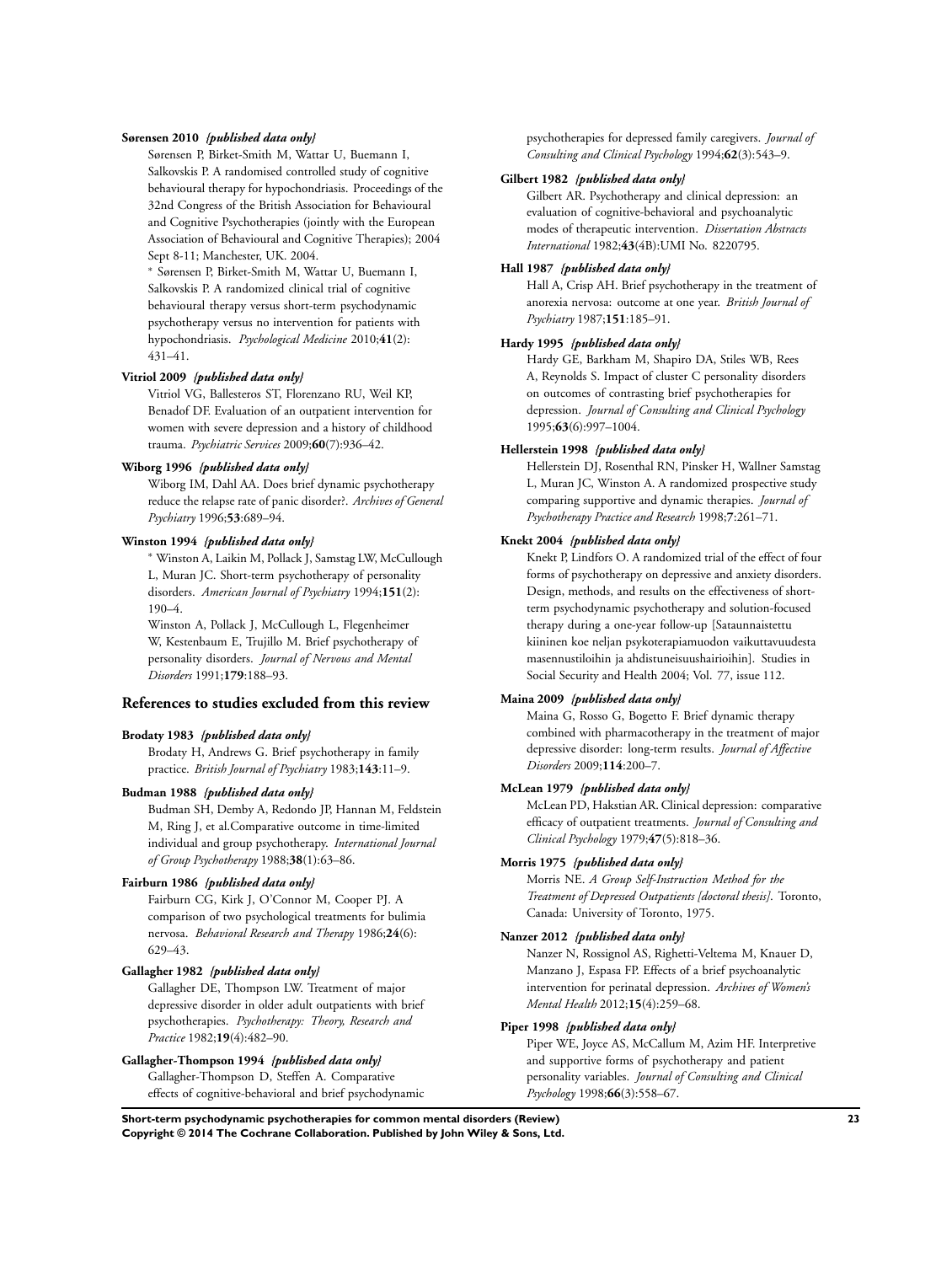## **Shapiro 1987** *{published data only}*

Shapiro DA, Firth J. Prescriptive v. exploratory psychotherapy: outcomes of the Sheffield Psychotherapy Project. *British Journal of Psychiatry* 1987;**151**:790–9.

#### **Shapiro 1995** *{published data only}*

Shapiro DA, Rees A, Barkham M, Hardy G. Effects of treatment duration and severity of depression on the maintenance of gains after cognitive-behavioral and psychodynamic-interpersonal psychotherapy. *Journal of Counselling and Clinical Psychology* 1995;**63**(3):378–87.

## **Simpson 2003** *{published data only}*

Simpson S, Corney R, Fitzgerald P, Beecham J. A randomized controlled trial to evaluate the effectiveness and cost-effectiveness of psychodynamic counselling for general practice patients with chronic depression. *Psychological Medicine* 2003;**33**:229–39.

#### **Sjodin 1986** *{published and unpublished data}*

Sjodin I, Svedlund J, Ottoson JO, Dotevall G. Controlled study of psychotherapy in chronic peptic ulcer disease. *Psychosomatics* 1986;**27**(3):187–200.

## **Svartberg 2004** *{published data only}*

Svartberg M, Stiles TC, Seltzer MH. Randomized, controlled trial of the effectiveness of short-term dynamic psychotherapy and cognitive therapy for cluster C personality disorders. *American Journal of Psychiatry* 2004; **161**(5):810–7.

## **Thompson 1987** *{published data only}*

Thompson LW, Gallagher D, Breckenridge JS. Comparative effectiveness of psychotherapies for depressed elders. *Journal of Consulting and Clinical Psychology* 1987;**55**(3):385–90.

## **Vinnars 2005** *{published data only}*

Vinnars B, Barber J, Noren K, Gallop R, Weinryb R. Manualized supportive-expressive therapy versus nonmanualized community-delivered psychodynamic therapy for patients with personality disorders: bridging efficacy and effectiveness. *American Journal of Psychiatry* 2005;**162**(10):1933–40.

#### **References to studies awaiting assessment**

#### **Barber 2012** *{published data only}*

Barber JP, Barrett MS, Gallop R, Rynn MA, Rickels K. Short-term dynamic psychotherapy versus pharmacotherapy for major depressive disorder: a randomized, placebocontrolled trial. *Journal of Clinical Psychiatry* 2012;**73**(1): 66–73.

#### **Beutel 2014** *{published data only}*

Beutel ME, Weißflog G, Leuteritz K, Wiltink J, Haselbacher A, Ruckes C, et al.Efficacy of short-term psychodynamic psychotherapy (STPP) with depressed breast cancer patients: results of a randomized controlled multicenter trial. *Annals of Oncology* 2014;**25**(2):378–84. Haselbacher A, Barthel Y, Brahler E, Imruck B, Kuhnt

S, Zwerenz R, et al.Psychodynamic short-term therapy for cancer patients suffering from depression A treatment manual on the basis of Luborsky's supportive-expressive

#### therapy. *Psychotherapeut Praxis der Psychotherapie Und Psychosomatik* 2010;**55**(4):321–8.

Leuteritz K, Brahler E, Weisflog G, Barthel Y, Kuhnt S, Zwerenz R, et al.Efficacy and predictors of outcome of short-term psychodynamic psychotherapy (STPP) in depressed breast cancer patients: A randomised controlled trial. *Journal of Psychosomatic Research* 2013;**74**(6):552.

#### **Bressi 2011** *{published data only}*

Bressi C, Ciabatti M, Nocito EP, Catenacci E, Porcellana M, Invernizzi G, et al.A preliminary longitudinal study on the importance of early intervention in panic disorder. *Journal of Psychosomatic Research* 2010;**68**(6):610.

#### **Faramarzi 2013** *{published data only}*

Faramarzi M, Azadfallah P, Book HE, Tabatabaei KR, Taheri H, Shokri-shirvani J. A randomized controlled trial of brief psychoanalytic psychotherapy in patients with functional dyspepsia. *Asian Journal of Psychiatry* 2013;**6**(3):228–34.

#### **Gibbons 2012** *{published data only}*

Gibbons MB, Thompson SM, Scott K, Schauble LA, Mooney T, Thompson D, et al.Supportive-expressive dynamic psychotherapy in the community mental health system: a pilot effectiveness trial for the treatment of depression. *Psychotherapy (Chicago, Ill.)* 2012;**49**(3): 303–16.

#### **Kompoliti 2014** *{published data only}*

Kompoliti K, Wilson B, Stebbins G, Bernard B, Hinson V. Immediate vs. delayed treatment of psychogenic movement disorders with short term psychodynamic psychotherapy: randomized clinical trial. *Parkinsonism and Related Disorders* 2014;**20**(1):60–3.

## **Leichsenring 2013** *{published data only}*

Leichsenring F, Hoyer J, Beutel M, Herpertz S, Hiller W, Irle E, et al.The social phobia psychotherapy research network - The first multicenter randomized controlled trial of psychotherapy for social phobia: Rationale, methods and patient characteristics. *Psychotherapy and Psychosomatics Acta Psychotherapeutica* 2009;**78**(1):35–41.

Leichsenring F, Salzer S, Beutel ME, Herpertz S, Hiller W, Hoyer J, et al.Long-term outcome of psychodynamic therapy and cognitive-behavioral therapy in social anxiety disorder. *American Journal of Psychiatry* (In press).

Leichsenring F, Salzer S, Beutel ME, Herpertz S, Hiller W, Hoyer J, et al.Psychodynamic therapy and cognitivebehavioral therapy in social anxiety disorder: a multicenter randomized controlled trial [SOPHO-NET]. *American Journal of Psychiatry* 2013;**170**(7):759–67.

Leichsenring F, Salzer S, Beutel ME, von Consbruch K, Herpertz S, Hiller W, et al.SOPHO-NET -- A research network on psychotherapy for social phobia. *Psychotherapie, Psychosomatik, Medizinische Psychologie* 2009;**59**(3-4): 117–23.

Ritter V, Leichsenring F, Strauss BM, Stangier U. Changes in implicit and explicit self-esteem following cognitive and psychodynamic therapy in social anxiety disorder. *Psychotherapy Research* 2013;**23**(5):547–58.

**Short-term psychodynamic psychotherapies for common mental disorders (Review) 24 Copyright © 2014 The Cochrane Collaboration. Published by John Wiley & Sons, Ltd.**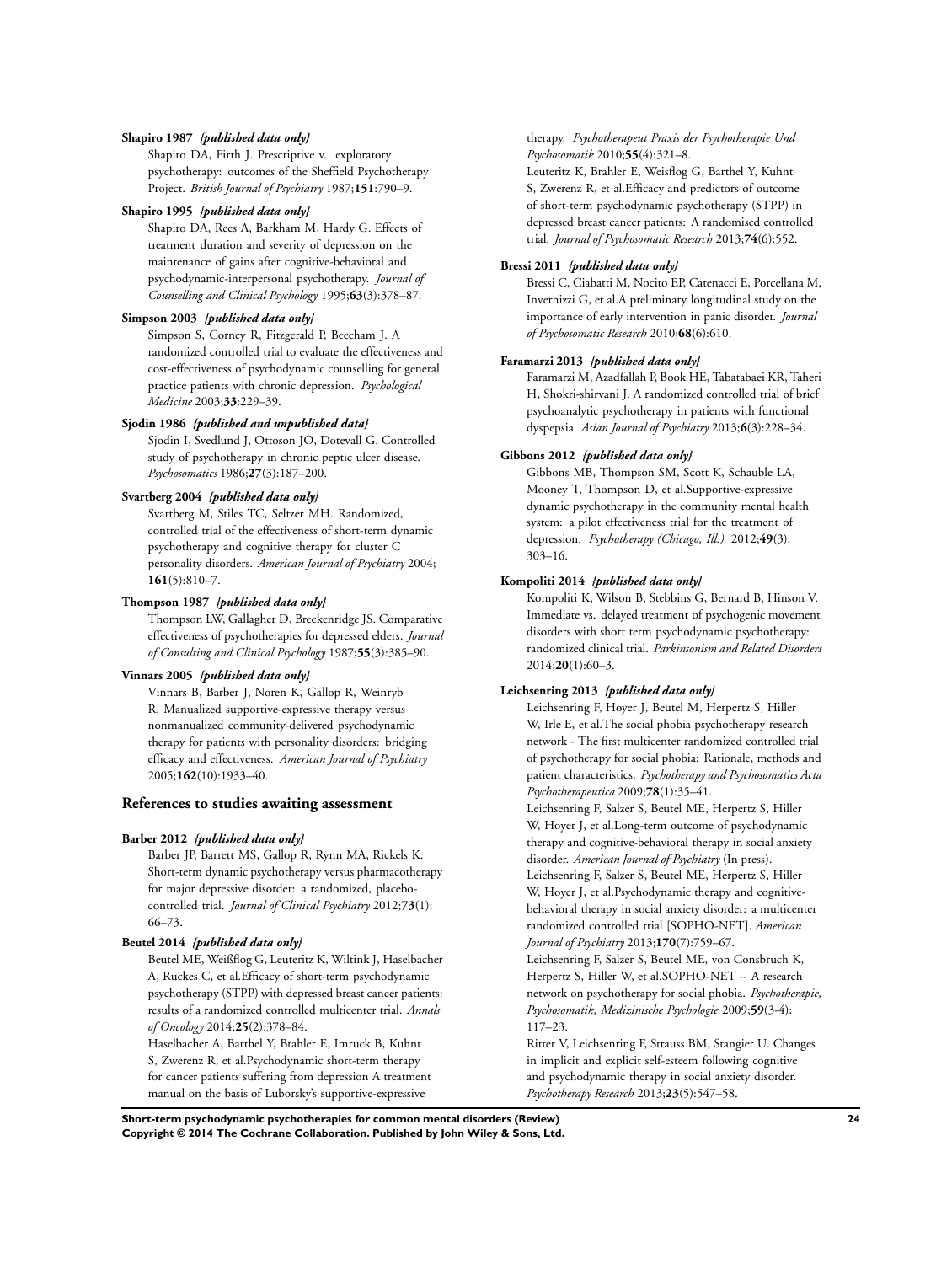## **Reneses 2013** *{published data only}*

Reneses B, Galin M, Serrano R, Figuera D, Salcedo G, Del Moral AF, et al.A new time limited psychotherapy for BPD: preliminary results of a randomized and controlled trial [Una nueva psicoterapia breve para trastornoslímite de la personalidad. Resultados preliminaresde un ensayo controlado y aleatorizado]. *Actas Españolas de Psiquiatría* 2013;**41**(3):139–48.

## **Scheidt 2013** *{published data only}*

Scheidt CE, Waller E, Endorf K, Schmidt S, Konig R, Zeeck A, et al.Is brief psychodynamic psychotherapy in primary fibromyalgia syndrome with concurrent depression an effective treatment? A randomized controlled trial. *General Hospital Psychiatry* 2013;**35**(2):160–7.

#### **Shaw 2001** *{published data only}*

Shaw CM, Margison FR, Guthrie EA, Tomenson B. Psychodynamic interpersonal therapy by inexperienced therapists in a naturalistic setting: a pilot study. *European Journal of Psychotherapy, Counselling and Health European Journal of Psychotherapy and Counselling* 2001;**4**(1):87–101.

#### **Zipfel 2014** *{published data only}*

Wild B, Friederich H-C, Gross G, Teufel M, Herzog W, Giel KE, et al.The ANTOP study: focal psychodynamic psychotherapy, cognitive-behavioural therapy, and treatment-as-usual in outpatients with anorexia nervosa - a randomized controlled trial. *Trials* 2009;**10**:23. <sup>∗</sup> Zipfel S, Wild B, Groß G, Friederich HC, Teufel M, Schellberg D, et al.Focal psychodynamic therapy, cognitive behaviour therapy, and optimised treatment as usual in outpatients with anorexia nervosa (ANTOP study): randomised controlled trial. *Lancet* 2014;**383**(9912): 127–37.

## **References to ongoing studies**

#### **ISRCTN38209986** *{published data only}*

ISRCTN38209986. Psychodynamic Psychotherapy in Primary Care: A Randomised Study to evaluate the effectiveness of Dynamic Interpersonal Therapy (DIT). http://www.controlled-trials.com/ISRCTN38209986 (accessed 15 May 2014).

#### **NCT01141426** *{published data only}*

NCT01141426. Halifax Treatment Refractory Depression Trial: A Randomized Controlled Trial of Intensive Short-Term Dynamic Psychotherapy (ISTDP) Compared to Secondary Care Treatment as Usual. clinicaltrials.gov/ct2/ show/NCT01141426 (accessed 6 May 2014).

#### **NCT02076867** *{published data only}*

NCT02076867. Halifax Somatic Symptom Disorder Trial: A Randomized Parallel Group Cross-Over Study of Intensive Short-Term Dynamic Psychotherapy Compared to Medical Treatment as Usual for Somatic Symptoms in the Emergency Department. http://clinicaltrials.gov/ct2/ show/NCT02076867 (accessed 15 May 2014).

## **Additional references**

#### **Abbass 2006**

Abbass AA, Henderson J, Kisely S, Hancock JT. Shortterm psychodynamic psychotherapies for common mental disorders. *Cochrane Database of Systematic Reviews* 2006, Issue 4. [DOI: 10.1002/14651858.CD004687.pub3]

#### **Abbass 2009**

Abbass A, Kisely S, Kroenke K. Short-term psychodynamic psychotherapy for somatic symptom disorders: a systematic review and meta-analysis. *Psychotherapy and Psychosomatics* 2009;**78**:265–74.

## **Abbass 2010**

Abbass A, Driessen E. The efficacy of short-term psychodynamic psychotherapy for depression: a summary of recent findings. *Acta Psychiatrica Scandinavica* 2010;**121**: 398–9.

#### **Abbass 2011**

Abbass A, Driessen E, Town J. The efficacy of short-term psychodynamic psychotherapy for depressive disorders with comorbid personality disorder. *Psychiatry* 2011;**74**:58–71.

#### **Abbass 2012**

Abbass A, Town J, Driessen E. Intensive short-term dynamic psychotherapy: a systematic review and meta-analysis of outcome research. *Harvard Review of Psychiatry* 2012;**20**: 97–108.

## **Anderson 1995**

Anderson E, Lambert M. Short-term dynamically oriented psychotherapy: a review and meta-analysis. *Clinical Psychology Review* 1995;**15**(6):503–14.

#### **Beck 1961**

Beck AT, Ward CH, Mendelson M, Mock J, Erbaugh J. An inventory for measuring depression. *Archives of General Psychiatry* 1961;**4**(6):561–71.

## **Blagys 2000**

Blagys MD, Hilsenroth MJ. Distinctive activities of shortterm psychodynamic-interpersonal psychotherapy: a review of the comparative psychotherapy process literature. *Clinical Psychology: Science and Practice* 2000;**7**:167–88.

#### **Chandler 2013**

Chandler J, Churchill R, Higgins J, Lasserson T, Tovey D. Methodological standards for the conduct of new Cochrane intervention reviews, 2013. www.editorial-unit.cochrane.org/ sites/editorial-unit.cochrane.org/files/uploads/ MECIR˙conduct˙standards%202.3%2002122013.pdf (accessed 6 May 2014).

#### **Cohen 1988**

Cohen J. *Statistical Power Analysis for the Behavioral Sciences*. 2nd Edition. Hillsdale, NJ: Lawrence Erlbaum, 1988.

## **Cook 2010**

Cook JM, Biyanova T, Elhai J, Schnurr PP, Coyne JC. What do psychotherapists really do in practice? An internet study of over 2000 practitioners. *Psychotherapy: Theory, Research, Practice,Training* 47:260–7.

**Short-term psychodynamic psychotherapies for common mental disorders (Review) 25 Copyright © 2014 The Cochrane Collaboration. Published by John Wiley & Sons, Ltd.**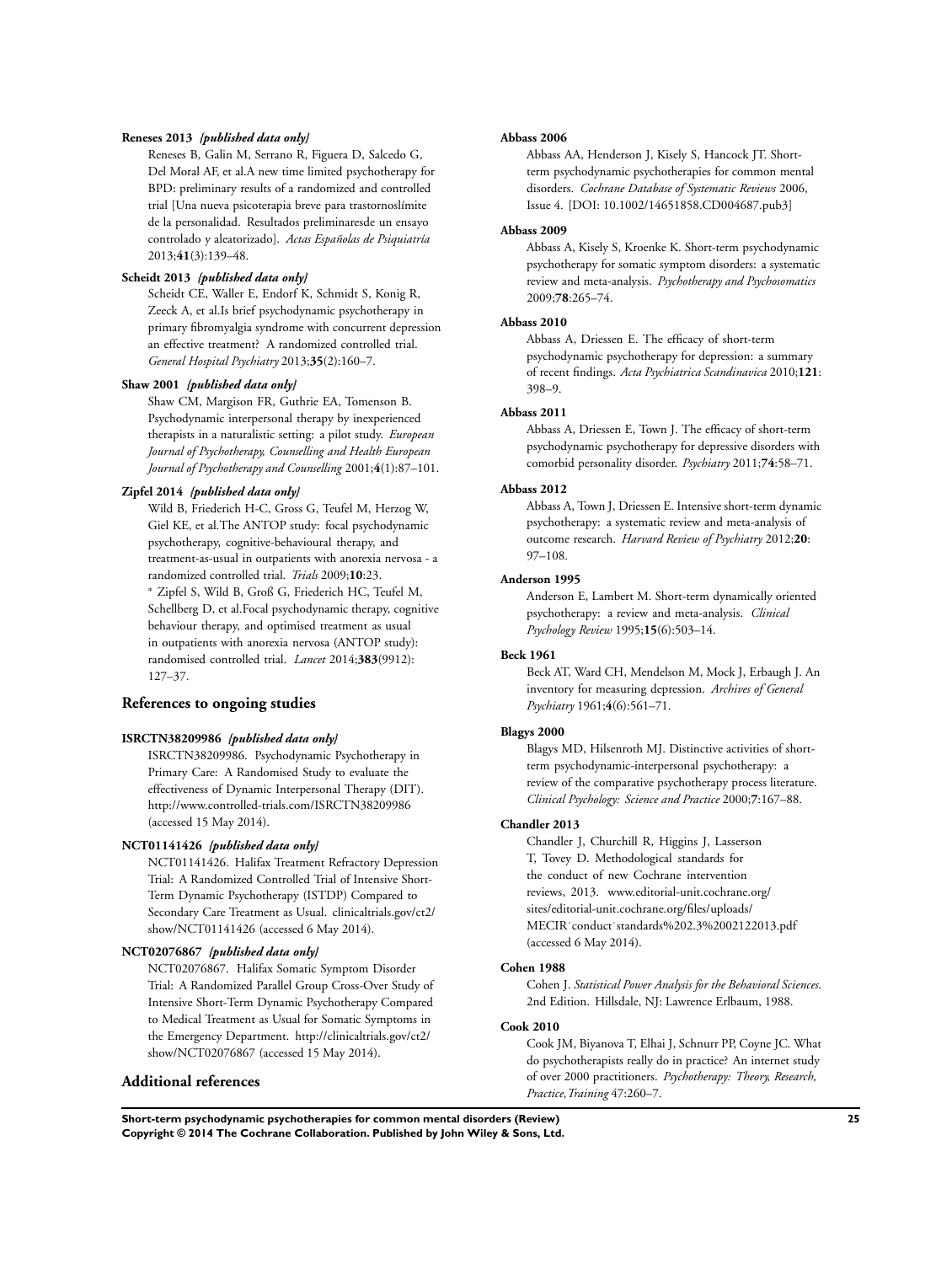#### **Cramer 1990**

Cramer B, Robert-Tissot C, Stern D, Serpa-Rusconi S, De Muralt M, Besson G, et al.Outcome evaluation in brief mother-infant psychotherapy. *Infant Mental Health Journal* 1990;**11**:278–300.

#### **Crits-Christoph 1992**

Crits-Christoph P. The efficacy of brief dynamic psychotherapy: a meta-analysis. *American Journal of Psychiatry* 1992;**149**(2):151–8.

## **Davanloo 1980**

Davanloo H. *Short-Term Dynamic Psychotherapy*. New York, NY: Jason Aronson, 1980.

#### **Davanloo 2000**

Davanloo H. *Intensive Short-term Dynamic Psychotherapy*. Chichester, UK: John Wiley & Sons, 2000.

#### **de Jonghe 1994**

de Jonghe F, Rijnierse P, Janssen R. Psychoanalytic supportive psychotherapy. *Journal of American Psychoanalytic Association* 1994;**42**:421–46.

#### **Derogatis 1994**

Derogatis LR. *Symptom Checklist-90 - Revised: Administration, Scoring, and Procedures Manual*. 3rd Edition. Minneapolis, MN: National Computers Systems, 1994.

#### **Dewald 1964**

Dewald PA. *A Dynamic Approach*. Oxford: Blackwell Scientific Publications, 1964.

#### **Diener 2007**

Diener M, Hilsenroth M, Weinberger J. Therapist affect focus and patient outcomes in psychodynamic psychotherapy: a meta-analysis. *American Journal of Psychiatry* 2007;**164**:936–41.

### **Driessen 2010**

Driessen E, Cuijpers P, de Maat S, Abbass A, de Jonghe F, Dekker J. The efficacy of short-term psychodynamic psychotherapy for depression: a meta-analysis. *Clinical Psychology Review* 2010;**30**:25–36.

## **Egger 1997**

Egger M, Davey Smith G, Schneider M, Minder CE. Bias in meta-analysis detected by a simple, graphical test. *BMJ* 1997;**315**(7109):629–34.

#### **EuroQol 1990**

EuroQol. EuroQol - a new facility for the measurement of health related quality of life. *Health Policy* 1990;**16**: 199–208.

#### **Felitti 1998**

Felitti VJ, Anda RF, Nordenberg D, Williamson DF, Spitz AM, Edwards V, et al.Relationship of childhood abuse and household dysfunction to many of the leading causes of death in adults. The Adverse Childhood Experiences (ACE) Study. *American Journal of Preventive Medicine* 1998;**14**(4): 245–58.

## **Hamilton 1959**

Hamilton M. The assessment of anxiety states by rating. *British Journal of Medical Psychology* 1959;**32**:50–5.

#### **Henningsen 2011**

Henningsen P. Psychodynamic interpersonal therapy for somatoform disorders - a manualized short-term psychotherapy. In: Beutel M, Doering S, Leichsenring F, Reich G editor(s). *In Practice of Psychodynamic Psychotherapy*. Oxford: Hogrefe, 2011.

#### **Higgins 2003**

Higgins JPT, Thompson SG, Deeks JJ, Altman DG. Measuring inconsistency in meta-analyses. *BMJ* 2003;**327** (7414):557–60.

## **Higgins 2008a**

Higgins JPT, Green S, editors. Cochrane Handbook for Systematic Reviews of Interventions Version 5.0.0 [updated February 2008]. The Cochrane Collaboration, 2008. Available from www.cochrane-handbook.org.

#### **Higgins 2008b**

Higgins JPT, Altman DG, editors. Chapter 8: Assessing risk of bias in included studies. In: Higgins JPT, Green S (editors). Cochrane Handbook for Systematic Reviews of Interventions Version 5.0.0 [updated February 2008]. The Cochrane Collaboration, 2008. Available from www.cochrane-handbook.org.

#### **Hobson 1985**

Hobson RF. *Forms of Feeling: the Heart of Psychotherapy*. London: Tavistock Publications, 1985.

#### **Horowitz 1976**

Horowitz MJ. *Stress Response Syndromes*. New York: Aronson, 1976.

#### **Horowitz 1984**

Horowitz M, Marmar C, Krupnick J, Wilner N, Kaltreider N, Wallerstein R. *Personality Styles and Brief Psychotherapy*. New York: Basic Books, 1984.

#### **Horowitz 1988**

Horowitz LM, Rosenberg SE, Baer BA, Ureno G, Villasenor VS. Inventory of interpersonal problems: psychometric properties and clinical applications. *Journal of Consulting and Clinical Psychology* 1988;**56**:885–92.

#### **Lazar 2010**

Lazar SG. *Psychotherapy is Worth it: a Comprehensive Review of its Cost-effectiveness*. Arlington, VA: American Psychiatric Publishing, 2010.

#### **Leichsenring 2004**

Leichsenring F, Rabung S, Leibing E. The efficacy of shortterm psychodynamic psychotherapies in specific psychiatric disorders. *Archive of General Psychiatry* 2004;**61**:1208–16.

#### **Leichsenring 2014**

Leichsenring F, Klein S. Evidence for psychodynamic psychotherapy in specific mental disorders: a systematic review. *Psychoanalytic Psychotherapy* 2014;**28**(1):4–32.

## **Lemma 2010**

Lemma A, Target M, Fonagy P. The development of a brief psychodynamic protocol for depression: dynamic interpersonal therapy (DIT). *Psychoanalytic Psychotherapy* 2010;**24:4**:329–46.

**Short-term psychodynamic psychotherapies for common mental disorders (Review) 26 Copyright © 2014 The Cochrane Collaboration. Published by John Wiley & Sons, Ltd.**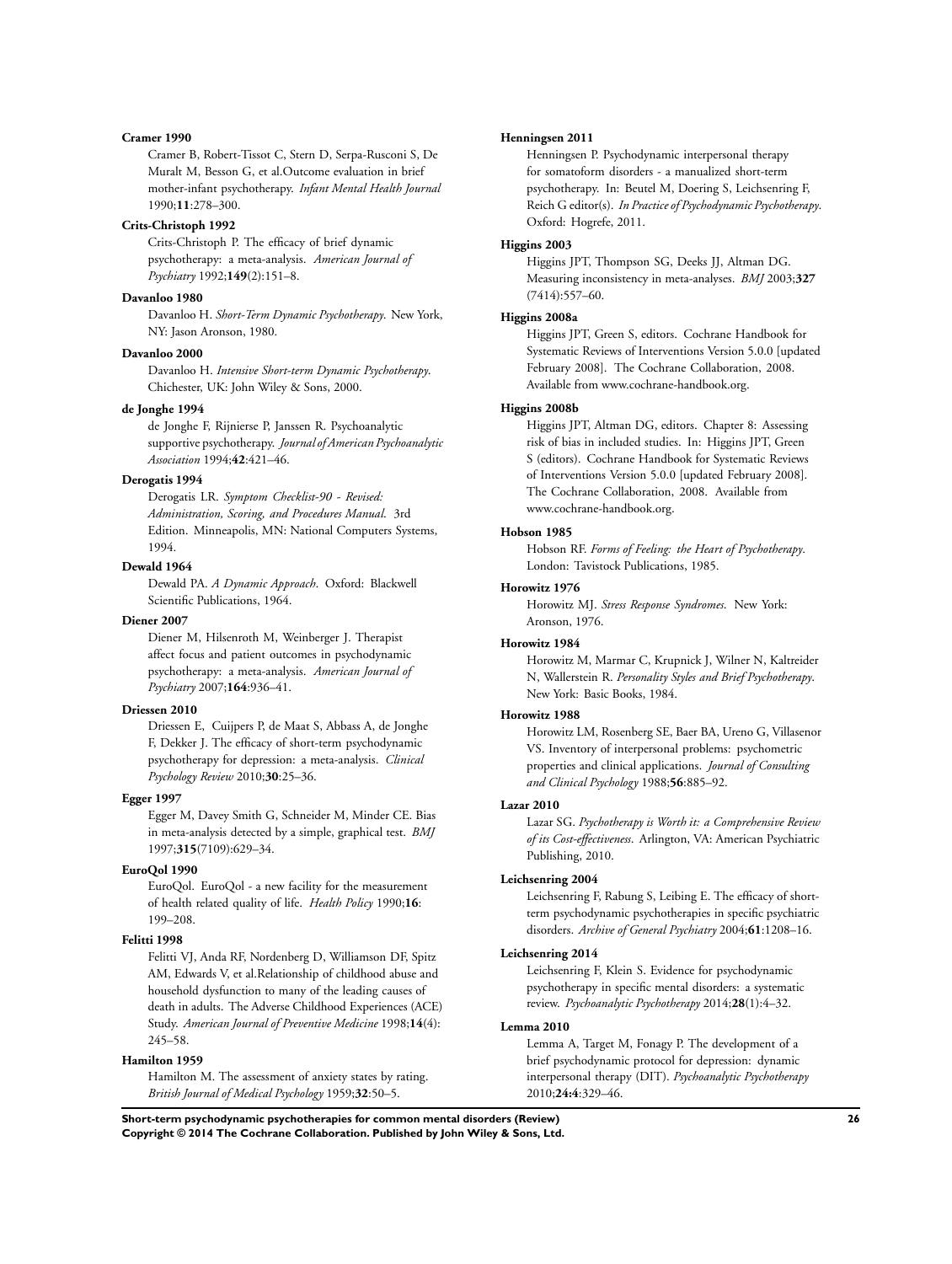#### **Luborsky 1984**

Luborsky L. *Principles of Psychoanalytic Psychotherapy: a Manual for Supportive-Expressive Treatment*. New York: Basic Books, 1984.

#### **Malan 1976**

Malan D. *The Frontier of Brief Psychotherapy*. New York: Plenum, 1976.

## **Malan 1979**

Malan D. *Individual Psychotherapy and the Science of Psychodynamics*. London: Butterworth, 1979.

#### **Malan 1986**

Malan D. Beyond interpretation: initial evaluation and technique in short-term dynamic psychotherapy. *International Journal of Intensive Short-Term Dynamic Psychotherapy* 1986;**1**:59–82.

#### **Malan 1992**

Malan D, Osimo F. *Psychodynamics, Training, and Outcome in Brief Psychotherapy*. Oxford: Butterworth-Heinemann, 1992.

## **Malhi 2009**

Malhi GS, Adams D, Porter R, Wignall A, Lampe L, O'Connor N, et al.Clinical practice recommendations for depression. *Acta Psychiatrica Scandinavica* 2009;**119**:8–26.

## **Mann 1973**

Mann J. *Time Limited Psychotherapy*. Cambridge: Harvard University Press, 1973.

#### **McCullough 2003**

McCullough L, Kuhn N, Andrews S, Kaplan A, Wolf J, Hurley CL. *Treating Affect Phobia. A Manual for Short-Term Dynamic Psychotherapy*. New York: Guilford Press, 2003.

## **Melzack 1975**

Melzack R. The McGill Pain Questionnaire: major properties and scoring methods. *Pain* 1975;**1**:277–99.

#### **Messer 1995**

Messer SB, Warren CS. *Models of Brief Psychodynamic Therapy: a Comparative Approach*. New York: Guilford, 1995.

#### **Milrod 1997**

Milrod B, Busch F, Cooper A, Shapiro T. *Manual of Panic Focused Psychodynamic Psychotherapy*. Arlington: American Psychiatric Publishing, 1997.

#### **Monsen 1999**

Monsen JT, Monsen K. Affects and affect consciousness a psychotherapy model integrating Silvan Tomkins' affect and script theory within the framework of self-psychology. *Progress in Self-Psychology* 1999;**15**:287–306.

## **Norcross 2013**

Norcross JC, Rogan JD. Psychologists conducting Psychotherapy in 2012: current practices and historical trends among Division 29 members. *Psychotherapy (Chic)* 2012;**50**(4):490–5.

#### **Pollack 1991**

Pollack J, Flegenheimer W, Winston A. Brief adaptive psychotherapy. In: Crits-Christoph P, Barber J editor(s). *Handbook of Short-Term Dynamic Psychotherapy*. New York: Basic Books, 1991:199–219.

## **RevMan 2012**

The Nordic Cochrane Centre, The Cochrane Collaboration. Review Manager (RevMan). 5.2. Copenhagen: The Nordic Cochrane Centre, The Cochrane Collaboration, 2012.

#### **Shedler 2010**

Shedler J. The efficacy of psychodynamic psychotherapy. *American Psychologist* 2010;**February-March**:98–109.

#### **Sifneos 1972**

Sifneos P. *Short-Term Psychotherapy and Emotional Crisis*. Cambridge: Harvard University Press, 1972.

## **Stern 1995**

Stern D. *The Motherhood Constellation*. New York: Basic Books, 1995.

#### **Strupp 1984**

Strupp HH, Binder JL. *Psychotherapy in a New Key: a Guide to Time Limited Dynamic Psychotherapy*. New York: Basic, 1984.

## **Svartberg 1991**

Svartberg M, Stiles T. Comparative effects of short-term psychodynamic psychotherapy: a meta-analysis. *Journal of Consulting and Clinical Psychology* 1991;**59**(5):704–14.

#### **Town 2011**

Town J, Abbass A, Hardy G. Short-term psychodynamic psychotherapy for personality disorders: a critical review of randomised controlled trials. *Journal of Personality Disorders* 2011;**26**(6):723–40.

#### **Town 2012**

Town JM, Diener MJ, Abbass A, Leichsenring F, Driessen E, Rabung S. A meta-analysis of psychodynamic psychotherapy outcomes: evaluating the effects of research-specific procedures. *Psychotherapy* 2012;**49**(3):276–90.

#### **Town 2013**

Town JM, Driessen E. Emerging evidence for intensive short-term dynamic psychotherapy with personality disorders and somatic disorders. *Psychiatric Annals* 2013;**43**  $(11):502-7.$ 

#### **Ulvenes 2012**

Ulvenes PG, Berggraf L, Hoffart A, Stiles TC, Svartberg M, McCullough L, et al.Different processes for different therapies: therapist actions, therapeutic bond, and outcome. *Psychotherapy* 2012;**49**:291–302.

#### **Weissman 1978**

Weissman MM, Prusoff BA, Thompson DW, Harding PS, Myers JK. Social adjustment by self-report in a community sample and in psychiatric outpatients. *Journal of Nervous and Mental Disease* 1978;**166**:317–26.

## **Werman 1984**

Werman DS. *The Practice of Supportive Psychotherapy*. New York: Brunner/Mazel, 1984.

#### **Wittchen 2011**

Wittchen HU, Jacobi F, Rehm J, Gustavsson A, Svensson M, Jönsson B, et al.The size and burden of mental disorders

**Short-term psychodynamic psychotherapies for common mental disorders (Review) 27 Copyright © 2014 The Cochrane Collaboration. Published by John Wiley & Sons, Ltd.**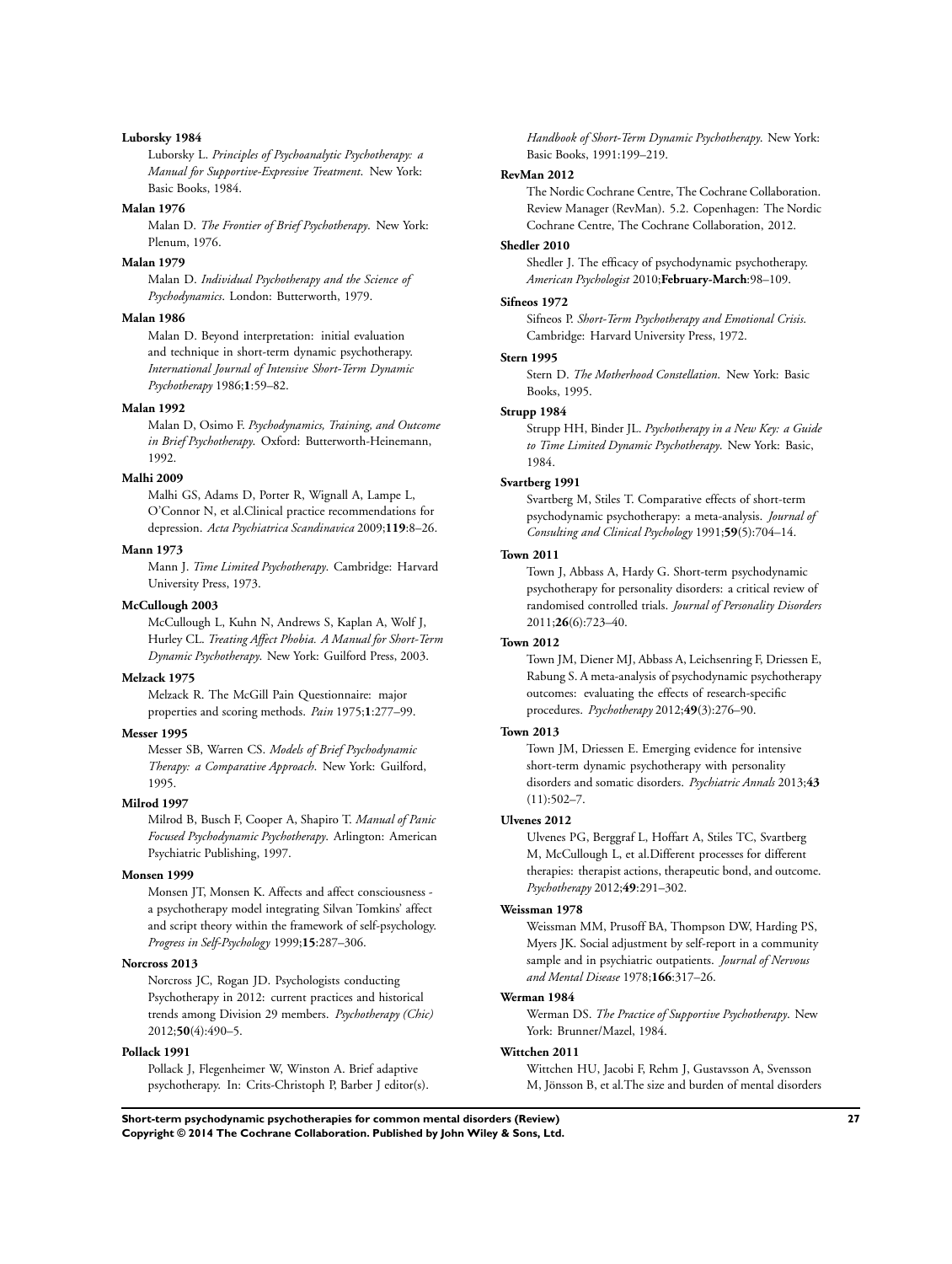and other disorders of the brain in Europe 2010. *European Neuropsychopharmacology* 2011;**21**:655–79. ∗ *Indicates the major publication for the study*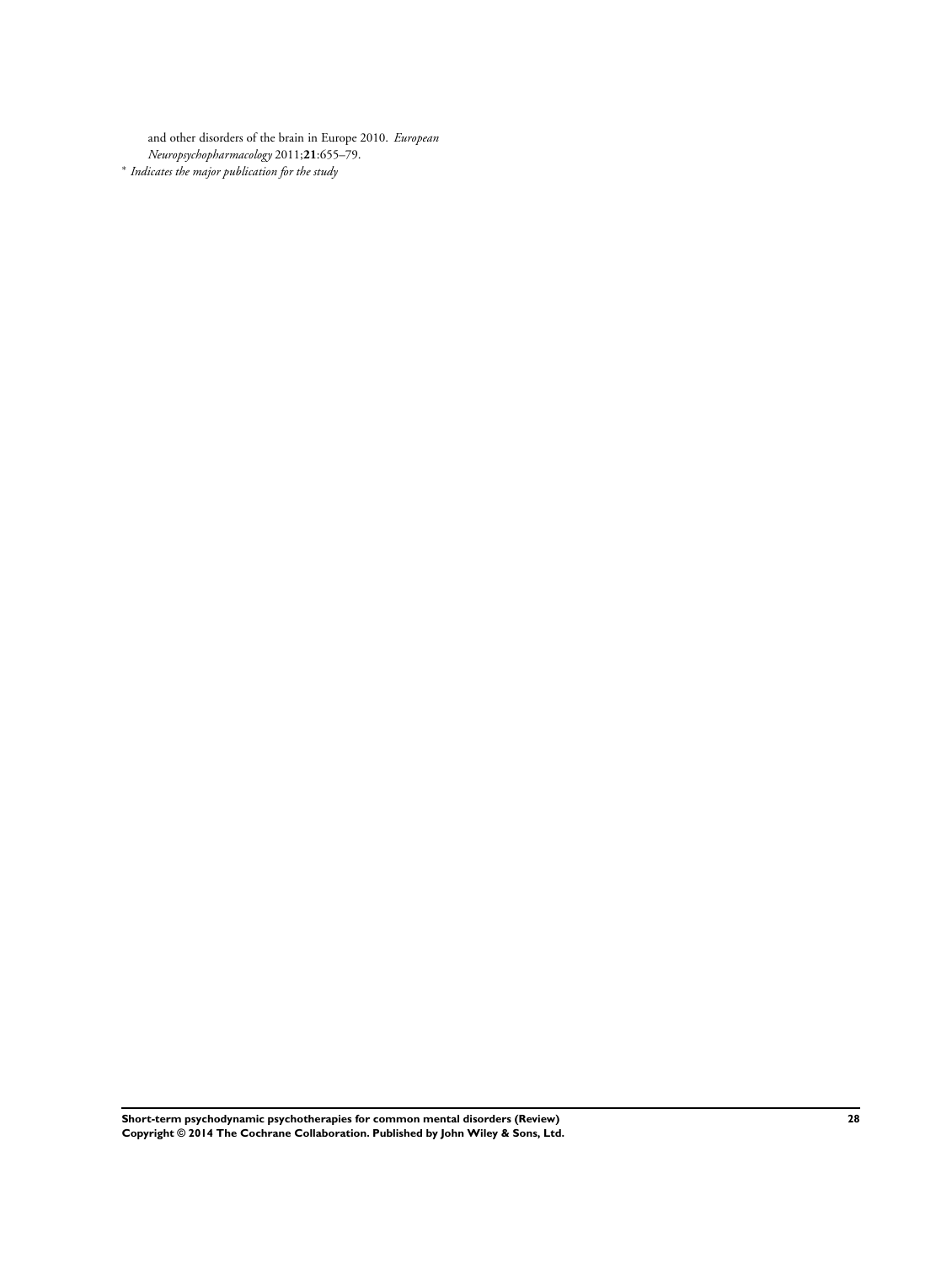# <span id="page-30-0"></span>**CHARACTERISTICS OF STUDIES**

# **Characteristics of included studies** *[ordered by study ID]*

# **Abbass 2008**

| Methods         | Multicentre RCT of 2 parallel conditions                                                                                                                                                                                                                                                                                                                                                                                                                  |
|-----------------|-----------------------------------------------------------------------------------------------------------------------------------------------------------------------------------------------------------------------------------------------------------------------------------------------------------------------------------------------------------------------------------------------------------------------------------------------------------|
| Participants    | 27 participants referred from physicians or mental health professionals<br>Inclusion criteria: aged 18-70 years, $\geq$ 1 DSM IV Personality Disorder. People with co-<br>morbid non-psychotic symptom disorders were acceptable<br>Exclusion criteria: psychosis, organic brain syndrome, mental retardation, current sub-<br>stance dependence, acute suicidal behaviour, violent behaviour, no new psychotropic<br>medication in the previous 3 months |
| Interventions   | Intervention: intensive STDP, manualised, based on Davanloo 2000<br>Control: minimal contact wait-list (mean duration 14.8 weeks)<br>5 therapists with over 5 years training and experience in ISTDP. Mean number of sessions<br>27.7. All sessions videotaped, adherence rated through sampling of videotapes using<br>adherence rating scale                                                                                                            |
| <b>Outcomes</b> | BSI, IIP, GAF Symptoms and Social Occupational, medication use and cost, work hours<br>and function, all measured at pre therapy, post therapy, and at 1 and 2 year follow-up                                                                                                                                                                                                                                                                             |
|                 |                                                                                                                                                                                                                                                                                                                                                                                                                                                           |

Notes

*Risk of bias*

| <b>Bias</b>                                                                    | Authors' judgement | Support for judgement                                                                                                                                                                                                                                                                                              |
|--------------------------------------------------------------------------------|--------------------|--------------------------------------------------------------------------------------------------------------------------------------------------------------------------------------------------------------------------------------------------------------------------------------------------------------------|
| Random sequence generation (selection Low risk<br>bias)                        |                    | Quote: "Randomized and stratified by age<br>and sexrandomised cards were used so the<br>screener was blind to the allocation before<br>selection of a card"<br>Comment: randomised cards                                                                                                                           |
| Allocation concealment (selection bias)                                        | Low risk           | Comment: additional information pro-<br>vided by lead author indicating the use of<br>randomised cards in sealed envelopes thus<br>minimising risk of bias                                                                                                                                                         |
| Blinding (performance bias and detection Unclear risk<br>bias)<br>All outcomes |                    | Comment: no psychotherapist was blinded<br>to the treatment delivered<br>Blinding participants to treatment group<br>not possible<br>Primary measures: self reports (BSI, IIP):<br>low risk<br>Insufficient information on blinding of<br>clinician ratings of GAF-S, therefore overall<br>bias considered unclear |

**Short-term psychodynamic psychotherapies for common mental disorders (Review) 29 Copyright © 2014 The Cochrane Collaboration. Published by John Wiley & Sons, Ltd.**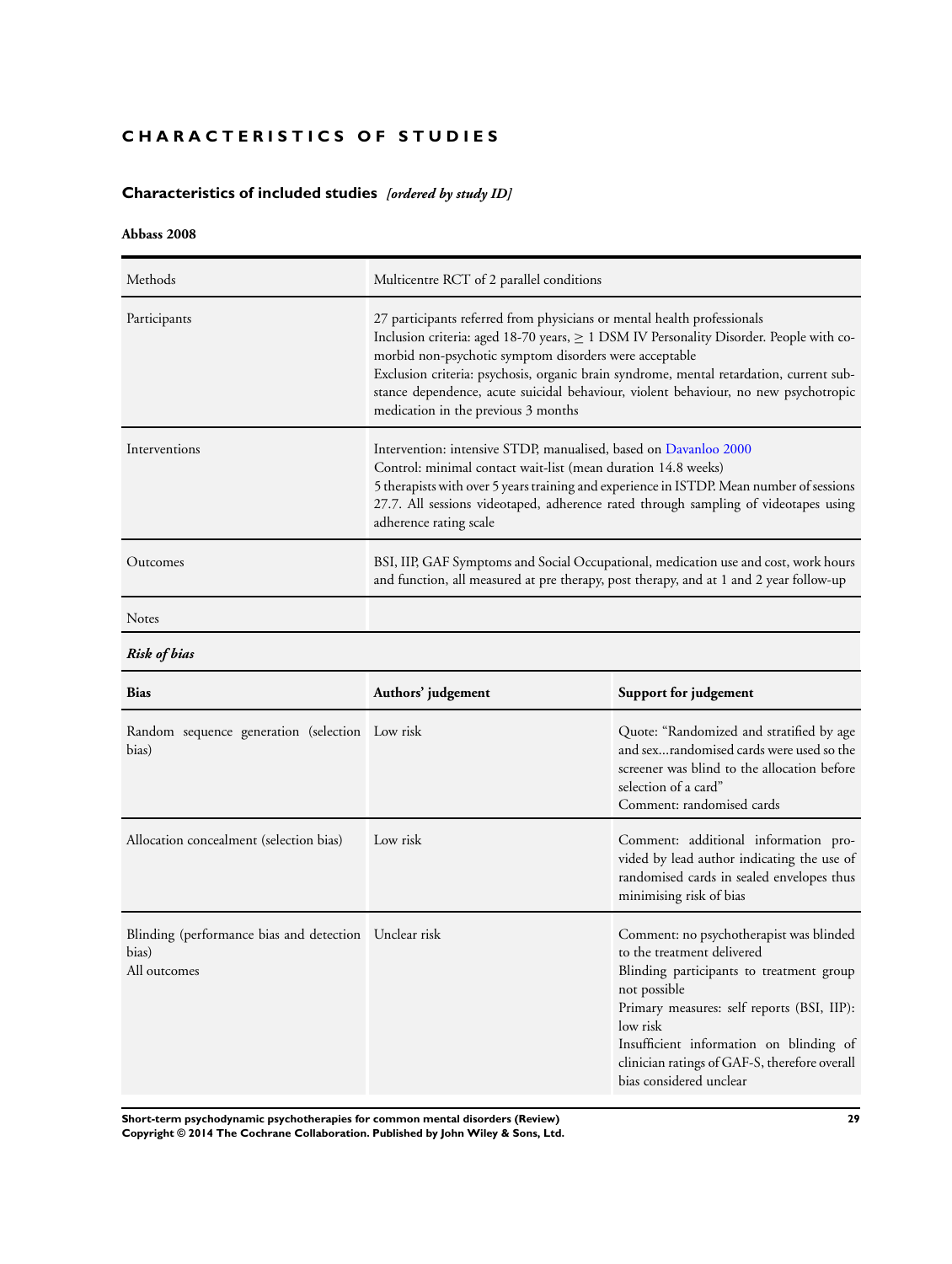# **Abbass 2008** (*Continued)*

| Incomplete outcome data (attrition bias)<br>All outcomes    | Low risk                                                                                                                                                                                                                                                                                                                                                                                                                                                                                                                                                                                                                                   | Comment: 1 drop-out only and ITT anal-<br>ysis performed                                                     |
|-------------------------------------------------------------|--------------------------------------------------------------------------------------------------------------------------------------------------------------------------------------------------------------------------------------------------------------------------------------------------------------------------------------------------------------------------------------------------------------------------------------------------------------------------------------------------------------------------------------------------------------------------------------------------------------------------------------------|--------------------------------------------------------------------------------------------------------------|
| Selective reporting (reporting bias)                        | Unclear risk                                                                                                                                                                                                                                                                                                                                                                                                                                                                                                                                                                                                                               | Comment: insufficient information to per-<br>mit judgement. No published report on<br>pre-specified outcomes |
| Other bias                                                  | Unclear risk                                                                                                                                                                                                                                                                                                                                                                                                                                                                                                                                                                                                                               | Comment: insufficient information to per-<br>mit judgement                                                   |
| Alstrom 1984a                                               |                                                                                                                                                                                                                                                                                                                                                                                                                                                                                                                                                                                                                                            |                                                                                                              |
| Methods                                                     | Single-centre RCT, between 1973 and 1979, parallel design with 4 arms                                                                                                                                                                                                                                                                                                                                                                                                                                                                                                                                                                      |                                                                                                              |
| Participants                                                | Inclusion criteria: 18-60 years old, sought help for social phobia at outpatient services<br>Exclusion criteria: any form of continuous treatment for the previous 6 months; drug<br>abuse; dementia; neurological signs of brain damage; symptoms of endogenous depres-<br>sion, schizophrenia, obsessive-compulsive neurosis or mental retardation; poor knowl-<br>edge of Swedish language. Study included 42 social phobic men and women. They were<br>all assessed as not suitable for insight-oriented psychotherapy                                                                                                                 |                                                                                                              |
| Interventions                                               | Common to each group - psychoeducation, information on prolonged exposure in vivo,<br>encouragement to participate in anxiety-provoking situations. Participants could con-<br>tinue to take medications<br>Control: basal therapy - included the above, and meetings once a month for 20-30 min<br>Intervention 1: behavioural therapy (prolonged exposure in vivo)<br>Intervention 2: relaxation therapy<br>Intervention 3: psychodynamically oriented supportive therapy, based on Dewald 1964,<br>30-min appointments once/week for 3 months (~ 12 appointments). No mention of<br>manual for therapy, measures of therapist adherence |                                                                                                              |
| Outcomes                                                    | Measured pre-treatment, end (post-) treatment, and 9 months follow-up<br>Measures were scales constructed by the study authors to measure indirect manifesta-<br>tions of anxiety (target phobia, other phobias, OCD symptom), direct manifestations<br>of anxiety, ego-restriction and social functions, and a global rating. In addition, intellec-<br>tual ability was measured with the Synonyms Reasoning Block test, personality with the<br>Eysenck Personality Inventory, and the Cesarec-Marke Personality Schedule. Therapist<br>rated measures                                                                                  |                                                                                                              |
| Notes                                                       | Free anxiety measures and global symptom data used                                                                                                                                                                                                                                                                                                                                                                                                                                                                                                                                                                                         |                                                                                                              |
| <b>Risk of bias</b>                                         |                                                                                                                                                                                                                                                                                                                                                                                                                                                                                                                                                                                                                                            |                                                                                                              |
| <b>Bias</b>                                                 | Authors' judgement                                                                                                                                                                                                                                                                                                                                                                                                                                                                                                                                                                                                                         | Support for judgement                                                                                        |
| Random sequence generation (selection Unclear risk<br>bias) |                                                                                                                                                                                                                                                                                                                                                                                                                                                                                                                                                                                                                                            | Comment: inadequate description                                                                              |

**Short-term psychodynamic psychotherapies for common mental disorders (Review) 30 Copyright © 2014 The Cochrane Collaboration. Published by John Wiley & Sons, Ltd.**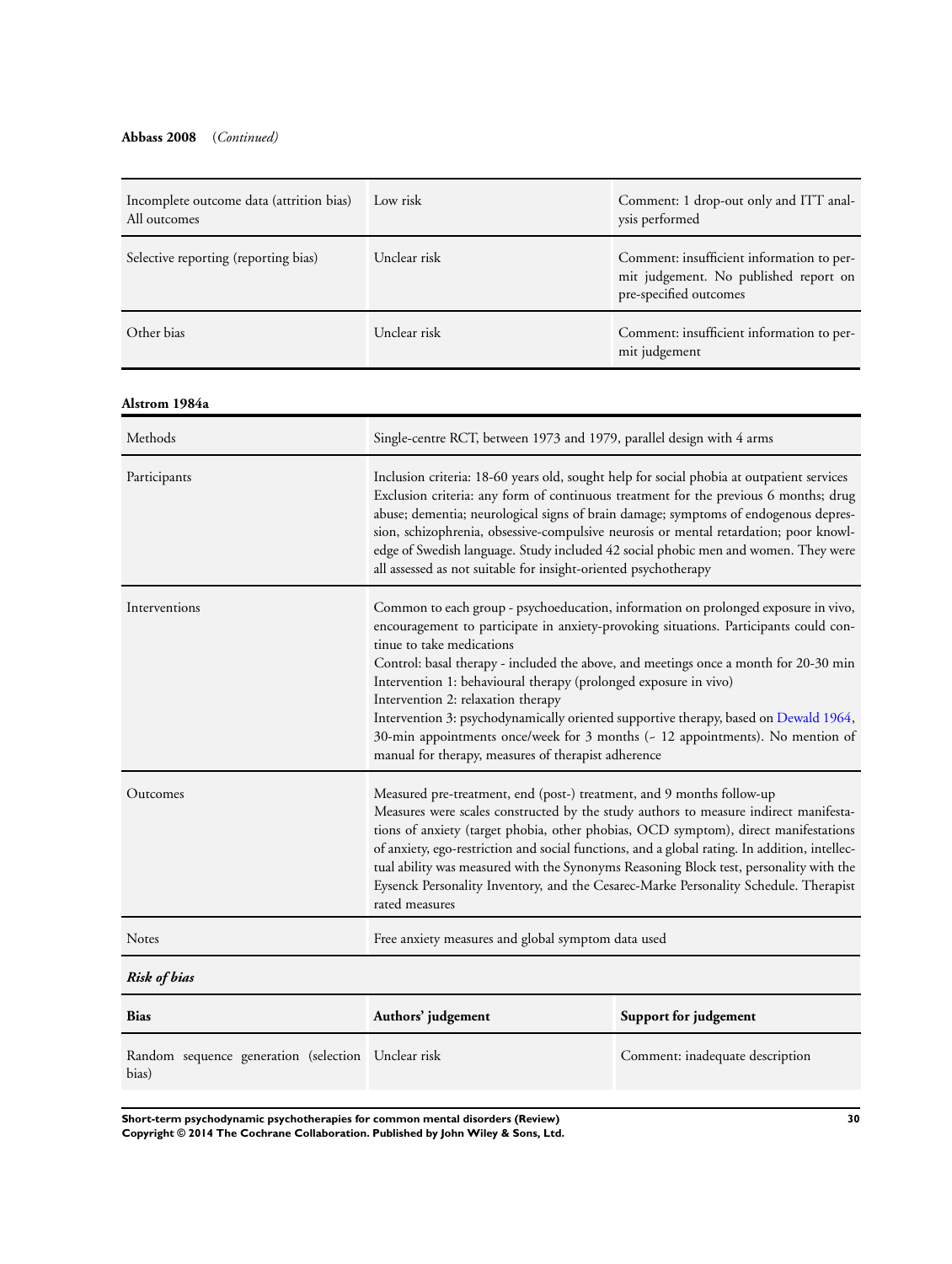| Allocation concealment (selection bias)                                     | Unclear risk | Comment: inadequate description                                                                                                                                                                                                                                              |
|-----------------------------------------------------------------------------|--------------|------------------------------------------------------------------------------------------------------------------------------------------------------------------------------------------------------------------------------------------------------------------------------|
| Blinding (performance bias and detection High risk<br>bias)<br>All outcomes |              | Comment: therapists outcome ratings (free<br>anxiety and global symptoms) were un-<br>blinded thus considered a high risk of de-<br>tection bias<br>Blinding participants to treatment group<br>not possible<br>No psychotherapist was blinded to the<br>treatment delivered |
| Incomplete outcome data (attrition bias)<br>All outcomes                    | High risk    | Comment: all participants completed<br>treatment but only 8/10 in the control<br>group provided follow-up data                                                                                                                                                               |
| Selective reporting (reporting bias)                                        | Unclear risk | Comment: insufficient information to per-<br>mit judgement. No published report on<br>pre-specified outcomes                                                                                                                                                                 |
| Other bias                                                                  | Unclear risk | Comment: insufficient information to per-<br>mit judgement                                                                                                                                                                                                                   |

# **Alstrom 1984b**

| Methods       | Single-centre RCT, between 1973 and 1979, parallel design with 4 arms                                                                                                                                                                                                                                                                                                                                                                                                                                                                                                                                                                      |
|---------------|--------------------------------------------------------------------------------------------------------------------------------------------------------------------------------------------------------------------------------------------------------------------------------------------------------------------------------------------------------------------------------------------------------------------------------------------------------------------------------------------------------------------------------------------------------------------------------------------------------------------------------------------|
| Participants  | Inclusion criteria: 18-60 years old, sought help for agoraphobic syndromes at outpatient<br>services<br>Exclusion criteria: any form of continuous treatment for the previous 6 months; drug<br>abuse; dementia; neurological signs of brain damage; symptoms of endogenous depres-<br>sion, schizophrenia, obsessive-compulsive neurosis or mental retardation; poor knowl-<br>edge of Swedish language. Study included 73 agoraphobic women. They were all assessed<br>as not suitable for insight-oriented psychotherapy                                                                                                                |
| Interventions | Common to each group - psychoeducation, information on prolonged exposure in vivo,<br>encouragement to participate in anxiety-provoking situations. Participants could con-<br>tinue to take medications<br>Control: basal therapy - included the above, and meetings once a month for 20-30 min<br>Intervention 1: behavioural therapy (prolonged exposure in vivo)<br>Intervention 2: relaxation therapy<br>Intervention 3: psychodynamically oriented supportive therapy, based on Dewald 1964,<br>30-min appointments once/week for 3 months (- 12 appointments). No mention of<br>manual for therapy, measures of therapist adherence |
| Outcomes      | Measured pre-treatment, end (post-) treatment, and 9 months follow-up<br>Measures were scales constructed by the authors to measure indirect manifestations of<br>anxiety (target phobia, other phobias, OCD symptom), interpersonal relations, direct<br>manifestations of anxiety, ego-restriction and social functions, and a global rating. In                                                                                                                                                                                                                                                                                         |

**Short-term psychodynamic psychotherapies for common mental disorders (Review) 31 Copyright © 2014 The Cochrane Collaboration. Published by John Wiley & Sons, Ltd.**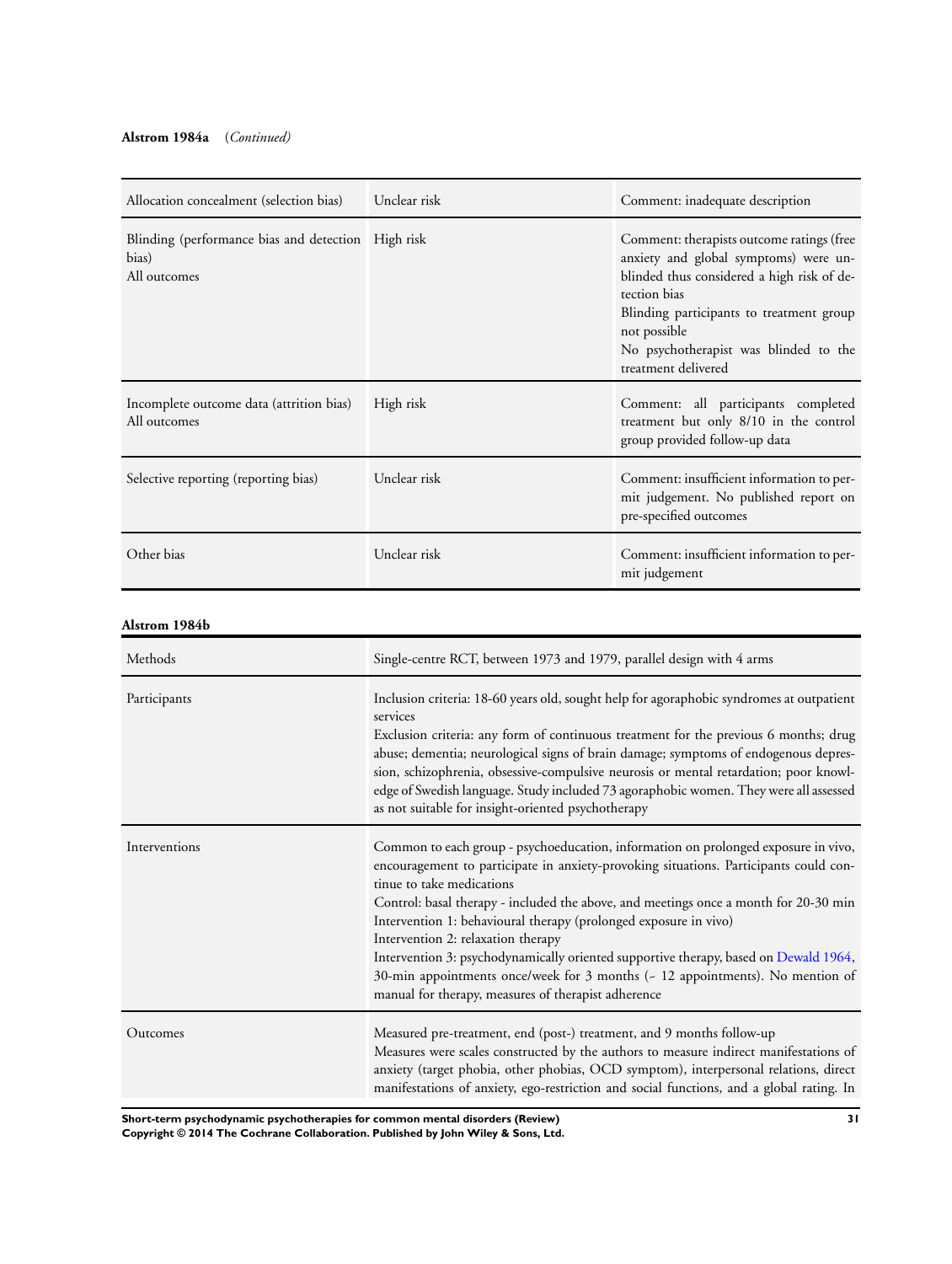# **Alstrom 1984b** (*Continued)*

|              | addition, intellectual ability was measured with the Synonyms Reasoning Block test,<br>personality with the Eysenck Personality Inventory, and the Cesarec-Marke Personality<br>Schedule. Therapist rated measures. Global scale and free anxiety measures were used in<br>this review |
|--------------|----------------------------------------------------------------------------------------------------------------------------------------------------------------------------------------------------------------------------------------------------------------------------------------|
| <b>Notes</b> | Both Alstrom 1984a and Alstrom 1984b in this review used the same methods<br>Free anxiety measures, interpersonal relations and global symptom data used.<br>Could not use 9-month follow-up data as more than 20% of sample lost to follow-up                                         |

# *Risk of bias*

| <b>Bias</b>                                                                 | Authors' judgement | Support for judgement                                                                                                                                                                                                  |
|-----------------------------------------------------------------------------|--------------------|------------------------------------------------------------------------------------------------------------------------------------------------------------------------------------------------------------------------|
| Random sequence generation (selection Unclear risk<br>bias)                 |                    | Comment: inadequate description                                                                                                                                                                                        |
| Allocation concealment (selection bias)                                     | Unclear risk       | Comment: inadequate description                                                                                                                                                                                        |
| Blinding (performance bias and detection High risk<br>bias)<br>All outcomes |                    | Comment: therapists were raters of some<br>cases and may have been unblinded: high<br>risk<br>Blinding participants to treatment group<br>not possible<br>No psychotherapist was blinded to the<br>treatment delivered |
| Incomplete outcome data (attrition bias)<br>All outcomes                    | High risk          | Comment: significant dropout rate (12/73<br>participants) but how handled was not de-<br>scribed                                                                                                                       |
| Selective reporting (reporting bias)                                        | Unclear risk       | Comment: insufficient information to per-<br>mit judgement. No published report on<br>pre-specified outcomes                                                                                                           |
| Other bias                                                                  | Unclear risk       | Comment: insufficient information to per-<br>mit judgement                                                                                                                                                             |

# **Baldoni 1995**

| Methods       | Single-centre RCT, 2-year study, parallel design                                                                                                                                                                                                       |
|---------------|--------------------------------------------------------------------------------------------------------------------------------------------------------------------------------------------------------------------------------------------------------|
| Participants  | 36 women with urethral syndrome (urinary symptoms and pain without organic lesions)<br>aged 18-63 years (mean 40). All complained of urgency, dysuria and tenesmus at the<br>first evaluation                                                          |
| Interventions | Intervention: STDP (Davanloo 1980; Malan 1979). The psychotherapy consisted of<br>12-16 weekly sessions lasting 1 hr conducted by a single psychotherapist<br>Control: "traditional urological treatment", which included medical therapy (anticholin- |

**Short-term psychodynamic psychotherapies for common mental disorders (Review) 32 Copyright © 2014 The Cochrane Collaboration. Published by John Wiley & Sons, Ltd.**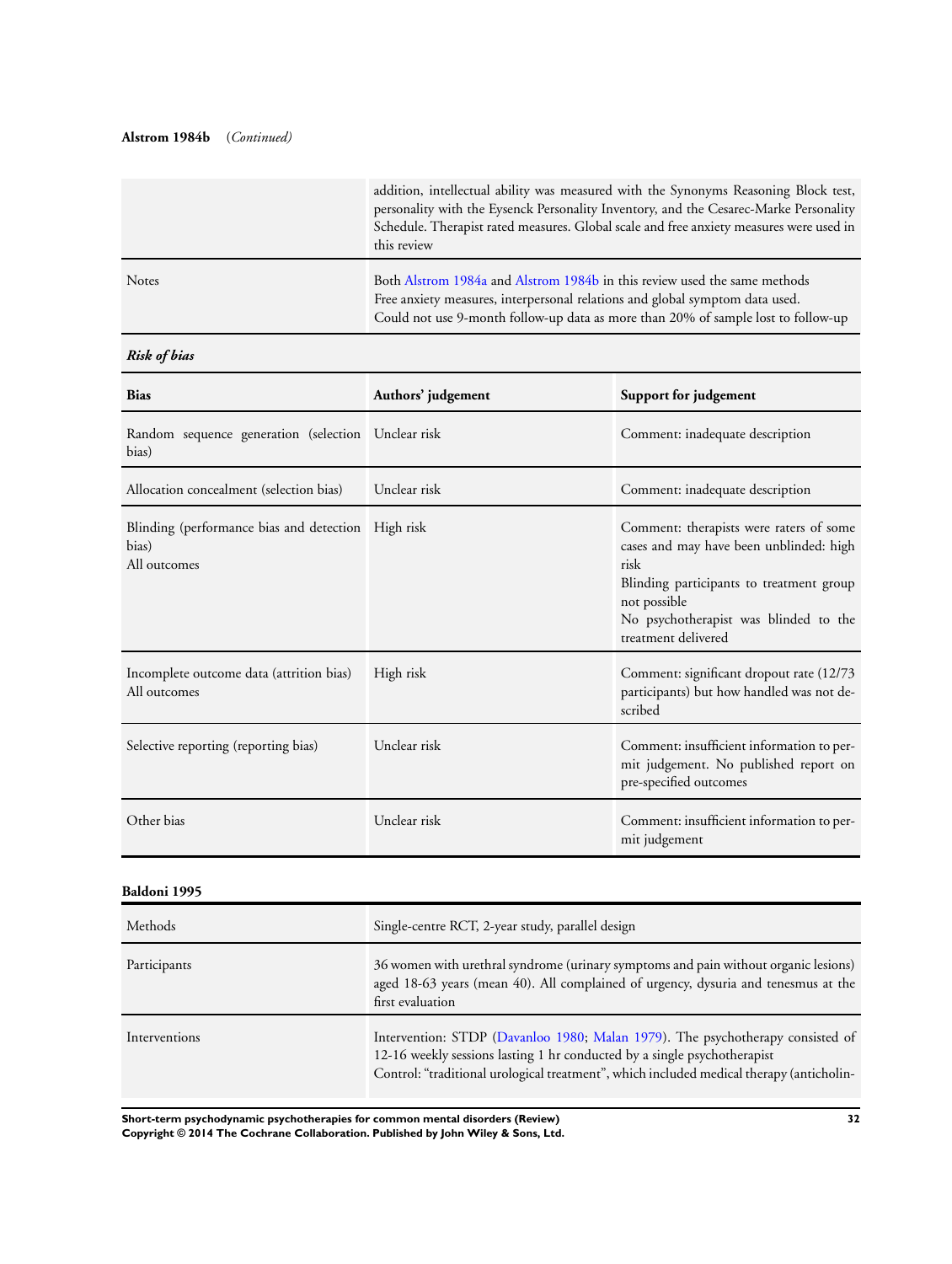# **Baldoni 1995** (*Continued)*

|              | ergic and alpha-adrenoceptor antagonist drugs) and urethral dilation<br>Both groups had 3-4 months of therapy for a mean of 14 weeks                                                                                                                                                                                                                                                                                                                                                                               |
|--------------|--------------------------------------------------------------------------------------------------------------------------------------------------------------------------------------------------------------------------------------------------------------------------------------------------------------------------------------------------------------------------------------------------------------------------------------------------------------------------------------------------------------------|
| Outcomes     | Pre-, 6 months post-, 4 years post-treatment. Presence and nature of urinary disorders<br>such as urgency, dysuria, tenesmus; number of day and night micturitions; pain in the<br>pelvic area and its features; the Symptom Questionnaire, which can discriminate between<br>psychiatric patients and others and between various psychological discomfort levels by<br>assessing anxiety, depression, somatic symptoms and hostility. Continuous data from<br>Symptom Questionnaire used as obtained from authors |
| <b>Notes</b> | 4 participants allocated to STDP group were given antidepressant pharmacotherapy (a<br>combination of amitriptyline and mianserin) but 2 stopped treatment before completion<br>and are not considered in the results<br>Data obtained from authors in form of means, standard deviations for outcomes of<br>interest: anxiety, depression and somatic symptoms of Symptom Questionnaire                                                                                                                           |

*Risk of bias*

| <b>Bias</b>                                                                | Authors' judgement | Support for judgement                                                                                                                                                                                                                       |
|----------------------------------------------------------------------------|--------------------|---------------------------------------------------------------------------------------------------------------------------------------------------------------------------------------------------------------------------------------------|
| Random sequence generation (selection High risk<br>bias)                   |                    | Quote: "randomly selected on the basis of<br>the psychotherapist's schedule. i.e. when a<br>treatment could be started, the urologists<br>were asked to send the first patient"<br>Comment: sequence generated by a non-<br>random approach |
| Allocation concealment (selection bias)                                    | High risk          | Comment: not described                                                                                                                                                                                                                      |
| Blinding (performance bias and detection Low risk<br>bias)<br>All outcomes |                    | Comment: self report questionnaires only:<br>low risk<br>Blinding participants to treatment group<br>not possible<br>No psychotherapist was blinded to the<br>treatment delivered                                                           |
| Incomplete outcome data (attrition bias)<br>All outcomes                   | High risk          | Comment: did not include drop-outs in<br>analysis but reported on clinical status                                                                                                                                                           |
| Selective reporting (reporting bias)                                       | High risk          | Comment: did not include complete out-<br>come data on all measures for entry in a<br>meta-analysis                                                                                                                                         |
| Other bias                                                                 | Unclear risk       | Comment: insufficient information to per-<br>mit judgement                                                                                                                                                                                  |

**Short-term psychodynamic psychotherapies for common mental disorders (Review) 33 Copyright © 2014 The Cochrane Collaboration. Published by John Wiley & Sons, Ltd.**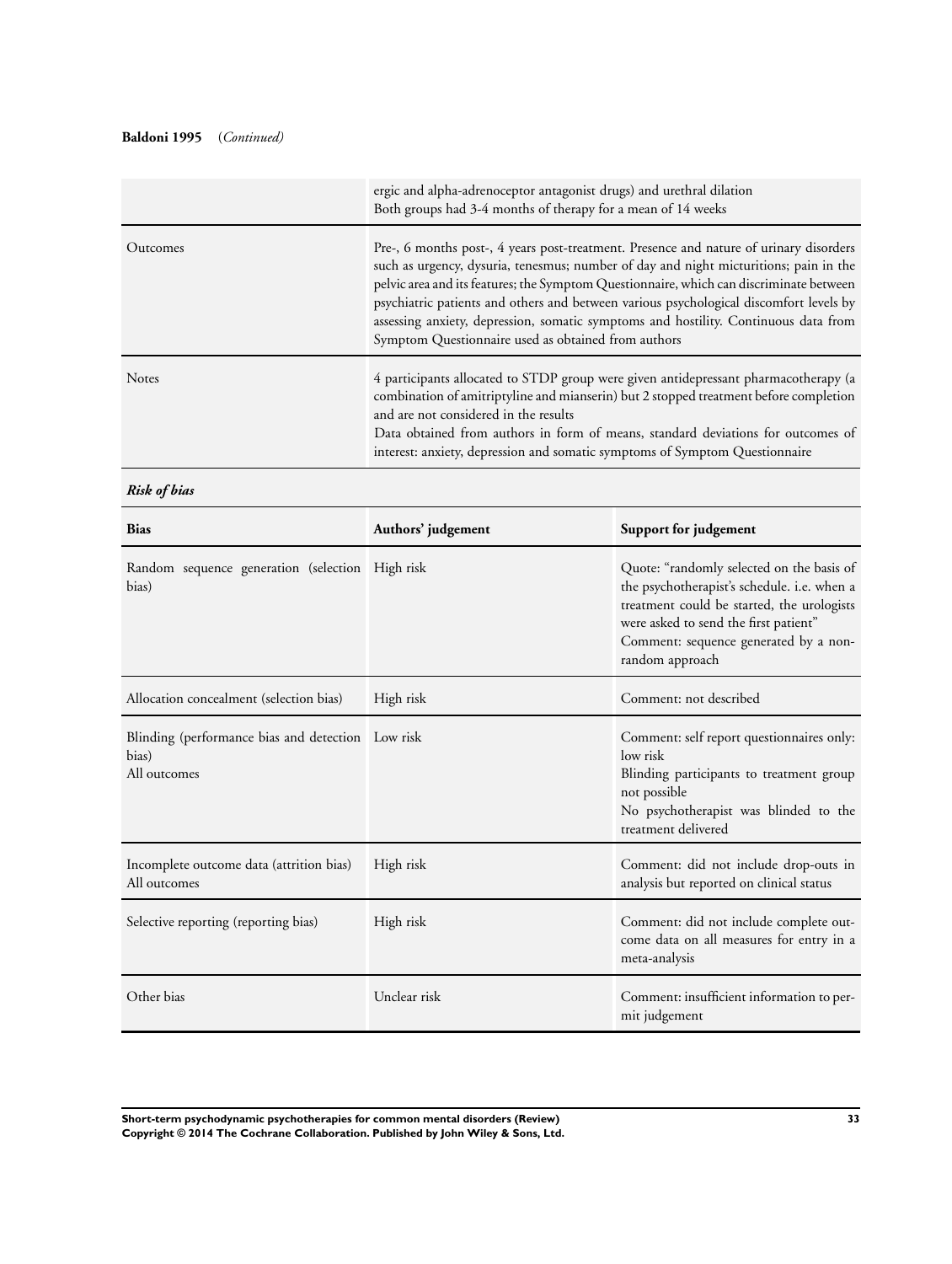**Bressi 2010**

| Methods       | Single-centre RCT, 1-year study, parallel design                                                                                                                                                                                                                                                                                                                                                                                                                                                                                                                                                                                                                                                                                                                                                                                                                                                                                                                                        |
|---------------|-----------------------------------------------------------------------------------------------------------------------------------------------------------------------------------------------------------------------------------------------------------------------------------------------------------------------------------------------------------------------------------------------------------------------------------------------------------------------------------------------------------------------------------------------------------------------------------------------------------------------------------------------------------------------------------------------------------------------------------------------------------------------------------------------------------------------------------------------------------------------------------------------------------------------------------------------------------------------------------------|
| Participants  | 30 participants were each randomised to receive STPP or TAU<br>Inclusion criteria: 18-60 years old with a main diagnosis of an anxiety disorder or de-<br>pressive disorder; participants were not to have been on psychotropic medication for a<br>period of at least 2 weeks (4 weeks for monoamine oxidase inhibitors)<br>Exclusion criteria: mental retardation; history of organic mental disorders, schizophre-<br>nia, bipolar disorders or substance use; severe axis II personality disorder; currently un-<br>dergoing treatment. An independent interview confirmed DSM IV - TR diagnoses using<br>the SCID                                                                                                                                                                                                                                                                                                                                                                  |
| Interventions | Intervention: STPP derived from Malan 1976 and Malan 1992 based on a 40-session<br>treatment plan. Therapists were 4 psychiatrists with experience (12.3 mean years) in<br>STPP. Therapists received weekly individual and group supervision and were given ver-<br>batim transcripts of sessions. Adherence was rated and additional supervision provided<br>when STPP techniques were not being applied. Treatment sessions were audio-recorded.<br>Concomitant psychotropic medication was only allowed for the first 3 weeks of the study<br>Control: TAU consisted of routine psychiatric treatment: drug treatment (selective sero-<br>tonin reuptake inhibitors/serotonin noradrenaline (norepinephrine) reuptake inhibitors)<br>and ongoing clinical interviews with a minimum of 1 session per month of and a max-<br>imum of 4 sessions a month for 40 weeks. Interviews monitored drug treatment (com-<br>pliance, side effects, dose adjustment) and general clinical state |
| Outcomes      | Primary outcome measures included the Clinical Global Impression Scale, the SCL-90-<br>R, and the SCL-90-GSI. The IIP was included as a measure of interpersonal functioning.<br>Measures were completed at recruitment and 12-months post admission                                                                                                                                                                                                                                                                                                                                                                                                                                                                                                                                                                                                                                                                                                                                    |
| Notes         | IIP, SCL-90-GSI, anxiety and depression subscales used in analyses                                                                                                                                                                                                                                                                                                                                                                                                                                                                                                                                                                                                                                                                                                                                                                                                                                                                                                                      |

*Risk of bias*

| <b>Bias</b>                                                                | Authors' judgement | Support for judgement                                                                                                                                                                                       |
|----------------------------------------------------------------------------|--------------------|-------------------------------------------------------------------------------------------------------------------------------------------------------------------------------------------------------------|
| Random sequence generation (selection Low risk<br>bias)                    |                    | Quote: "block randomizationthen ran-<br>domly allocated using computer generated<br>random number"<br>Comment: selection bias unlikely                                                                      |
| Allocation concealment (selection bias)                                    | Unclear risk       | Quote: "block randomizationthen ran-<br>domly allocated using computer generated<br>random number"<br>Comment: no further details; therefore, in-<br>sufficient information to conclude on con-<br>cealment |
| Blinding (performance bias and detection Low risk<br>bias)<br>All outcomes |                    | Comment: self report data (IIP, SCL-90-<br>GSI and anxiety and depression subscales)<br>considered low risk of detection bias                                                                               |

**Short-term psychodynamic psychotherapies for common mental disorders (Review) 34 Copyright © 2014 The Cochrane Collaboration. Published by John Wiley & Sons, Ltd.**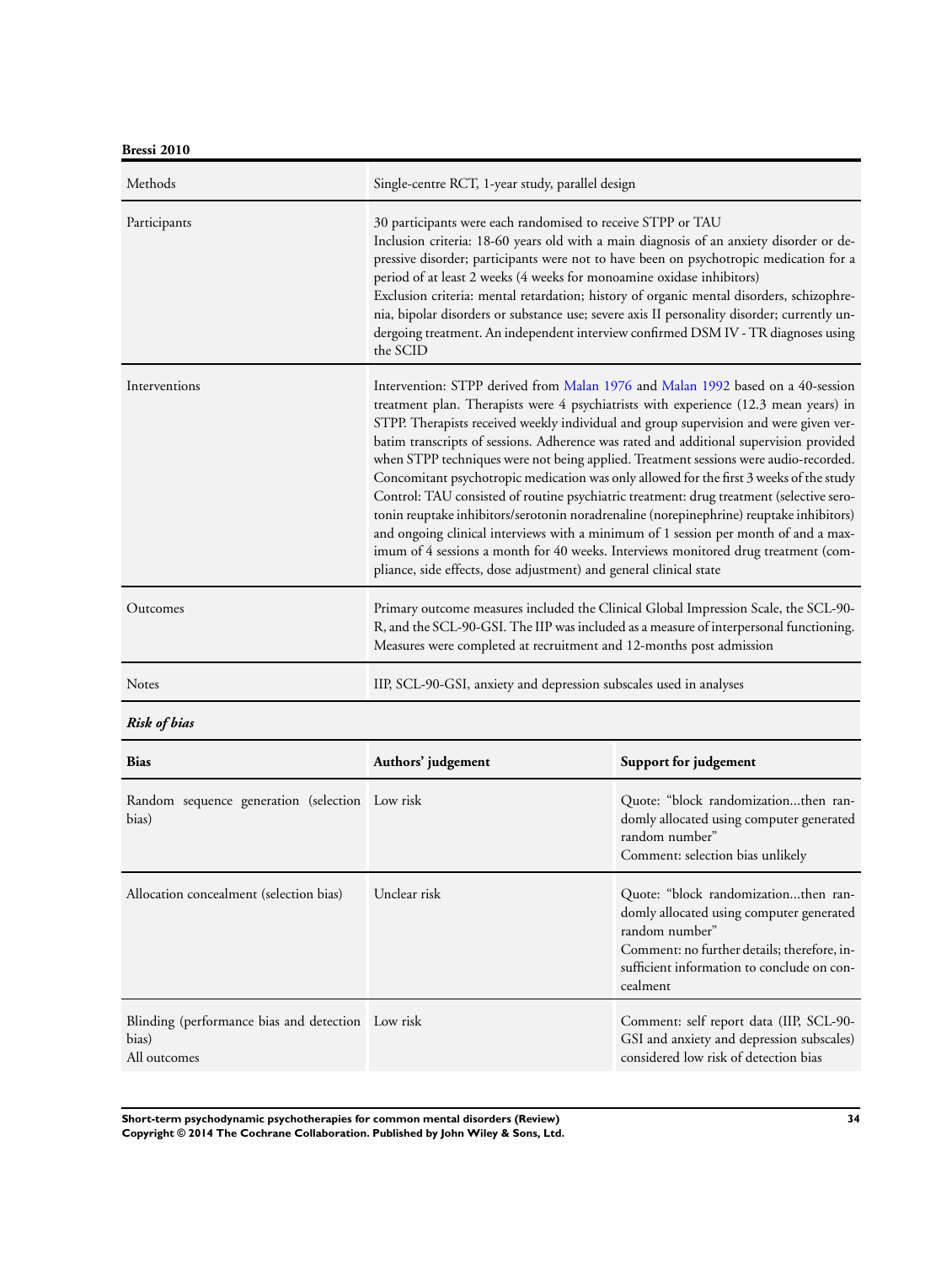| Incomplete outcome data (attrition bias)<br>All outcomes | Low risk     | Quote: "intention-to-treat analysis was<br>performedobservation carried forward<br>for participants who did not complete the<br>trial"<br>Comment: ITT controlled for incomplete<br>data. 80% completed the trial, with equal<br>non-completers across groups |
|----------------------------------------------------------|--------------|---------------------------------------------------------------------------------------------------------------------------------------------------------------------------------------------------------------------------------------------------------------|
| Selective reporting (reporting bias)                     | Unclear risk | Comment: insufficient information to per-<br>mit judgement. No published report on<br>pre-specified outcomes                                                                                                                                                  |
| Other bias                                               | Unclear risk | Comment: insufficient information to per-<br>mit judgement                                                                                                                                                                                                    |

**Brom 1989**

| Methods             | RCT with 4 parallel conditions                                                                                                                                                                                                                                                                                                                                                       |
|---------------------|--------------------------------------------------------------------------------------------------------------------------------------------------------------------------------------------------------------------------------------------------------------------------------------------------------------------------------------------------------------------------------------|
| Participants        | 112 participants diagnosed with PTSD with DSM-III criteria, with the condition that<br>not more than 5 years had elapsed since the incurring event. Recruited through a general<br>assessment with 1 of the study authors, and a further interview to ensure the participant<br>could cope with a confronting therapy. Aged 18-73 years (mean 42.0), 79% were women,<br>21% were men |
| Interventions       | Intervention 1: trauma desensitisation (mean length of treatment 15.0 sessions)<br>Intervention 2: hypnotherapy (mean 14.4 sessions)<br>Intervention 3: brief psychodynamic therapy (mean length 18.8 sessions) based on<br>Horowitz 1976<br>Control: wait-list group (4 months long)                                                                                                |
| Outcomes            | Pre-, post- and 3 months post-treatment. SCL-90, with 5 subscales; STAI; State-Trait<br>Anger Inventory; Dutch Personality Questionnaire; Introversion-Extroversion scale of<br>the Amsterdam Biographical Questionnaire; scale for internal vs. external control                                                                                                                    |
| <b>Notes</b>        | SCL-90 total score and STAI data used in the review<br>Unable to use personality data as it was reported only into subscales                                                                                                                                                                                                                                                         |
| <b>Risk of bias</b> |                                                                                                                                                                                                                                                                                                                                                                                      |
|                     |                                                                                                                                                                                                                                                                                                                                                                                      |

| <b>Bias</b>                                                 | Authors' judgement | Support for judgement                |
|-------------------------------------------------------------|--------------------|--------------------------------------|
| Random sequence generation (selection Unclear risk<br>bias) |                    | Comment: randomisation not described |
| Allocation concealment (selection bias)                     | Unclear risk       | Comment: not described               |

**Short-term psychodynamic psychotherapies for common mental disorders (Review) 35 Copyright © 2014 The Cochrane Collaboration. Published by John Wiley & Sons, Ltd.**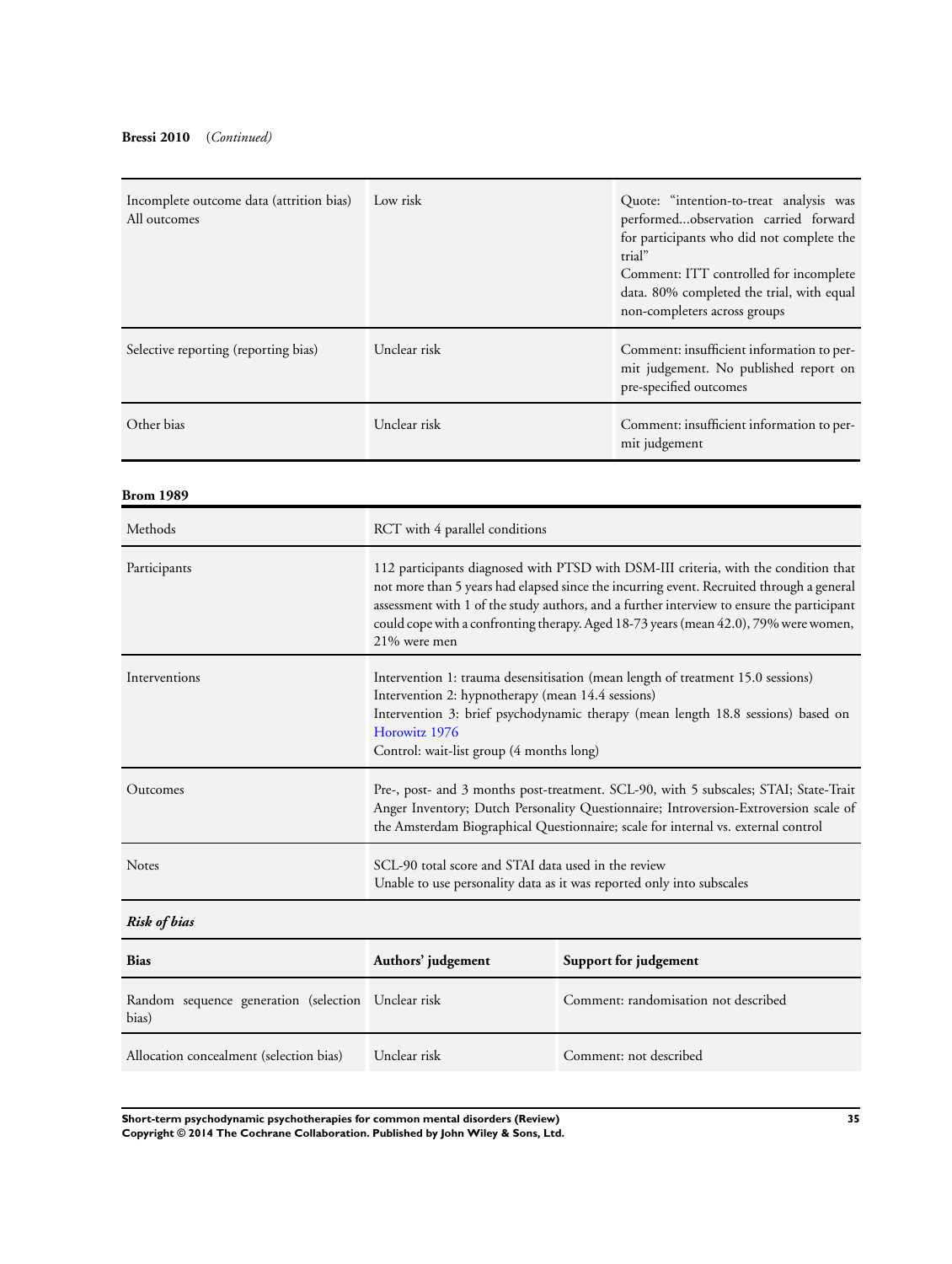| Blinding (performance bias and detection Low risk<br>bias)<br>All outcomes |              | Comment: self reports used (SCL90, STAI, Stait Trait<br>Anger Inventory): low risk<br>No psychotherapist was blinded to the treatment de-<br>livered<br>Blinding participants to treatment group not possible |
|----------------------------------------------------------------------------|--------------|---------------------------------------------------------------------------------------------------------------------------------------------------------------------------------------------------------------|
| Incomplete outcome data (attrition bias)<br>All outcomes                   | Low risk     | Comment: even distribution of drop-outs                                                                                                                                                                       |
| Selective reporting (reporting bias)                                       | Unclear risk | Comment: insufficient information to permit judge-<br>ment. No published report on pre-specified outcomes                                                                                                     |
| Other bias                                                                 | Unclear risk | Comment: insufficient information to permit judge-<br>ment                                                                                                                                                    |

**Burnand 2002**

| Methods             | 10-week, single-centre RCT, with 2 parallel arms                                                                                                                                                                                                                                                                                                                                                              |                       |
|---------------------|---------------------------------------------------------------------------------------------------------------------------------------------------------------------------------------------------------------------------------------------------------------------------------------------------------------------------------------------------------------------------------------------------------------|-----------------------|
| Participants        | From 110 eligible participants, 95 were randomised to either the experimental or control<br>group. Consecutively referred from acute outpatient clinic, aged 20-65 years<br>Inclusion criteria: diagnosis of MMD confirmed using the SCID, with HDRS score ><br>20<br>Exclusion criteria: bipolar disorder, psychotic symptoms, severe substance dependence,<br>organic disorder, intolerance to clomipramine |                       |
| Interventions       | Intervention: Intensive nursing care plus 10 sessions of STPP provided by experienced<br>nurses<br>Control: Intensive nursing plus clomipramine plus supportive care including individual<br>sessions aimed at providing empathic listening, guidance, support, and facilitation of an<br>alliance by one carefully designated caregiver                                                                      |                       |
| Outcomes            | Depression severity was measured at intake and termination using the SCID, HRSD<br>and the Health Sickness Rating Scale. Outcome data were also collected on the GAS and<br>hospital days and sick days were independently recorded                                                                                                                                                                           |                       |
| <b>Notes</b>        | GAS total score and HAM-D rating used in this review. GAS scores required reversing<br>for analysis                                                                                                                                                                                                                                                                                                           |                       |
| <b>Risk of bias</b> |                                                                                                                                                                                                                                                                                                                                                                                                               |                       |
| <b>Bias</b>         | Authors' judgement                                                                                                                                                                                                                                                                                                                                                                                            | Support for judgement |
|                     |                                                                                                                                                                                                                                                                                                                                                                                                               |                       |

| Random sequence generation (selection Unclear risk<br>bias) | Comment: no reference to sequence gener-<br>ation method: insufficient information |
|-------------------------------------------------------------|------------------------------------------------------------------------------------|
|                                                             |                                                                                    |

**Short-term psychodynamic psychotherapies for common mental disorders (Review) 36 Copyright © 2014 The Cochrane Collaboration. Published by John Wiley & Sons, Ltd.**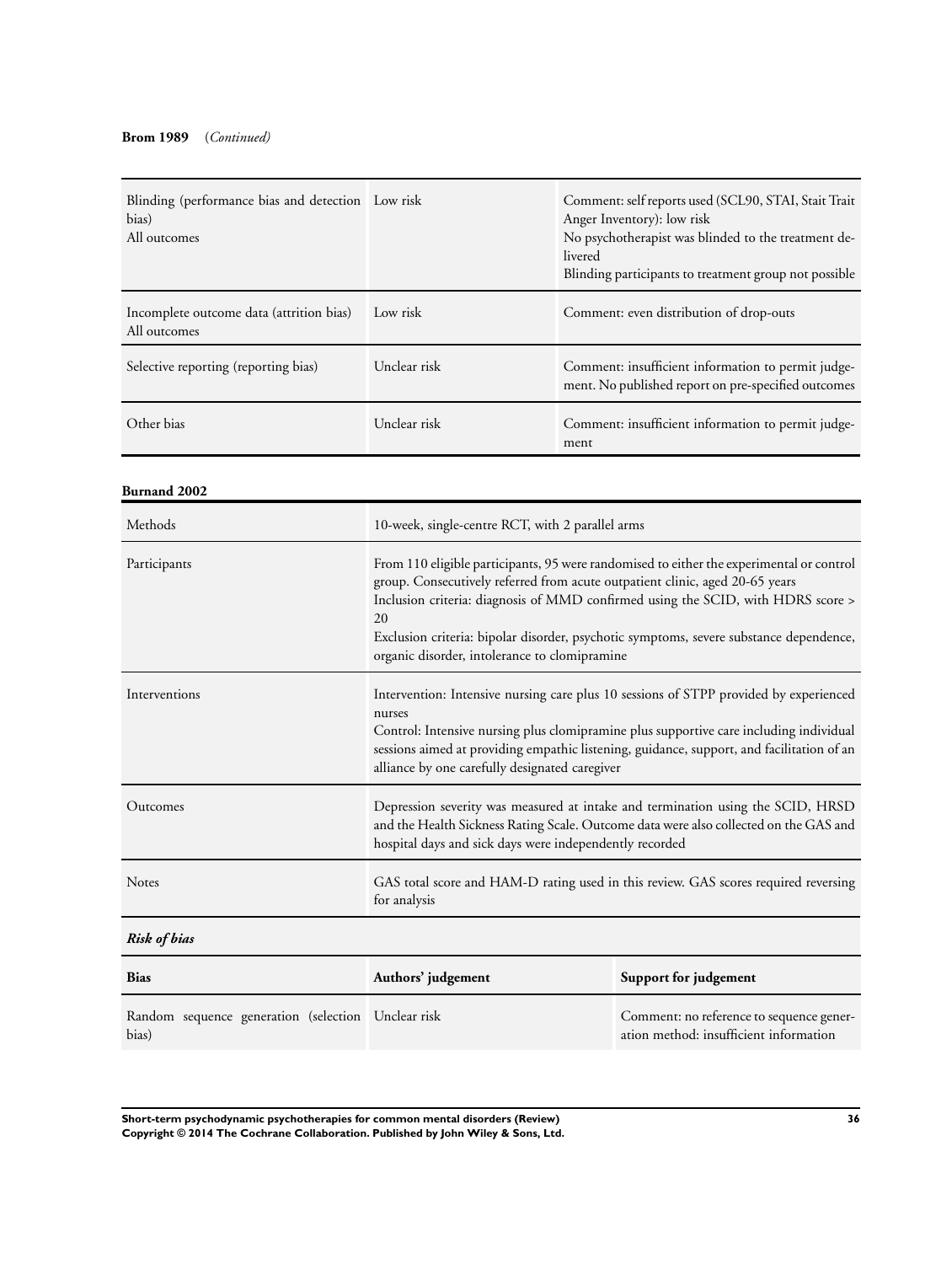### **Burnand 2002** (*Continued)*

| Allocation concealment (selection bias)                                     | Unclear risk | Quote: "random assignment process in-<br>cluded stratification by presence of person-<br>ality disorders"<br>Comment: no further details therefore in-<br>sufficient details                                                                                                                |
|-----------------------------------------------------------------------------|--------------|---------------------------------------------------------------------------------------------------------------------------------------------------------------------------------------------------------------------------------------------------------------------------------------------|
| Blinding (performance bias and detection High risk<br>bias)<br>All outcomes |              | Quote: "All raters were independent<br>[however]individuals who rated the pres-<br>ence and severity of major depression and<br>HSRS score at 10 weeks were not blinded<br>to treatment assignment"<br>Comment: high risk of detection bias due<br>to raters not being blinded to treatment |
| Incomplete outcome data (attrition bias)<br>All outcomes                    | Low risk     | Comment: 22% excluded from analyses<br>because they did not begin treatment,<br>mostly due to exclusion characteristics.<br>This was similar across group, and ITT<br>analyses were conducted                                                                                               |
| Selective reporting (reporting bias)                                        | High risk    | Comment: $> 1$ outcomes of interest were<br>reported incompletely so that they cannot<br>be entered in a meta-analysis (e.g., HAM-<br>D not provided at discharge)                                                                                                                          |
| Other bias                                                                  | Unclear risk | Comment: insufficient information to per-<br>mit judgement                                                                                                                                                                                                                                  |

# **Carrington 1979**

| Methods       | RCT of STPP (Mann 1973) versus cognitive therapy and wait-list controls                                                                                                                                                                                                                                                           |
|---------------|-----------------------------------------------------------------------------------------------------------------------------------------------------------------------------------------------------------------------------------------------------------------------------------------------------------------------------------|
| Participants  | Inclusion criteria: African-American women with depression (Feighner Criteria), BDI<br>of 20-40, aged 20-50 years<br>Exclusion criteria: hallucinations or delusions, substance addiction and antisocial per-<br>sonality                                                                                                         |
| Interventions | Intervention: STPP 12 x 50-min sessions according to Mann's time-limited model (Mann<br>1973)<br>Control: wait-list<br>Psychotherapy provided by doctoral level graduate psychology students with variable but<br>relatively little experience<br>Supervision was provided in groups<br>Treatment adherence rated from audiotapes |
| Outcomes      | Self report ratings were used including the BDI, Beck Hopelessness Scale. VAS                                                                                                                                                                                                                                                     |

**Short-term psychodynamic psychotherapies for common mental disorders (Review) 37 Copyright © 2014 The Cochrane Collaboration. Published by John Wiley & Sons, Ltd.**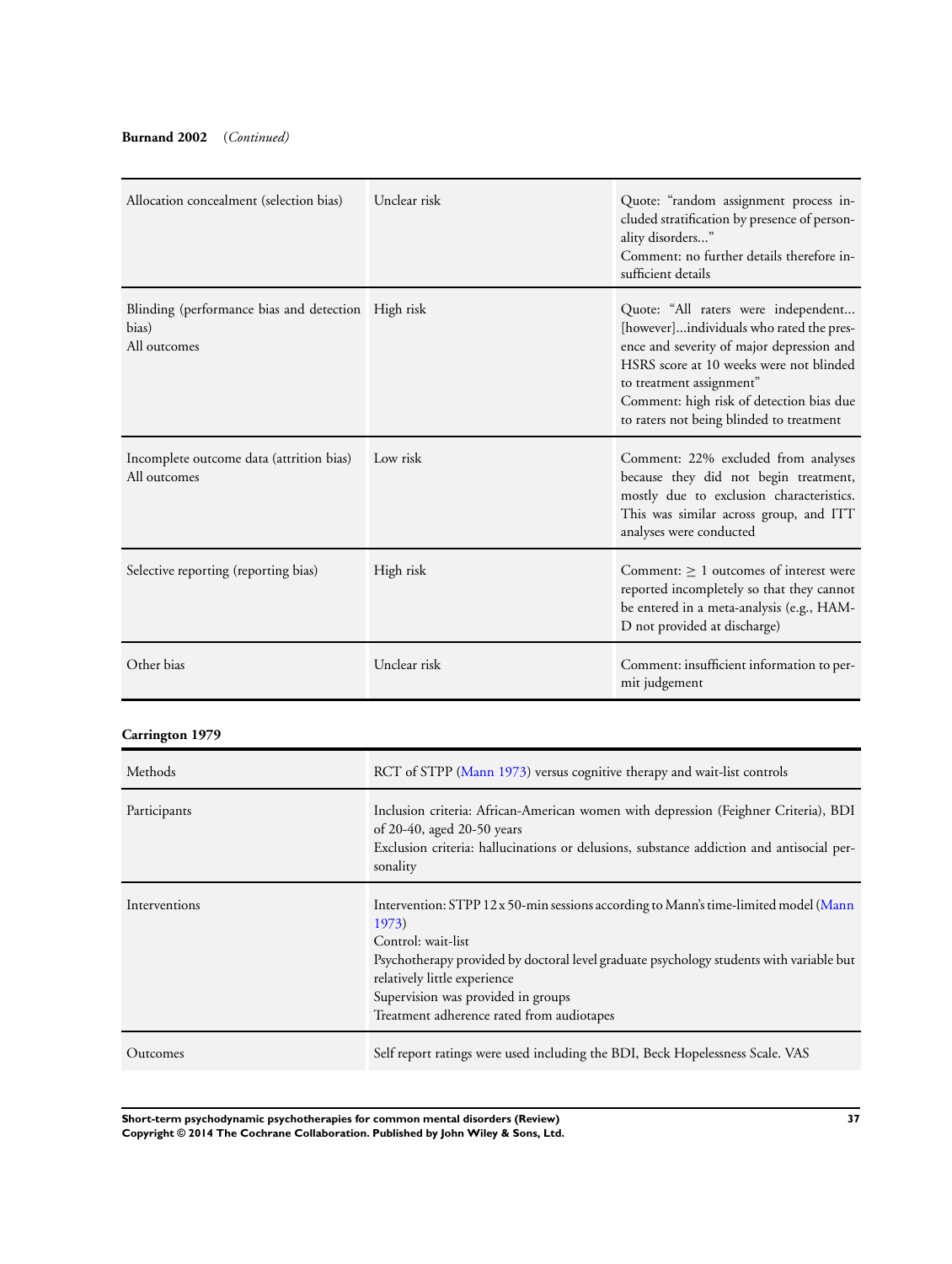### **Carrington 1979** (*Continued)*

Notes BDI used as primary depression measure

## *Risk of bias*

| <b>Bias</b>                                                                | Authors' judgement | Support for judgement                                                                                                                                                                                                              |
|----------------------------------------------------------------------------|--------------------|------------------------------------------------------------------------------------------------------------------------------------------------------------------------------------------------------------------------------------|
| Random sequence generation (selection Unclear risk<br>bias)                |                    | Comment: insufficient information pro-<br>vided                                                                                                                                                                                    |
| Allocation concealment (selection bias)                                    | Unclear risk       | Comment: insufficient information pro-<br>vided                                                                                                                                                                                    |
| Blinding (performance bias and detection Low risk<br>bias)<br>All outcomes |                    | Comment: self report only. Low risk<br>No psychotherapist was blinded to the<br>treatment delivered<br>Blinding participants to treatment group<br>not possible                                                                    |
| Incomplete outcome data (attrition bias)<br>All outcomes                   | Low risk           | Comment: no missing data                                                                                                                                                                                                           |
| Selective reporting (reporting bias)                                       | Unclear risk       | Comment: insufficient information to per-<br>mit judgement. No published report on<br>pre-specified outcomes. $\geq 1$ outcomes of<br>interest reported incompletely; however,<br>additional data obtained from study au-<br>thors |
| Other bias                                                                 | Unclear risk       | Comment: insufficient information to per-<br>mit judgement                                                                                                                                                                         |

### **Cooper 2003**

| Methods       | Single-centre RCT                                                                                                                                                                                                                                                                                                                                                                                                                                                                                                                                                                                                                                                                    |
|---------------|--------------------------------------------------------------------------------------------------------------------------------------------------------------------------------------------------------------------------------------------------------------------------------------------------------------------------------------------------------------------------------------------------------------------------------------------------------------------------------------------------------------------------------------------------------------------------------------------------------------------------------------------------------------------------------------|
| Participants  | Large consecutive series of 3222 primiparous women identified through birth records of<br>Addenbrooke's Hospital, Cambridge, UK, screened between January 1990 and August<br>1992 for mood disturbance in the early post-partum period, using postal administration<br>of EPDS. EPDS score of $> 12$ assessed; women with PPD invited to take part<br>Inclusion criteria: 15-mile radius to hospital, English as first language<br>Exclusion: delivered prematurely, if infant had any gross congenital abnormality, if they<br>did not have a singleton birth or were intending to move out of the area during the study<br>period<br>206 women identified; 193 agreed to take part |
| Interventions | Women assigned to 1 of 4 conditions<br>Intervention 1: CBT<br>Intervention 2: psychodynamic therapy (as described by Cramer 1990; Stern 1995)                                                                                                                                                                                                                                                                                                                                                                                                                                                                                                                                        |

**Short-term psychodynamic psychotherapies for common mental disorders (Review) 38 Copyright © 2014 The Cochrane Collaboration. Published by John Wiley & Sons, Ltd.**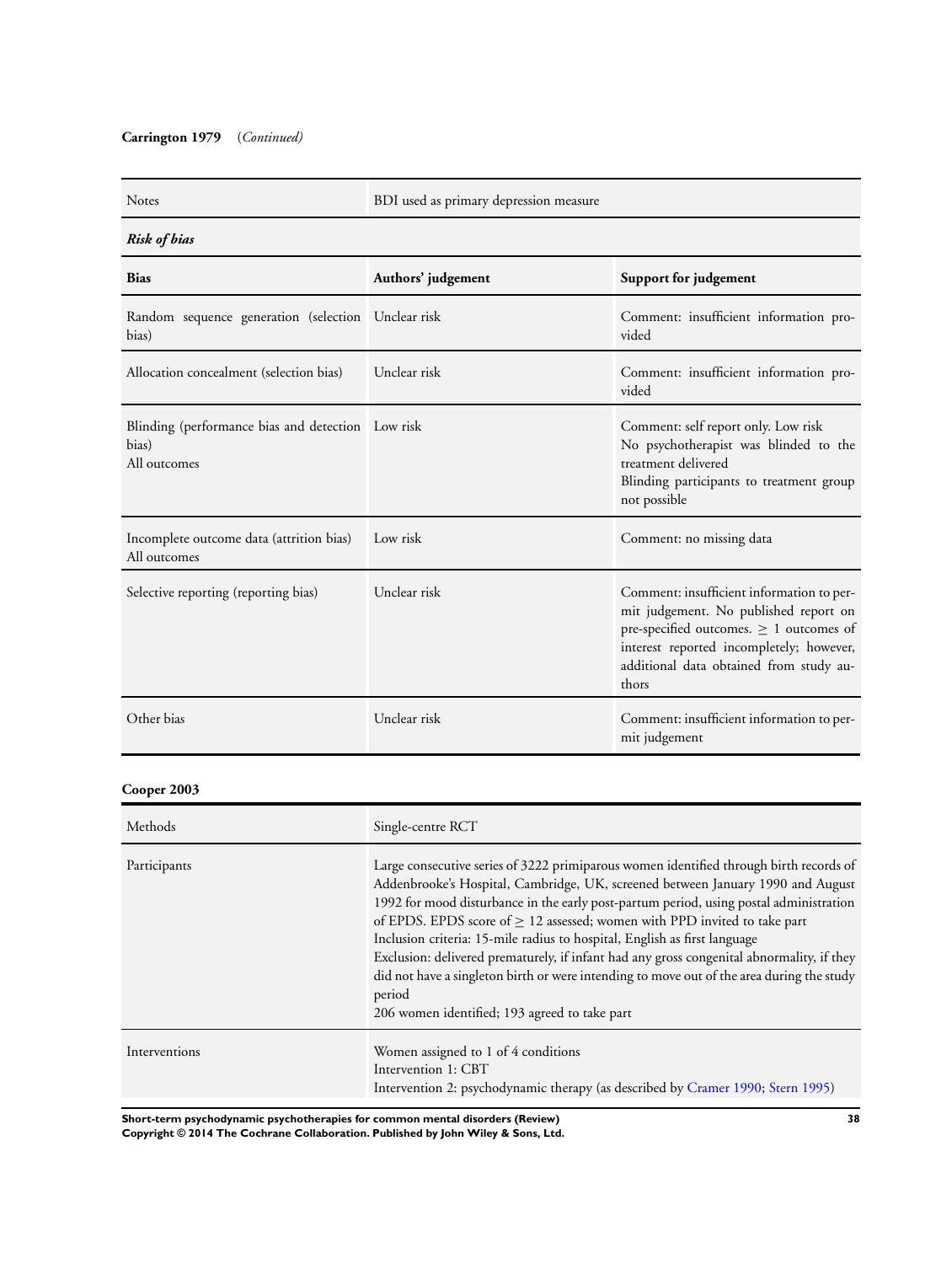### **Cooper 2003** (*Continued)*

|              | Intervention 3: non-directive counselling<br>Control: "routine primary care"<br>Therapy was conducted in women's homes on a weekly basis from 8 to 18 weeks post-<br>partum<br>There were 6 study therapists: specialist in each of the 3 research treatments and 3 non-<br>specialists<br>A Therapist Rating Scale was administered to participant to measure adherence to treat-<br>ment |
|--------------|--------------------------------------------------------------------------------------------------------------------------------------------------------------------------------------------------------------------------------------------------------------------------------------------------------------------------------------------------------------------------------------------|
| Outcomes     | Follow-up at 4.5, 9 and 18 months. 5-year follow-up for women who had completed<br>therapy<br>Symptoms of depression, as measured using the EPDS. Also, measures of infant-mother<br>attachment and behaviour                                                                                                                                                                              |
| <b>Notes</b> | Primary care condition used as minimal treatment control<br>EPDS data used in depression outcome of review                                                                                                                                                                                                                                                                                 |

*Risk of bias*

| <b>Bias</b>                                                                |              | Authors' judgement Support for judgement                                                                                                                                                                                |
|----------------------------------------------------------------------------|--------------|-------------------------------------------------------------------------------------------------------------------------------------------------------------------------------------------------------------------------|
| Random sequence generation (selection Low risk<br>bias)                    |              | Quote: "allocated randomly to a treatment group by the study<br>recruiter, who drew one of four coloured balls from a bag"                                                                                              |
| Allocation concealment (selection bias)                                    | High risk    | Quote: "the assignment of each therapy to a different coloured<br>ball having been defined at the start of the study and maintained<br>until the end"<br>Comment: concealment not blinded; therefore, high risk of bias |
| Blinding (performance bias and detection Low risk<br>bias)<br>All outcomes |              | Comment: self report data (EPDS) considered low risk of de-<br>tection bias                                                                                                                                             |
| Incomplete outcome data (attrition bias)<br>All outcomes                   | Low risk     | Comment: incomplete data (> 20%) at 5-year follow-up; how-<br>ever, comparison between completer only analyses versus ITT<br>aimed to address attrition bias in respect to drop-out                                     |
| Selective reporting (reporting bias)                                       | Unclear risk | Comment: insufficient information to permit judgement. No<br>published report on pre-specified outcomes                                                                                                                 |
| Other bias                                                                 | Unclear risk | Comment: insufficient information to permit judgement                                                                                                                                                                   |

**Short-term psychodynamic psychotherapies for common mental disorders (Review) 39 Copyright © 2014 The Cochrane Collaboration. Published by John Wiley & Sons, Ltd.**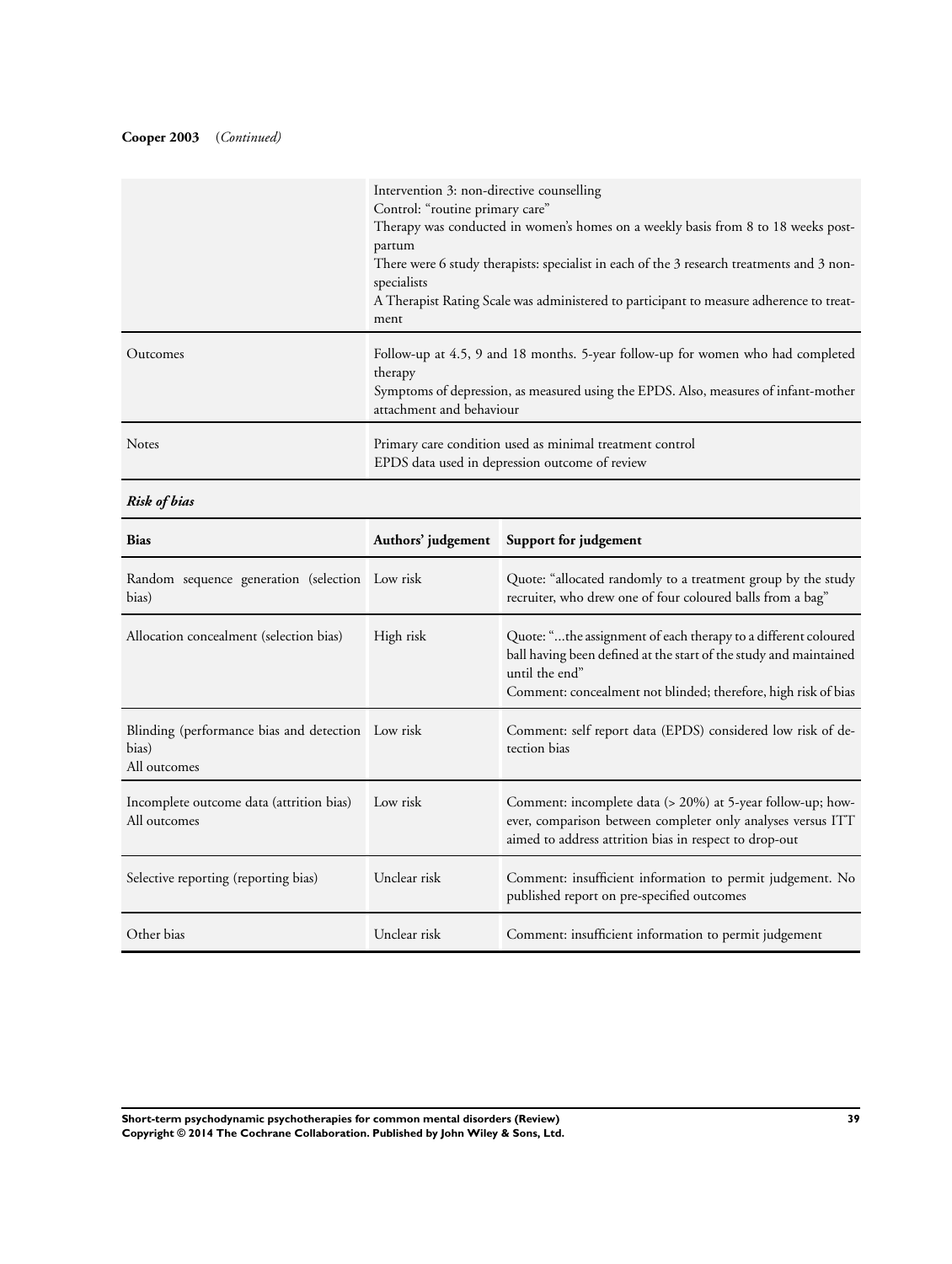**Creed 2003**

| Methods       | Multicentre RCT with 3 parallel conditions. Participants were stratified by hospital and<br>severity                                                                                                                                                                                                                                                                                              |
|---------------|---------------------------------------------------------------------------------------------------------------------------------------------------------------------------------------------------------------------------------------------------------------------------------------------------------------------------------------------------------------------------------------------------|
| Participants  | 257 adults with severe IBS recruited from gastroenterology clinics<br>Inclusion criteria: Rome I criteria for IBS satisfied, IBS symptoms > 6 months, failure<br>to respond to usual medical treatment for $\geq$ 3 months, severe abdominal pain, no<br>contraindications to psychotherapy or paroxetine, ability to complete questionnaires,<br>aged 18-65 years                                |
| Interventions | Intervention 1: PIT based on Hobson 1985, manualised, for 1 long, 2-hr session, and<br>7, 45-min sessions over 3 months<br>Intervention 2: paroxetine 20 mg orally each day for 3 months<br>Control: 'TAU', continuing to see gastroenterologist or GP for duration of study<br>For the psychotherapy or paroxetine groups, after 3 months they returned to GP to<br>decide on further management |
| Outcomes      | Trial entry, 3 months, 1-year post-treatment. IBS symptoms - VAS of severity of abdom-<br>inal pain, record of days of pain, change in symptoms. SF-36 (health related quality of<br>life), GSI of SCL-90, healthcare costs, utilisation                                                                                                                                                          |
| <b>Notes</b>  | VAS scale data for abdominal pain used for somatic symptoms<br>SCL-90 score data used for general psychiatric symptom measures in long-term follow-<br>up comparison; 20% of sample lost in the 3-month follow-up assessment                                                                                                                                                                      |

### *Risk of bias*

| <b>Bias</b>                                                                | Authors' judgement | Support for judgement                                                                                                                                                                                                          |
|----------------------------------------------------------------------------|--------------------|--------------------------------------------------------------------------------------------------------------------------------------------------------------------------------------------------------------------------------|
| Random sequence generation (selection Low risk<br>bias)                    |                    | Quote: "Stratified". "Randomization was<br>performed in blocks of 12 subjects using<br>randomization lists supplied by the trial<br>statistician drawn from a computer gener-<br>ated series of random numbers"                |
| Allocation concealment (selection bias)                                    | Low risk           | Comment: an independent trial adminis-<br>trator co-ordinated the allocation process<br>and clinicians and researchers were blinded<br>to allocation                                                                           |
| Blinding (performance bias and detection Low risk<br>bias)<br>All outcomes |                    | Comment: self report data (SCL-90, SF-<br>36, VAS) considered low risk of detection<br><b>bias</b><br>No psychotherapist was blinded to the<br>treatment delivered<br>Blinding participants to treatment group<br>not possible |
| Incomplete outcome data (attrition bias)<br>All outcomes                   | Low risk           | Comment: all participants followed and<br>measured and ITT analyses used                                                                                                                                                       |

**Short-term psychodynamic psychotherapies for common mental disorders (Review) 40 Copyright © 2014 The Cochrane Collaboration. Published by John Wiley & Sons, Ltd.**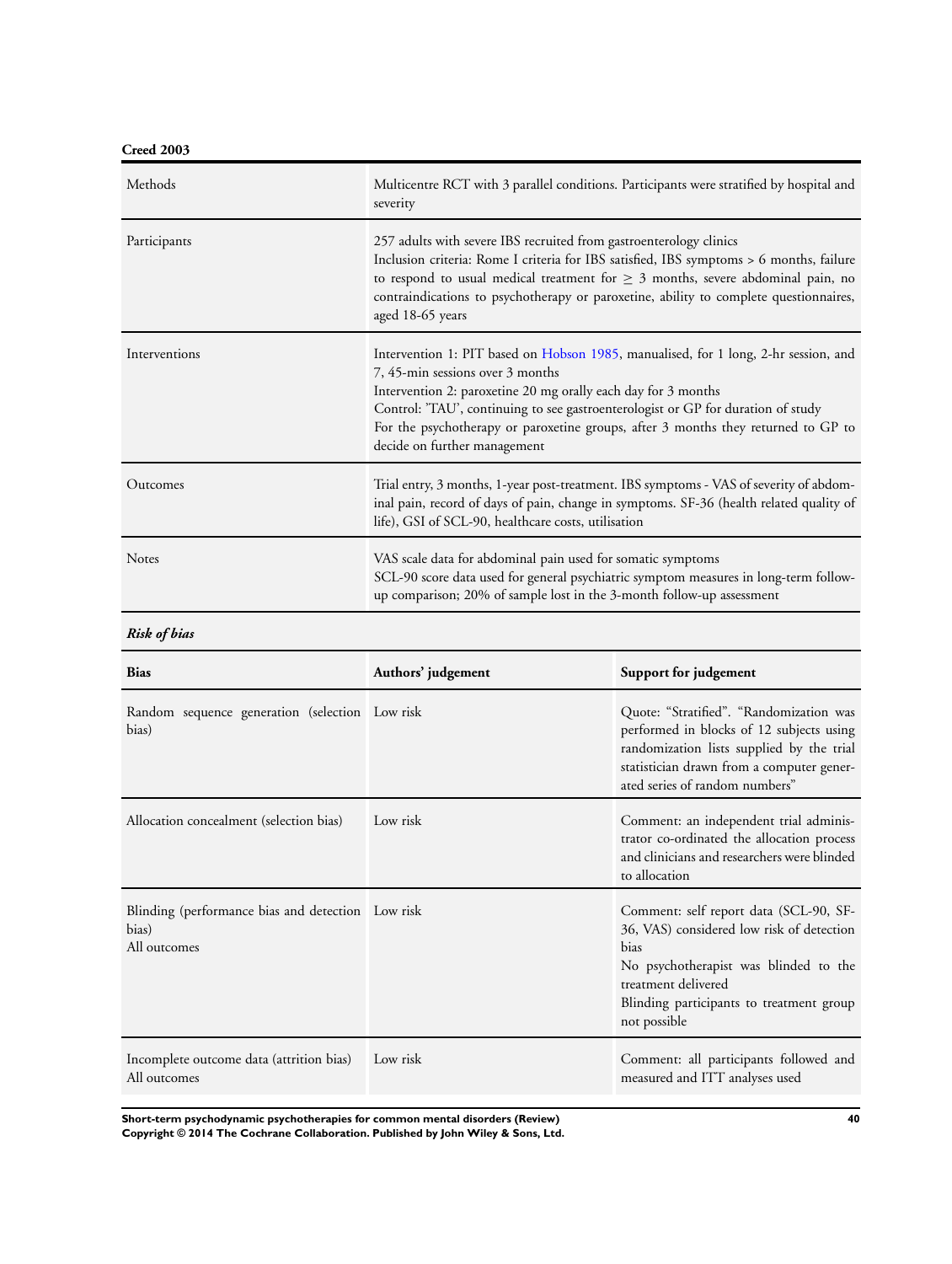### **Creed 2003** (*Continued)*

| Selective reporting (reporting bias) | Unclear risk                                                                                                                                                                                                                                           | Comment: insufficient information to per-<br>mit judgement. No published report on<br>pre-specified outcomes |
|--------------------------------------|--------------------------------------------------------------------------------------------------------------------------------------------------------------------------------------------------------------------------------------------------------|--------------------------------------------------------------------------------------------------------------|
| Other bias                           | Unclear risk                                                                                                                                                                                                                                           | Comment: insufficient information to per-<br>mit judgement                                                   |
| <b>Dare 2001</b>                     |                                                                                                                                                                                                                                                        |                                                                                                              |
| Methods                              | RCT of 3 forms of therapy vs. routine care for anorexia nervosa                                                                                                                                                                                        |                                                                                                              |
| Participants                         | 84 participants with DSM-IV anorexia nervosa<br>Exclusion criteria: people with severe low weight, severe health consequences or suici-<br>dality                                                                                                      |                                                                                                              |
| Interventions                        | Intervention 1: 1 year of focal analytic therapy (derived from Malan 1976) (mean 24.9<br>sessions)<br>Intervention 2: 7 months of cognitive analytic therapy (mean 12.9 sessions)<br>Intervention 3: 1 year of family therapy<br>Control: routine care |                                                                                                              |
| Outcomes                             | Primary outcome measure was body weight measured as body mass index. Morgan-<br>Russell Assessment Schedule for anorexia nervosa                                                                                                                       |                                                                                                              |
| <b>Notes</b>                         | Both individual psychotherapies were methods of STPP                                                                                                                                                                                                   |                                                                                                              |

### *Risk of bias*

| <b>Bias</b>                                                                 | Authors' judgement | Support for judgement                                                                                                                                                           |
|-----------------------------------------------------------------------------|--------------------|---------------------------------------------------------------------------------------------------------------------------------------------------------------------------------|
| Random sequence generation (selection Unclear risk<br>bias)                 |                    | Stratified randomisation method called the<br>'minimisation method' was used. Method<br>of sequence generation was unclear                                                      |
| Allocation concealment (selection bias)                                     | Low risk           | Sealed envelopes were used                                                                                                                                                      |
| Blinding (performance bias and detection High risk<br>bias)<br>All outcomes |                    | Some ratings were done by unblinded clin-<br>icians<br>No psychotherapist was blinded to the<br>treatment delivered<br>Blinding participants to treatment group<br>not possible |
| Incomplete outcome data (attrition bias)<br>All outcomes                    | Low risk           | ITT analyses were performed. None of the<br>differences between treatments in the rates<br>of engagement was statistically significant                                          |

**Short-term psychodynamic psychotherapies for common mental disorders (Review) 41 Copyright © 2014 The Cochrane Collaboration. Published by John Wiley & Sons, Ltd.**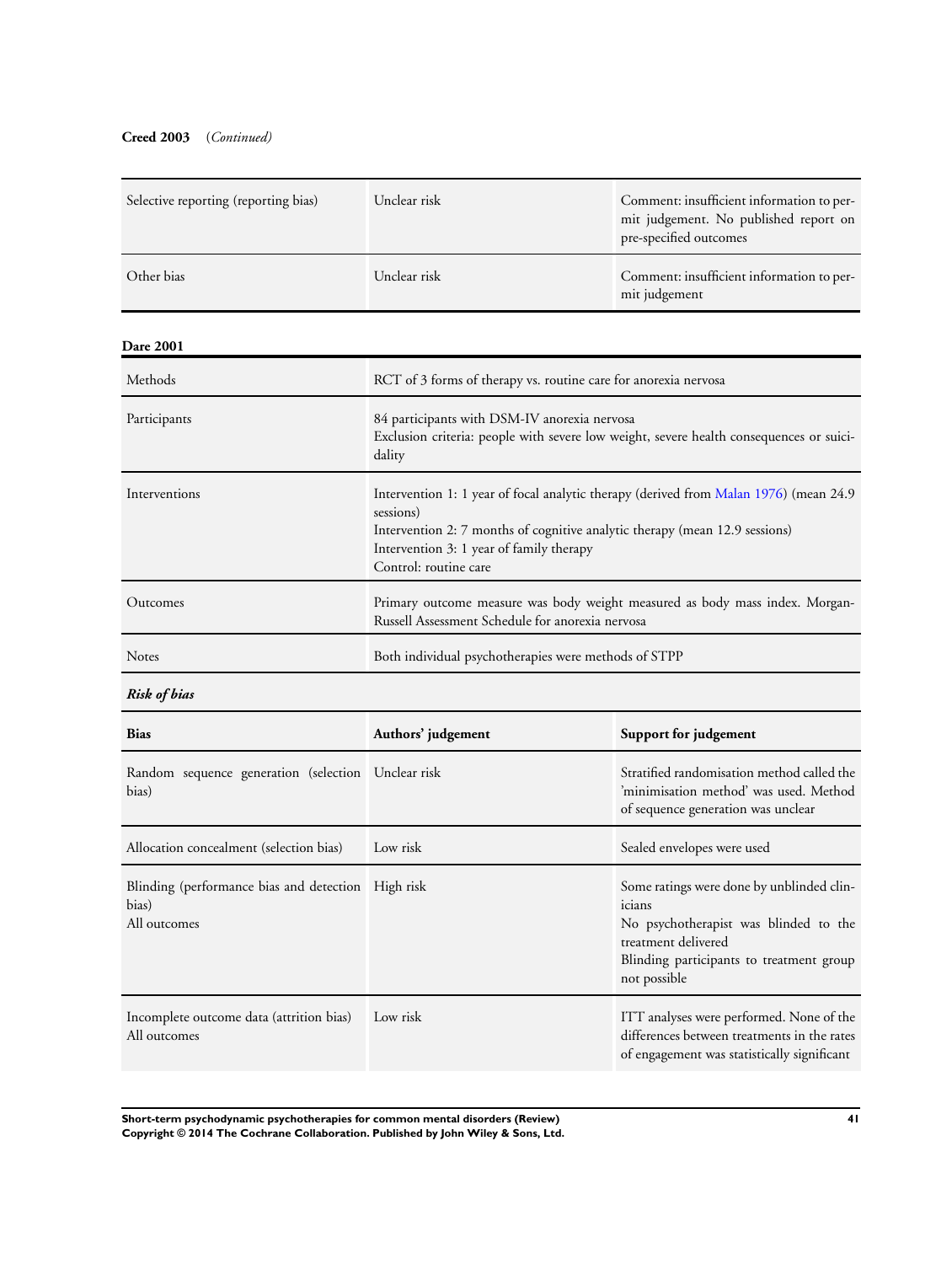### **Dare 2001** (*Continued)*

| Selective reporting (reporting bias) | Unclear risk                                                                                                                                                                                                                                                                                                                                                                                                                                                                                                                                                                                                                                                                                                                                                                                           | Some measures of the Morgan Russell<br>Schedule were not reported by therapy<br>group, rather for the whole group only. The<br>stated reason for this was that there were no<br>intra-group differences                                                                                                                                                                                                                                                                                                                                                                                                                                                                                                                        |  |
|--------------------------------------|--------------------------------------------------------------------------------------------------------------------------------------------------------------------------------------------------------------------------------------------------------------------------------------------------------------------------------------------------------------------------------------------------------------------------------------------------------------------------------------------------------------------------------------------------------------------------------------------------------------------------------------------------------------------------------------------------------------------------------------------------------------------------------------------------------|--------------------------------------------------------------------------------------------------------------------------------------------------------------------------------------------------------------------------------------------------------------------------------------------------------------------------------------------------------------------------------------------------------------------------------------------------------------------------------------------------------------------------------------------------------------------------------------------------------------------------------------------------------------------------------------------------------------------------------|--|
| Other bias                           | Unclear risk                                                                                                                                                                                                                                                                                                                                                                                                                                                                                                                                                                                                                                                                                                                                                                                           | Comment: insufficient information to per-<br>mit judgement                                                                                                                                                                                                                                                                                                                                                                                                                                                                                                                                                                                                                                                                     |  |
| de Jonghe 2001                       |                                                                                                                                                                                                                                                                                                                                                                                                                                                                                                                                                                                                                                                                                                                                                                                                        |                                                                                                                                                                                                                                                                                                                                                                                                                                                                                                                                                                                                                                                                                                                                |  |
| Methods                              |                                                                                                                                                                                                                                                                                                                                                                                                                                                                                                                                                                                                                                                                                                                                                                                                        | Single-centre RCT with 2 parallel arms                                                                                                                                                                                                                                                                                                                                                                                                                                                                                                                                                                                                                                                                                         |  |
| Participants                         | participants started the trial                                                                                                                                                                                                                                                                                                                                                                                                                                                                                                                                                                                                                                                                                                                                                                         | Consecutive newly registered psychiatric clinic outpatients<br>Inclusion criteria: aged 18-60 years, DSM-III-R major depression, HDRS baseline score<br>of at least 14 points and informed consent<br>Exclusion criteria: presence of psycho-organic disorder, drug abuse, psychotic disorder,<br>with or without dissociative disorder; communication barrier; participant was not con-<br>sidered 'reliable' enough to participate; participation was physically impossible; con-<br>traindication for 1 of the antidepressants in the trial; adequate pharmacotherapy treat-<br>ment for the current major depressive episode; pregnancy<br>167 people were randomised to each arm, but 38 refused after randomisation. 129 |  |
| Interventions                        | Intervention: combined treatment arm with psychotherapy and pharmacotherapy for 24<br>weeks. Psychotherapy was SPSP, based on Werman 1984 or de Jonghe 1994; 18 sessions<br>of 45 min, the first 8 weekly and the last 8 biweekly, performed by 6 psychotherapists<br>who were not the psychiatrists providing medication; all psychotherapists had at least 5<br>years of experience in psychoanalytic supportive therapy. The therapy was manualised<br>(by the study authors) and there were weekly sessions to assess adherence to therapy.<br>The pharmacotherapy was a stepwise approach in which participants where in the case<br>of intolerance or inefficacy the treatment was changed from fluoxetine, to amitriptyline,<br>then moclobemide<br>Control: pharmacotherapy alone for 24 weeks |                                                                                                                                                                                                                                                                                                                                                                                                                                                                                                                                                                                                                                                                                                                                |  |
| Outcomes                             | allocated)                                                                                                                                                                                                                                                                                                                                                                                                                                                                                                                                                                                                                                                                                                                                                                                             | Measures were the HDRS, the SCL-90 Depression scale, the CGI Improvement and<br>Severity scales, and the QLDS. These were measured at pre- and post-treatment. Remis-<br>sion rates were also measured at 8, 16 and 24 weeks. The study used ITT data (includ-<br>ing participants who refused treatment after randomisation), completers only data, and<br>a per-protocol set (all participants who started with the treatment to which they were                                                                                                                                                                                                                                                                             |  |
| Notes                                |                                                                                                                                                                                                                                                                                                                                                                                                                                                                                                                                                                                                                                                                                                                                                                                                        | HDRS Depression score and QLDS data used in short-term measures of ITT sample.<br>CGI-Severity data only available for per-protocol sample and risk of attrition bias noted                                                                                                                                                                                                                                                                                                                                                                                                                                                                                                                                                    |  |
| <b>Risk of bias</b>                  |                                                                                                                                                                                                                                                                                                                                                                                                                                                                                                                                                                                                                                                                                                                                                                                                        |                                                                                                                                                                                                                                                                                                                                                                                                                                                                                                                                                                                                                                                                                                                                |  |

**Short-term psychodynamic psychotherapies for common mental disorders (Review) 42 Copyright © 2014 The Cochrane Collaboration. Published by John Wiley & Sons, Ltd.**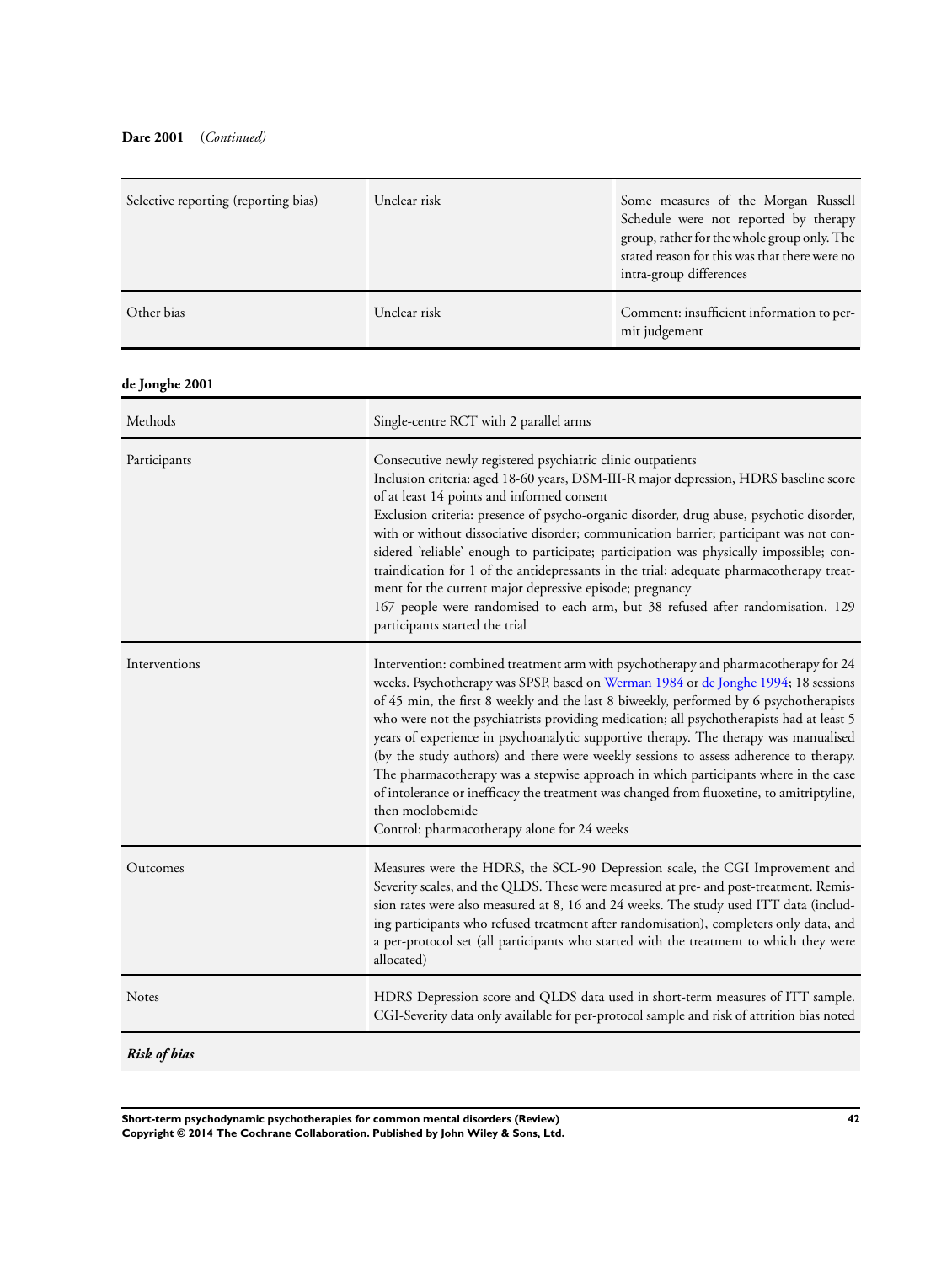### **de Jonghe 2001** (*Continued)*

| <b>Bias</b>                                                                 | Authors' judgement | Support for judgement                                                                                                                                                                                                                                                                                                                                                                                                                               |
|-----------------------------------------------------------------------------|--------------------|-----------------------------------------------------------------------------------------------------------------------------------------------------------------------------------------------------------------------------------------------------------------------------------------------------------------------------------------------------------------------------------------------------------------------------------------------------|
| Random sequence generation (selection Unclear risk<br>bias)                 |                    | Comment: insufficient information                                                                                                                                                                                                                                                                                                                                                                                                                   |
| Allocation concealment (selection bias)                                     | Unclear risk       | Comment: insufficient information                                                                                                                                                                                                                                                                                                                                                                                                                   |
| Blinding (performance bias and detection High risk<br>bias)<br>All outcomes |                    | Quote: "Patients and treating physicians were<br>not masked to randomisation, the raters were<br>not informed about the treatment condition<br>and were instructed to restrict themselves to<br>discussion of the HRSD items"<br>Comment: the use of independent raters to<br>rate depression (HSRD) minimises a risk of<br>detection bias - low risk. However, physician<br>rated psychiatric symptoms (CGI-S) scores<br>bring a high risk of bias |
| Incomplete outcome data (attrition bias)<br>All outcomes                    | Low risk           | Comment: ITT analyses conducted and ITT<br>data used in analyses of depression and social<br>adjustment, thus minimising the risk of attri-<br>tion bias. Per-protocol data used for examin-<br>ing CGI, therefore, high risk of bias                                                                                                                                                                                                               |
| Selective reporting (reporting bias)                                        | Unclear risk       | Comment: insufficient information to permit<br>judgement. No published report on pre-spec-<br>ified outcomes                                                                                                                                                                                                                                                                                                                                        |
| Other bias                                                                  | Unclear risk       | Comment: insufficient information to permit<br>judgement                                                                                                                                                                                                                                                                                                                                                                                            |

### **Emmelkamp 2006**

| Methods       | Single-centre RCT with 2 parallel conditions and a wait-list control                                                                                                                                                                                                                                                                                                                                                                                                                                                     |
|---------------|--------------------------------------------------------------------------------------------------------------------------------------------------------------------------------------------------------------------------------------------------------------------------------------------------------------------------------------------------------------------------------------------------------------------------------------------------------------------------------------------------------------------------|
| Participants  | 62 participants with a avoidant personality disorder, aged 23-65 years<br>Exclusion criteria: avoidant personality disorder not the primary diagnosis, history of<br>psychotic disorder, high risk of suicide, undergoing psychotherapy treatment or in receipt<br>of therapy in previous 3 years, unable to complete questionnaires                                                                                                                                                                                     |
| Interventions | Intervention: treatment involved 20 scheduled sessions over a 6-month period. Both<br>active therapies were manual guided, treatment adherence was monitored and rated using<br>audiotapes. BDT directed at defence and affect restructuring using interventions based<br>on Malan 1976; Malan 1979; and in some cases incorporating supportive interventions<br>informed by Luborsky 1984 and others<br>Control: wait-list control group received no treatment between pre-assessment and fol-<br>low-up 20 weeks later |

**Short-term psychodynamic psychotherapies for common mental disorders (Review) 43 Copyright © 2014 The Cochrane Collaboration. Published by John Wiley & Sons, Ltd.**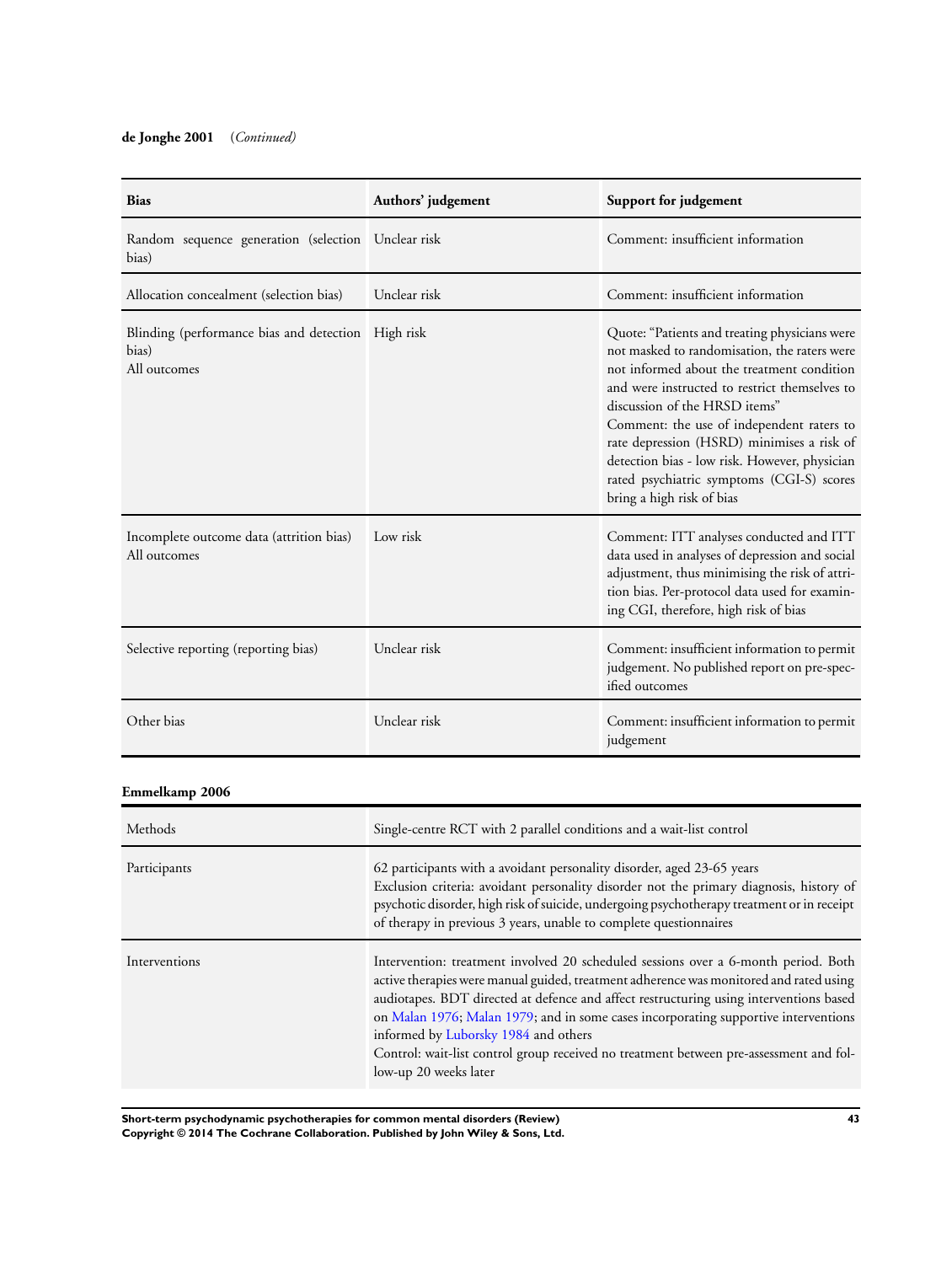### **Emmelkamp 2006** (*Continued)*

| Outcomes     | Assessment measures conducted pre-treatment, immediately post-treatment and 6<br>months' follow-up. This involved an independent evaluation of personality disorder<br>diagnosis and participant self report measures tapping personality disordered beliefs,<br>avoidant personality traits, anxiety symptoms, social phobia and avoidant behaviours |
|--------------|-------------------------------------------------------------------------------------------------------------------------------------------------------------------------------------------------------------------------------------------------------------------------------------------------------------------------------------------------------|
| <b>Notes</b> | LWASQ used for measure of anxiety                                                                                                                                                                                                                                                                                                                     |

### *Risk of bias*

| <b>Bias</b>                                                                | Authors' judgement | Support for judgement                                                                                                                                                                                                       |
|----------------------------------------------------------------------------|--------------------|-----------------------------------------------------------------------------------------------------------------------------------------------------------------------------------------------------------------------------|
| Random sequence generation (selection Unclear risk<br>bias)                |                    | Comment: insufficient information                                                                                                                                                                                           |
| Allocation concealment (selection bias)                                    | Unclear risk       | Quote: "Patients were randomly assigned"<br>Comment: insufficient information                                                                                                                                               |
| Blinding (performance bias and detection Low risk<br>bias)<br>All outcomes |                    | Comment: self report data (LWASQ) con-<br>sidered low risk of detection bias                                                                                                                                                |
| Incomplete outcome data (attrition bias)<br>All outcomes                   | High risk          | Quote: "Six patients in total withdrew be-<br>fore the post treatment assessmentforty-<br>$six$ (46/62) cases for follow-up analyses"<br>Comment: ITT not reported. Follow-up<br>data likely to be effected by missing data |
| Selective reporting (reporting bias)                                       | Unclear risk       | Comment: insufficient information to per-<br>mit judgement. No published report on<br>pre-specified outcomes                                                                                                                |
| Other bias                                                                 | Unclear risk       | Comment: insufficient information to per-<br>mit judgement                                                                                                                                                                  |

#### **Guthrie 1993**

| Methods       | 12-week, single-centre RCT with 2 parallel conditions                                                                                                                                                                                                                                                                                                                         |
|---------------|-------------------------------------------------------------------------------------------------------------------------------------------------------------------------------------------------------------------------------------------------------------------------------------------------------------------------------------------------------------------------------|
| Participants  | 102 participants who had been diagnosed with IBS and had been experiencing symptoms<br>for $> 1$ year, and who had been treated for a minimum of 6 months with no improvement<br>on bulking agents, antispasmodic therapy, or both                                                                                                                                            |
| Interventions | Intervention: dynamic psychotherapy based on the conversational model of Hobson<br>1985 consisting of 1 long 2-hr session, and 6 follow-up sessions or a control group at<br>attended on 3 occasions (2, 4 and 8 weeks) to discuss their daily bowel habits<br>Control: standard care<br>All participants continued standard medical treatment in the gastroenterology clinic |

**Short-term psychodynamic psychotherapies for common mental disorders (Review) 44 Copyright © 2014 The Cochrane Collaboration. Published by John Wiley & Sons, Ltd.**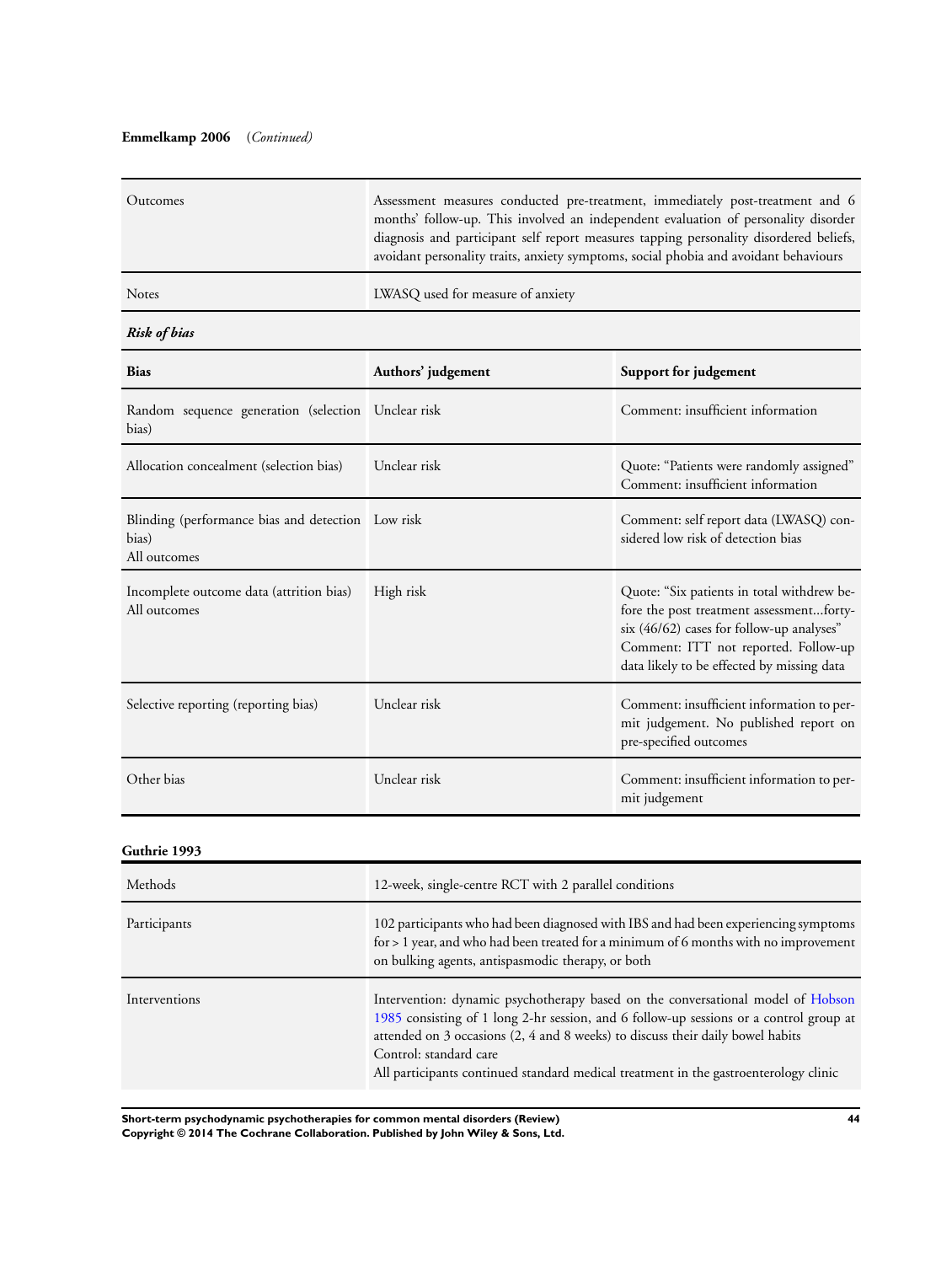### **Guthrie 1993** (*Continued)*

| Outcomes     | Pre-, post- 12-week trial. BDI, Symptoms Rating Test, PAS (a modified PSE)                                    |
|--------------|---------------------------------------------------------------------------------------------------------------|
| <b>Notes</b> | Same trial as Guthrie (1991) but further data analysis and later follow-up<br>BDI score used at end-treatment |

### *Risk of bias*

| <b>Bias</b>                                                                | Authors' judgement | Support for judgement                                                                                                                                                                                                                            |
|----------------------------------------------------------------------------|--------------------|--------------------------------------------------------------------------------------------------------------------------------------------------------------------------------------------------------------------------------------------------|
| Random sequence generation (selection Unclear risk<br>bias)                |                    | Comment: insufficient information                                                                                                                                                                                                                |
| Allocation concealment (selection bias)                                    | Unclear risk       | Comment: insufficient information                                                                                                                                                                                                                |
| Blinding (performance bias and detection Low risk<br>bias)<br>All outcomes |                    | Comment: self report measures (BDI) con-<br>sidered low risk of detection bias                                                                                                                                                                   |
| Incomplete outcome data (attrition bias)<br>All outcomes                   | Low risk           | Quote: "data for drop-outs have been in-<br>cluded in the results that indicate the over-<br>all efficacy of treatments"<br>Comment: similar drop-outs between<br>groups, data collected for all but 2 of drop-<br>outs and included in analyses |
| Selective reporting (reporting bias)                                       | Unclear risk       | Comment: insufficient Information to per-<br>mit judgement. No published report on<br>pre-specified outcomes                                                                                                                                     |
| Other bias                                                                 | Unclear risk       | Comment: insufficient information to per-<br>mit judgement                                                                                                                                                                                       |

#### **Guthrie 1999**

| Methods       | 2 year, multicentre RCT with 2 parallel conditions                                                                                                                                                                                                                                                                                                                                                       |
|---------------|----------------------------------------------------------------------------------------------------------------------------------------------------------------------------------------------------------------------------------------------------------------------------------------------------------------------------------------------------------------------------------------------------------|
| Participants  | 110 participants referred from consultant psychiatrists who had received treatment for<br>$> 6$ months<br>Inclusion criteria: aged 18-65 years with no improvement in psychological symptoms<br>while in psychiatric treatment<br>Exclusion criteria: schizophrenia, dementia, brain damage, learning difficulties and lim-<br>ited command of English<br>69 were female and the mean age was 41.4 years |
| Interventions | Intervention: psychodynamic-interpersonal therapy, manualised, based on Hobson 1985<br>for 8 sessions<br>Control: 'TAU' under the care of their consultant psychiatrist<br>Adherence was checked through supervision, audiotapes and used of the SPRS                                                                                                                                                    |

**Short-term psychodynamic psychotherapies for common mental disorders (Review) 45**

**Copyright © 2014 The Cochrane Collaboration. Published by John Wiley & Sons, Ltd.**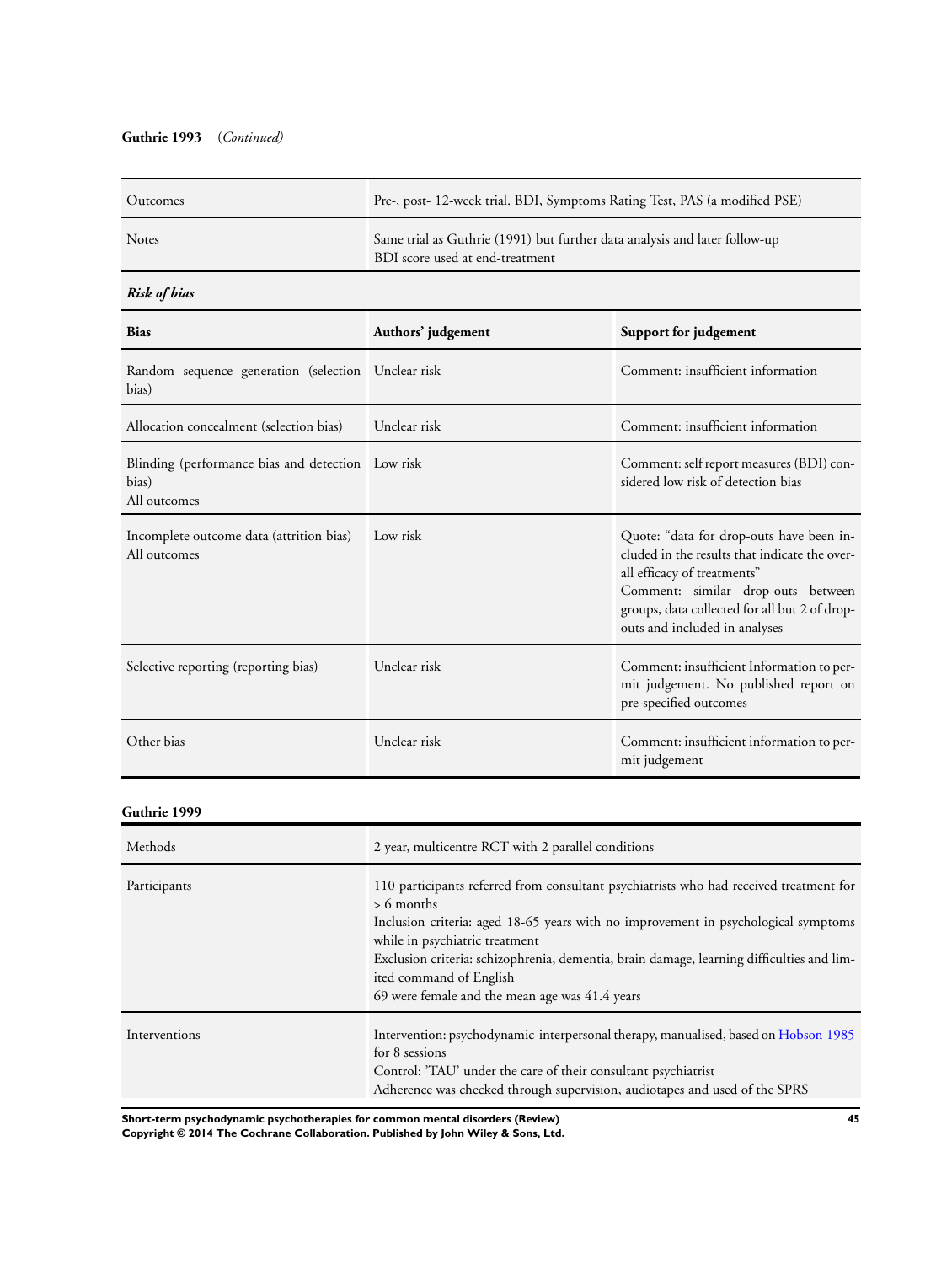| Outcomes     | Pre-, post- and 6 months follow-up<br>GSI of SCL-90-R, SF-36 (health status), Euro-Qol5D (quality of life), all self rated.<br>Direct treatment costs, non-treatment costs, indirect costs                                                                                                                                                                      |
|--------------|-----------------------------------------------------------------------------------------------------------------------------------------------------------------------------------------------------------------------------------------------------------------------------------------------------------------------------------------------------------------|
| <b>Notes</b> | SCL-90-GSI and Depression subscale data used; could not use 6-month follow-up data<br>as dropout rate was $> 20\%$<br>SF-36 only presented as subscales, no overall measures to use; however, Social Function-<br>ing and Pain scale included; Euro-QoL5D data not presented in a form to be useable in<br>review<br>SF-36 data required reversing for analysis |

### *Risk of bias*

| <b>Bias</b>                                                                | Authors' judgement | Support for judgement                                                                                                                                                                                                                                                                           |
|----------------------------------------------------------------------------|--------------------|-------------------------------------------------------------------------------------------------------------------------------------------------------------------------------------------------------------------------------------------------------------------------------------------------|
| Random sequence generation (selection Low risk<br>bias)                    |                    | Quote: "Randomization was carried out us-<br>ing a computer generated series of random<br>numbers provided by the trial statistician"<br>Comment: low risk of selection bias                                                                                                                    |
| Allocation concealment (selection bias)                                    | Low risk           | Quote: "Allocation of patients to trial<br>groups was carried out by a trial secretary<br>who was not involved in the assessment of<br>patients"<br>Comment: method deemed to minimise<br>risk of selection bias                                                                                |
| Blinding (performance bias and detection Low risk<br>bias)<br>All outcomes |                    | Comment: self report measures (SCL-90-<br>GSI and Depression subscale, SF-36 social<br>functioning scale and pain scale) consid-<br>ered low risk of detection bias<br>No psychotherapist was blinded to the<br>treatment delivered<br>Blinding participants to treatment group<br>not possible |
| Incomplete outcome data (attrition bias)<br>All outcomes                   | Low risk           | Comment: data analysed using ITT and<br>adequate description of number and reason<br>for drop-outs                                                                                                                                                                                              |
| Selective reporting (reporting bias)                                       | High risk          | Comment: $\geq 1$ outcomes are reported in-<br>completely so that they cannot be entered<br>in a meta-analysis                                                                                                                                                                                  |
| Other bias                                                                 | Unclear risk       | Comment: insufficient information to per-<br>mit judgement                                                                                                                                                                                                                                      |

**Short-term psychodynamic psychotherapies for common mental disorders (Review) 46 Copyright © 2014 The Cochrane Collaboration. Published by John Wiley & Sons, Ltd.**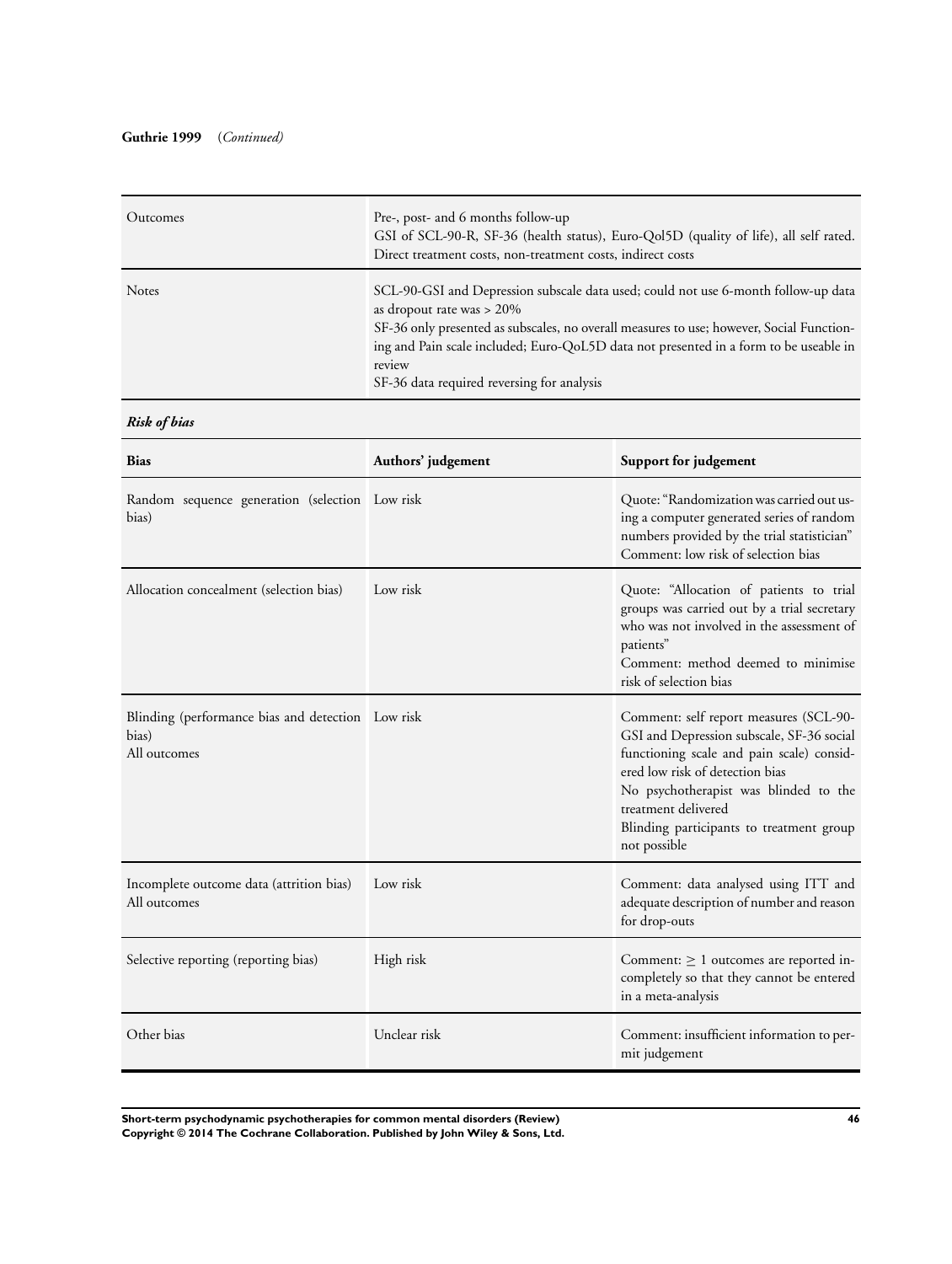**Guthrie 2001**

| Methods       | RCT with 2 parallel treatment conditions                                                                                                                                                                                                                                                                                                                                                                                                           |
|---------------|----------------------------------------------------------------------------------------------------------------------------------------------------------------------------------------------------------------------------------------------------------------------------------------------------------------------------------------------------------------------------------------------------------------------------------------------------|
| Participants  | 119 participants presenting to the emergency department with an episode of deliberate<br>self poisoning, aged 18-65 years, able to read and write English, live within the catchment<br>area of the hospital, registered with a GP, not need inpatient psychiatric treatment                                                                                                                                                                       |
| Interventions | Intervention: PIT, manualised, based on Hobson 1985, 4 sessions within 1 week of<br>presentation, 50-min long, in the participant's home<br>Control: 'TAU' - often consists of assessment by emergency department doctor or junior<br>psychiatrist, one-third referred for outpatient psychiatric treatment, some to addiction<br>services, the remainder to GPs<br>Adherence to treatment through weekly supervision, audiotaping, rating by SPRS |
| Outcomes      | Entry, 1 month, 6 months. Beck Scale for Suicidal Ideation, detailed description of<br>episodes of self harm, healthcare utilisation                                                                                                                                                                                                                                                                                                               |
| <b>Notes</b>  | BDI data at 6-month follow-up used; > 20% loss to follow-up in data at end of treatment                                                                                                                                                                                                                                                                                                                                                            |

*Risk of bias*

| <b>Bias</b>                                                                | Authors' judgement | Support for judgement                                                                                                                                                                                                                                                                                                |
|----------------------------------------------------------------------------|--------------------|----------------------------------------------------------------------------------------------------------------------------------------------------------------------------------------------------------------------------------------------------------------------------------------------------------------------|
| Random sequence generation (selection Low risk<br>bias)                    |                    | Quote: "Patients were assigned usingran-<br>domization lists provided by statistician"<br>Comment: low risk of bias                                                                                                                                                                                                  |
| Allocation concealment (selection bias)                                    | High risk          | Comment: high risk of bias due to open<br>random allocation schedule based on "ran-<br>dom list of numbers"                                                                                                                                                                                                          |
| Blinding (performance bias and detection Low risk<br>bias)<br>All outcomes |                    | Comment: self report ratings (BDI) con-<br>sidered low risk of detection bias                                                                                                                                                                                                                                        |
| Incomplete outcome data (attrition bias)<br>All outcomes                   | High risk          | Quote: "psychological assessments were<br>completed in 74.8% patients at the end of<br>treatment, and 78.9% at follow-up"<br>Comment: significant attrition reported.<br>No ITT described and insufficient infor-<br>mation provided about reasons for incom-<br>plete information suggest risk of attrition<br>bias |
| Selective reporting (reporting bias)                                       | Unclear risk       | Comment: insufficient information to per-<br>mit judgement. No published report on<br>pre-specified outcomes                                                                                                                                                                                                         |
| Other bias                                                                 | Unclear risk       | Comment: insufficient information to per-<br>mit judgement                                                                                                                                                                                                                                                           |

**Short-term psychodynamic psychotherapies for common mental disorders (Review) 47 Copyright © 2014 The Cochrane Collaboration. Published by John Wiley & Sons, Ltd.**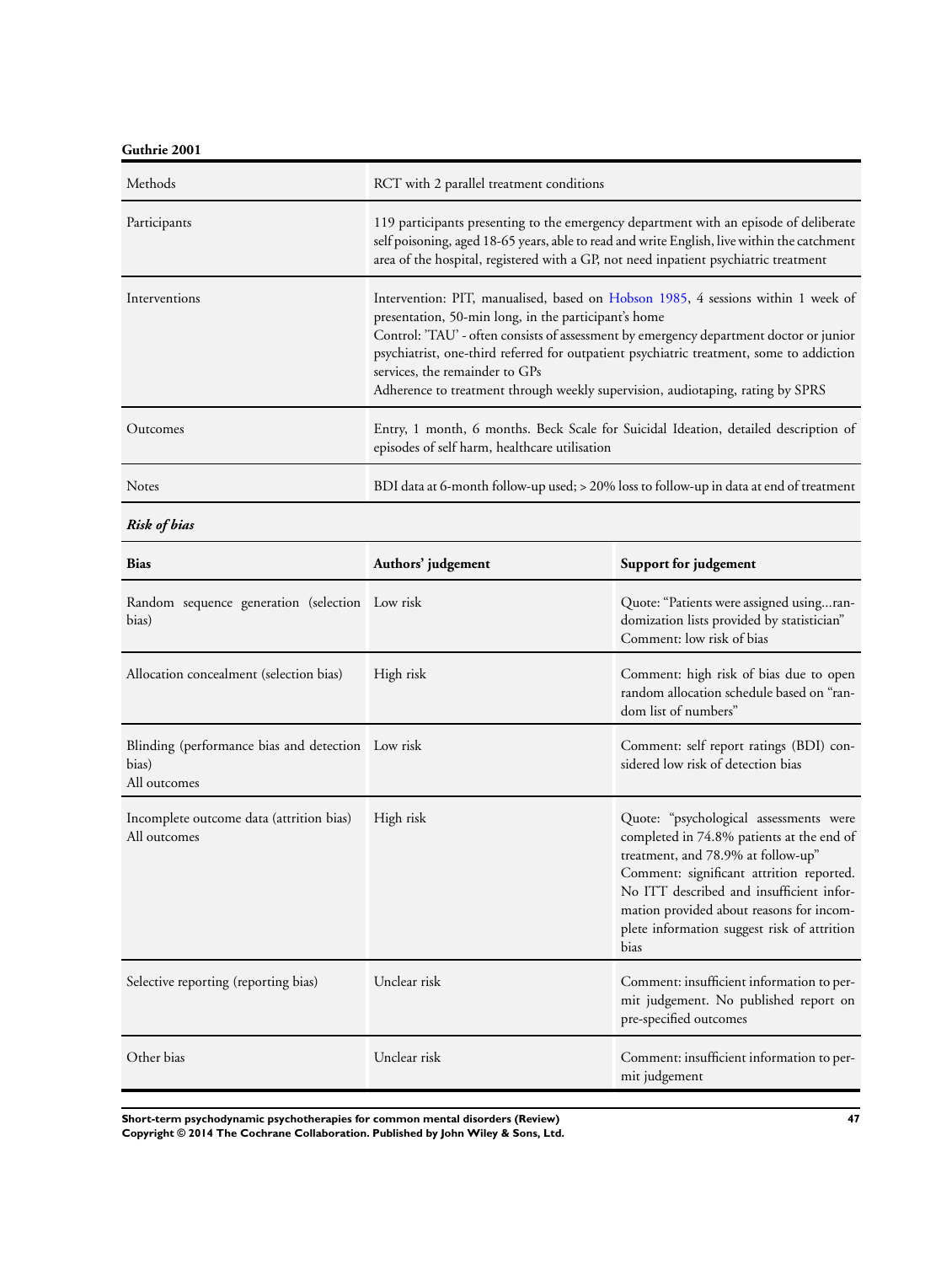**Hamilton 2000**

| Methods       | RCT with 2 parallel treatment conditions                                                                                                                                                                                                                                                                                                                     |
|---------------|--------------------------------------------------------------------------------------------------------------------------------------------------------------------------------------------------------------------------------------------------------------------------------------------------------------------------------------------------------------|
| Participants  | 71 participants fulfilling criteria for functional dyspepsia, having continuous symptoms<br>for 6 months, had been unresponsive to at least 2 medical treatments                                                                                                                                                                                             |
| Interventions | Intervention: psychodynamic-interpersonal therapy, based on Hobson 1985, manu-<br>alised, $1 \times 3$ -hr session and $6 \times 50$ -min sessions<br>Control: supportive therapy, with session length and number identical to psychody-<br>namic-interpersonal therapy<br>Adherence to therapy by therapists was measured through SPRS rating of audiotapes |
| Outcomes      | Entry, end of 12-week intervention, 12-month follow-up. Self rating of dyspeptic symp-<br>toms, gastroenterological rating of dyspeptic symptoms, SCL-90-R and GSI, healthcare<br>use (gastroenterology clinic visits, medications, inpatient stays, procedures)                                                                                             |
| <b>Notes</b>  | Participants with reflux were included in the study, but a subanalysis was performed<br>excluding them<br>Data used for somatic symptoms and SCL-90 scores at end of treatment. More than<br>20% of participants were lost to follow-up, so 1-year follow-up data were not used                                                                              |

*Risk of bias*

| <b>Bias</b>                                                                | Authors' judgement | Support for judgement                                                                                                                                                                                                                                                                                                                                                                                      |
|----------------------------------------------------------------------------|--------------------|------------------------------------------------------------------------------------------------------------------------------------------------------------------------------------------------------------------------------------------------------------------------------------------------------------------------------------------------------------------------------------------------------------|
| Random sequence generation (selection Low risk<br>bias)                    |                    | Quote: "Randomization was performed us-<br>ing a computer-generated series of random<br>numbers supplied by the trial statistician"                                                                                                                                                                                                                                                                        |
| Allocation concealment (selection bias)                                    | Unclear risk       | Comment: insufficient information pro-<br>vided                                                                                                                                                                                                                                                                                                                                                            |
| Blinding (performance bias and detection Low risk<br>bias)<br>All outcomes |                    | Quote: "The gastroenterologists remained<br>blind to the treatment groups"<br>Comment: physician were blinded to treat-<br>ment, therefore, scores on somatic symp-<br>toms at termination: low risk of bias<br>Participants could not be blinded to treat-<br>ment allocation<br>Self report data on the SCL-90: low risk                                                                                 |
| Incomplete outcome data (attrition bias)<br>All outcomes                   | Low risk           | Comment: at end of treatment, 37/37 in<br>the experimental group completed out-<br>come data and 31/36 in the control group.<br>Treatment drop-out was similar across<br>groups but none of the participants in the<br>control group provided outcome data: this<br>would suggest attrition bias. At follow-up,<br>these figures were 31/37 in the experimen-<br>tal group and 27/36 in the control group. |

**Short-term psychodynamic psychotherapies for common mental disorders (Review) 48 Copyright © 2014 The Cochrane Collaboration. Published by John Wiley & Sons, Ltd.**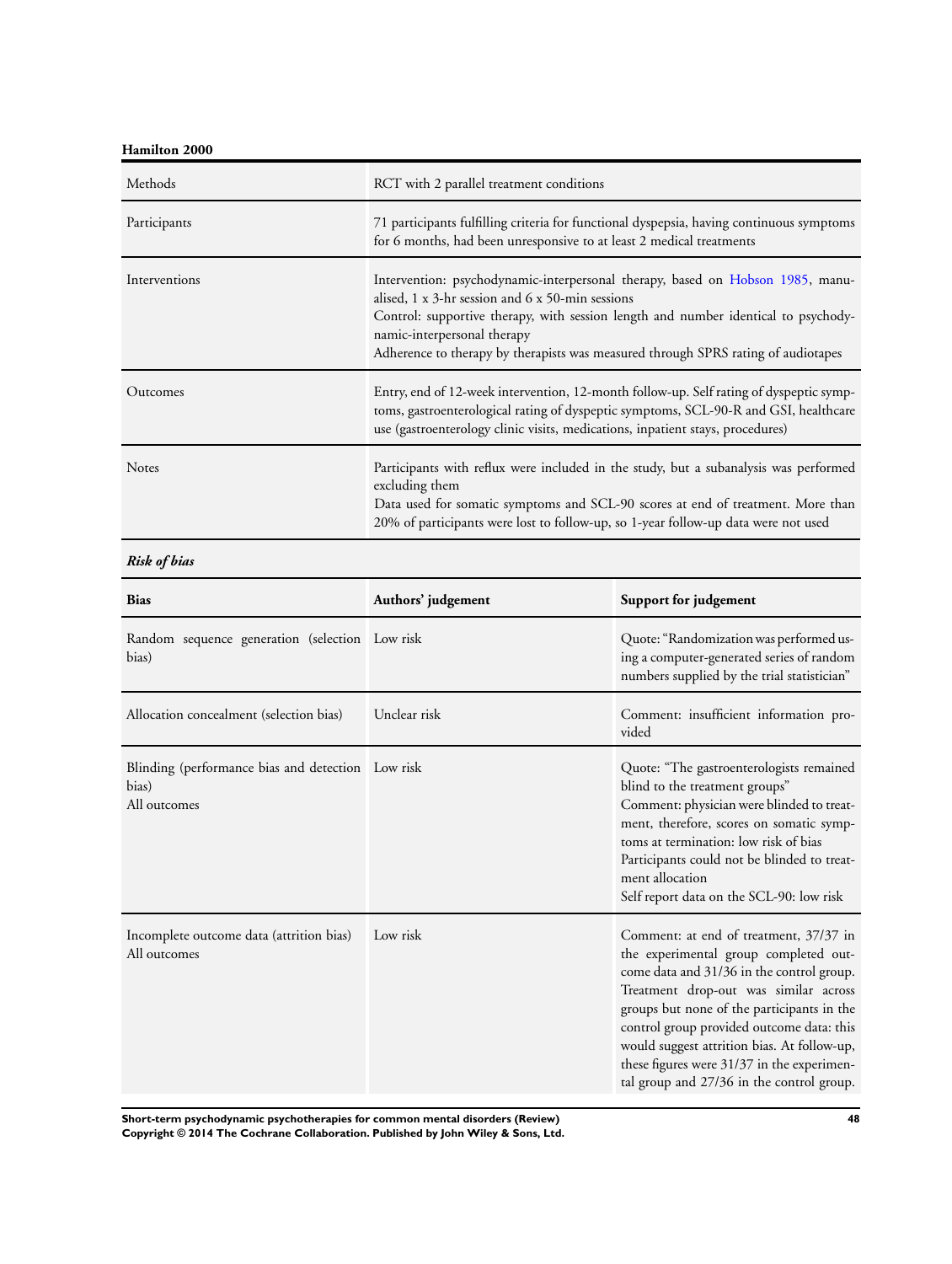### **Hamilton 2000** (*Continued)*

|                                      |              | In total, data were available for 79.5% of<br>participants at 1-year follow-up. ITT anal-<br>ysis performed           |
|--------------------------------------|--------------|-----------------------------------------------------------------------------------------------------------------------|
| Selective reporting (reporting bias) | Unclear risk | Comment: insufficient information pro-<br>vided to permit judgement. No published<br>report on pre-specified outcomes |
| Other bias                           | Unclear risk | Comment: insufficient information to per-<br>mit judgement                                                            |

## **Levy Berg 2009**

| Methods       | RCT with 2 parallel conditions                                                                                                                                                                                                                                                                                                                                                                                                                                                                                                                       |
|---------------|------------------------------------------------------------------------------------------------------------------------------------------------------------------------------------------------------------------------------------------------------------------------------------------------------------------------------------------------------------------------------------------------------------------------------------------------------------------------------------------------------------------------------------------------------|
| Participants  | Consecutively recruited participants from Swedish outpatient clinics meeting DSM-IV<br>diagnostic criteria for generalised anxiety disorder<br>Exclusion criteria: participants with major depression excluded<br>Total participant group was 61, 80% with at least 1 personality disorder                                                                                                                                                                                                                                                           |
| Interventions | Intervention: affect-focused body psychotherapy: manualised treatment (Monsen 2000)<br>provided once weekly for 1 year. Described as an integration of bodily techniques and the<br>exploration of affects within a psychodynamic frame of reference. Treatment quality and<br>adherence monitored through regular supervision. 7/38 participants treated continued<br>in therapy after 1 year. 11/28 received psychotherapy, 6 of whom continued in treatment<br>after 1 year<br>Control: TAU: at the discretion of the treating psychiatric clinic |
| Outcomes      | Outcome measures collected at baseline and about 1 and 2 years after the beginning of<br>treatment. Outcome measures used included SCL-90, BAI, WHO Well-being Index,<br>SCID screen questionnaire                                                                                                                                                                                                                                                                                                                                                   |
| <b>Notes</b>  | Data from BAI and SCL-90-GSI score - anxiety items used in the review<br>7 participants in the STPP group received further treatment a year after the start of<br>therapy, therefore measures at two years after start of therapy not used                                                                                                                                                                                                                                                                                                           |

# *Risk of bias*

| <b>Bias</b>                                             | Authors' judgement | Support for judgement                                                                                |
|---------------------------------------------------------|--------------------|------------------------------------------------------------------------------------------------------|
| Random sequence generation (selection Low risk<br>bias) |                    | Quote: "we assigned patients to either of the two treat-<br>ment groups using a random number table" |
| Allocation concealment (selection bias)                 | Unclear risk       | Comment: unclear whether the allocation used an<br>open random number table                          |

**Short-term psychodynamic psychotherapies for common mental disorders (Review) 49 Copyright © 2014 The Cochrane Collaboration. Published by John Wiley & Sons, Ltd.**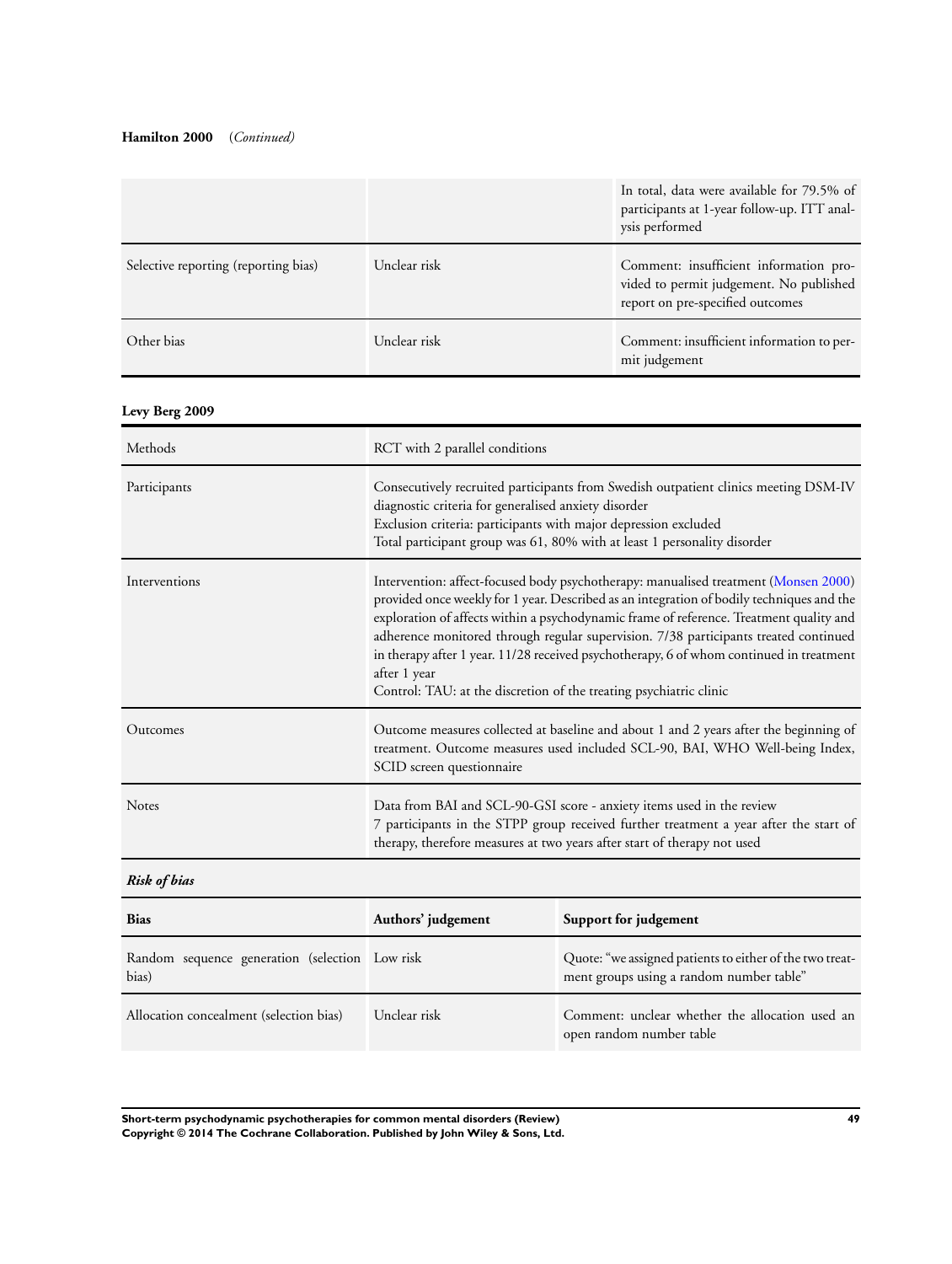### **Levy Berg 2009** (*Continued)*

| Blinding (performance bias and detection Low risk<br>bias)<br>All outcomes |              | Comment: participants could not be blinded to treat-<br>ment group. Risk of detection bias considered low<br>based on use of participant self report measures. No<br>psychotherapist was blinded to the treatment deliv-<br>ered |
|----------------------------------------------------------------------------|--------------|----------------------------------------------------------------------------------------------------------------------------------------------------------------------------------------------------------------------------------|
| Incomplete outcome data (attrition bias)<br>All outcomes                   | Low risk     | Comment: at a year after start of therapy, 28% in the<br>TAU did not complete outcome assessments, other-<br>wise missing data was minimal and comparable be-<br>tween groups. ITT controlled for incomplete data                |
| Selective reporting (reporting bias)                                       | Unclear risk | Comment: incomplete information to permit judge-<br>ment. No published report on pre-specified outcomes                                                                                                                          |
| Other bias                                                                 | Unclear risk | Comment: insufficient information to permit judge-<br>ment                                                                                                                                                                       |

#### **Linnet 2001**

| Methods       | Single-centre RCT with 2 parallel conditions                                                                                                                                                                                                              |
|---------------|-----------------------------------------------------------------------------------------------------------------------------------------------------------------------------------------------------------------------------------------------------------|
| Participants  | 32 adults (23 women, 9 men) with atopic dermatitis. Aged 18-60 years (mean 28.3),<br>diagnosed with mild to moderate atopic dermatitis by a dermatologist, with no other<br>somatic or psychiatric disease                                                |
| Interventions | Intervention: psychodynamic psychotherapy, based on Malan 1979, for 11-18 sessions<br>$(mean 15.5)$ over 6 months<br>Control: no treatment<br>Both groups were instructed to continue their dermatological treatment and keep it as<br>stable as possible |
| Outcomes      | STAI, SCORAD at entry, 6 months (end-treatment), 12 months (6 months post-treat-<br>ment)                                                                                                                                                                 |
| <b>Notes</b>  | SCORAD and STAI data scores used in review<br>Loss of > 20% at 12-month follow-up, so these data were not used in the review                                                                                                                              |
| Risk of bias  |                                                                                                                                                                                                                                                           |

| <b>Bias</b>                                                 | Authors' judgement | Support for judgement           |
|-------------------------------------------------------------|--------------------|---------------------------------|
| Random sequence generation (selection Unclear risk<br>bias) |                    | Comment: inadequate description |
| Allocation concealment (selection bias)                     | Unclear risk       | Comment; Inadequate description |

**Short-term psychodynamic psychotherapies for common mental disorders (Review) 50 Copyright © 2014 The Cochrane Collaboration. Published by John Wiley & Sons, Ltd.**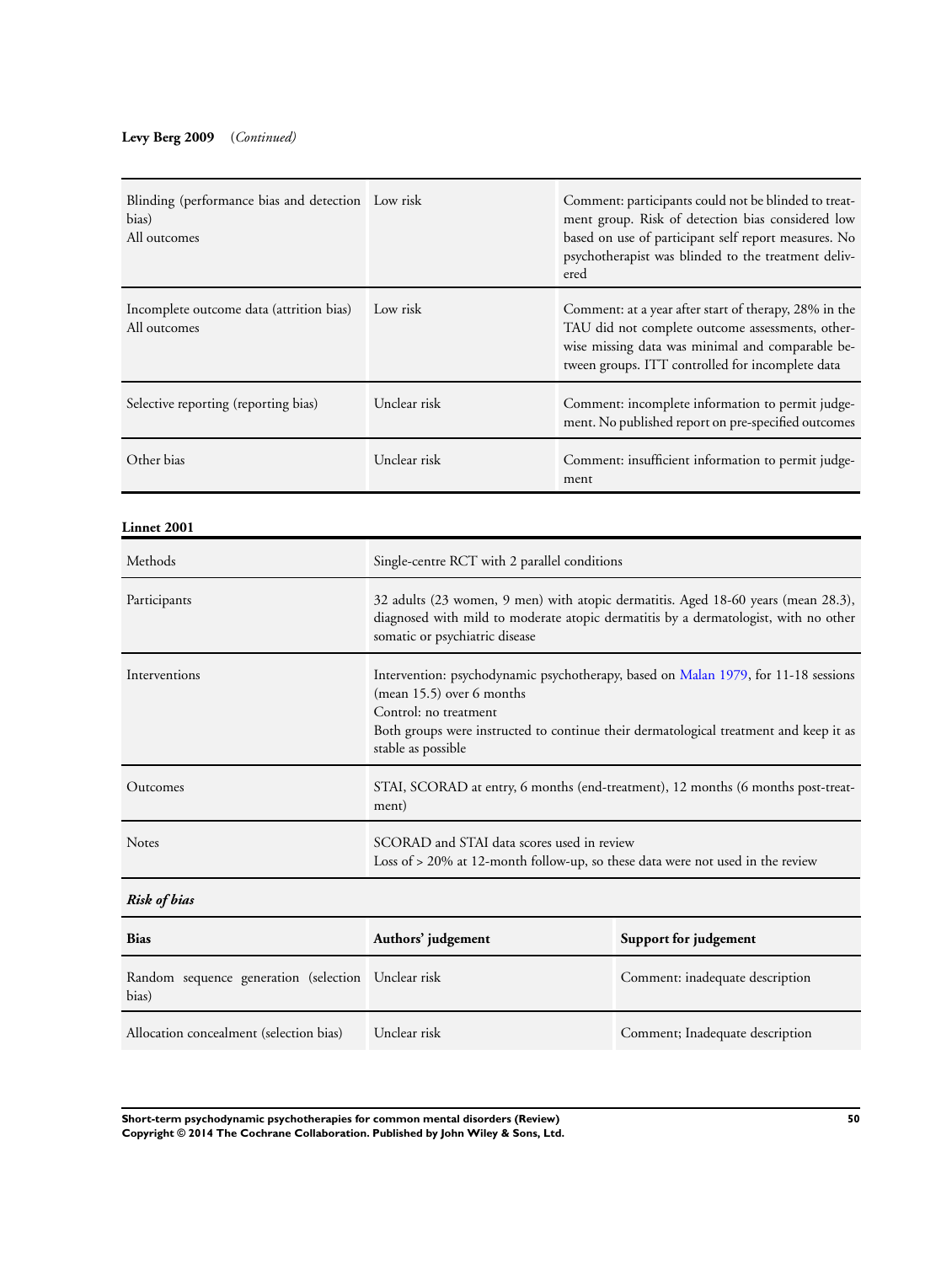| Blinding (performance bias and detection Unclear risk<br>bias)<br>All outcomes |                                                                                                                                                                                                                                                                                                                                                                                                                                                                                                                                                                                                                                                                                                                                                                                                                                                               | Comment: self reported anxiety symptoms<br>(low risk) plus blind rating but unclear how<br>blinded rater was using the SCORAD (un-<br>clear risk). No psychotherapist was blinded<br>to the treatment delivered. Blinding partic-<br>ipants to treatment group not possible |
|--------------------------------------------------------------------------------|---------------------------------------------------------------------------------------------------------------------------------------------------------------------------------------------------------------------------------------------------------------------------------------------------------------------------------------------------------------------------------------------------------------------------------------------------------------------------------------------------------------------------------------------------------------------------------------------------------------------------------------------------------------------------------------------------------------------------------------------------------------------------------------------------------------------------------------------------------------|-----------------------------------------------------------------------------------------------------------------------------------------------------------------------------------------------------------------------------------------------------------------------------|
| Incomplete outcome data (attrition bias)<br>All outcomes                       | High risk                                                                                                                                                                                                                                                                                                                                                                                                                                                                                                                                                                                                                                                                                                                                                                                                                                                     | Comment: the study authors found and re-<br>ported evidence of attrition bias in anxiety<br>levels in the control group without statisti-<br>cally controlling for bias                                                                                                     |
| Selective reporting (reporting bias)                                           | High risk                                                                                                                                                                                                                                                                                                                                                                                                                                                                                                                                                                                                                                                                                                                                                                                                                                                     | Comment: $\geq 1$ outcomes are reported in-<br>completely so that they could not be en-<br>tered in a meta-analysis                                                                                                                                                         |
| Other bias                                                                     | Unclear risk                                                                                                                                                                                                                                                                                                                                                                                                                                                                                                                                                                                                                                                                                                                                                                                                                                                  | Comment: insufficient information to per-<br>mit judgement                                                                                                                                                                                                                  |
| Maina 2005                                                                     |                                                                                                                                                                                                                                                                                                                                                                                                                                                                                                                                                                                                                                                                                                                                                                                                                                                               |                                                                                                                                                                                                                                                                             |
| Methods                                                                        | Single-centre RCT with 3 parallel arms                                                                                                                                                                                                                                                                                                                                                                                                                                                                                                                                                                                                                                                                                                                                                                                                                        |                                                                                                                                                                                                                                                                             |
| Participants                                                                   | 30 participants recruited from the wait-list for BDT at the Mood and Anxiety Disorders<br>unit, Department of Neuroscience of the University of Turin, Italy. Inclusion criteria:<br>BDT wait-list: participant request for psychotherapeutic approach; presence of a focal<br>problem, a recent precipitant life event or both; aged 18-60 years<br>Exclusion criteria: evidence of mental retardation, organic mental disorders, psychotic<br>disorders, bipolar disorders, substance abuse, severe axis II pathology<br>Inclusion for study: dysthymic disorder, minor depressive disorder or adjustment disorder<br>with depressed mood; CGI-S score > 2<br>Exclusion: current suicidal ideation, current pharmacological treatment, evidence of<br>severe or unstable or active neurological or physical diseases, and on the wait-list for > 1<br>month |                                                                                                                                                                                                                                                                             |
| Interventions                                                                  | Intervention 1: STPP based on Malan 1976, 15-30 sessions (mean 19.6) for 45 min,<br>provided by psychiatrists with personal training in psychodynamic psychotherapy. Case<br>notes reviewed by experienced BDT therapist for supervised treatment adherence<br>Intervention 2: brief supportive therapy<br>Control: wait-list where they were contacted weekly by telephone                                                                                                                                                                                                                                                                                                                                                                                                                                                                                   |                                                                                                                                                                                                                                                                             |
| Outcomes                                                                       | HAM-D, HAM-A, CGI-I, CGI-S. Intake, post-treatment, 6-month follow-up, 12-mo<br>follow-up for both treatment conditions. Wait-list controls were only measured at intake<br>and post-treatment                                                                                                                                                                                                                                                                                                                                                                                                                                                                                                                                                                                                                                                                |                                                                                                                                                                                                                                                                             |
| Notes                                                                          | Data from HAM-D, HAM-A and CGI-S at post-treatment used in the review                                                                                                                                                                                                                                                                                                                                                                                                                                                                                                                                                                                                                                                                                                                                                                                         |                                                                                                                                                                                                                                                                             |

**Short-term psychodynamic psychotherapies for common mental disorders (Review) 51 Copyright © 2014 The Cochrane Collaboration. Published by John Wiley & Sons, Ltd.**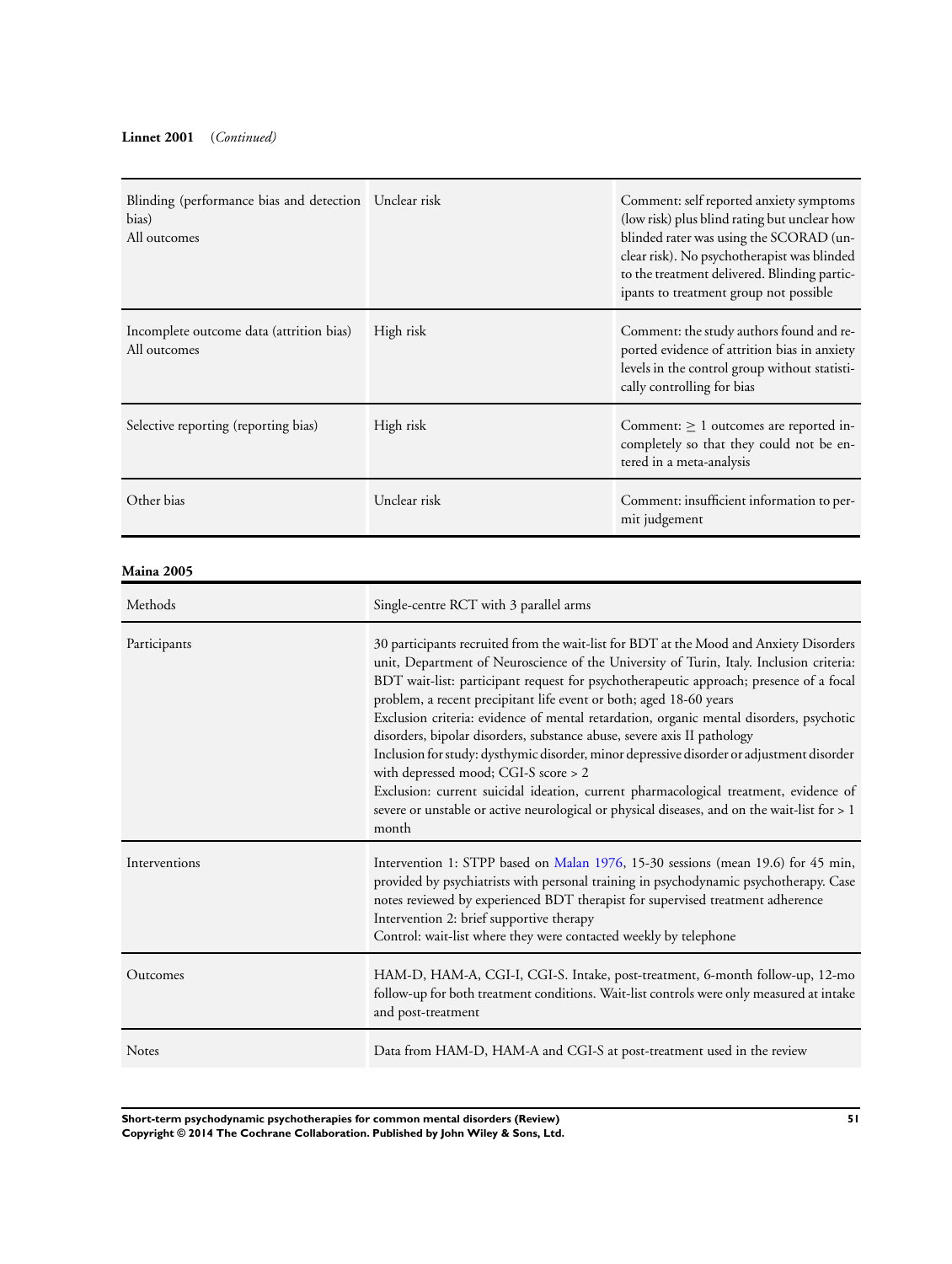| <b>Bias</b>                                                                | Authors' judgement | Support for judgement                                                                                                                                                                                                  |
|----------------------------------------------------------------------------|--------------------|------------------------------------------------------------------------------------------------------------------------------------------------------------------------------------------------------------------------|
| Random sequence generation (selection Unclear risk<br>bias)                |                    | Quote: "Patients were randomised into 3 dif-<br>ferent blocks of 10 subjects, then randomly<br>assigned to "<br>Comment: not enough information on pro-<br>cedure                                                      |
| Allocation concealment (selection bias)                                    | Unclear risk       | Comment: not enough information on pro-<br>cedure                                                                                                                                                                      |
| Blinding (performance bias and detection Low risk<br>bias)<br>All outcomes |                    | Comment:<br>Blinded outcome rater HAM-D, HAM-A,<br>CGI: low risk<br>No psychotherapist was blinded to the treat-<br>ment he or she delivered by definition<br>Blinding participants to treatment group not<br>possible |
| Incomplete outcome data (attrition bias)<br>All outcomes                   | Low risk           | Comment: no drop-outs                                                                                                                                                                                                  |
| Selective reporting (reporting bias)                                       | Unclear risk       | Comment: insufficient information to permit<br>judgement. No published report on pre-spec-<br>ified outcomes                                                                                                           |
| Other bias                                                                 | Unclear risk       | Comment: insufficient information to permit<br>judgement                                                                                                                                                               |

### **Maina 2010**

| Methods      | RCT of STPP                                                                                                                                                                                                                                                                                                                                                                                                                                                                                                                                                                                                                                                                                                                                                                                                                                                                                                                                                                                           |
|--------------|-------------------------------------------------------------------------------------------------------------------------------------------------------------------------------------------------------------------------------------------------------------------------------------------------------------------------------------------------------------------------------------------------------------------------------------------------------------------------------------------------------------------------------------------------------------------------------------------------------------------------------------------------------------------------------------------------------------------------------------------------------------------------------------------------------------------------------------------------------------------------------------------------------------------------------------------------------------------------------------------------------|
| Participants | 57 adult outpatients who met the DSM-IV [21] criteria for a primary diagnosis of OCD<br>with concurrent MDD<br>Inclusion criteria: obsessive-compulsive symptoms had to have been present for at least<br>1 year prior to the study entry; Y-BOCS [23, 24] total score of 6 16 had to be reached,<br>17-item HAM-D [25] score of 6 15 at the baseline evaluation<br>Exclusion criteria: lifetime diagnosis of bipolar disorder, schizophrenia, other psychotic<br>disorders, mental retardation or drug abuse; organic brain syndrome or medical ill-<br>ness that would contraindicate the use of fluvoxamine or sertraline; severe axis II psy-<br>chopathology (cluster A personality disorder, antisocial personality disorder and bor-<br>derline personality disorder according to the DSM-IV) that would contraindicate the<br>treatment with BDT; pregnant or nursing women and women of childbearing potential<br>not using adequate contraceptive measures; ongoing psychological treatment |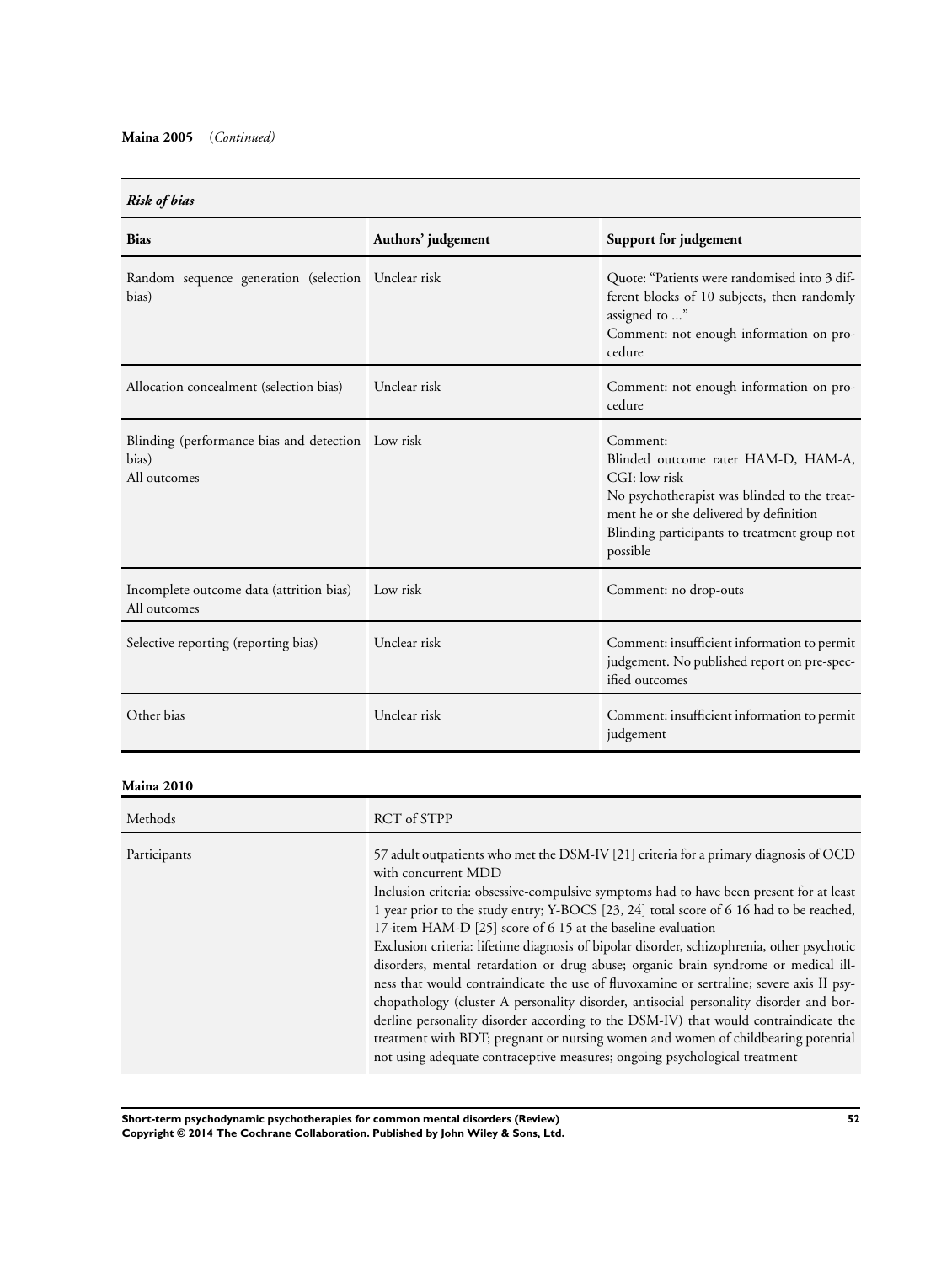### **Maina 2010** (*Continued)*

| Interventions | Intervention: STPP derived from Malan 1976 10 up to 16 sessions. Treatment was<br>interpretive and used clarification. "Manuals" were noted but not described or referenced.<br>Therapist experience was unclear as they were only noted to be trained in psychodynamic<br>psychotherapy. STPP was combined with antidepressant medications<br>Control: antidepressant medications |
|---------------|------------------------------------------------------------------------------------------------------------------------------------------------------------------------------------------------------------------------------------------------------------------------------------------------------------------------------------------------------------------------------------|
| Outcomes      | Primary outcomes: Y-BOCS and 17-item HAM-D<br>Secondary efficacy measures: included the CGI-S, CGI-I and GAF                                                                                                                                                                                                                                                                       |
| <b>Notes</b>  | CGI-S as general measure                                                                                                                                                                                                                                                                                                                                                           |

*Risk of bias*

| <b>Bias</b>                                                                |              | Authors' judgement Support for judgement                                                                |
|----------------------------------------------------------------------------|--------------|---------------------------------------------------------------------------------------------------------|
| Random sequence generation (selection Low risk<br>bias)                    |              | Comment: random selection of balls                                                                      |
| Allocation concealment (selection bias)                                    | Unclear risk | Comment: insufficient information                                                                       |
| Blinding (performance bias and detection Low risk<br>bias)<br>All outcomes |              | Comment: raters were blinded and not therapists or treaters in<br>study                                 |
| Incomplete outcome data (attrition bias)<br>All outcomes                   | Low risk     | Comment: ITT analysis and low dropout rate                                                              |
| Selective reporting (reporting bias)                                       | Unclear risk | Comment: insufficient information to permit judgement. No<br>published report on pre-specified outcomes |
| Other bias                                                                 | Unclear risk | Comment: insufficient information to permit judgement                                                   |

**Marmar 1988**

| Methods       | RCT with 2 parallel conditions                                                                                                                                                                                                                                                                                                                                                                                                                                                                         |
|---------------|--------------------------------------------------------------------------------------------------------------------------------------------------------------------------------------------------------------------------------------------------------------------------------------------------------------------------------------------------------------------------------------------------------------------------------------------------------------------------------------------------------|
| Participants  | 61 women who sought treatment following the death of their husbands. DSM-III axis<br>I diagnoses were 29 cases of adjustment disorder, 17 cases of PTSD, 10 cases of major<br>depressive episode, and 5 cases of major depressive episode and PTSD<br>Exclusion criteria: past or present psychotic illness, previous psychiatric hospitalisation,<br>history of drug or alcohol abuse, concurrent psychological treatment, pending litigation,<br>or widowhood $<$ 4 months' or $>$ 3 years' duration |
| Interventions | Intervention: BDT (Horowitz 1984) for 12 weekly sessions conducted by 11 faculty<br>therapists with a mean 9.3 years of experience<br>Control: Mutual-help group treatment led by women who had experienced the deaths<br>of their own husbands                                                                                                                                                                                                                                                        |

**Short-term psychodynamic psychotherapies for common mental disorders (Review) 53 Copyright © 2014 The Cochrane Collaboration. Published by John Wiley & Sons, Ltd.**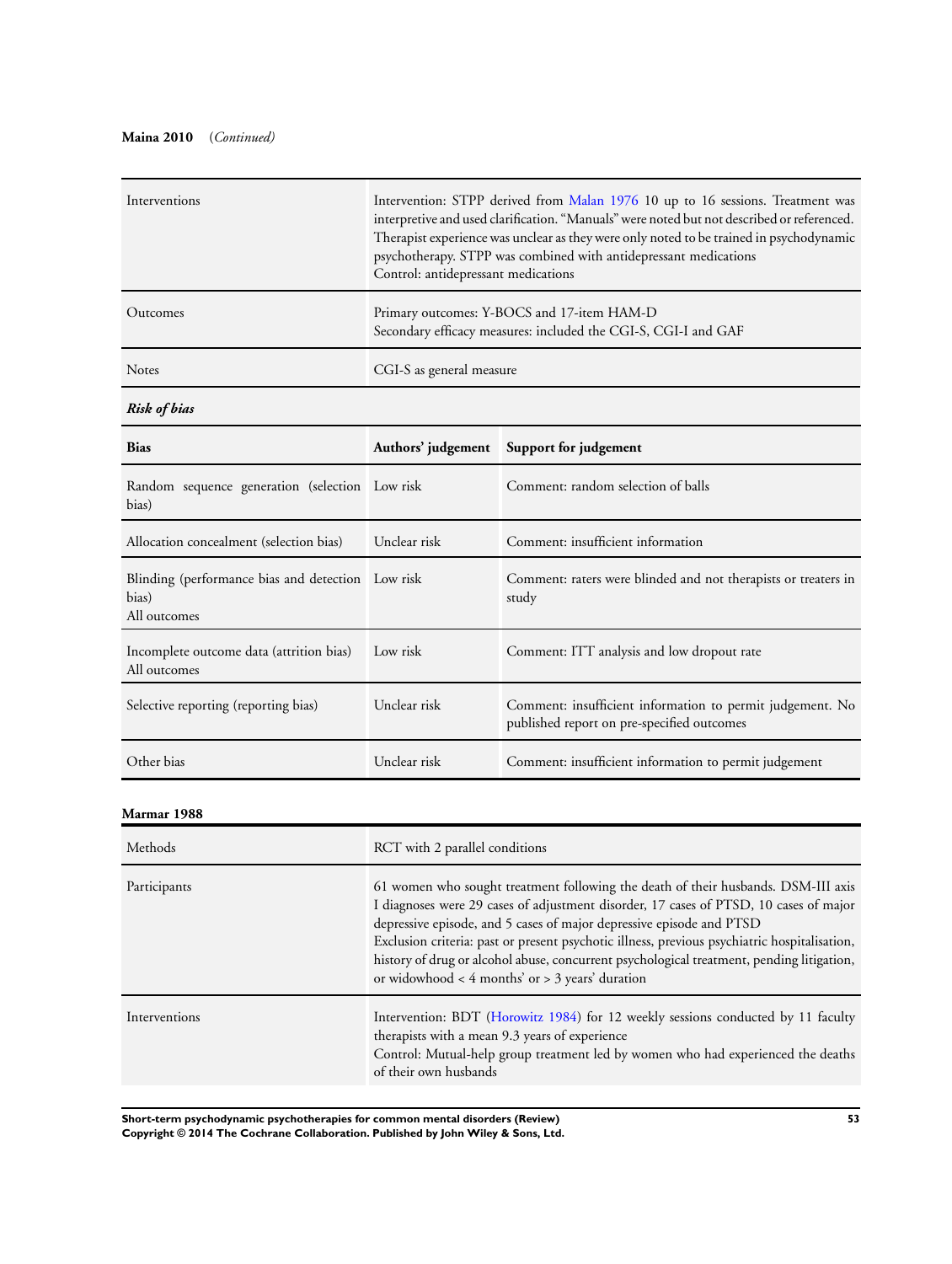#### **Marmar 1988** (*Continued)*

| Outcomes     | Pre-, 4 months post-treatment, 1-year follow-up<br>Stress measures: Impact Event Scale (self report), Stress Response Rating Scale (clinician<br>report). SCL-90, short BDI, clinician report Brief Psychiatric Rating Scale. SAS, GAS |
|--------------|----------------------------------------------------------------------------------------------------------------------------------------------------------------------------------------------------------------------------------------|
| <b>Notes</b> | SCL-90, BDI, SAS and SCL-90 subscale data used in review                                                                                                                                                                               |

### *Risk of bias*

| <b>Bias</b>                                                                | Authors' judgement | Support for judgement                                                                                                                                                                                                                                                                   |
|----------------------------------------------------------------------------|--------------------|-----------------------------------------------------------------------------------------------------------------------------------------------------------------------------------------------------------------------------------------------------------------------------------------|
| Random sequence generation (selection Unclear risk<br>bias)                |                    | Comment: inadequate description                                                                                                                                                                                                                                                         |
| Allocation concealment (selection bias)                                    | Unclear risk       | Comment: inadequate description                                                                                                                                                                                                                                                         |
| Blinding (performance bias and detection Low risk<br>bias)<br>All outcomes |                    | Quote: "In every case the independent evaluator<br>(who) was not the same person as the treating clini-<br>cian"<br>Self reports (BDI, SCL90, SAS): low risk<br>Blinding participants to treatment group not possible<br>No psychotherapist was blinded to the treatment de-<br>livered |
| Incomplete outcome data (attrition bias)<br>All outcomes                   | Unclear risk       | Comment: missing data imputed using last values car-<br>ried forward procedure                                                                                                                                                                                                          |
| Selective reporting (reporting bias)                                       | Unclear risk       | Comment: insufficient information to permit judge-<br>ment. No published report on pre-specified outcomes                                                                                                                                                                               |
| Other bias                                                                 | Unclear risk       | Comment: insufficient information to permit judge-<br>ment                                                                                                                                                                                                                              |

#### **Milrod 2007**

| Methods       | Randomised controlled design with 2 parallel arms                                                                                                                                                                                                                                                                                                                                                                                                                                      |
|---------------|----------------------------------------------------------------------------------------------------------------------------------------------------------------------------------------------------------------------------------------------------------------------------------------------------------------------------------------------------------------------------------------------------------------------------------------------------------------------------------------|
| Participants  | Inclusion criteria: participants were required to have a primary diagnosis of DSM-IV<br>panic disorder, a minimum severity score on the DSM-IV Anxiety Disorder Interview<br>Schedule, and a minimum of 1 weekly panic attack. Participants with co-morbid de-<br>pression, personality disorders and severe agoraphobia<br>Exclusion criteria: psychosis, bipolar disorder, active substance abuse and participants<br>were required to discontinue existing psychotherapy treatments |
| Interventions | Intervention: Panic-focused brief psychodynamic psychotherapy (Milrod 1997) was pro-<br>vided by 8 therapists trained in the model, each with a minimum of 2 years' experience<br>using psychodynamic psychotherapy for this client group<br>Control: Applied relaxation provided by 6 trained and experienced therapists                                                                                                                                                              |

**Short-term psychodynamic psychotherapies for common mental disorders (Review) 54 Copyright © 2014 The Cochrane Collaboration. Published by John Wiley & Sons, Ltd.**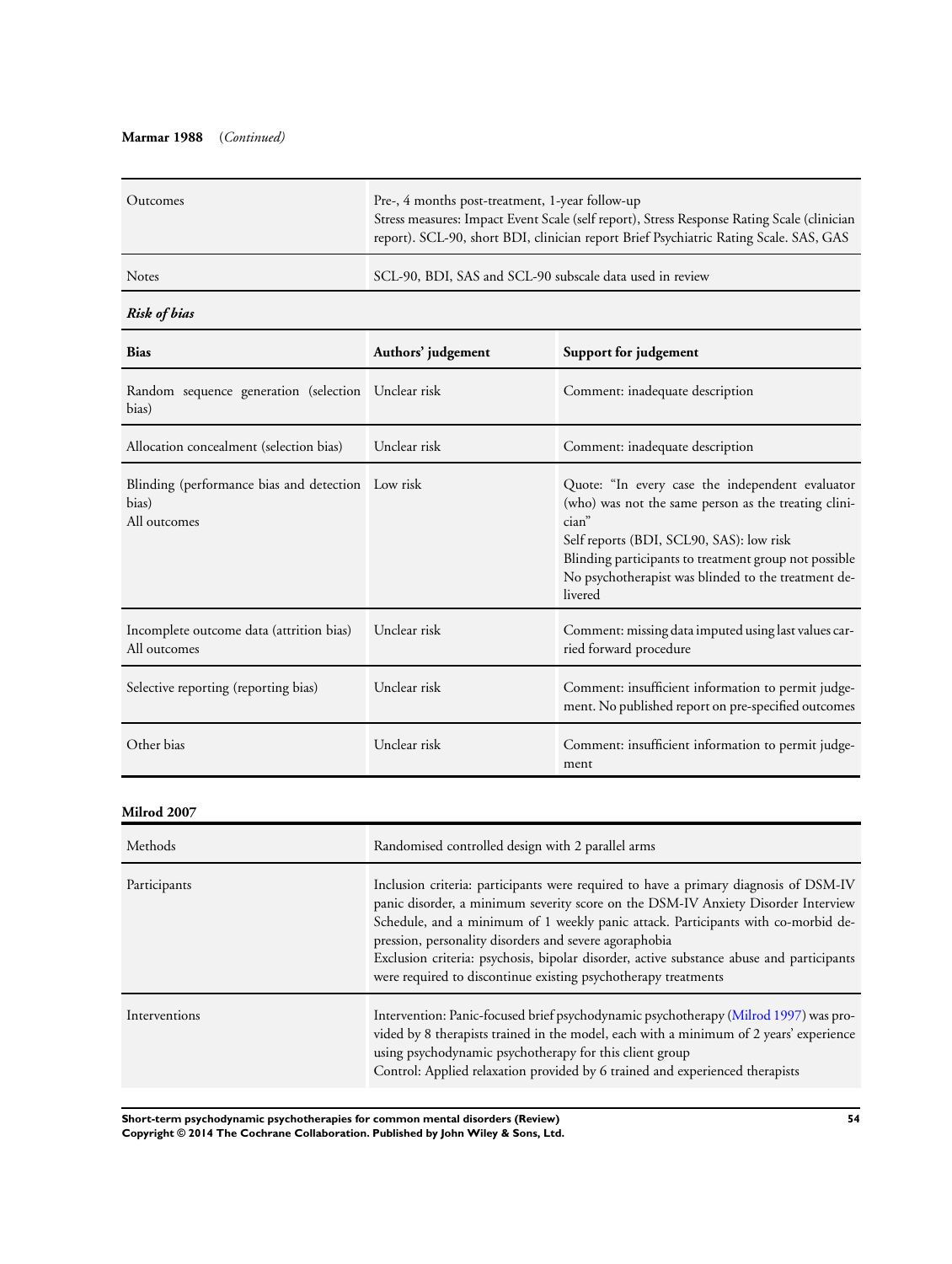### **Milrod 2007** (*Continued)*

| Outcomes     | Outcome was examined at baseline, termination, and at 2, 4, 6 and 12 months post<br>treatment termination. Severity of panic disorder, HAM-A, HAM-D and the Sheehan<br>Disability Scale were all rated by independent raters, blinded to treatment group. Clin-<br>ician administered instruments measures frequency of panic attacks and other anxiety-<br>related symptom data |
|--------------|----------------------------------------------------------------------------------------------------------------------------------------------------------------------------------------------------------------------------------------------------------------------------------------------------------------------------------------------------------------------------------|
| <b>Notes</b> | HAM-A and HAM-D data used. Sheehan Disability Scale provided data on social ad-<br>justment                                                                                                                                                                                                                                                                                      |

### *Risk of bias*

| <b>Bias</b>                                                                | Authors' judgement | Support for judgement                                                                                                                                                                                                                                                                                     |
|----------------------------------------------------------------------------|--------------------|-----------------------------------------------------------------------------------------------------------------------------------------------------------------------------------------------------------------------------------------------------------------------------------------------------------|
| Random sequence generation (selection Low risk<br>bias)                    |                    | Quote: "subjects were randomly assigned<br>using a computer generated treatment as-<br>signment list"<br>Comment: unlikely to produce bias                                                                                                                                                                |
| Allocation concealment (selection bias)                                    | Unclear risk       | Comment: insufficient information                                                                                                                                                                                                                                                                         |
| Blinding (performance bias and detection Low risk<br>bias)<br>All outcomes |                    | Comment:<br>Use of self report ratings (Sheehan Disabil-<br>ity Scale) and blinded observer raters for<br>depression and anxiety ratings deemed low<br>risk of detection bias<br>No psychotherapist was blinded to the<br>treatment delivered<br>Blinding participants to treatment group<br>not possible |
| Incomplete outcome data (attrition bias)<br>All outcomes                   | Low risk           | Quote: "rates of dropout [between groups].<br>differed significantlyThe analysis ad-<br>hered to intention to the treat principle"<br>Comment: attrition 7% in psychodynamic<br>group compared with 34% in applied re-<br>laxation training group. ITT analyses con-<br>trolled for outcome attrition     |
| Selective reporting (reporting bias)                                       | Unclear risk       | Comment: insufficient information to per-<br>mit judgement. No published report on<br>pre-specified outcomes                                                                                                                                                                                              |
| Other bias                                                                 | Unclear risk       | Comment: insufficient information to per-<br>mit judgement                                                                                                                                                                                                                                                |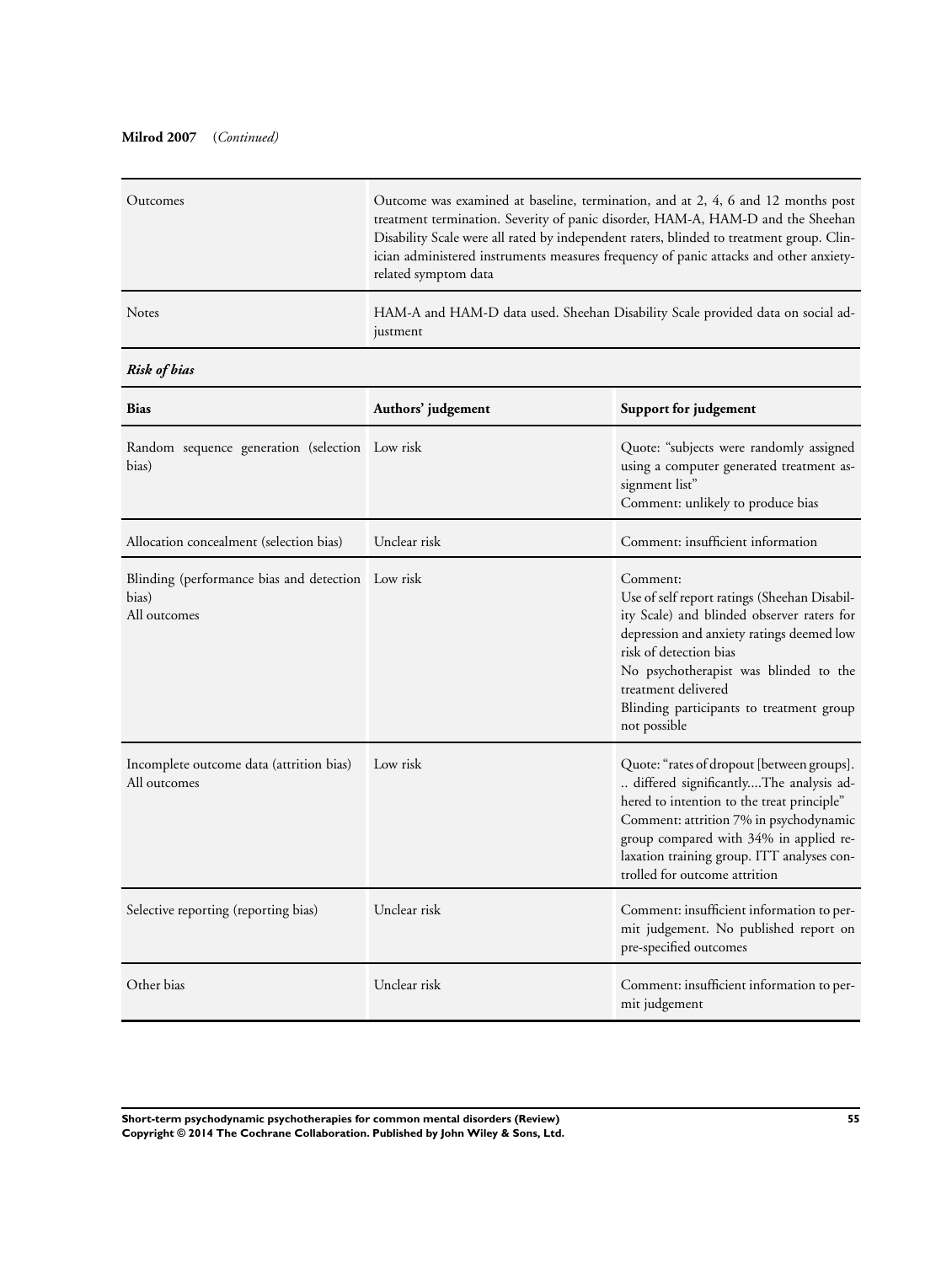**Monsen 2000**

| Methods       | RCT of matched pairs of participants in 2 parallel conditions                                                                                                                                                                                                                                                                                                                                                                                                                                                                                                                                                                                                                                                                                                                                                                                                    |
|---------------|------------------------------------------------------------------------------------------------------------------------------------------------------------------------------------------------------------------------------------------------------------------------------------------------------------------------------------------------------------------------------------------------------------------------------------------------------------------------------------------------------------------------------------------------------------------------------------------------------------------------------------------------------------------------------------------------------------------------------------------------------------------------------------------------------------------------------------------------------------------|
| Participants  | 40 participants (35 women), all employees of a large Norwegian office company, self<br>referred to company's health service because of pain problems<br>Inclusion criteria: diagnosis of pain disorder associated with psychological factors ac-<br>cording to the DSM-IV<br>Exclusion criteria: pain associated with other medical conditions, such as spine prolapse,<br>neuralgia or chronic disorders manifested in organ systems other than the musculoskeletal<br>system (such as irritable colon)                                                                                                                                                                                                                                                                                                                                                         |
| Interventions | Intervention: PBT: a variant of the affect-consciousness treatment model, based on<br>Monsen 1999. The PBT group received a mean of 33 individual, 1-hr sessions during a<br>period of 9 months (ranging from 15 to 41 sessions). Psychotherapy was performed by<br>the project leader who was a well-qualified clinical psychologist and physiotherapist<br>Control: received TAU: 3 participants received traditional physiotherapy, 5 participants<br>received both traditional physiotherapy and pain-reducing medication, 3 participants<br>received pain-reducing medication and 1 participant received psychological counselling.<br>8 participants in the control group received no treatment during the intervention period.<br>The treatment was performed by the project leader who was a well-qualified clinical<br>psychologist and physiotherapist |
| Outcomes      | Measured at pre-treatment, post, and 1 year follow-up. Measures were VAS Pain scale,<br>SCL-90-R, IIP-C, Minnesota Multiphase Personality Inventory, Affect-Consciousness<br>Scales and job advancement                                                                                                                                                                                                                                                                                                                                                                                                                                                                                                                                                                                                                                                          |
| <b>Notes</b>  | Data used from SCL-90 scores, IIP and VAS for pain                                                                                                                                                                                                                                                                                                                                                                                                                                                                                                                                                                                                                                                                                                                                                                                                               |

*Risk of bias*

| <b>Bias</b>                                                                | Authors' judgement | Support for judgement                                                                                                                                                                                                                                           |
|----------------------------------------------------------------------------|--------------------|-----------------------------------------------------------------------------------------------------------------------------------------------------------------------------------------------------------------------------------------------------------------|
| Random sequence generation (selection Unclear risk<br>bias)                |                    | Quote: "randomised in two groups of<br>twenty patients each"<br>Comment: randomised but not clearly de-<br>scribed how                                                                                                                                          |
| Allocation concealment (selection bias)                                    | Unclear risk       | Comment: not clearly described                                                                                                                                                                                                                                  |
| Blinding (performance bias and detection Low risk<br>bias)<br>All outcomes |                    | Comment: mainly self report measures<br>used (SCL, VAS, IIP): low risk<br>Blind ratings of Affect Consciousness<br>Scales: low risk<br>No psychotherapist was blinded to the<br>treatment delivered<br>Blinding participants to treatment group<br>not possible |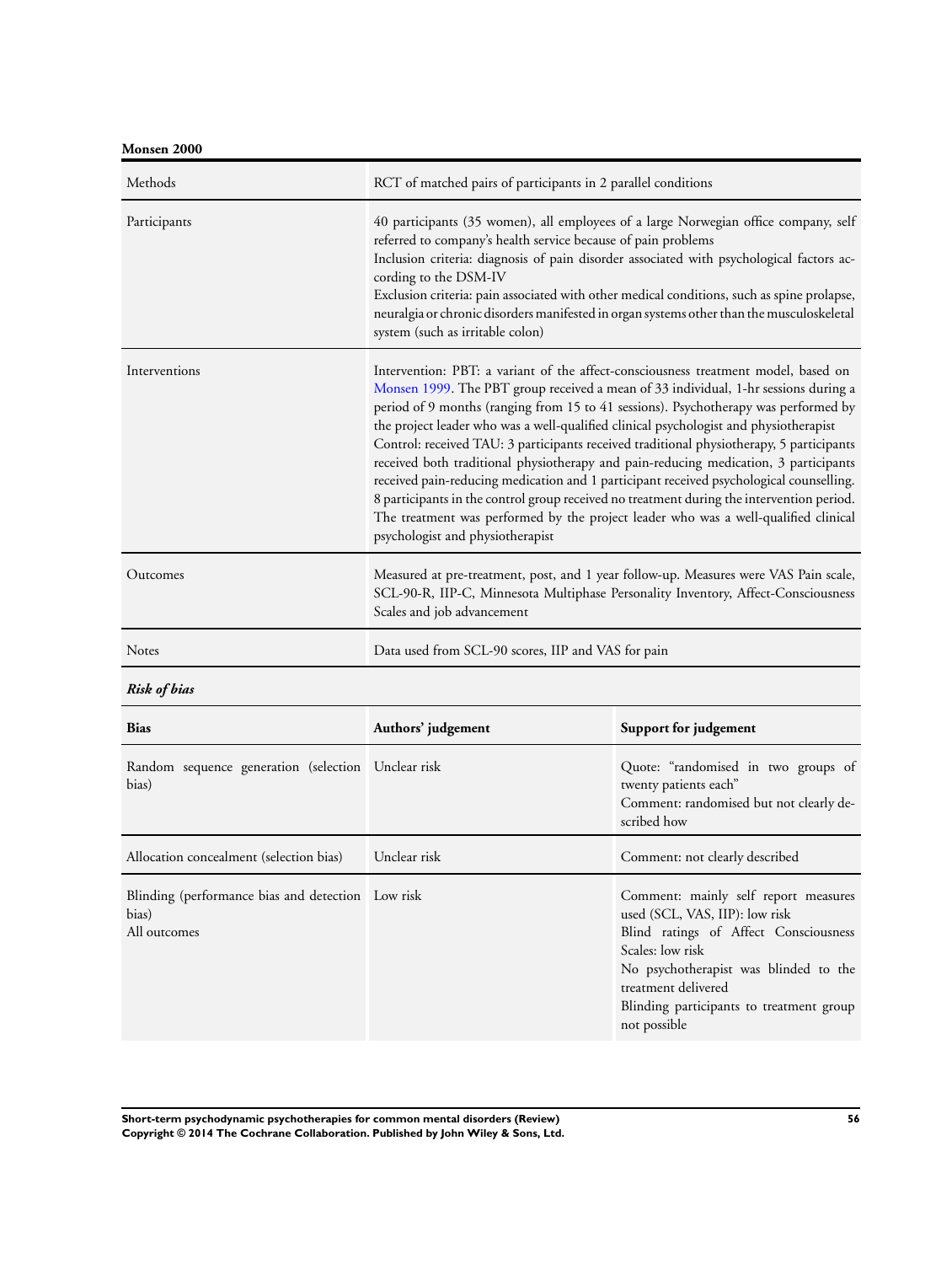| Incomplete outcome data (attrition bias)<br>All outcomes | Low risk                                                                                                                                                                                                                                                                                                                                                                 | Quote: "all patients participated in the as-<br>sessments at T1 [pre-treatment], T2 [post-<br>treatment] and T3 [1-year follow-up], ex-<br>cept one person in the control group ab-<br>sent at T3 due to complications after child<br>birth"<br>Comment: proportion of missing data not<br>likely to have relevant impact |
|----------------------------------------------------------|--------------------------------------------------------------------------------------------------------------------------------------------------------------------------------------------------------------------------------------------------------------------------------------------------------------------------------------------------------------------------|---------------------------------------------------------------------------------------------------------------------------------------------------------------------------------------------------------------------------------------------------------------------------------------------------------------------------|
| Selective reporting (reporting bias)                     | Unclear risk                                                                                                                                                                                                                                                                                                                                                             | Comment: insufficient information to per-<br>mit judgement. No published report on<br>pre-specified outcomes                                                                                                                                                                                                              |
| Other bias                                               | Unclear risk                                                                                                                                                                                                                                                                                                                                                             | Comment: insufficient information to per-<br>mit judgement                                                                                                                                                                                                                                                                |
| <b>Piper 1990</b>                                        |                                                                                                                                                                                                                                                                                                                                                                          |                                                                                                                                                                                                                                                                                                                           |
| Methods                                                  | RCT (participants matched in pairs by QOR, sex and age, then assigned to 1 condition<br>or another) with cross-over design. Wait-list controls were used here for comparison                                                                                                                                                                                             |                                                                                                                                                                                                                                                                                                                           |
| Participants                                             | 105 psychiatric outpatients referred from a walk-in clinic. Axis I DSM-III diagnoses<br>were affective (31%), adjustment (23%), anxiety (7%) and impulse control (8%). 32%<br>of participants had axis II diagnoses. Mean age 31 years, 65% female                                                                                                                       |                                                                                                                                                                                                                                                                                                                           |
| Interventions                                            | Intervention: short-term individual psychotherapy, manualised, based on Malan 1976<br>and Strupp 1984, for a maximum of 20 weekly 50-min sessions (actual mean 18.6)<br>Control: wait-list subsequently received STI therapy. Sessions were audio-recorded, rated<br>by Therapist Intervention Rating System. 8 therapists, mean experience 11.5 years (range<br>$4-35)$ |                                                                                                                                                                                                                                                                                                                           |
| Outcomes                                                 | QOR, SAS, Interpersonal Dependency Scale (2 subscales used), Interpersonal Behaviour<br>Scale, GSI of SCL-90, BDI, Trait Anxiety Scale, Rosenberg's Pre-(therapy, wait-list), post<br>(therapy, wait), follow-up/post-therapy, then overall follow-up - 5-month intervals. Self-<br>Esteem Scale, Insight Scale, life satisfaction by 7-point Likert scale               |                                                                                                                                                                                                                                                                                                                           |
| Notes                                                    | Only immediately post-treatment data used for SCL-90, BDI and Trait Anxiety Scale<br>Unable to use SAS data as not presented with means and standard deviations                                                                                                                                                                                                          |                                                                                                                                                                                                                                                                                                                           |
| <b>Risk of bias</b>                                      |                                                                                                                                                                                                                                                                                                                                                                          |                                                                                                                                                                                                                                                                                                                           |

| <b>Bias</b>                                                 | Authors' judgement | Support for judgement                                                                                                                                                        |
|-------------------------------------------------------------|--------------------|------------------------------------------------------------------------------------------------------------------------------------------------------------------------------|
| Random sequence generation (selection Unclear risk<br>bias) |                    | Quote: "The research coordinator matched<br>patients in pairsand randomly assigned<br>one member to the immediate therapy con-<br>dition and the other member to the delayed |

**Short-term psychodynamic psychotherapies for common mental disorders (Review) 57 Copyright © 2014 The Cochrane Collaboration. Published by John Wiley & Sons, Ltd.**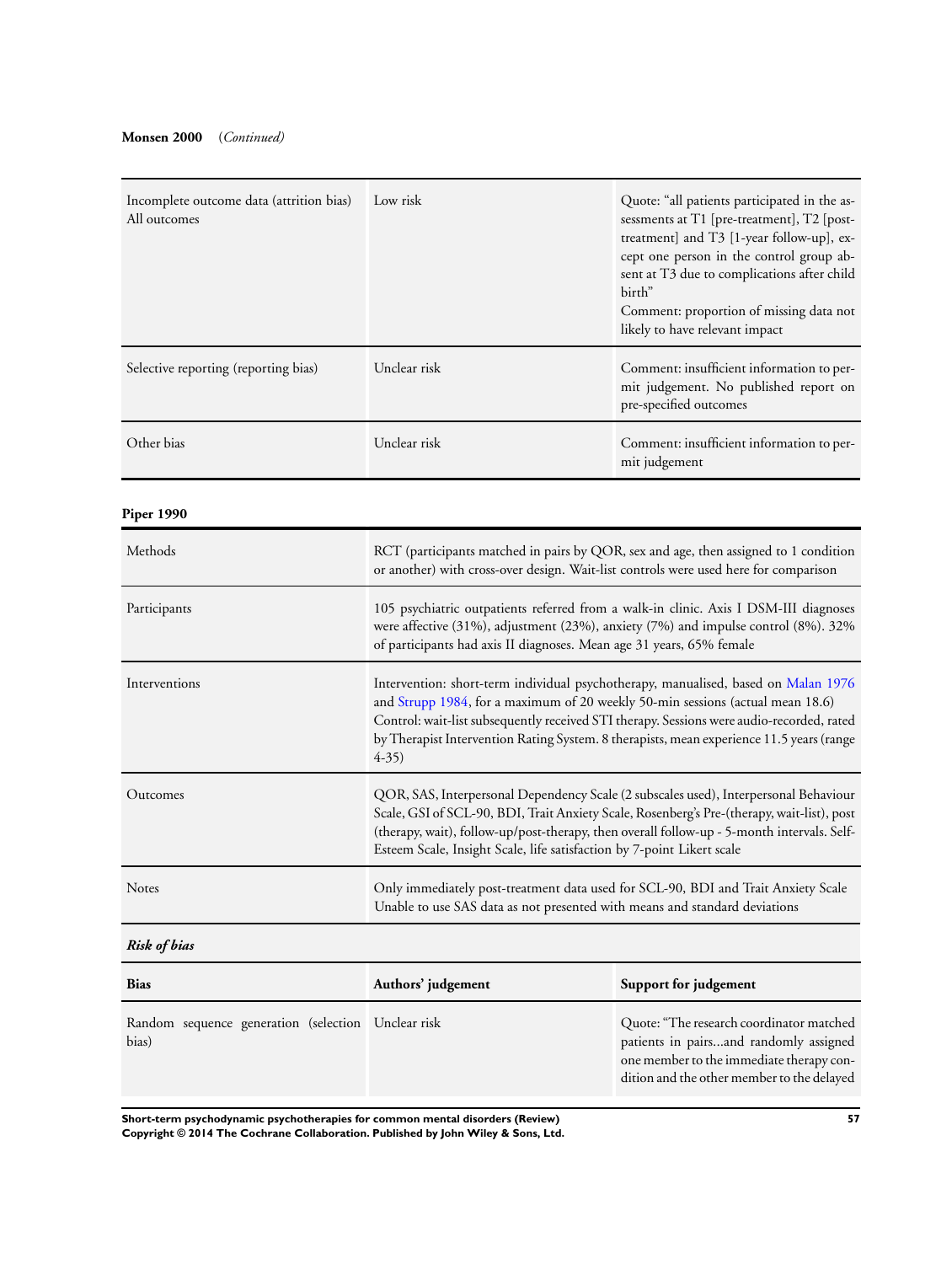### **Piper 1990** (*Continued)*

|                                                                            |              | therapy control condition"<br>Comment: insufficient information about<br>the sequence generation process                                                                                                                                                                            |
|----------------------------------------------------------------------------|--------------|-------------------------------------------------------------------------------------------------------------------------------------------------------------------------------------------------------------------------------------------------------------------------------------|
| Allocation concealment (selection bias)                                    | Unclear risk | Comment: insufficient information pro-<br>vided                                                                                                                                                                                                                                     |
| Blinding (performance bias and detection Low risk<br>bias)<br>All outcomes |              | Comment: self report data (SCL-90, BDI,<br>STAI) considered low risk of detection bias                                                                                                                                                                                              |
| Incomplete outcome data (attrition bias)<br>All outcomes                   | Unclear risk | Comment: it was reported that 11 in the<br>immediate therapy condition and 9 in the<br>delayed therapy condition dropped out,<br>and 67/86 provided follow-up data. Insuf-<br>ficient information was provided on rea-<br>sons for missing data to determine judge-<br>ment of bias |
| Selective reporting (reporting bias)                                       | High risk    | Comment: $\geq 1$ outcomes are reported in-<br>completely so they could not be entered in<br>a meta-analysis                                                                                                                                                                        |
| Other bias                                                                 | Unclear risk | Comment: insufficient information to per-<br>mit judgement                                                                                                                                                                                                                          |

#### **Sattel 2012**

| Methods       | RCT of STPP for people with multisomatoform disorders                                                                                                                                                                                                                                                                                                                                                                                                                                                                                                                                              |
|---------------|----------------------------------------------------------------------------------------------------------------------------------------------------------------------------------------------------------------------------------------------------------------------------------------------------------------------------------------------------------------------------------------------------------------------------------------------------------------------------------------------------------------------------------------------------------------------------------------------------|
| Participants  | 211 participants with multisomatoform disorders<br>Exclusion criteria: people SF-36 < 40, hypochondriasis, cognitive impairment, severe<br>somatic illness, serious mental illness<br>67/107 were females, mean age 47.9 years                                                                                                                                                                                                                                                                                                                                                                     |
| Interventions | Intervention: 12 weekly sessions of modified PIT specifically adapted to the needs of<br>participants in bodily distress, manual authored by Henningsen 2011. Treatment was 3<br>phases focusing on building therapeutic relationships, working on emotions about the<br>bodily symptoms and termination future planning<br>Control: enhanced TAU: this included "education and counselling regarding the thera-<br>peutic alternatives based on the evidence-based guidelines for the treatment of somato-<br>form disorders/functional somatic syndromes in primary and somatic specialist care" |
| Outcomes      | SF-36 (Physician and Patient forms), PHQ somatisation, HQ Depression, Health Anx-<br>iety/Whiteley Index; healthcare utilisation: visit counts, medication use                                                                                                                                                                                                                                                                                                                                                                                                                                     |
| <b>Notes</b>  | Primary general measure SF-36 MCS. Somatic measure used was SF-36 PCS                                                                                                                                                                                                                                                                                                                                                                                                                                                                                                                              |

**Short-term psychodynamic psychotherapies for common mental disorders (Review) 58 Copyright © 2014 The Cochrane Collaboration. Published by John Wiley & Sons, Ltd.**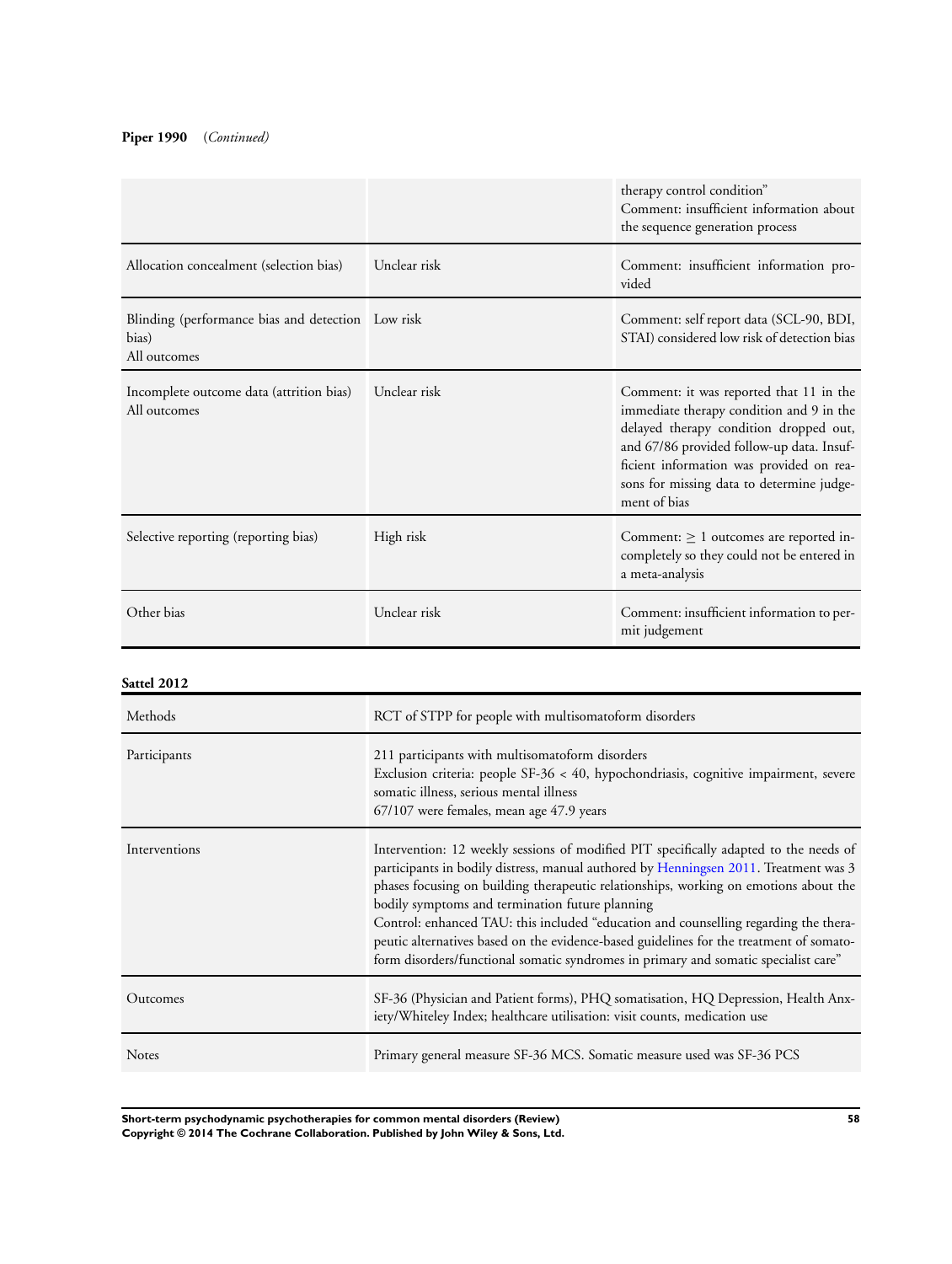| Risk of bia |  |
|-------------|--|

| <b>Risk of bias</b>                                                        |                    |                                                                                                                                                                                                                                                                                                                                                                                                                                                                                                      |
|----------------------------------------------------------------------------|--------------------|------------------------------------------------------------------------------------------------------------------------------------------------------------------------------------------------------------------------------------------------------------------------------------------------------------------------------------------------------------------------------------------------------------------------------------------------------------------------------------------------------|
| <b>Bias</b>                                                                | Authors' judgement | Support for judgement                                                                                                                                                                                                                                                                                                                                                                                                                                                                                |
| Random sequence generation (selection Low risk<br>bias)                    |                    | Comment: a computer program generated<br>a blocked randomisation list                                                                                                                                                                                                                                                                                                                                                                                                                                |
| Allocation concealment (selection bias)                                    | Low risk           | Quote: "After receiving informed consent,<br>we submitted a randomisation request and<br>the centre returned the result for the pa-<br>tient in question within 24 h. The patients<br>completed the baseline assessment inde-<br>pendently immediately after providing in-<br>formed consent and delivered the assess-<br>ment to the study therapist in person or by<br>post. Thereafter, the therapist disclosed the<br>group assignment to the patient and treat-<br>ment began"                  |
| Blinding (performance bias and detection Low risk<br>bias)<br>All outcomes |                    | Comment: self report measures were used.<br>Healthcare use was recorded                                                                                                                                                                                                                                                                                                                                                                                                                              |
| Incomplete outcome data (attrition bias)<br>All outcomes                   | Low risk           | Quote: "Analyseswere based on the in-<br>tent to-treat method for all participants and<br>confirmed that the missing data for the pri-<br>mary and secondary outcomes were miss-<br>ing at random Multiple imputations were<br>used to replace missing data, which con-<br>sisted mainly of patients who were lost to<br>follow-up ( $n = 26$ ). We performed sensi-<br>tivity analyses to estimate the potential dif-<br>ferences in the imputed outcomes v. those<br>derived from incomplete data" |
| Selective reporting (reporting bias)                                       | Unclear risk       | Comment: insufficient information to per-<br>mit judgement. No published report on<br>pre-specified outcomes                                                                                                                                                                                                                                                                                                                                                                                         |
| Other bias                                                                 | Unclear risk       | Comment: insufficient information to per-<br>mit judgement                                                                                                                                                                                                                                                                                                                                                                                                                                           |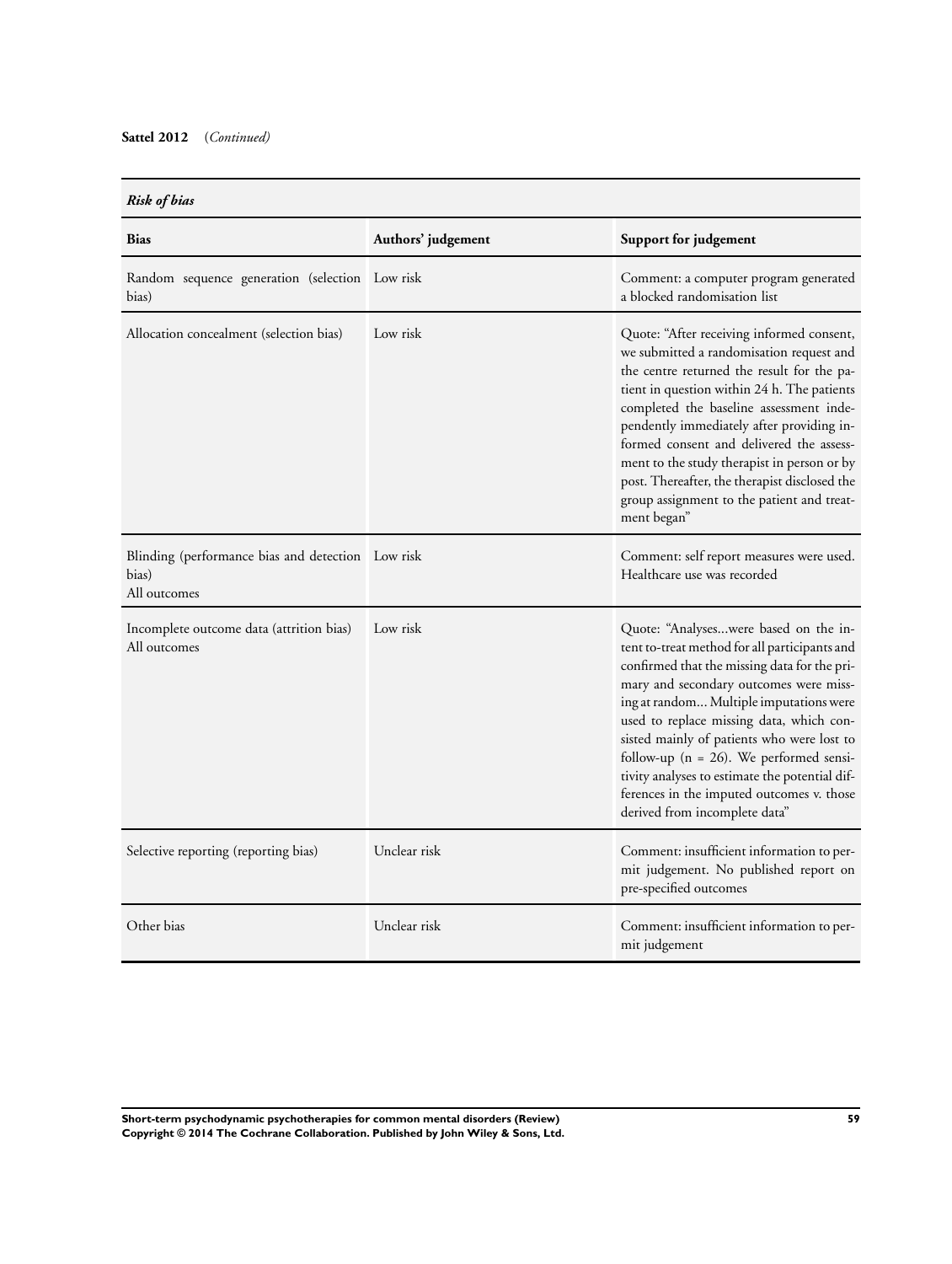**Shefler 1995**

| Methods             | Single-centre RCT with cross-over design                                                                                                                                                                                                                                                                                                                                                                                                                                                                                                                                                                                                                                                                                                                                                                                                                                                                                                                                                                                  |                                  |
|---------------------|---------------------------------------------------------------------------------------------------------------------------------------------------------------------------------------------------------------------------------------------------------------------------------------------------------------------------------------------------------------------------------------------------------------------------------------------------------------------------------------------------------------------------------------------------------------------------------------------------------------------------------------------------------------------------------------------------------------------------------------------------------------------------------------------------------------------------------------------------------------------------------------------------------------------------------------------------------------------------------------------------------------------------|----------------------------------|
| Participants        | 33 participants referred from a walk-in psychiatric clinic, 9 men, 24 women, aged 23-<br>42 years<br>Exclusion criteria: schizophrenia and any subtypes, bipolar disorder, schizoid characters,<br>obsessional characters with major defences of isolation and intellectualisation, borderline<br>conditions and psychosomatic disorders; also, further suitability for therapy<br>Only 45 of 404 participants from the clinic were deemed suitable for TLP. This was<br>attributed to only 15% of participants being suitable for psychodynamic therapy due<br>to higher percentages of participants with psychoses, and severe social and personality<br>disorders in the centre's catchment area.<br>DSM-III-R diagnoses were performed<br>Axis I: 9 participants received no diagnosis, 7 participants had anxiety disorders, 6<br>participants had depressive disorders, 10 participants had adjustment disorders and 1<br>participant had a life-phase problem<br>Axis II: 5 participants had diagnoses (not given) |                                  |
| Interventions       | TLP, based on Mann 1973, 12 weekly 50-min sessions, or wait-list control, then cross-<br>over into other condition. All 9 therapists were graduates in TLP courses                                                                                                                                                                                                                                                                                                                                                                                                                                                                                                                                                                                                                                                                                                                                                                                                                                                        |                                  |
| Outcomes            | Assessments done at pre-treatment, mid (end TLP or wait), end TLP and wait, follow-<br>up 6 months, follow-up 12 months<br>Target Complaints Scale, SCT, BSI-53 (brief revision of SCL-90), HSRS, GAS                                                                                                                                                                                                                                                                                                                                                                                                                                                                                                                                                                                                                                                                                                                                                                                                                     |                                  |
| <b>Notes</b>        | BSI-53 data used for general psychiatric symptoms measure comparison                                                                                                                                                                                                                                                                                                                                                                                                                                                                                                                                                                                                                                                                                                                                                                                                                                                                                                                                                      |                                  |
| <b>Risk of bias</b> |                                                                                                                                                                                                                                                                                                                                                                                                                                                                                                                                                                                                                                                                                                                                                                                                                                                                                                                                                                                                                           |                                  |
| <b>Bias</b>         | Authors' judgement                                                                                                                                                                                                                                                                                                                                                                                                                                                                                                                                                                                                                                                                                                                                                                                                                                                                                                                                                                                                        | Support for judgement            |
|                     |                                                                                                                                                                                                                                                                                                                                                                                                                                                                                                                                                                                                                                                                                                                                                                                                                                                                                                                                                                                                                           | $\alpha \cdot \cdot \cdot \cdot$ |

| Random sequence generation (selection Unclear risk<br>bias)                |              | Comment: insufficient information                                                                                                                                                                  |
|----------------------------------------------------------------------------|--------------|----------------------------------------------------------------------------------------------------------------------------------------------------------------------------------------------------|
| Allocation concealment (selection bias)                                    | Unclear risk | Comment: insufficient information                                                                                                                                                                  |
| Blinding (performance bias and detection Low risk<br>bias)<br>All outcomes |              | Comment: self report data (BSI) considered<br>low risk of bias                                                                                                                                     |
| Incomplete outcome data (attrition bias)<br>All outcomes                   | High risk    | Quote: "the numbers represent the number<br>of patients who had complete ratings on all<br>three occasions"<br>Comment: completer only analyses pre-<br>sented and no data on participant drop-out |
| Selective reporting (reporting bias)                                       | Unclear risk | Comment: insufficient information to per-<br>mit judgement. No published report on<br>pre-specified outcomes                                                                                       |

**Short-term psychodynamic psychotherapies for common mental disorders (Review) 60 Copyright © 2014 The Cochrane Collaboration. Published by John Wiley & Sons, Ltd.**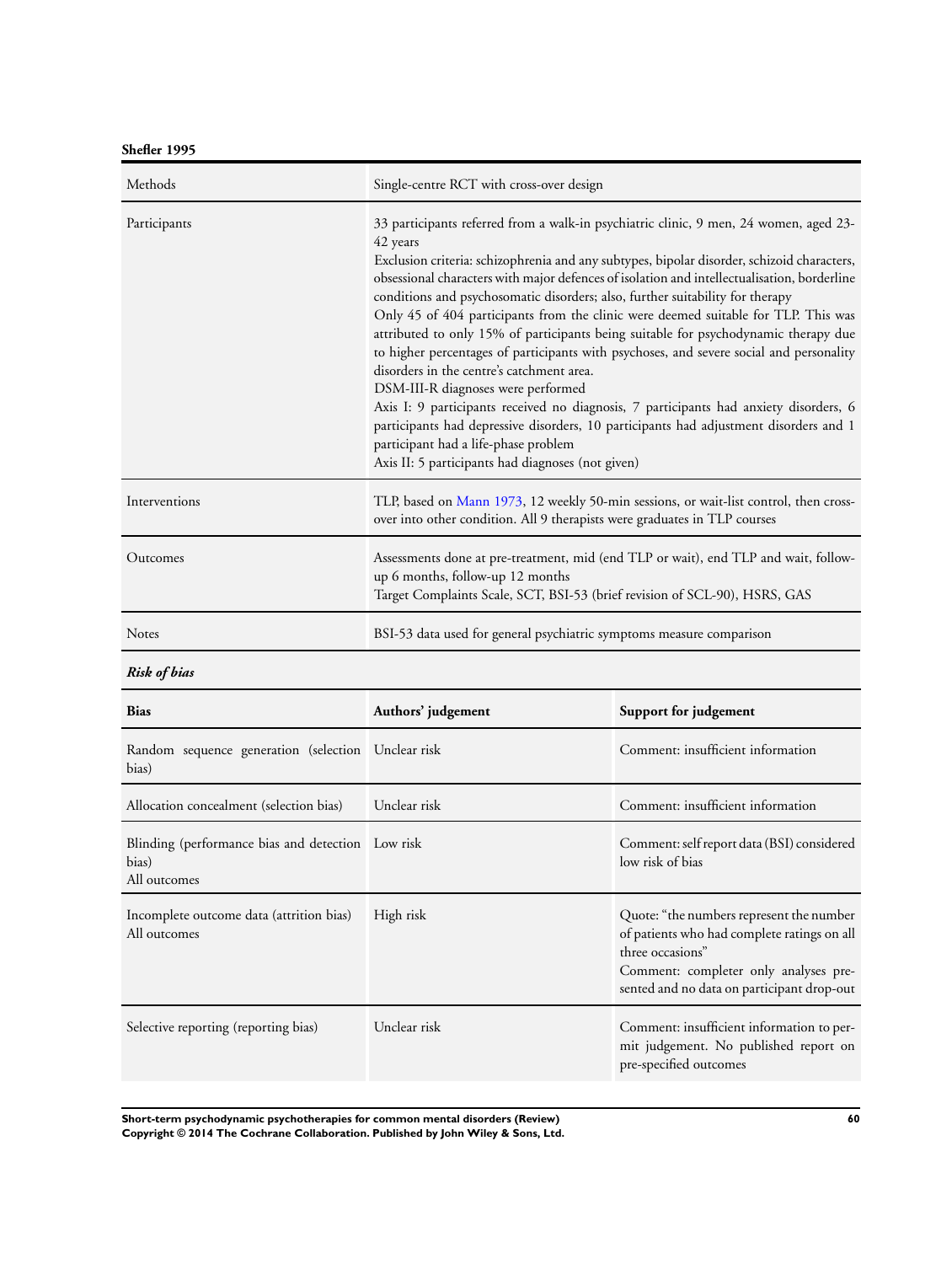| Other bias    | Unclear risk                                                                                                                                                                                                                                                                                                                                                                                     | Comment: insufficient information to per-<br>mit judgement                                                                                                                                                                                                                                                                                                       |
|---------------|--------------------------------------------------------------------------------------------------------------------------------------------------------------------------------------------------------------------------------------------------------------------------------------------------------------------------------------------------------------------------------------------------|------------------------------------------------------------------------------------------------------------------------------------------------------------------------------------------------------------------------------------------------------------------------------------------------------------------------------------------------------------------|
| Sloane 1975   |                                                                                                                                                                                                                                                                                                                                                                                                  |                                                                                                                                                                                                                                                                                                                                                                  |
| Methods       | RCT with 3 conditions. Participants matched within conditions by sex and severity of<br>neurosis as measured by Eysenck Personality Inventory                                                                                                                                                                                                                                                    |                                                                                                                                                                                                                                                                                                                                                                  |
| Participants  | 94 adults who had applied for treatment at a university psychiatric outpatient clinic,<br>aged 18-45 years, not too mildly ill or too disturbed to risk waiting for 4 months<br>Exclusion criteria: psychotic, mentally retarded, organic brain damage, or primarily in<br>need of drug therapy. Participants were mostly in early 20s, 60% female                                               |                                                                                                                                                                                                                                                                                                                                                                  |
| Interventions | Intervention 1: psychoanalytically oriented therapy (no manual or reference provided)<br>Intervention 2: behaviour therapy<br>Control: wait-list control<br>Therapies were 4 months of weekly sessions, 14.2 for psychoanalytic therapy, mean 13.<br>2 sessions for behaviour therapy. 3 therapists per therapy condition, range of experience<br>6-20 years. External rating used for adherence |                                                                                                                                                                                                                                                                                                                                                                  |
| Outcomes      | Measured at pre-treatment, post-treatment, 1-year follow-up<br>3 target symptoms rated, SSIAM                                                                                                                                                                                                                                                                                                    |                                                                                                                                                                                                                                                                                                                                                                  |
| Notes         | ticipants had personality disorders<br>up times as some of the sample went on to continue or have treatment.<br>data                                                                                                                                                                                                                                                                             | Most frequent symptoms were, in decreasing order, generalised anxiety, interpersonal<br>difficulties, low self esteem, generalised worry and bodily complaints. One-third of par-<br>Data for Target symptoms used at post-treatment. Unable to use data at other follow-<br>SSIAM data not presented in parameters that could be combined with other continuous |

### *Risk of bias*

| <b>Bias</b>                                                 | Authors' judgement | Support for judgement                                                                                                                                                                                                                                                                        |
|-------------------------------------------------------------|--------------------|----------------------------------------------------------------------------------------------------------------------------------------------------------------------------------------------------------------------------------------------------------------------------------------------|
| Random sequence generation (selection Unclear risk<br>bias) |                    | Quote: "After interviewing and testing, the<br>patients were randomly assignedWithin<br>this random assignment, patients were<br>matched within the three groups in terms<br>of sex and severity of neurosis"<br>Comment: insufficient information to de-<br>termine possible selection bias |
| Allocation concealment (selection bias)                     | Unclear risk       | Comment: insufficient information to de-<br>termine possible selection bias                                                                                                                                                                                                                  |

**Short-term psychodynamic psychotherapies for common mental disorders (Review) 61 Copyright © 2014 The Cochrane Collaboration. Published by John Wiley & Sons, Ltd.**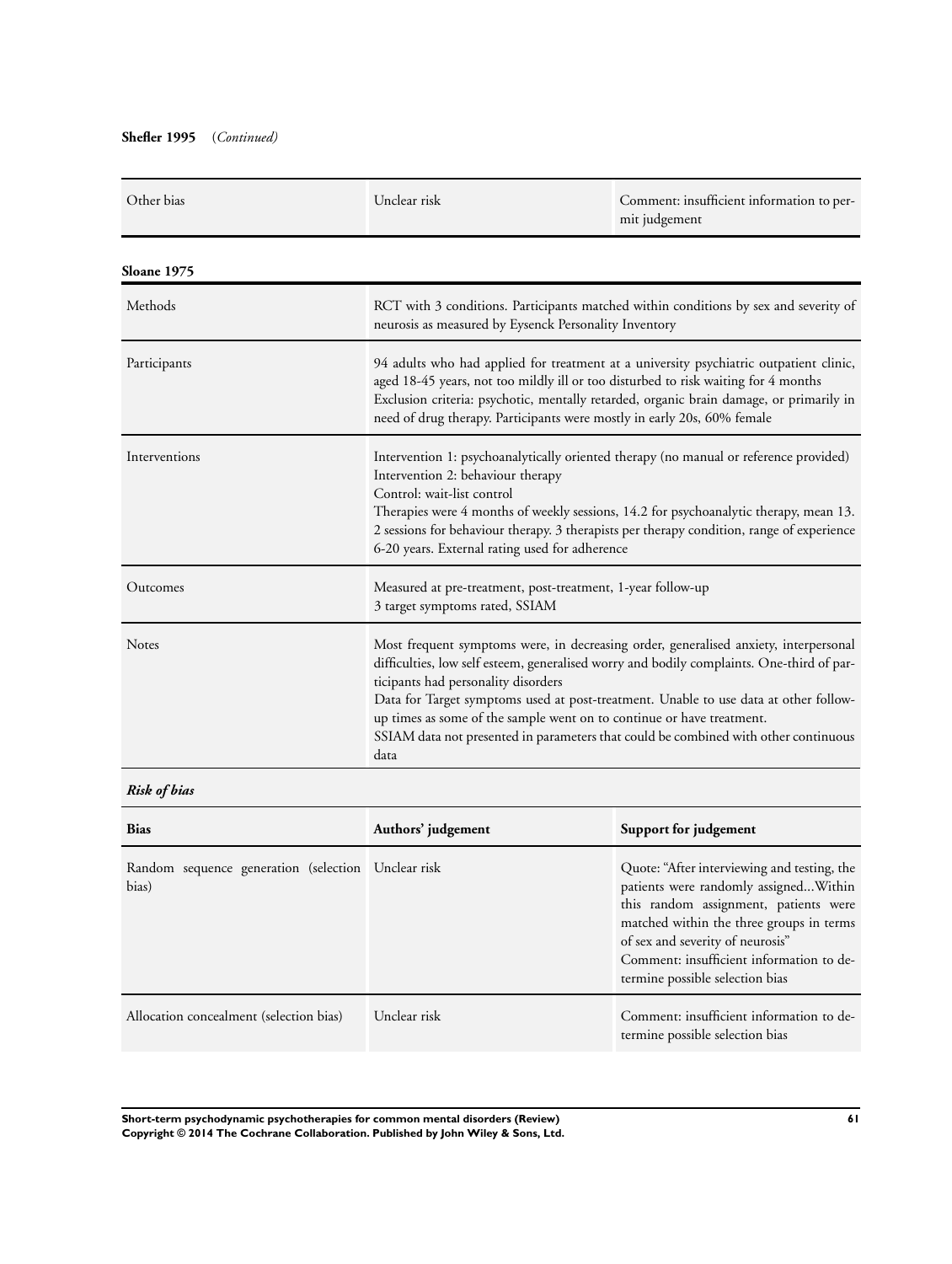| Blinding (performance bias and detection Unclear risk<br>bias)<br>All outcomes |              | Quote: "assessors were blind as to type of<br>therapy in most cases, but a few patients<br>inadvertently gave clues to their therapist's<br>identityA comparison of outcome ratings<br>did not reveal any bias toward any group"<br>Comment: method for observer ratings<br>on patient Target complaint ratings and<br>SSIAM indicate an unclear risk of possible<br>bias |
|--------------------------------------------------------------------------------|--------------|---------------------------------------------------------------------------------------------------------------------------------------------------------------------------------------------------------------------------------------------------------------------------------------------------------------------------------------------------------------------------|
| Incomplete outcome data (attrition bias)<br>All outcomes                       | Low risk     | Comment: at termination (4 months), at-<br>trition across groups was small: interven-<br>tion $0/30$ , control $3/33$ . At follow-up,<br>although a large percentage of partici-<br>pants received additional treatment, data<br>for these participants versus those who did<br>not require additional therapy suggested to-<br>tal sample data remained valid            |
| Selective reporting (reporting bias)                                           | High risk    | Comment: $\geq 1$ outcomes of interest are<br>reported incompletely so that they cannot<br>be entered in a meta-analysis                                                                                                                                                                                                                                                  |
| Other bias                                                                     | Unclear risk | Comment: insufficient information to per-<br>mit judgement                                                                                                                                                                                                                                                                                                                |

### **Svedlund 1983**

| Methods       | RCT with 2 parallel conditions                                                                                                                                                                                                                                                        |
|---------------|---------------------------------------------------------------------------------------------------------------------------------------------------------------------------------------------------------------------------------------------------------------------------------------|
| Participants  | 102 participants with IBS, aged 16-60 years (mean 24), 70 females<br>Exclusion criteria: other somatic or mental disorders requiring treatment, had previous<br>abdominal surgery affecting the gastrointestinal tract, were on a disability pension or<br>were not fluent in Swedish |
| Interventions | Intervention: brief dynamic psychotherapy, based on Malan 1979, for 10 x 1-hr long<br>sessions over 3 months (mean 7.4 sessions), with medical TAU<br>Control: TAU - bulk-forming agents and, when appropriate, anticholinergic drugs,<br>antacids and minor tranquillisers           |
| Outcomes      | Pre, post and 15 months (after start of psychotherapy)<br>Mental symptoms by CPRS and somatic symptoms, all rated by psychiatrist. On follow-<br>up, participant rating. In addition, SSIAM                                                                                           |
| <b>Notes</b>  | Additional data provided by study author used for psychiatric symptoms, anxiety symp-<br>toms, depression symptoms and somatic symptoms. SSIAM data used for social adjust-<br>ment measure<br>Data used for somatic symptoms, and anxiety, depression and general symptoms. SSIAM    |

**Short-term psychodynamic psychotherapies for common mental disorders (Review) 62 Copyright © 2014 The Cochrane Collaboration. Published by John Wiley & Sons, Ltd.**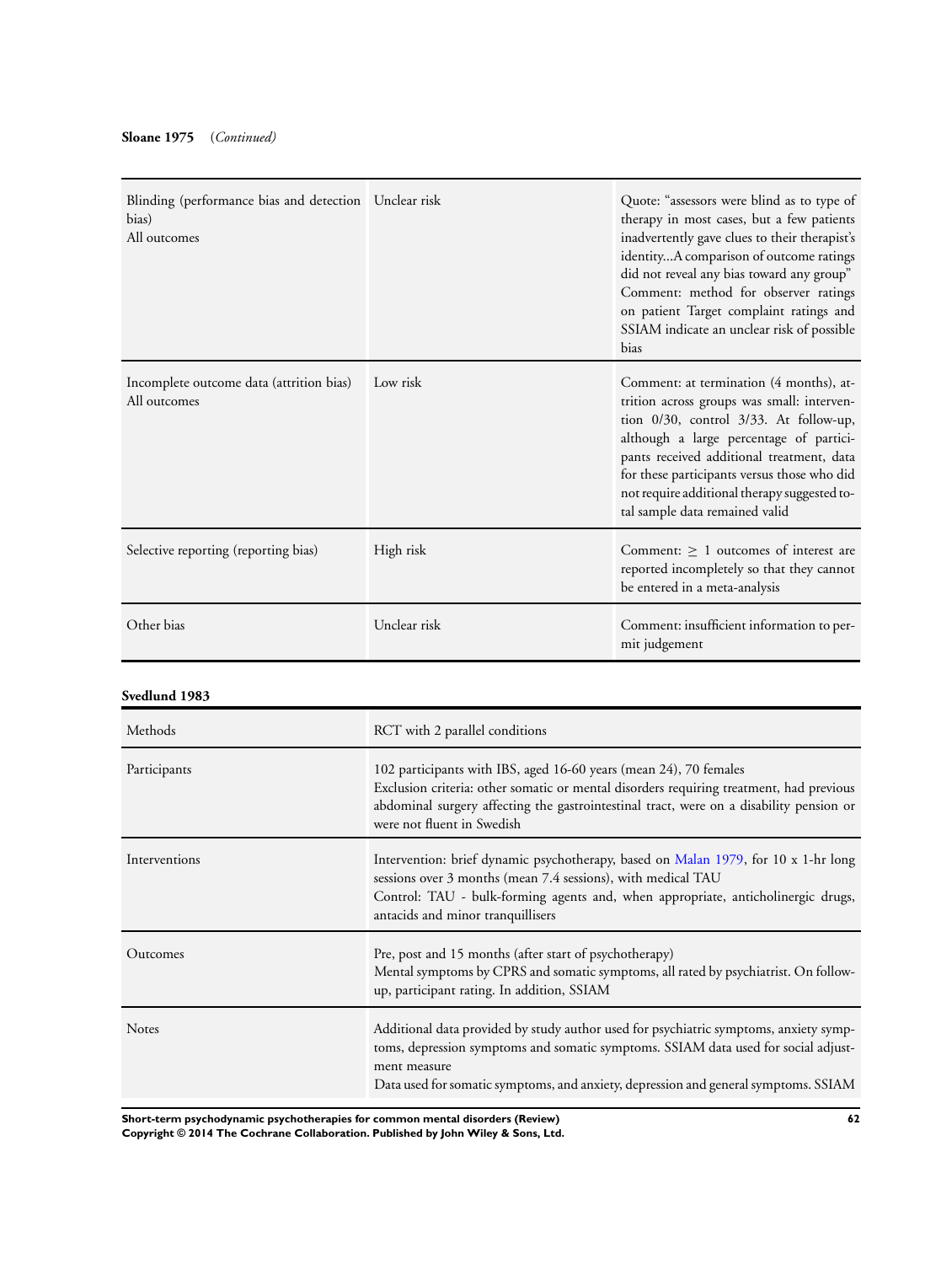### **Svedlund 1983** (*Continued)*

### for social adjustment

| <b>Risk of bias</b>                                                         |                                                                                                                                                                                                                                                                                                                                                                                                                                                                                                                                                                                                                                         |                                                                                                                                                                                                                                                                                |
|-----------------------------------------------------------------------------|-----------------------------------------------------------------------------------------------------------------------------------------------------------------------------------------------------------------------------------------------------------------------------------------------------------------------------------------------------------------------------------------------------------------------------------------------------------------------------------------------------------------------------------------------------------------------------------------------------------------------------------------|--------------------------------------------------------------------------------------------------------------------------------------------------------------------------------------------------------------------------------------------------------------------------------|
| <b>Bias</b>                                                                 | Authors' judgement                                                                                                                                                                                                                                                                                                                                                                                                                                                                                                                                                                                                                      | Support for judgement                                                                                                                                                                                                                                                          |
| Random sequence generation (selection Unclear risk<br>bias)                 |                                                                                                                                                                                                                                                                                                                                                                                                                                                                                                                                                                                                                                         | Comment: stratified by gender and randomised. De-<br>tails of method not provided                                                                                                                                                                                              |
| Allocation concealment (selection bias)                                     | Unclear risk                                                                                                                                                                                                                                                                                                                                                                                                                                                                                                                                                                                                                            | Comment: inadequate description                                                                                                                                                                                                                                                |
| Blinding (performance bias and detection High risk<br>bias)<br>All outcomes |                                                                                                                                                                                                                                                                                                                                                                                                                                                                                                                                                                                                                                         | Comment: therapists were raters of some cases and<br>may have been unblinded (CPRS, SSIAM): high risk<br>Self reports (social adjustment): low risk<br>No psychotherapist was blinded to the treatment de-<br>livered<br>Blinding participants to treatment group not possible |
| Incomplete outcome data (attrition bias)<br>All outcomes                    | Low risk                                                                                                                                                                                                                                                                                                                                                                                                                                                                                                                                                                                                                                | Quote: "dropouts can be ruled out as contributing to<br>different outcomes"<br>Comment: only 1 drop-out from each group                                                                                                                                                        |
| Selective reporting (reporting bias)                                        | Unclear risk                                                                                                                                                                                                                                                                                                                                                                                                                                                                                                                                                                                                                            | Comment: insufficient information to permit judge-<br>ment. No published report on pre-specified outcomes.<br>Additional information was obtained from the au-<br>thors to be entered in a meta-analysis                                                                       |
| Other bias                                                                  | Unclear risk                                                                                                                                                                                                                                                                                                                                                                                                                                                                                                                                                                                                                            | Comment: insufficient information to permit judge-<br>ment                                                                                                                                                                                                                     |
| Sørensen 2010                                                               |                                                                                                                                                                                                                                                                                                                                                                                                                                                                                                                                                                                                                                         |                                                                                                                                                                                                                                                                                |
| Methods                                                                     | RCT with 3 parallel conditions                                                                                                                                                                                                                                                                                                                                                                                                                                                                                                                                                                                                          |                                                                                                                                                                                                                                                                                |
| Participants                                                                | exclusion criteria                                                                                                                                                                                                                                                                                                                                                                                                                                                                                                                                                                                                                      | Participants were required to meet ICD-10 criteria for hypochondriasis and experience<br>significant levels of health anxiety, as indicated by a score of > 17 on the HAI. Having<br>received previous adequate cognitive behavioural or psychodynamic treatment was an        |
| Interventions                                                               | Intervention 1: STPP was a 16-session, 50-min weekly treatment. Treatment was not<br>manualised and described as a "relational approach" using common dynamic interven-<br>tions<br>Intervention 2: CBT involved 8 individual sessions, followed by 8 group sessions that<br>included mindfulness training. Treatment was manualised and supervision was provided<br>by the inventor of the model<br>Control: wait-list control lasted 6-months. Participants were asked to keep in touch with<br>their GP but no further contact was pre-arranged<br>All therapy sessions were audiotaped and 12 sessions from each treatment arm were |                                                                                                                                                                                                                                                                                |

**Short-term psychodynamic psychotherapies for common mental disorders (Review) 63**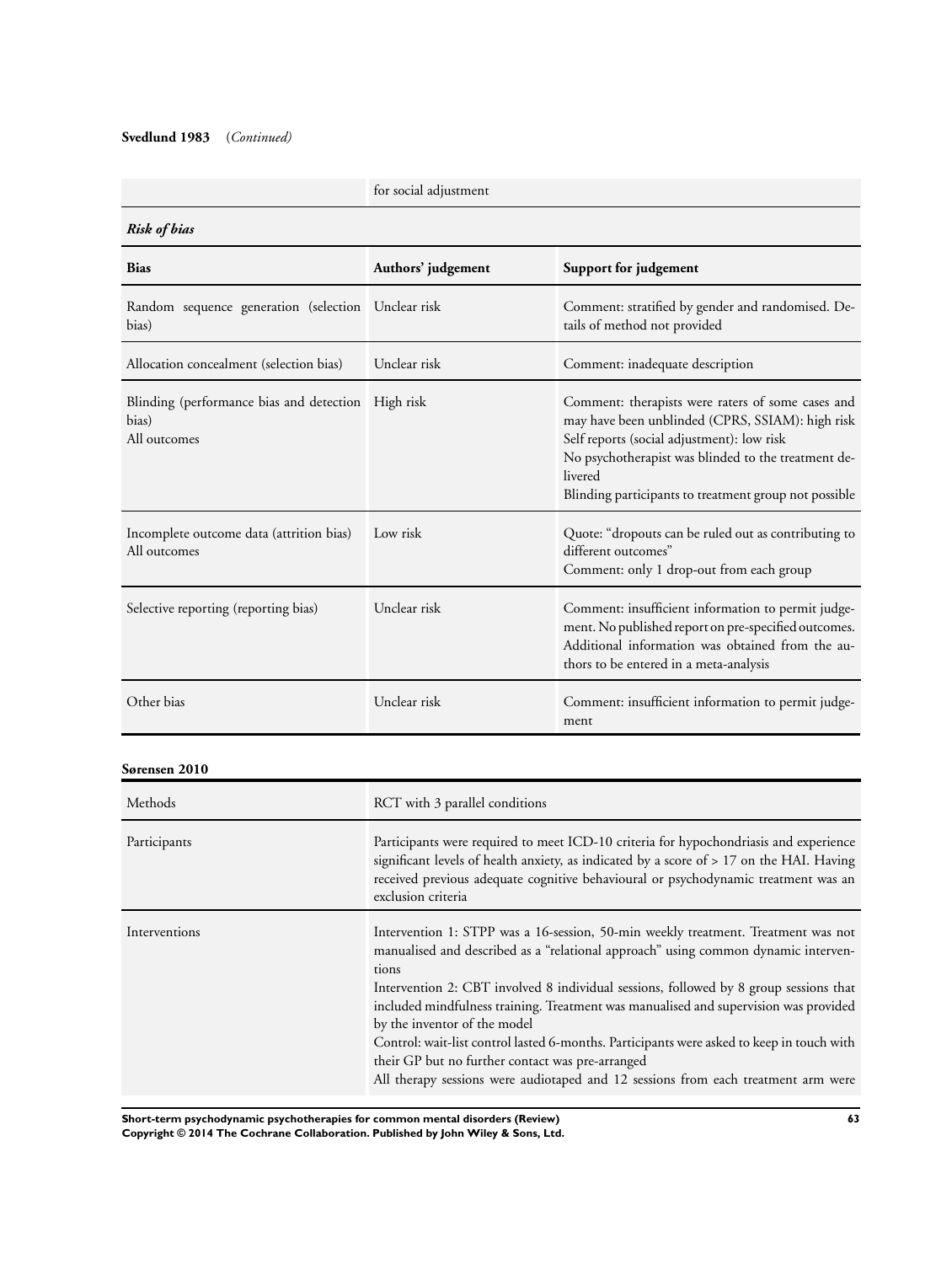### **Sørensen 2010** (*Continued)*

|              | randomly selected and independently rated to evaluate therapist adherence to specific<br>and non-specific components of psychotherapy                                                                                                                                                                                                   |
|--------------|-----------------------------------------------------------------------------------------------------------------------------------------------------------------------------------------------------------------------------------------------------------------------------------------------------------------------------------------|
| Outcomes     | The HAI and HAM-A were described a primary outcome measures and secondary<br>outcome measures included the HAM-D and BAI. Independent trained raters, blinded<br>to treatment group, provided observer ratings using the HAM-D and HAM-A. Outcome<br>data were collected prior to treatment onset and 1 year after the end of treatment |
| <b>Notes</b> | Data from HAM-D and HAM-A used in review                                                                                                                                                                                                                                                                                                |

*Risk of bias*

| <b>Bias</b>                                                                | Authors' judgement | Support for judgement                                                                                                                                                                                                                                                                                                                                                                                   |
|----------------------------------------------------------------------------|--------------------|---------------------------------------------------------------------------------------------------------------------------------------------------------------------------------------------------------------------------------------------------------------------------------------------------------------------------------------------------------------------------------------------------------|
| Random sequence generation (selection Low risk<br>bias)                    |                    | Quote: "randomised allocation was computer gener-<br>ated in permuted blocks of eight. The block sizes were<br>concealed until the end of the trial"<br>Comment: low risk of selection bias                                                                                                                                                                                                             |
| Allocation concealment (selection bias)                                    | Low risk           | Quote: "Concealment of allocation from the initial<br>assessor was ensured by a procedure involving central-<br>ized telephone randomisation"<br>Comment: low risk of selection bias                                                                                                                                                                                                                    |
| Blinding (performance bias and detection Low risk<br>bias)<br>All outcomes |                    | Quote: "It was not possible to blind the patients and<br>therapists to the group allocation, but the raters as-<br>sessing outcome were blinded with respect to group<br>assignment. The blinding was evaluated"<br>Comments: self report data (Health Anxiety Inven-<br>tory, BAI) considered low risk of detection bias. Ob-<br>jective ratings (HAMA, HAMD) considered low risk<br>of detection bias |
| Incomplete outcome data (attrition bias)<br>All outcomes                   | Low risk           | Quote: "we used a modified ITT analysis" and "miss-<br>ing data were imputed using the last observation car-<br>ried forward procedure"                                                                                                                                                                                                                                                                 |
| Selective reporting (reporting bias)                                       | Unclear risk       | Comment: insufficient information to permit judge-<br>ment. No published report on pre-specified outcomes                                                                                                                                                                                                                                                                                               |
| Other bias                                                                 | Unclear risk       | Model of STPP is restricted from using core psycho-<br>dynamic techniques and questionable as to whether<br>or not it is a bona fide versus a "built to under per-<br>form" control model of STPP                                                                                                                                                                                                       |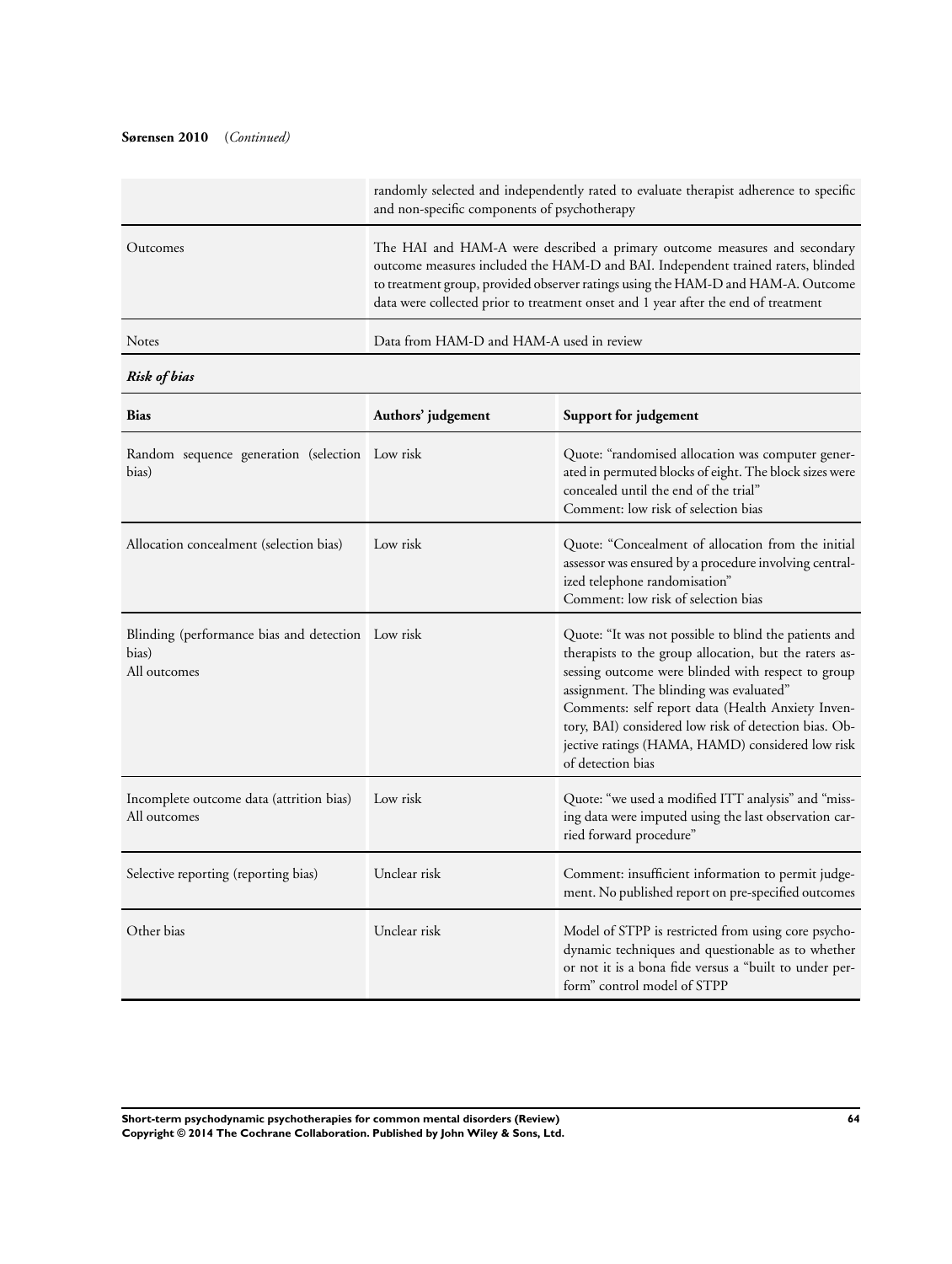**Vitriol 2009**

| Methods       | RCT with 2 parallel conditions                                                                                                                                                                                                                                                                                                                                                                                                                                                                                                                                                                                                                                                                                                                                                          |
|---------------|-----------------------------------------------------------------------------------------------------------------------------------------------------------------------------------------------------------------------------------------------------------------------------------------------------------------------------------------------------------------------------------------------------------------------------------------------------------------------------------------------------------------------------------------------------------------------------------------------------------------------------------------------------------------------------------------------------------------------------------------------------------------------------------------|
| Participants  | Consecutive women, aged > 20 years, diagnosed with severe depression in primary care<br>clinics were referred for evaluation. Participants meeting ICD-10 criteria for severe de-<br>pression, HAM-D score > 20 and reporting past traumatic life experiences were included<br>in the trial                                                                                                                                                                                                                                                                                                                                                                                                                                                                                             |
| Interventions | Intervention: participants were randomised to receive either standard treatment, de-<br>scribed as supportive psychotherapy provided by a psychologist. The 3-month brief psy-<br>chodynamic intervention treatment was non-manualised weekly psychotherapy focused<br>on, "developing a cognitive understanding of personal characteristics and behaviours that<br>allowed the repetition of traumatic experiences past and present. Behavioural changes<br>that would alter the relationship between the victim and aggressor were addressed." An<br>initial assessment session with a multidisciplinary team was described as using a psycho-<br>dynamic orientation<br>Control: standard treatment<br>Participants in both groups received pharmacological treatment as appropriate |
| Outcomes      | Outcome data was collected pre-treatment, at 3 months (or on treatment completion)<br>and at 6 months. An external rater administered the HAM-D, and a different external<br>rater administered the OQ-45.2 and PTO                                                                                                                                                                                                                                                                                                                                                                                                                                                                                                                                                                     |
| <b>Notes</b>  | Subscale data from the OQ-45 used in review for measurement of general psychiatric<br>symptoms, interpersonal problems and social adjustment. HAM-D ratings were used<br>for depression and the PTO for a measure of anxiety symptoms                                                                                                                                                                                                                                                                                                                                                                                                                                                                                                                                                   |

*Risk of bias*

| <b>Bias</b>                                                                | Authors' judgement | Support for judgement                                                                                                                                                                                                                                                                                                                                                                                                                                           |
|----------------------------------------------------------------------------|--------------------|-----------------------------------------------------------------------------------------------------------------------------------------------------------------------------------------------------------------------------------------------------------------------------------------------------------------------------------------------------------------------------------------------------------------------------------------------------------------|
| Random sequence generation (selection Unclear risk<br>bias)                |                    | Comment: insufficient information                                                                                                                                                                                                                                                                                                                                                                                                                               |
| Allocation concealment (selection bias)                                    | Unclear risk       | Comment: insufficient information                                                                                                                                                                                                                                                                                                                                                                                                                               |
| Blinding (performance bias and detection Low risk<br>bias)<br>All outcomes |                    | Comment: observer-rated outcome ratings (HAM-<br>D) and participant self report ratings (OQ-45, PTO)<br>considered a low risk of detection bias                                                                                                                                                                                                                                                                                                                 |
| Incomplete outcome data (attrition bias)<br>All outcomes                   | Low risk           | Comment: a similar level of attrition was present in<br>the intervention group (9/45) compared with stan-<br>dard treatment (11/46) but there may have been dif-<br>ferences in the reasons for drop-out between groups:<br>4 in the intervention group "got better". However,<br>outcome data were available for 91% of participants<br>at 3 months and 81% at 6 months and ITT analyses<br>were conducted thus minimising possible effects of<br>missing data |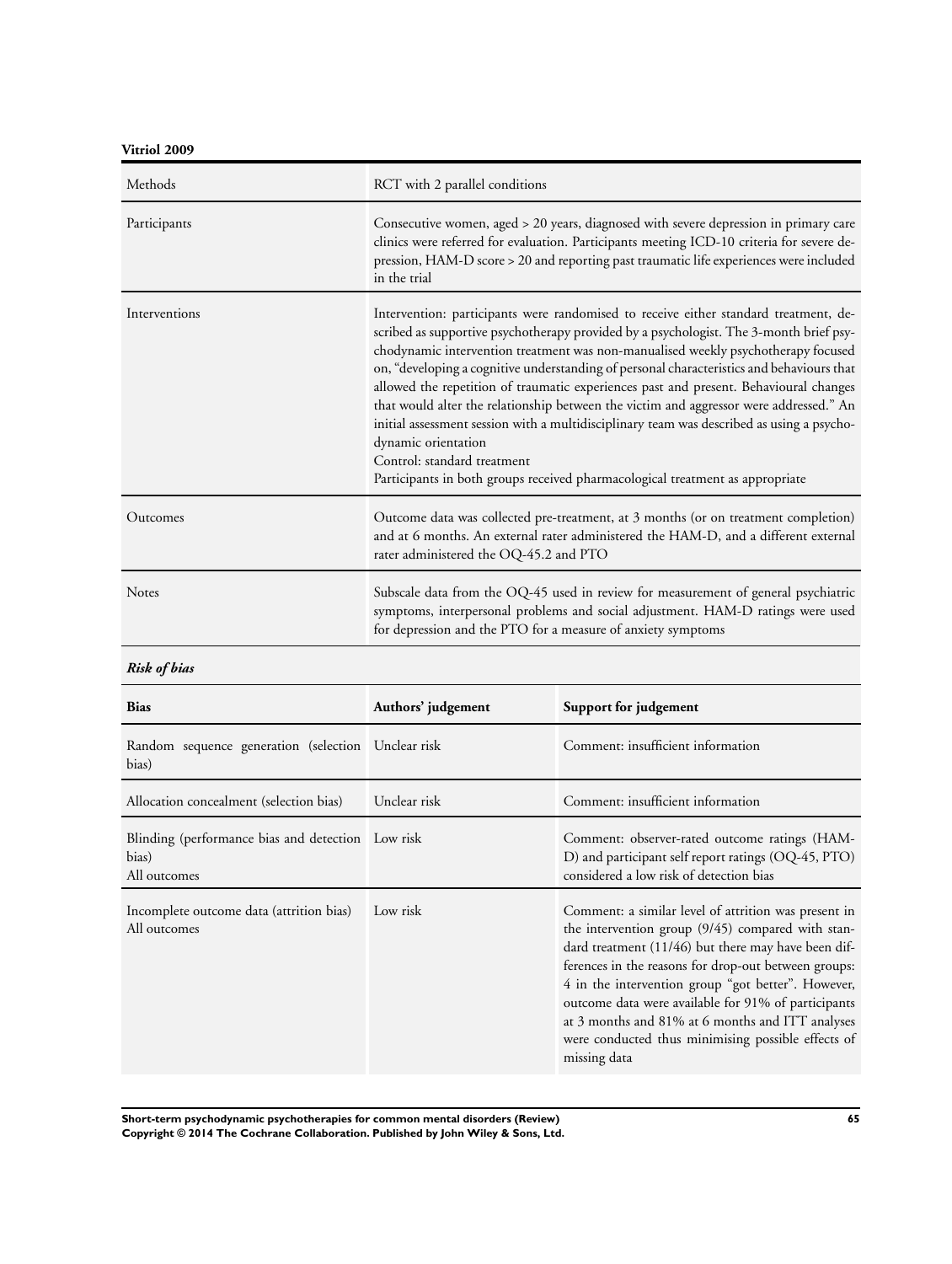### **Vitriol 2009** (*Continued)*

| Selective reporting (reporting bias)                                           | Unclear risk                                                                                                                                                                                                                                                                                                                                                                                                                                                                                       | Comment: insufficient information to permit judge-<br>ment. No published report on pre-specified outcomes                                                                                                                                                                                                                                                                                                                                                     |  |
|--------------------------------------------------------------------------------|----------------------------------------------------------------------------------------------------------------------------------------------------------------------------------------------------------------------------------------------------------------------------------------------------------------------------------------------------------------------------------------------------------------------------------------------------------------------------------------------------|---------------------------------------------------------------------------------------------------------------------------------------------------------------------------------------------------------------------------------------------------------------------------------------------------------------------------------------------------------------------------------------------------------------------------------------------------------------|--|
| Other bias                                                                     | Unclear risk                                                                                                                                                                                                                                                                                                                                                                                                                                                                                       | Comment: insufficient information to permit judge-<br>ment                                                                                                                                                                                                                                                                                                                                                                                                    |  |
| Wiborg 1996                                                                    |                                                                                                                                                                                                                                                                                                                                                                                                                                                                                                    |                                                                                                                                                                                                                                                                                                                                                                                                                                                               |  |
| Methods                                                                        | RCT with 2 parallel conditions                                                                                                                                                                                                                                                                                                                                                                                                                                                                     |                                                                                                                                                                                                                                                                                                                                                                                                                                                               |  |
| Participants                                                                   |                                                                                                                                                                                                                                                                                                                                                                                                                                                                                                    | 40 participants (23 women, 17 men) with panic disorder, with or without agoraphobia<br>Inclusion criteria: at least 1 panic attack per week in the 3-week period prior to inclusion<br>into the study. There was co-morbidity: 3 participants had GAD, 3 had participants<br>social phobia, 3 participants had hypochondriasis, 14 participants had simple phobia, 2<br>participants had secondary major depressive episode, 2 participants had secondary OCD |  |
| Interventions                                                                  | Intervention: clomipramine with brief dynamic psychotherapy (manualised, based on<br>Davanloo 1980; Malan 1976; Strupp 1984)<br>Control: clomipramine alone<br>Clomipramine was administered with a flexible step-up procedure (during which time<br>benzodiazepines were allowed), until a dosage of 150 mg/day, for 36 weeks<br>BDP was administered by 1 therapist with experience (years not given), 1 weekly visit<br>for 15 weeks, with 3 sessions given before the start of pharmacotherapy |                                                                                                                                                                                                                                                                                                                                                                                                                                                               |  |
| Outcomes                                                                       | Pre-, during (weekly), post-, 18 months follow-up. Overall: SCL-90, STAI, GAS, CGI.<br>Panic attack diary, PAAS, HAM-A, Sheehan Disability Scale, Phobia Scale, HRSD,<br>Medical Events Checklist (register adverse effects of clomipramine)                                                                                                                                                                                                                                                       |                                                                                                                                                                                                                                                                                                                                                                                                                                                               |  |
| Notes                                                                          | SCL-90, HAM-D, and HAM-A, Sheehan Disability Scale - Social Functioning data<br>used                                                                                                                                                                                                                                                                                                                                                                                                               |                                                                                                                                                                                                                                                                                                                                                                                                                                                               |  |
| <b>Risk of bias</b>                                                            |                                                                                                                                                                                                                                                                                                                                                                                                                                                                                                    |                                                                                                                                                                                                                                                                                                                                                                                                                                                               |  |
| <b>Bias</b>                                                                    | Authors' judgement                                                                                                                                                                                                                                                                                                                                                                                                                                                                                 | Support for judgement                                                                                                                                                                                                                                                                                                                                                                                                                                         |  |
| Random sequence generation (selection Low risk<br>bias)                        |                                                                                                                                                                                                                                                                                                                                                                                                                                                                                                    | Quote: "randomised using computerized random<br>number generator and sealed envelopes"                                                                                                                                                                                                                                                                                                                                                                        |  |
| Allocation concealment (selection bias)                                        | Low risk                                                                                                                                                                                                                                                                                                                                                                                                                                                                                           | Quote: "sealed envelopes"                                                                                                                                                                                                                                                                                                                                                                                                                                     |  |
| Blinding (performance bias and detection Unclear risk<br>bias)<br>All outcomes |                                                                                                                                                                                                                                                                                                                                                                                                                                                                                                    | Comment: self report outcome data (SCL-90) consid-<br>ered low risk of detection bias. Insufficient informa-<br>tion on blinding of observer-rated measures (HAM-<br>D, HAM-A, Sheehan Disability Scale); therefore, bias<br>considered unclear<br>No psychotherapist was blinded to the treatment de-<br>livered                                                                                                                                             |  |

**Short-term psychodynamic psychotherapies for common mental disorders (Review) 66 Copyright © 2014 The Cochrane Collaboration. Published by John Wiley & Sons, Ltd.**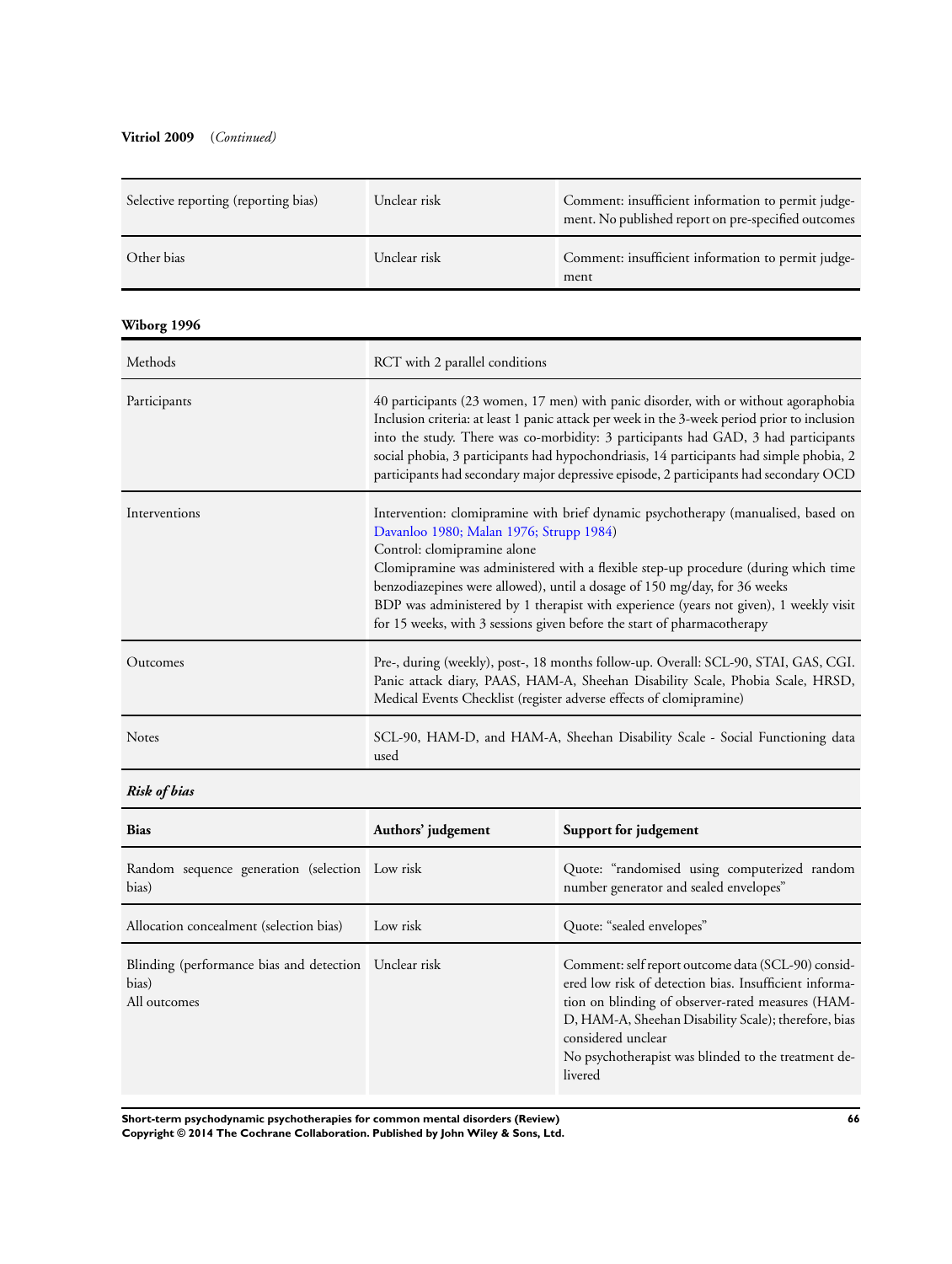### **Wiborg 1996** (*Continued)*

| Low risk<br>Incomplete outcome data (attrition bias)<br>Comment: all evaluated at all points<br>All outcomes<br>Unclear risk<br>Selective reporting (reporting bias)<br>Comment: insufficient information to permit judge-<br>ment. No published report on pre-specified outcomes<br>Other bias<br>Unclear risk<br>Comment: insufficient information to permit judge-<br>ment<br>Methods<br>RCT with 3 parallel conditions<br>Participants<br>93 psychiatric outpatients<br>Inclusion criteria: aged 18-60 years; evidence of at least 1 close personal relationship; no<br>evidence of psychosis, organic brain syndrome, or mental retardation; no active DSM-<br>III-R axis III medical diagnosis; no evidence of current substance abuse; no acute suicidal<br>behaviour; no history of violent behaviour or destructive impulse control problems; and<br>no use of psychotropic medications, such as lithium, neuroleptics or antidepressants in<br>the past year<br>Exclusion criteria: axis II diagnoses of schizoid, paranoid, schizotypal, narcissistic and<br>borderline personality disorders<br>Interventions<br>Intervention 1: STDP, manualised, based on Davanloo 1980<br>Intervention 2: BAP based on Pollack 1991<br>Control: waiting list (mean wait-list time 14.9 weeks)<br>24 therapists (13 for STDP, 11 for BAP), mean experience 11.6 years, mean number of<br>sessions, both techniques combined, 40.3<br>All sessions videotaped, adherence rated through systematic scales<br>Outcomes<br>Assessed at pre-treatment and 1 month post-treatment: GSI of SCL-90-R, SAS, target<br>complaints rating<br>6 months post: target complaints<br>SCL-90 and SAS data used in review<br>Notes<br>STDP and BAP entered separately as contrasting forms of STPP models<br><b>Risk of bias</b><br><b>Bias</b><br>Authors' judgement<br>Support for judgement<br>Comment: insufficient information<br>Random sequence generation (selection<br>Unclear risk<br>bias)<br>Comment: insufficient information<br>Unclear risk<br>Allocation concealment (selection bias) |              |  | Blinding participants to treatment group not possible |
|------------------------------------------------------------------------------------------------------------------------------------------------------------------------------------------------------------------------------------------------------------------------------------------------------------------------------------------------------------------------------------------------------------------------------------------------------------------------------------------------------------------------------------------------------------------------------------------------------------------------------------------------------------------------------------------------------------------------------------------------------------------------------------------------------------------------------------------------------------------------------------------------------------------------------------------------------------------------------------------------------------------------------------------------------------------------------------------------------------------------------------------------------------------------------------------------------------------------------------------------------------------------------------------------------------------------------------------------------------------------------------------------------------------------------------------------------------------------------------------------------------------------------------------------------------------------------------------------------------------------------------------------------------------------------------------------------------------------------------------------------------------------------------------------------------------------------------------------------------------------------------------------------------------------------------------------------------------------------------------------------------------------------------------------------------------------------------|--------------|--|-------------------------------------------------------|
|                                                                                                                                                                                                                                                                                                                                                                                                                                                                                                                                                                                                                                                                                                                                                                                                                                                                                                                                                                                                                                                                                                                                                                                                                                                                                                                                                                                                                                                                                                                                                                                                                                                                                                                                                                                                                                                                                                                                                                                                                                                                                    |              |  |                                                       |
|                                                                                                                                                                                                                                                                                                                                                                                                                                                                                                                                                                                                                                                                                                                                                                                                                                                                                                                                                                                                                                                                                                                                                                                                                                                                                                                                                                                                                                                                                                                                                                                                                                                                                                                                                                                                                                                                                                                                                                                                                                                                                    |              |  |                                                       |
|                                                                                                                                                                                                                                                                                                                                                                                                                                                                                                                                                                                                                                                                                                                                                                                                                                                                                                                                                                                                                                                                                                                                                                                                                                                                                                                                                                                                                                                                                                                                                                                                                                                                                                                                                                                                                                                                                                                                                                                                                                                                                    |              |  |                                                       |
|                                                                                                                                                                                                                                                                                                                                                                                                                                                                                                                                                                                                                                                                                                                                                                                                                                                                                                                                                                                                                                                                                                                                                                                                                                                                                                                                                                                                                                                                                                                                                                                                                                                                                                                                                                                                                                                                                                                                                                                                                                                                                    | Winston 1994 |  |                                                       |
|                                                                                                                                                                                                                                                                                                                                                                                                                                                                                                                                                                                                                                                                                                                                                                                                                                                                                                                                                                                                                                                                                                                                                                                                                                                                                                                                                                                                                                                                                                                                                                                                                                                                                                                                                                                                                                                                                                                                                                                                                                                                                    |              |  |                                                       |
|                                                                                                                                                                                                                                                                                                                                                                                                                                                                                                                                                                                                                                                                                                                                                                                                                                                                                                                                                                                                                                                                                                                                                                                                                                                                                                                                                                                                                                                                                                                                                                                                                                                                                                                                                                                                                                                                                                                                                                                                                                                                                    |              |  |                                                       |
|                                                                                                                                                                                                                                                                                                                                                                                                                                                                                                                                                                                                                                                                                                                                                                                                                                                                                                                                                                                                                                                                                                                                                                                                                                                                                                                                                                                                                                                                                                                                                                                                                                                                                                                                                                                                                                                                                                                                                                                                                                                                                    |              |  |                                                       |
|                                                                                                                                                                                                                                                                                                                                                                                                                                                                                                                                                                                                                                                                                                                                                                                                                                                                                                                                                                                                                                                                                                                                                                                                                                                                                                                                                                                                                                                                                                                                                                                                                                                                                                                                                                                                                                                                                                                                                                                                                                                                                    |              |  |                                                       |
|                                                                                                                                                                                                                                                                                                                                                                                                                                                                                                                                                                                                                                                                                                                                                                                                                                                                                                                                                                                                                                                                                                                                                                                                                                                                                                                                                                                                                                                                                                                                                                                                                                                                                                                                                                                                                                                                                                                                                                                                                                                                                    |              |  |                                                       |
|                                                                                                                                                                                                                                                                                                                                                                                                                                                                                                                                                                                                                                                                                                                                                                                                                                                                                                                                                                                                                                                                                                                                                                                                                                                                                                                                                                                                                                                                                                                                                                                                                                                                                                                                                                                                                                                                                                                                                                                                                                                                                    |              |  |                                                       |
|                                                                                                                                                                                                                                                                                                                                                                                                                                                                                                                                                                                                                                                                                                                                                                                                                                                                                                                                                                                                                                                                                                                                                                                                                                                                                                                                                                                                                                                                                                                                                                                                                                                                                                                                                                                                                                                                                                                                                                                                                                                                                    |              |  |                                                       |
|                                                                                                                                                                                                                                                                                                                                                                                                                                                                                                                                                                                                                                                                                                                                                                                                                                                                                                                                                                                                                                                                                                                                                                                                                                                                                                                                                                                                                                                                                                                                                                                                                                                                                                                                                                                                                                                                                                                                                                                                                                                                                    |              |  |                                                       |
|                                                                                                                                                                                                                                                                                                                                                                                                                                                                                                                                                                                                                                                                                                                                                                                                                                                                                                                                                                                                                                                                                                                                                                                                                                                                                                                                                                                                                                                                                                                                                                                                                                                                                                                                                                                                                                                                                                                                                                                                                                                                                    |              |  |                                                       |

**Short-term psychodynamic psychotherapies for common mental disorders (Review) 67 Copyright © 2014 The Cochrane Collaboration. Published by John Wiley & Sons, Ltd.**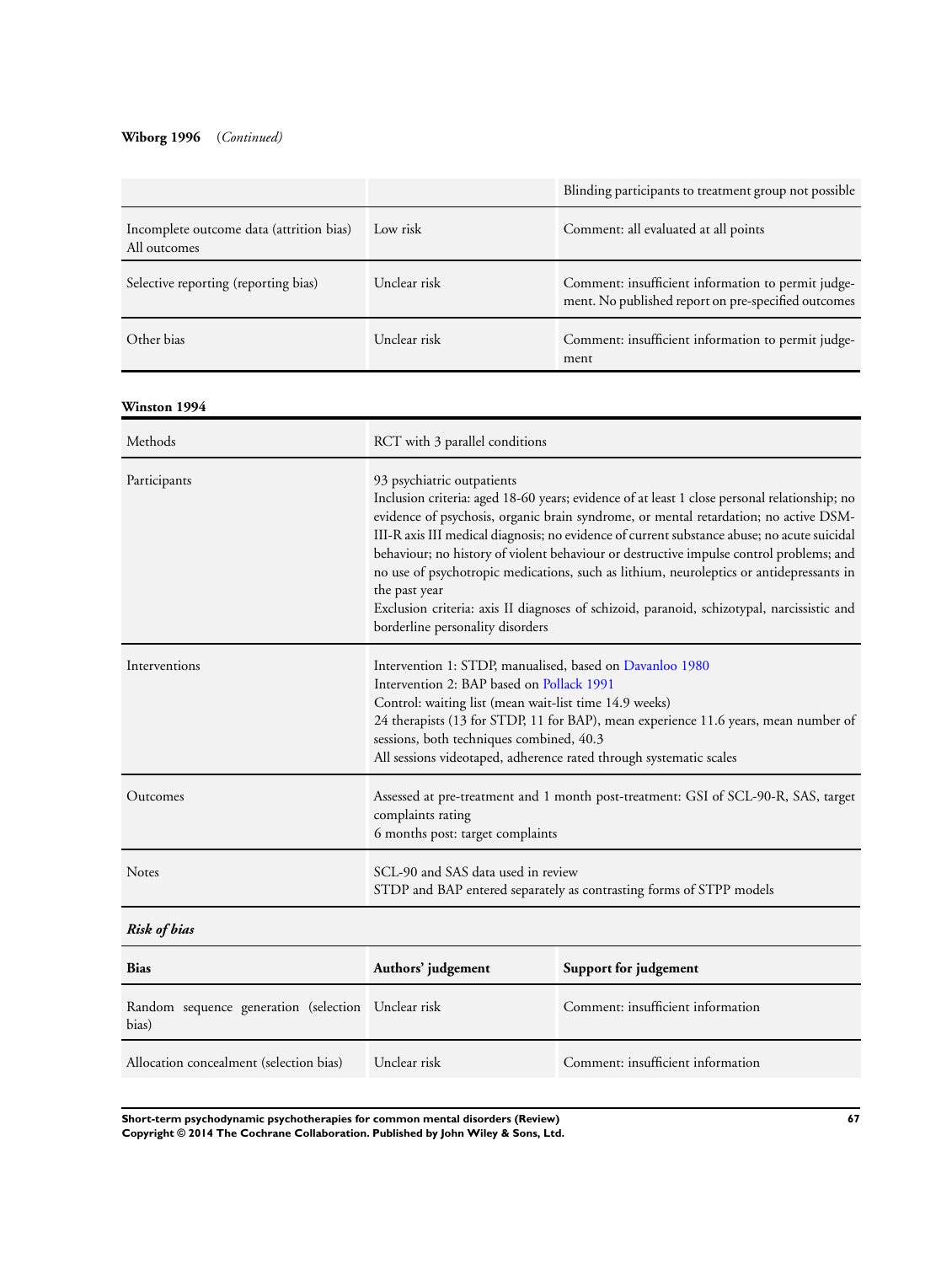| Blinding (performance bias and detection Low risk<br>bias)<br>All outcomes |              | Comment: self report ratings (SCL-90, SAS) consid-<br>ered low risk of bias<br>No psychotherapist was blinded to the treatment de-<br>livered<br>Blinding participants to treatment group not possible                                                                                                                                                                                                      |
|----------------------------------------------------------------------------|--------------|-------------------------------------------------------------------------------------------------------------------------------------------------------------------------------------------------------------------------------------------------------------------------------------------------------------------------------------------------------------------------------------------------------------|
| Incomplete outcome data (attrition bias)<br>All outcomes                   | High risk    | Quote: "the patients who dropped out of the study<br>were similar to the treated patients in both demo-<br>graphic characteristics and diagnosis, although no for-<br>mal analyses were conducted because of the small<br>number of dropouts"<br>Comment: 6/31 participants in STDP dropped out<br>vs. 2/32 in BAP: this is considered significant enough<br>to warrant analysis to rule out attrition bias |
| Selective reporting (reporting bias)                                       | Unclear risk | Comment: insufficient information to permit judge-<br>ment. No published report on pre-specified outcomes                                                                                                                                                                                                                                                                                                   |
| Other bias                                                                 | Unclear risk | Comment: insufficient information to permit judge-<br>ment                                                                                                                                                                                                                                                                                                                                                  |

BAI: Beck Anxiety Inventory; BAP: brief adaptive psychotherapy; BDI: Beck Depression Inventory; BDT: brief dynamic therapy; BSI: Brief Symptom Inventory; CBT: cognitive behavioural therapy; CGI: Clinical Global Impressions; CGI-I: Clinical Global Impression - Improvement scale; CGI-S: Clinical Global Impression - Severity scale; CPRS: complex regional pain syndrome; DSM-III: Diagnostic and Statistical Manual of Mental Disorders - third edition; DSM-IV: Diagnostic and Statistical Manual of Mental Disorders - fourth edition; EPDS: Edinburgh Postnatal Depression Scale; GAF: Global Assessment of Functioning; GAS: Global Assessment Scale; GP: general practitioner; GSI: Global Severity Index; HAI: Health Anxiety Inventory; HAM-A: Hamilton Anxiety Rating Scale; HAM-D: Hamilton Depression Rating Scale; HDRS: Hamilton Depression Rating Scale; HQ: Health Questionnaire; hr: hour; IBS: irritable bowel syndrome; ICD-10: International Statistical Classification of Diseases and Health Related Problems 10th Revision; IIP: Inventory of Interpersonal Problems; ISTDP: intensive short-term dynamic psychotherapy; ITT: intention to treat; LWASQ: Lehrer Woolfolk Anxiety Symptom Questionnaire; MDD: major depressive disorder; min: minute; OCD: obsessivecompulsive disorder; OQ: Outcome Questionnaire; PAAS: Panic Attack and Anxiety Scale; PBT: psychodynamic body therapy; PHQ: Patient Health Questionnaire; PIT: psychodynamic interpersonal therapy; PPD: postpartum depression; PTO: Post-traumatic Stress Treatment Outcome scale; PTSD: post-traumatic stress disorder; QLDS: Quality of Life Depression Scale; QOR Quality of Object Relations; RCT: randomised controlled trial; SAS: Social Adjustment Scale; SCID: Structured Clinical Interview for DSM-IV Disorders; SCL-90: Symptom Checklist-90; SCL-90-GSI: Symptom Checklist-90 Global Severity Index; SCL-90-R: Symptom Checklist-90 - Revised; SCORAD: Scoring of Atopic Dermatitis Index; SF-36 MCS: 36-item Short Form - Mental Component Summary; SF-36 PCS: 36-item Short Form - Physical Component Summary; SF-36: 36-item Short Form; SPRS: Sydney Psychosocial Reintegration Scale; SPSP: short psychodynamic supportive psychotherapy; SSIAM: Structured and Scaled Interview to Assess Maladjustment; STAI: State-trait Anxiety Inventory; STDP: short-term dynamic psychotherapy; STPP: shortterm psychodynamic psychotherapy; TAU: treatment as usual; TLP: time-limited psychotherapy; VAS: visual analogue scale; WHO: World Health Organization; Y-BOCS: Yale-Brown Obsessive Compulsive Scale.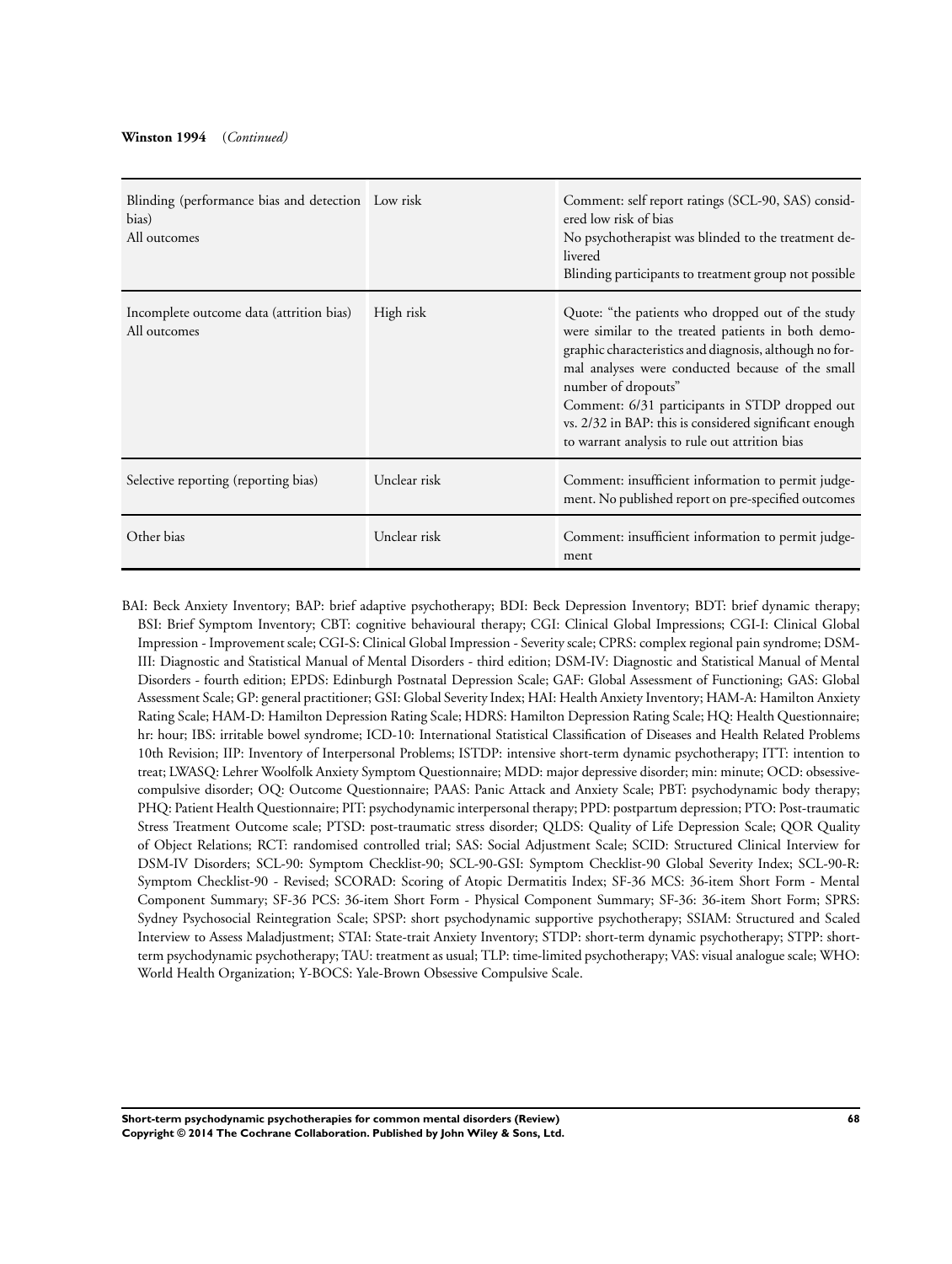## **Characteristics of excluded studies** *[ordered by study ID]*

| Study                   | Reason for exclusion                                                                                                                                                                                           |
|-------------------------|----------------------------------------------------------------------------------------------------------------------------------------------------------------------------------------------------------------|
| Brodaty 1983            | Length of sessions only 30 min                                                                                                                                                                                 |
| Budman 1988             | Compared individual STPP to an active treatment: group STPP                                                                                                                                                    |
| Fairburn 1986           | Short-form focal therapy compared with an active treatment: cognitive behavioural approach                                                                                                                     |
| Gallagher 1982          | Compared STPP with 2 active treatments: behavioural therapy and cognitive therapy                                                                                                                              |
| Gallagher-Thompson 1994 | Brief psychodynamic therapy compared with an active treatment, cognitive-behavioural therapy, for<br>clinically depressed family carers                                                                        |
| Gilbert 1982            | Group therapy                                                                                                                                                                                                  |
| <b>Hall 1987</b>        | Randomised controlled trial of 30 females with anorexia nervosa. Excluded because the treatment<br>group was a combined individual psychodynamic psychotherapy and family therapy approach                     |
| Hardy 1995              | Psychodynamic-interpersonal therapy was compared with an active control: cognitive behavioural<br>therapy                                                                                                      |
| Hellerstein 1998        | STDP was compared with an active treatment control                                                                                                                                                             |
| Knekt 2004              | Compared STPP with active comparators                                                                                                                                                                          |
| Maina 2009              | Participants included in this long-term follow-up study only include remitters who were not a ran-<br>domised sample of original participants                                                                  |
| McLean 1979             | Short-term psychotherapy was compared with active controls in people with depression                                                                                                                           |
| Morris 1975             | Group therapy                                                                                                                                                                                                  |
| Nanzer 2012             | Not a randomised controlled trial                                                                                                                                                                              |
| Piper 1998              | A randomised controlled trial comparing 2 active forms of therapy, interpretive and supportive forms<br>of short-term individual psychotherapy, in adult outpatients with a variety of axis I and II diagnoses |
| Shapiro 1987            | Exploratory (relationship-oriented) therapy, a "nonspecific dynamic therapy" was compared was an<br>active control                                                                                             |
| Shapiro 1995            | Psychodynamic-interpersonal therapy was compared with an active control, cognitive behavioural<br>therapy                                                                                                      |
| Simpson 2003            | Use of a brief therapy by general practitioners in people with chronic depression. Method of psy-<br>chotherapy used was "Freudian psychoanalysis", which is not a standard STPP                               |

**Short-term psychodynamic psychotherapies for common mental disorders (Review) 69 Copyright © 2014 The Cochrane Collaboration. Published by John Wiley & Sons, Ltd.**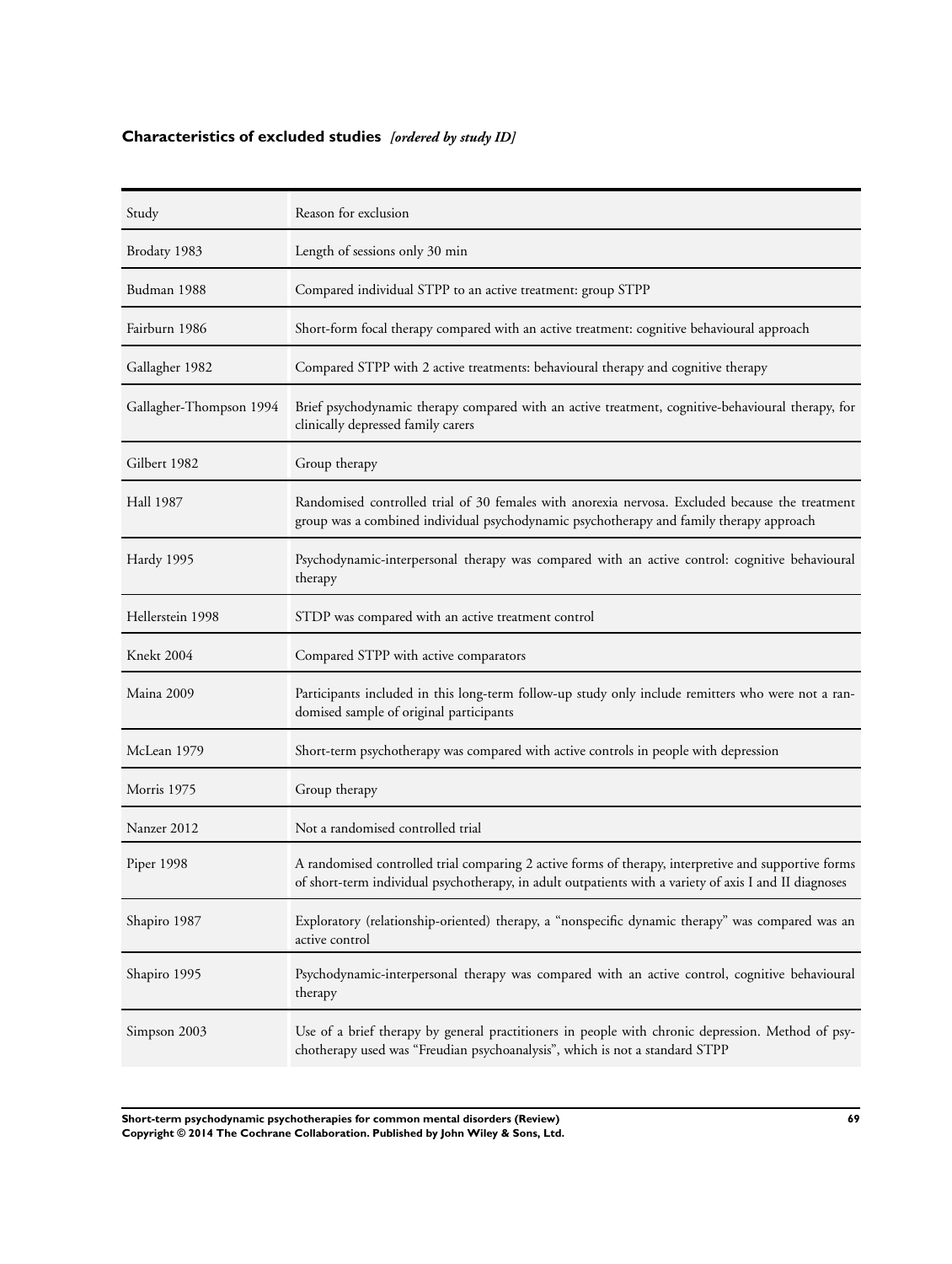#### (*Continued)*

| Sjodin 1986    | Short-term psychotherapy in combination with medical treatment was compared with medical treat-<br>ment only in people with chronic peptic ulcer disease. This was a study from 20 years ago before the<br>introduction of triple therapy for the eradication of Helicobacter pylori                        |
|----------------|-------------------------------------------------------------------------------------------------------------------------------------------------------------------------------------------------------------------------------------------------------------------------------------------------------------|
| Svartberg 2004 | STDP was compared with cognitive therapy, an active treatment control                                                                                                                                                                                                                                       |
| Thompson 1987  | STDP was compared with 2 active treatments and a delayed treatment condition. Data for the wait-<br>list could not be compared with the treatment as it was a partially case-controlled study, with the<br>participants in the wait-list groups ultimately being incorporated into the treatment conditions |
| Vinnars 2005   | Control group was an active psychotherapy                                                                                                                                                                                                                                                                   |

min: minutes; STDP: short-term dynamic psychotherapy; STPP: short-term psychodynamic psychotherapy.

# **Characteristics of studies awaiting assessment** *[ordered by study ID]*

### **Barber 2012**

| Methods      | RCT of STPP versus placebo and versus medication management |
|--------------|-------------------------------------------------------------|
| Participants | 156 adults with major depression                            |
|              | Interventions STPP 16 weeks' time limited. Luborsky 1984    |
| Outcomes     | HAM-D, remission and response                               |
| <b>Notes</b> | NCT00043550                                                 |

### **Beutel 2014**

| Methods      | RCT of STPP vs. care as usual                        |
|--------------|------------------------------------------------------|
| Participants | 157 women with major depression and breast cancer    |
|              | Interventions STPP 20 sessions maximum Luborsky 1984 |
| Outcomes     | Hospital Anxiety and Depression Scale                |
| <b>Notes</b> | ISRCTN96793588                                       |

**Short-term psychodynamic psychotherapies for common mental disorders (Review) 70 Copyright © 2014 The Cochrane Collaboration. Published by John Wiley & Sons, Ltd.**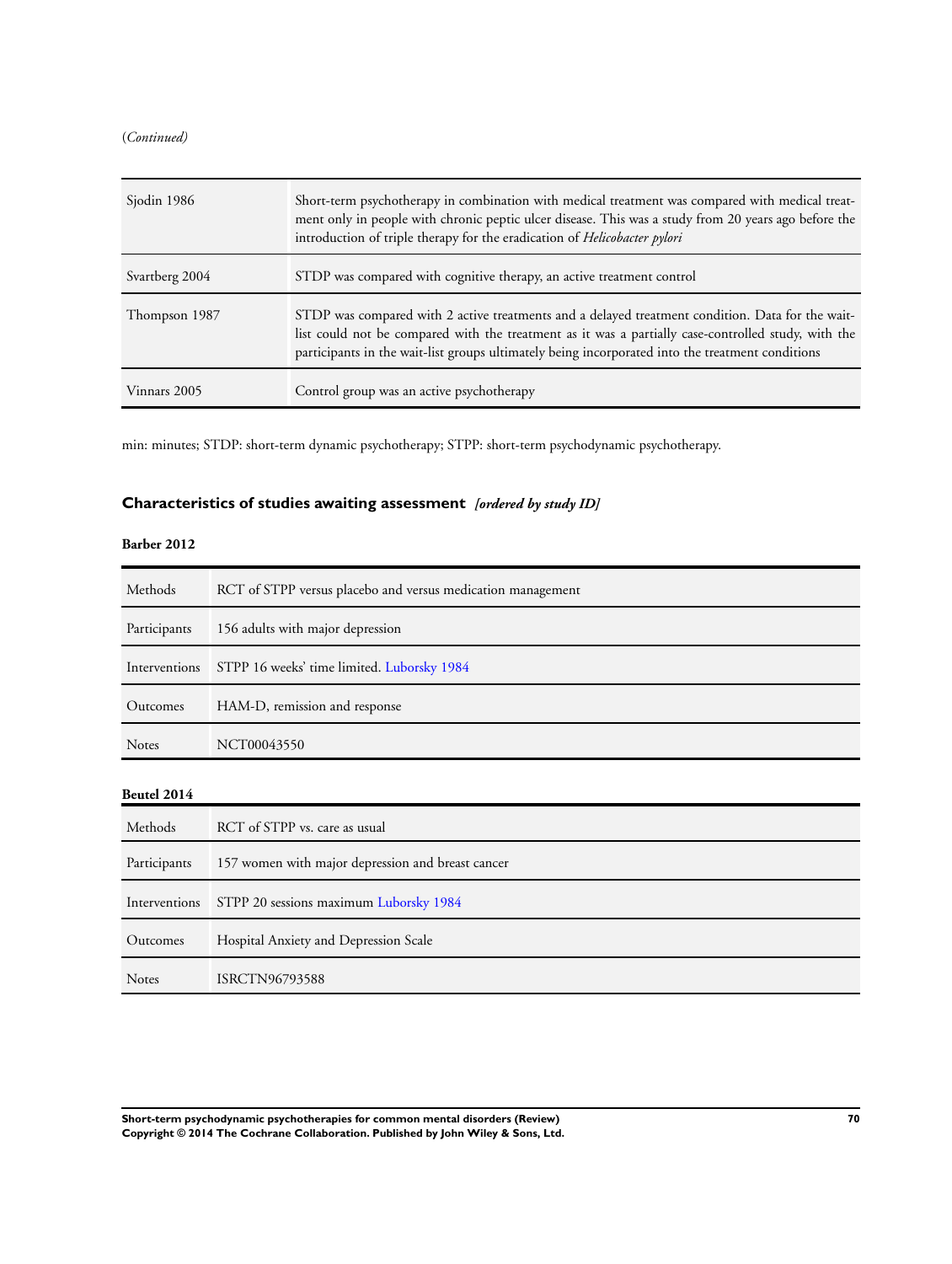| Methods      | RCT of STPP vs. CBT vs. routine care  |
|--------------|---------------------------------------|
| Participants | 35 adults with panic disorder         |
|              | Interventions STPP Malan 1976 vs. CBT |
| Outcomes     | HAM-D, HAM-A, PAAAS, TAS-20           |
| <b>Notes</b> |                                       |

#### **Faramarzi 2013**

| Methods       | RCT of STPP vs. medical management                             |
|---------------|----------------------------------------------------------------|
| Participants  | 49 participants with functional dyspepsia                      |
| Interventions | STPP Luborsky 1984 vs. medical management                      |
| Outcomes      | PAGI-SYM: measure of gastrointestinal symptoms; DSQ 40; TAS-20 |
| <b>Notes</b>  | IRCT201102285931N1                                             |

### **Gibbons 2012**

| Methods      | RCT of STPP                                                                   |
|--------------|-------------------------------------------------------------------------------|
| Participants | 40 adults with major depression                                               |
|              | Interventions STPP 12 session limited time, Luborsky 1984. Treatment as usual |
| Outcomes     | Basis 24, HAM-D                                                               |
| <b>Notes</b> |                                                                               |

## **Kompoliti 2014**

| Methods      | RCT of STPP. Cross-over after wait-list                    |
|--------------|------------------------------------------------------------|
| Participants | 15 with functional movement disorders                      |
|              | Interventions STPP Davanloo 1980, 12 sessions time limited |
| Outcomes     | CGI, HAM-D, Beck Anxiety Inventory                         |
| <b>Notes</b> |                                                            |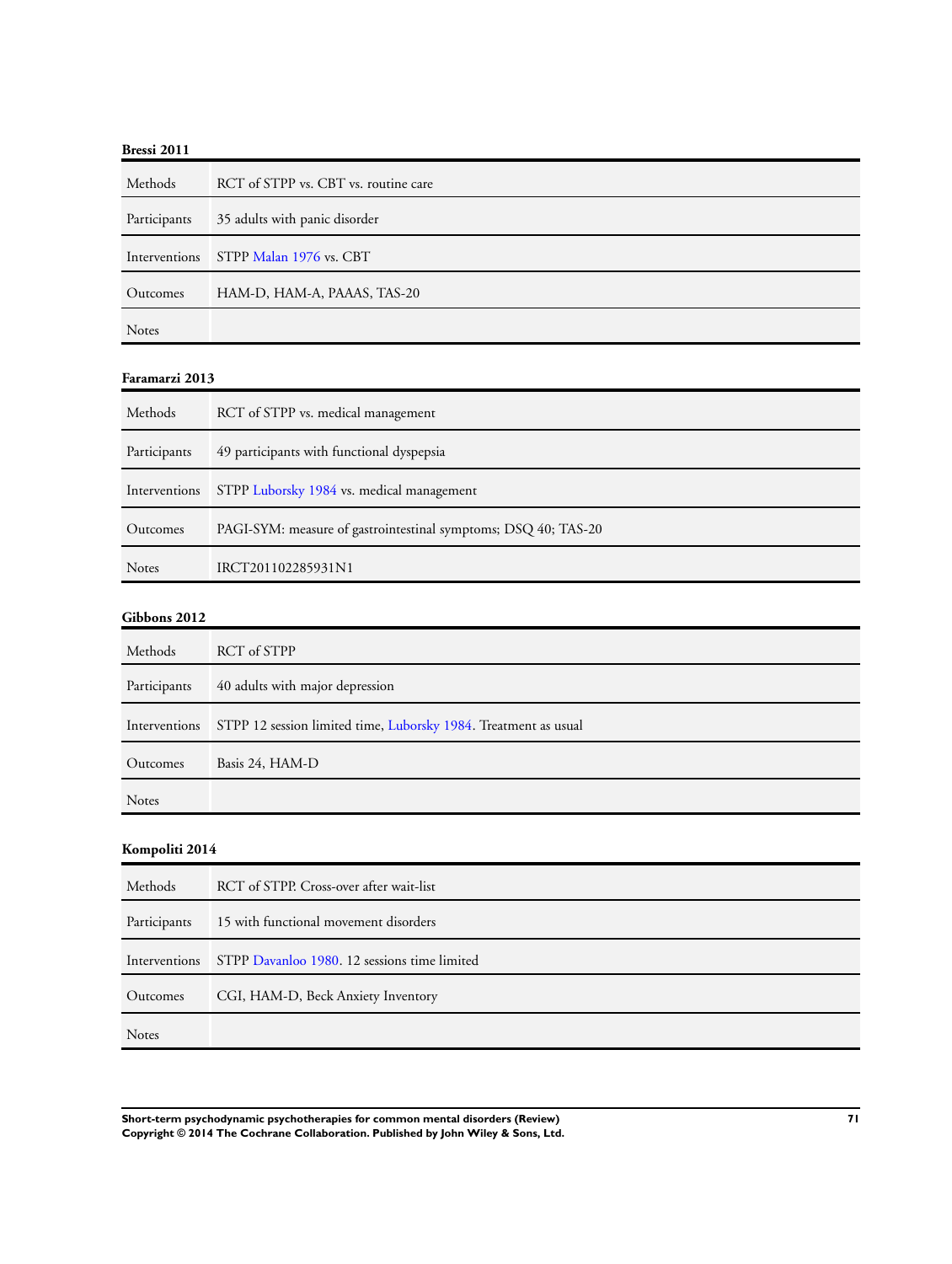### **Leichsenring 2013**

| Methods          | RCT of STPP vs. CBT vs. wait-list                                                                                                                             |
|------------------|---------------------------------------------------------------------------------------------------------------------------------------------------------------|
| Participants     | 495 adults with social anxiety disorder                                                                                                                       |
| Interventions    | STPP Luborsky 1984 up to 25 sessions                                                                                                                          |
| Outcomes         | Liebowitz Social Anxiety Scale, Social Phobia and Anxiety Inventory, Beck Depression Inventory, Inventory of<br><b>Interpersonal Problems</b>                 |
| Notes            | ISRCTN53517394                                                                                                                                                |
| Reneses 2013     |                                                                                                                                                               |
| Methods          | RCT of STPP vs. psychiatric treatment as usual                                                                                                                |
| Participants     | 44 with borderline personality disorder                                                                                                                       |
| Interventions    | 20 sessions of psychic representation focused psychotherapy                                                                                                   |
| Outcomes         | Severity global index of SCL-90-R, Barratt Impulsivity Scale scores, Social Adaptation Self-Evaluation Scale                                                  |
| Notes            |                                                                                                                                                               |
| Scheidt 2013     |                                                                                                                                                               |
| Methods          | RCT of STPP vs. treatment as usual for fibromyalgia plus anxiety or depression                                                                                |
| Participants     | 46 females with fibromyalgia and an International Classification of Diseases, 10th Revision diagnosis of a co-morbid<br>depression or anxiety disorder        |
| Interventions    | Participants were randomised to receive either an adapted version of STPP (25 sessions, 1 session/week) or treatment<br>as usual (4 consultations/6 months)   |
| Outcomes         | Fibromyalgia Impact Questionnaire, Hospital Anxiety and Depression Scale, Pain Disability Index, Symptom Check-<br>list 27 and health-related quality of life |
| Notes            |                                                                                                                                                               |
| <b>Shaw 2001</b> |                                                                                                                                                               |
| Methods          | RCT of STPP versus wait-list control. Cross-over design                                                                                                       |
| Participants     | 54 adults with mixed common mental disorders                                                                                                                  |
| Interventions    | 12 weeks of STPP (psychodynamic interpersonal therapy, Hobson 1985) delivered by psychiatry trainees                                                          |
| Outcomes         | SCL-90-R and Inventory of Interpersonal Problems                                                                                                              |

**Short-term psychodynamic psychotherapies for common mental disorders (Review) 72 Copyright © 2014 The Cochrane Collaboration. Published by John Wiley & Sons, Ltd.**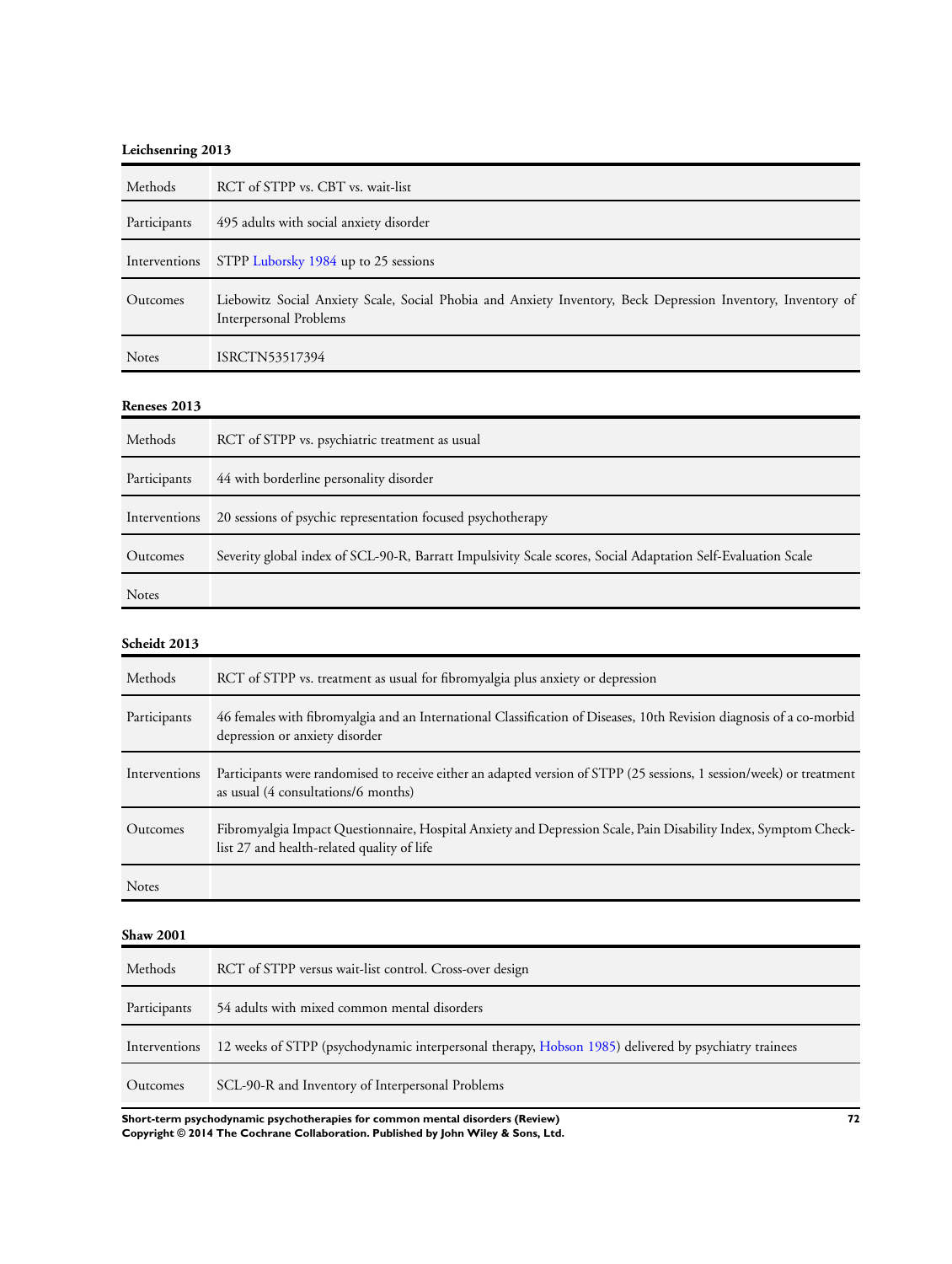#### **Shaw 2001** (*Continued)*

| <b>Notes</b>  |                                                                                                                                                |
|---------------|------------------------------------------------------------------------------------------------------------------------------------------------|
| Zipfel 2014   |                                                                                                                                                |
| Methods       | Multicentre, randomised controlled efficacy trial in adults with anorexia nervosa of STPP vs. enhanced CBT vs.<br>optimised treatment as usual |
| Participants  | 242 participants with anorexia nervosa                                                                                                         |
| Interventions | 10 months of focal psychodynamic therapy, enhanced CBT or optimised treatment as usual                                                         |
| Outcomes      | Weight gain (body mass index), rate of weight gain. Hence, does not include outcomes measures of interest in this<br>review                    |
| <b>Notes</b>  | ISRCTN72809357                                                                                                                                 |

CBT: cognitive behavioural therapy; CGI: Clinical Global Impression; DSQ: Defense Style Questionnaire; HAM-A: Hamilton Anxiety Rating Scale; HAM-D: Hamilton Depression Rating Scale; PAAS: Panic and Anticipatory Anxiety Scale; PAGI-SYM: Patient Assessment of Upper Gastrointestinal Symptoms; RCT: randomised controlled trial; SCL-90-R: Symptom Checklist-90 - Revised; STPP: short-term psychodynamic psychotherapy; TAS-20: 20-item Toronto Alexithymia Scale.

## **Characteristics of ongoing studies** *[ordered by study ID]*

### **ISRCTN38209986**

| Trial name or title | Improving Psychodynamic Psychotherapy in Primary Care: Randomised Evaluation of Dynamic Interpersonal<br>Therapy (DIT)                                                                                                                                                                                                                                                                                                                                                                         |
|---------------------|------------------------------------------------------------------------------------------------------------------------------------------------------------------------------------------------------------------------------------------------------------------------------------------------------------------------------------------------------------------------------------------------------------------------------------------------------------------------------------------------|
| Methods             | Single-blind, multi-site RCT                                                                                                                                                                                                                                                                                                                                                                                                                                                                   |
| Participants        | 1. Aged over 18 years, male or female<br>2. Current diagnosis of Major depressive disorder (MDD) with or without dysthymic disorder according to<br>Diagnostic and Statistical Manual of Mental Disorders, Fourth Edition (DSM-IV) criteria<br>3. Hamilton Depression Rating Scale score above 14<br>4. Patient Health Questionnaire (PHQ) score above 10<br>5. Confirmed need for high-intensity treatment either at triage, following referral, or by low-intensity worker<br>and supervisor |
| Interventions       | Dynamic Interpersonal Therapy vs Enhanced Wait List, Enhanced Wait list condition involving low-level<br>routine clinical care with elements of low-intensity treatment                                                                                                                                                                                                                                                                                                                        |
| Outcomes            | Primary outcome measure: Hamilton Depression Rating Scale (HDRS-17)<br>Secondary outcome measures: Beck Depression Inventory (BDI-II); Brief Symptom Inventory (BSI); Eu-<br>roQOL (EQ-5D); MINI+ (Mini-International MINI international neuropsychiatric interview); Reflective<br>Function Questionnaire (RFQ-54); Revised Social Adjustment Scale (SAS-r)                                                                                                                                   |

**Short-term psychodynamic psychotherapies for common mental disorders (Review) 73 Copyright © 2014 The Cochrane Collaboration. Published by John Wiley & Sons, Ltd.**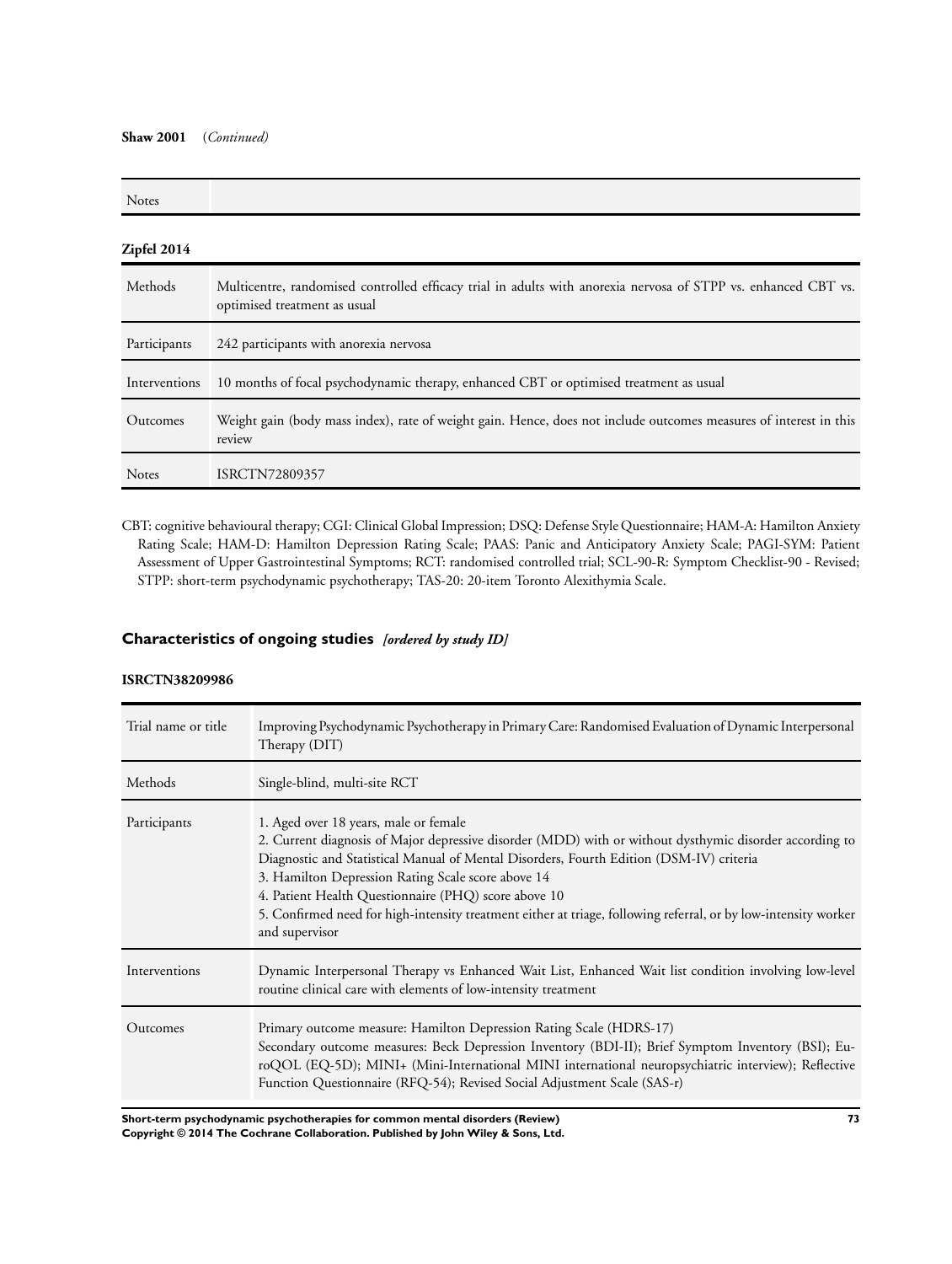### **ISRCTN38209986** (*Continued)*

| Starting date | 20/06/2012                                                                   |
|---------------|------------------------------------------------------------------------------|
|               | Contact information Ms Tara McFarquhar, email: tara.mcfarquhar@annafreud.org |
|               |                                                                              |

Notes

### **NCT01141426**

| Trial name or title | Halifax Treatment Refractory Depression Trial                                                                                                                                                                                                                                                                                                            |
|---------------------|----------------------------------------------------------------------------------------------------------------------------------------------------------------------------------------------------------------------------------------------------------------------------------------------------------------------------------------------------------|
| Methods             | RCT of STPP (Davanloo) vs. community treatment as usual                                                                                                                                                                                                                                                                                                  |
| Participants        | Treatment-resistant depression                                                                                                                                                                                                                                                                                                                           |
| Interventions       | Davanloo's model of STPP                                                                                                                                                                                                                                                                                                                                 |
| Outcomes            | Primary outcome measures: Hamilton Rating Scale for Depression<br>Secondary outcome measures: GAD-7, Inventory of Interpersonal Problems, 32-item Toronto Alexithymia<br>Scale, SF-12, CORE-OM, Trimbos and Institute of Medical Technology Assessment Cost Questionnaire for<br>Psychiatry, PHQ-9, Patient Health Questionnaire - somatic symptom scale |
| Starting date       | 2012                                                                                                                                                                                                                                                                                                                                                     |
| Contact information | Joel Town DClinPsy, telephone: 1-902-473-2543, email: joel.town@dal.ca                                                                                                                                                                                                                                                                                   |
| <b>Notes</b>        |                                                                                                                                                                                                                                                                                                                                                          |

## **NCT02076867**

| Trial name or title | Halifax Somatic Symptom Disorder Trial: A Randomized Parallel Group Cross-Over Study of Intensive<br>Short-Term Dynamic Psychotherapy Compared to Medical Treatment as Usual for Somatic Symptoms in<br>the Emergency Department                                                                                                                                                                                                    |
|---------------------|-------------------------------------------------------------------------------------------------------------------------------------------------------------------------------------------------------------------------------------------------------------------------------------------------------------------------------------------------------------------------------------------------------------------------------------|
| Methods             | Randomized Parallel Group Cross-Over Study                                                                                                                                                                                                                                                                                                                                                                                          |
| Participants        | Men and women aged 18-65 years with somatic symptom and related disorders (as assessed by the Structured<br>Clinical Interview for DSM Disorders 5th Edition Research Version (SCID-5-RV))                                                                                                                                                                                                                                          |
| Interventions       | Intervention: Intensive Short-Term Dynamic Psychotherapy<br>Control: Medical Care As Usual (MCAU)                                                                                                                                                                                                                                                                                                                                   |
| Outcomes            | Primary outcome measure: Change in Somatic Symptom Severity score using the SOMS-7<br>Secondary outcome measures: Patient Health Questionnaire-depression scale (PHQ-9); Whiteley Index for<br>Health Anxiety; Short Form Health Survey (SF-12); Inventory of Interpersonal Problems (IIP-32); Presence<br>of somatic symptom and related disorder diagnosis using the Structured Clinical Interview for DSM Disorders<br>Version 5 |

**Short-term psychodynamic psychotherapies for common mental disorders (Review) 74 Copyright © 2014 The Cochrane Collaboration. Published by John Wiley & Sons, Ltd.**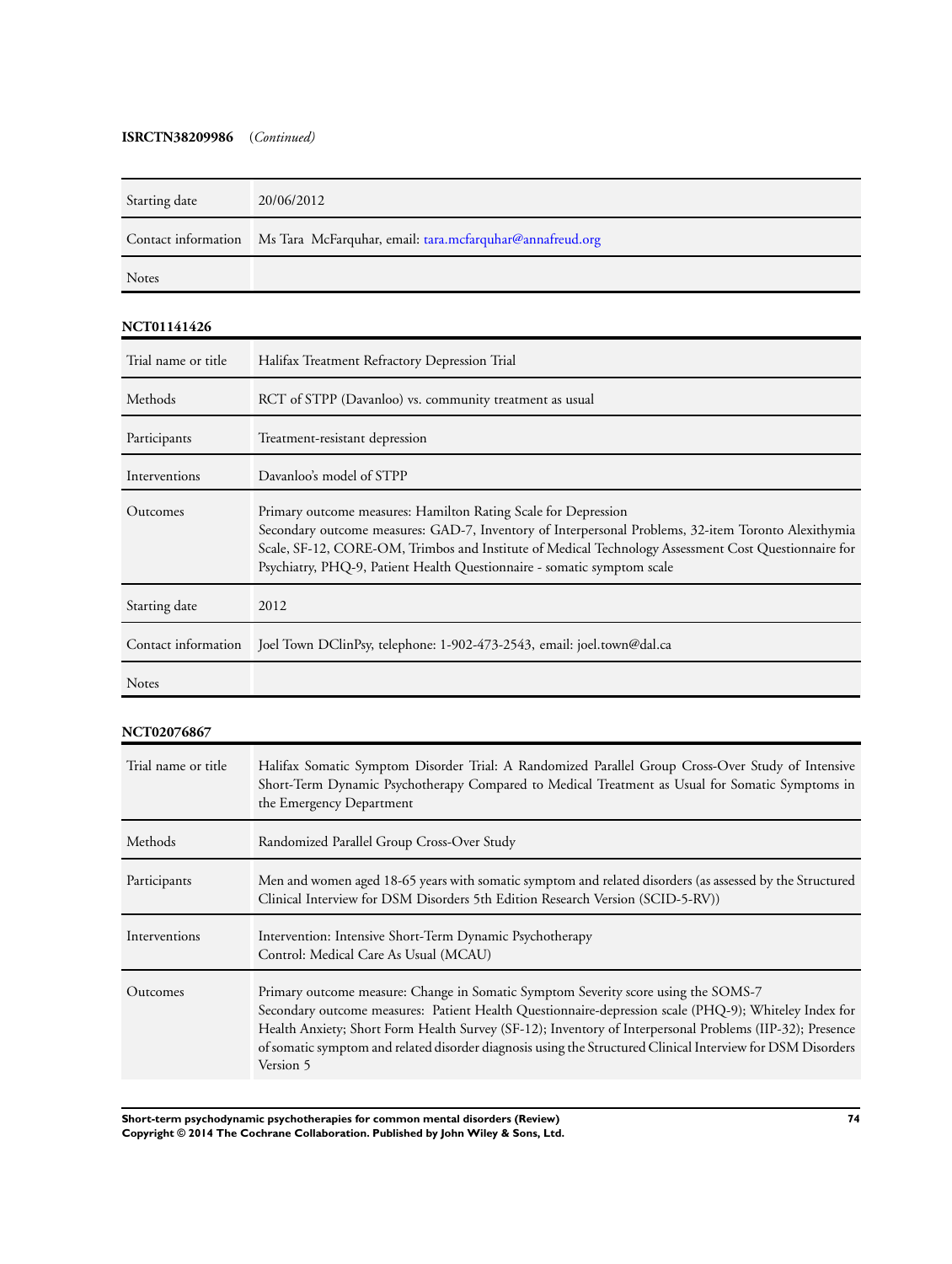#### **NCT02076867** (*Continued)*

| Starting date | March 2014                                                                                 |
|---------------|--------------------------------------------------------------------------------------------|
|               | Contact information Joel Town DClinPsy, telephone: 1-902-473-2543, email: joel.town@dal.ca |
| <b>Notes</b>  |                                                                                            |

CORE-OM: Clinical Outcomes in Routine Evaluation Outcome Measure; GAD-7: 7-item Generalized Anxiety Disorder Scale; PHQ-9: 9-item Patient Health Questionnaire; RCT: randomised controlled trial; SF-12: 12-item Short-Form Health Survey; STPP: shortterm psychodynamic psychotherapy.

**Short-term psychodynamic psychotherapies for common mental disorders (Review) 75 Copyright © 2014 The Cochrane Collaboration. Published by John Wiley & Sons, Ltd.**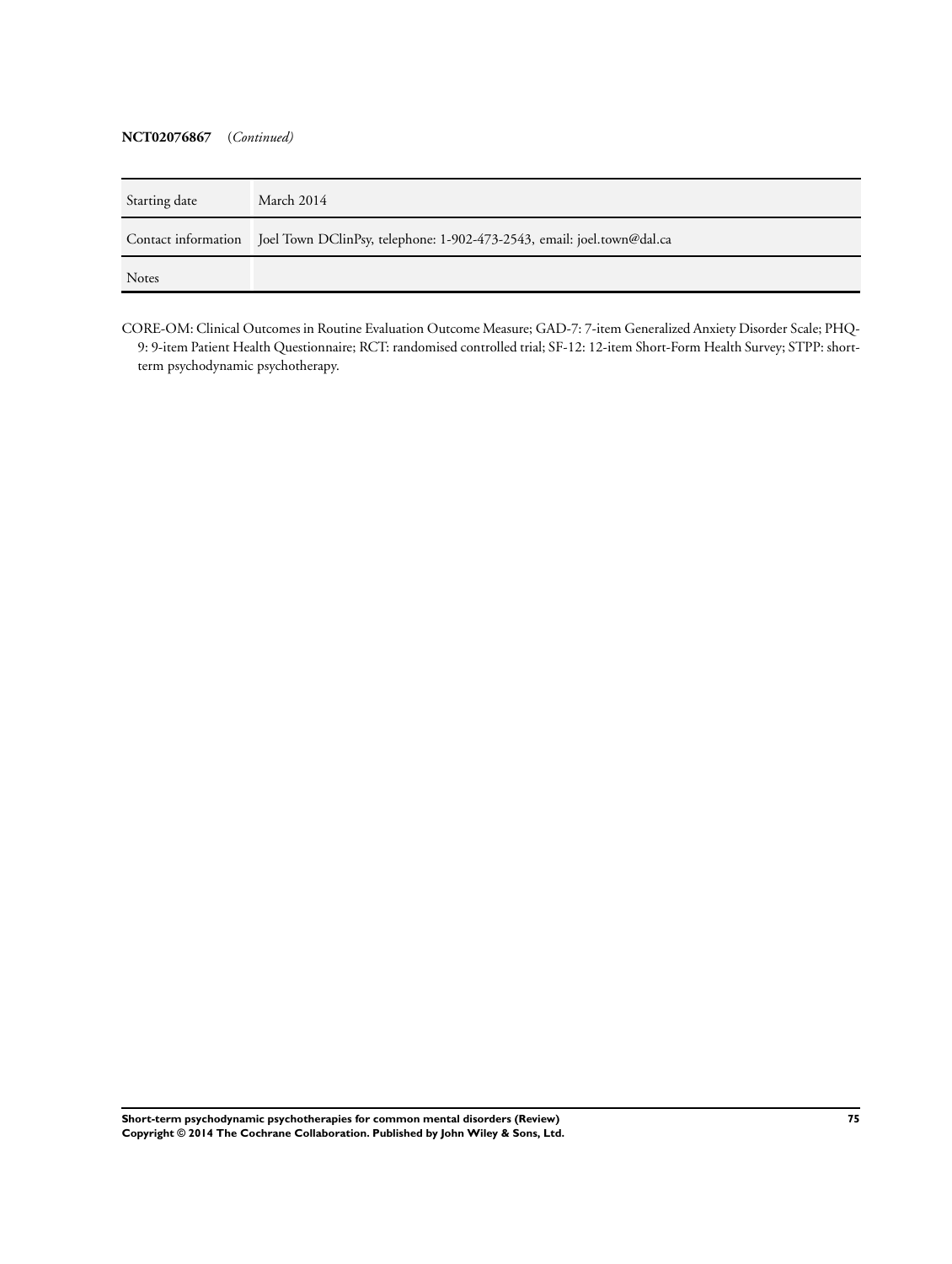## **D A T A A N D A N A L Y S E S**

| Outcome or subgroup title          | No. of<br>studies | No. of<br>participants | Statistical method                        | <b>Effect</b> size            |
|------------------------------------|-------------------|------------------------|-------------------------------------------|-------------------------------|
| 1 Reduction in general psychiatric | 19                | 1424                   | Std. Mean Difference (IV, Random, 95% CI) | $-0.71$ $[-1.00, -0.41]$      |
| symptoms: short-term               |                   |                        |                                           |                               |
| 1.1 anxiety disorders              | 2                 | 107                    | Std. Mean Difference (IV, Random, 95% CI) | $-0.33$ $[-0.72, 0.05]$       |
| 1.2 depressive disorders           | 3                 | 281                    | Std. Mean Difference (IV, Random, 95% CI) | $-0.43$ $[-0.67, -0.19]$      |
| 1.3 somatoform disorders           | 4                 | 419                    | Std. Mean Difference (IV, Random, 95% CI) | $-1.24$ [ $-2.68$ , 0.20]     |
| 1.4 mixed disorders                | 8                 | 483                    | Std. Mean Difference (IV, Random, 95% CI) | $-0.50$ $[-0.77, -0.22]$      |
| 1.5 personality disorders          | 2                 | 134                    | Std. Mean Difference (IV, Random, 95% CI) | $-0.98$ $[-1.34, -0.62]$      |
| 2 Reduction in general psychiatric | 5                 | 437                    | Std. Mean Difference (IV, Fixed, 95% CI)  | $-0.27$ $[-0.46, -0.08]$      |
| symptoms: medium-term              |                   |                        |                                           |                               |
| 2.1 depressive disorders           | $\mathbf{1}$      | 71                     | Std. Mean Difference (IV, Fixed, 95% CI)  | $-0.47$ [ $-0.94$ , $0.00$ ]  |
| 2.2 somatoform disorders           | 2                 | 251                    | Std. Mean Difference (IV, Fixed, 95% CI)  | $-0.20$ [ $-0.45, 0.05$ ]     |
| 2.3 mixed disorders                | $\overline{c}$    | 115                    | Std. Mean Difference (IV, Fixed, 95% CI)  | $-0.31$ [ $-0.68, 0.06$ ]     |
| 3 Reduction in general psychiatric | 4                 | 344                    | Std. Mean Difference (IV, Random, 95% CI) | $-1.51$ $[-3.14, 0.12]$       |
| symptoms: long-term                |                   |                        |                                           |                               |
| 3.1 anxiety disorders              | $\mathbf{1}$      | 40                     | Std. Mean Difference (IV, Random, 95% CI) | $-0.91$ [ $-1.56$ , $-0.26$ ] |
| 3.2 somatoform disorders           | $\overline{2}$    | 243                    | Std. Mean Difference (IV, Random, 95% CI) | $-2.29$ [ $-6.69$ , $2.11$ ]  |
| 3.3 mixed disorders                | $\mathbf{1}$      | 61                     | Std. Mean Difference (IV, Random, 95% CI) | $-0.60$ $[-1.11, -0.08]$      |
| 4 Reduction in somatic symptoms:   | 8                 | 744                    | Std. Mean Difference (IV, Random, 95% CI) | $-0.63$ [ $-1.29, 0.04$ ]     |
| short-term                         |                   |                        |                                           |                               |
| 4.1 anxiety disorders              | $\mathbf{1}$      | 46                     | Std. Mean Difference (IV, Random, 95% CI) | $-0.34$ [ $-0.92, 0.25$ ]     |
| 4.2 somatoform disorders           | 6                 | 599                    | Std. Mean Difference (IV, Random, 95% CI) | $-0.72$ [ $-1.63$ , $0.19$ ]  |
| 4.3 mixed disorders                | $\mathbf{1}$      | 99                     | Std. Mean Difference (IV, Random, 95% CI) | $-0.38$ $[-0.77, 0.02]$       |
| 5 Reduction in somatic symptoms:   | 4                 | 359                    | Std. Mean Difference (IV, Random, 95% CI) | $-1.39$ $[-2.75, -0.02]$      |
| medium-term                        |                   |                        |                                           |                               |
| 5.1 somatoform disorders           | 3                 | 283                    | Std. Mean Difference (IV, Random, 95% CI) | $-0.58$ $[-1.04, -0.11]$      |
| 5.2 mixed disorders                | $\mathbf{1}$      | 76                     | Std. Mean Difference (IV, Random, 95% CI) | $-3.60$ $[-4.34, -2.86]$      |
| 6 Reduction in somatic symptoms:   | 3                 | 280                    | Std. Mean Difference (IV, Random, 95% CI) | $-2.21$ [ $-5.49$ , $1.07$ ]  |
| long-term                          |                   |                        |                                           |                               |
| 6.1 somatoform disorders           | 3                 | 280                    | Std. Mean Difference (IV, Random, 95% CI) | $-2.21$ [ $-5.49$ , $1.07$ ]  |
| 7 Reduction in anxiety symptoms:   | 18                | 1102                   | Std. Mean Difference (IV, Random, 95% CI) | $-0.64$ $[-1.02, -0.26]$      |
| short-term                         |                   |                        |                                           |                               |
| 7.1 anxiety disorders              | 6                 | 255                    | Std. Mean Difference (IV, Random, 95% CI) | $-0.64$ [ $-1.01, -0.27$ ]    |
| 7.2 depressive disorders           | 1                 | 87                     | Std. Mean Difference (IV, Random, 95% CI) | $-0.29$ [ $-0.71, 0.13$ ]     |
| 7.3 somatoform disorders           | 5                 | 435                    | Std. Mean Difference (IV, Random, 95% CI) | $-0.94$ [ $-2.25, 0.37$ ]     |
| 7.4 mixed disorders                | 5                 | 287                    | Std. Mean Difference (IV, Random, 95% CI) | $-0.47$ $[-0.91, -0.03]$      |
| 7.5 personality disorders          | $\mathbf{1}$      | 38                     | Std. Mean Difference (IV, Random, 95% CI) | $0.19$ [-0.46, 0.83]          |
| 8 Reduction in anxiety symptoms:   | 7                 | 506                    | Std. Mean Difference (IV, Random, 95% CI) | $-0.46$ [ $-0.77, -0.16$ ]    |
| medium-term                        |                   |                        |                                           |                               |
| 8.1 anxiety disorders              | 1                 | 21                     | Std. Mean Difference (IV, Random, 95% CI) | $-1.07$ $[-2.02, -0.12]$      |
| 8.2 depressive disorders           | $\mathbf{1}$      | 87                     | Std. Mean Difference (IV, Random, 95% CI) | $-0.41$ [ $-0.83$ , $0.02$ ]  |
| 8.3 somatoform disorders           | 3                 | 283                    | Std. Mean Difference (IV, Random, 95% CI) | $-0.68$ [ $-1.42$ , $0.05$ ]  |
| 8.4 mixed disorders                | $\mathfrak{2}$    | 115                    | Std. Mean Difference (IV, Random, 95% CI) | $-0.19$ $[-0.56, 0.18]$       |

# **Comparison 1. STPP versus wait-list/treatment as usual/minimal treatment**

**Short-term psychodynamic psychotherapies for common mental disorders (Review) 76 Copyright © 2014 The Cochrane Collaboration. Published by John Wiley & Sons, Ltd.**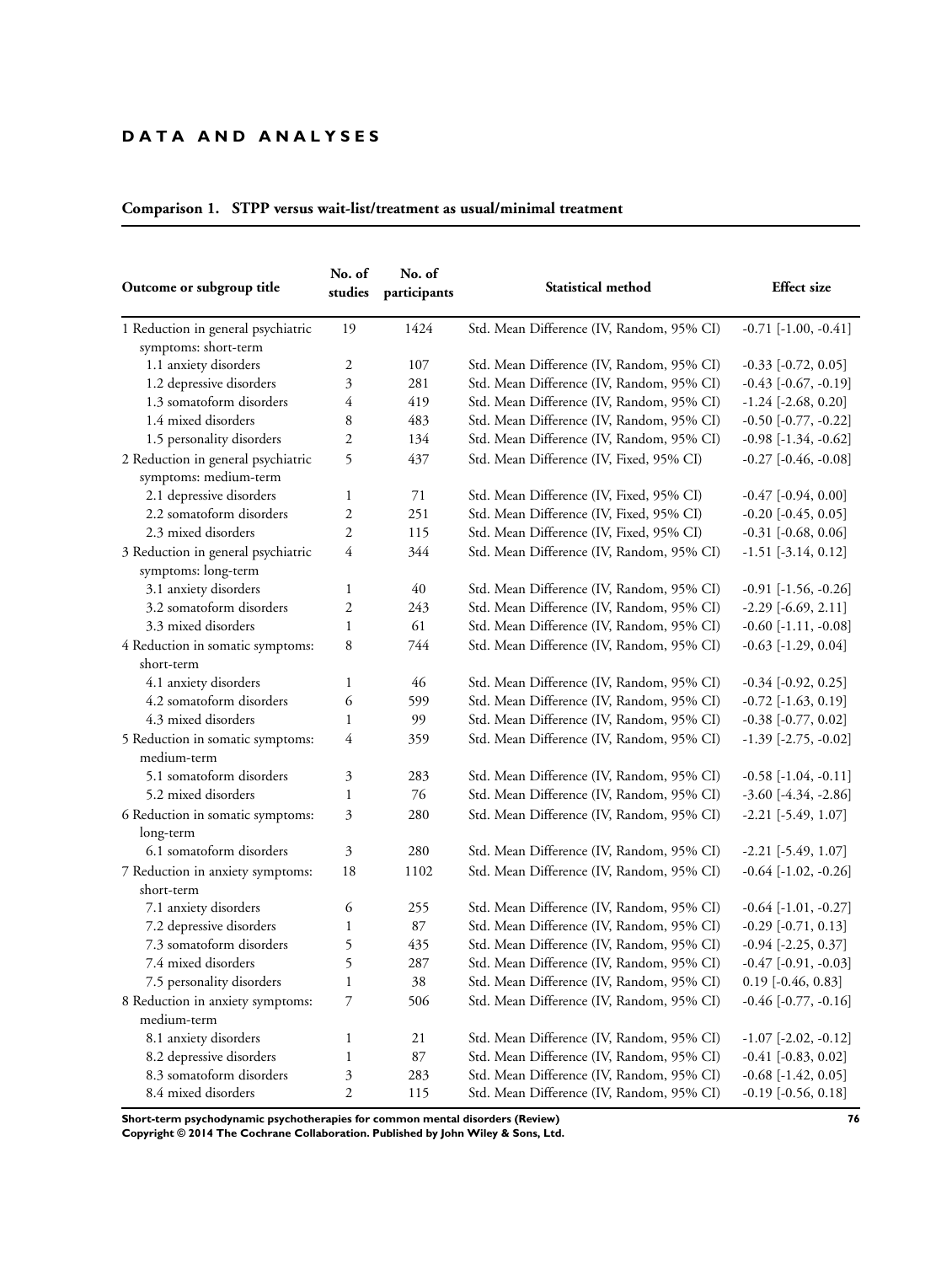| 9 Reduction in anxiety symptoms:  | 5                        | 293  | Std. Mean Difference (IV, Random, 95% CI) | $-1.10$ [ $-2.24$ , $0.04$ ]  |
|-----------------------------------|--------------------------|------|-------------------------------------------|-------------------------------|
| long-term                         |                          |      |                                           |                               |
| 9.1 anxiety disorders             | $\mathfrak{2}$           | 101  | Std. Mean Difference (IV, Random, 95% CI) | $-0.45$ [ $-1.12, 0.23$ ]     |
| 9.2 somatoform disorders          | $\overline{c}$           | 131  | Std. Mean Difference (IV, Random, 95% CI) | $-2.04$ [ $-4.77, 0.69$ ]     |
| 9.3 mixed disorders               | $\mathbf{1}$             | 61   | Std. Mean Difference (IV, Random, 95% CI) | $-0.51$ [ $-1.02$ , $-0.00$ ] |
| 10 Reduction in depressive        | 18                       | 1415 | Std. Mean Difference (IV, Fixed, 95% CI)  | $-0.50$ [ $-0.61, -0.39$ ]    |
| symptoms: short-term              |                          |      |                                           |                               |
| 10.1 anxiety disorders            | 2                        | 89   | Std. Mean Difference (IV, Fixed, 95% CI)  | $-0.57$ [1.00, $-0.14$ ]      |
| 10.2 depressive disorders         | 5                        | 435  | Std. Mean Difference (IV, Fixed, 95% CI)  | $-0.47$ $[-0.67, -0.28]$      |
| 10.3 somatoform disorders         | 5                        | 503  | Std. Mean Difference (IV, Fixed, 95% CI)  | $-0.58$ $[-0.77, -0.39]$      |
| 10.4 mixed disorders              | 6                        | 388  | Std. Mean Difference (IV, Fixed, 95% CI)  | $-0.41$ $[-0.62, -0.21]$      |
| 11 Reduction in depressive        | $\overline{\phantom{a}}$ | 601  | Std. Mean Difference (IV, Random, 95% CI) | $-0.34$ [ $-0.60, -0.09$ ]    |
| symptoms: medium-term             |                          |      |                                           |                               |
| 11.1 depressive disorders         | 3                        | 257  | Std. Mean Difference (IV, Random, 95% CI) | $-0.27$ $[-0.60, 0.07]$       |
| 11.2 somatoform disorders         | $\overline{\mathbf{3}}$  | 283  | Std. Mean Difference (IV, Random, 95% CI) | $-0.59$ [ $-1.28$ , $0.10$ ]  |
| 11.3 mixed disorders              | $\mathbf{1}$             | 61   | Std. Mean Difference (IV, Random, 95% CI) | $-0.29$ [ $-0.79, 0.22$ ]     |
| 12 Reduction in depressive        | 5                        | 321  | Std. Mean Difference (IV, Random, 95% CI) | $-1.00$ $[-2.22, 0.21]$       |
| symptoms: long-term               |                          |      |                                           |                               |
| 12.1 anxiety disorders            | $\mathbf{1}$             | 40   | Std. Mean Difference (IV, Random, 95% CI) | $-0.65$ [ $-1.29, -0.01$ ]    |
| 12.2 depressive disorders         | $\mathbf{1}$             | 89   | Std. Mean Difference (IV, Random, 95% CI) | $0.04$ [-0.38, 0.46]          |
| 12.3 somatoform disorders         | $\overline{2}$           | 131  | Std. Mean Difference (IV, Random, 95% CI) | $-2.06$ [ $-5.12$ , $1.01$ ]  |
| 12.4 mixed disorders              | $\mathbf{1}$             | 61   | Std. Mean Difference (IV, Random, 95% CI) | $-0.35$ [ $-0.86, 0.16$ ]     |
| 13 Social adjustment: short-term  | 9                        | 720  | Std. Mean Difference (IV, Fixed, 95% CI)  | $-0.51$ $[-0.66, -0.36]$      |
| 13.1 anxiety disorders            | 3                        | 141  | Std. Mean Difference (IV, Fixed, 95% CI)  | $-0.65$ [1.00, $-0.31$ ]      |
| 13.2 depressive disorders         | $\overline{2}$           | 246  | Std. Mean Difference (IV, Fixed, 95% CI)  | $-0.38$ $[-0.63, -0.13]$      |
| 13.3 somatoform disorders         | $\mathbf{1}$             | 100  | Std. Mean Difference (IV, Fixed, 95% CI)  | $-0.58$ $[-0.98, -0.18]$      |
| 13.4 mixed disorders              | $\mathbf{1}$             | 99   | Std. Mean Difference (IV, Fixed, 95% CI)  | $-0.23$ [ $-0.62$ , $0.17$ ]  |
| 13.5 personality disorders        | $\overline{2}$           | 134  | Std. Mean Difference (IV, Fixed, 95% CI)  | $-0.80$ [ $-1.15, -0.44$ ]    |
| 14 Social adjustment: long-term   | 3                        | 199  | Std. Mean Difference (IV, Fixed, 95% CI)  | $-0.58$ $[-0.86, -0.29]$      |
| 14.1 anxiety disorders            | $\mathbf{1}$             | 40   | Std. Mean Difference (IV, Fixed, 95% CI)  | $-0.63$ [ $-1.27, 0.01$ ]     |
| 14.2 somatoform disorders         | $\mathbf{1}$             | 99   | Std. Mean Difference (IV, Fixed, 95% CI)  | $-0.59$ $[-0.99, -0.18]$      |
| 14.3 mixed disorders              | $\mathbf{1}$             | 60   | Std. Mean Difference (IV, Fixed, 95% CI)  | $-0.53$ [ $-1.04$ , $-0.01$ ] |
| 15 Interpersonal problems: short- | 6                        | 265  | Std. Mean Difference (IV, Fixed, 95% CI)  | $-0.42$ [ $-0.67, -0.17$ ]    |
| term                              |                          |      |                                           |                               |
| 15.1 anxiety disorders            | $\overline{c}$           | 59   | Std. Mean Difference (IV, Fixed, 95% CI)  | $-0.04$ [ $-0.56$ , $0.49$ ]  |
| 15.2 depressive disorders         | $\mathbf{1}$             | 79   | Std. Mean Difference (IV, Fixed, 95% CI)  | $-0.36$ [ $-0.81, 0.08$ ]     |
| 15.3 somatoform disorders         | $\mathbf{1}$             | 40   | Std. Mean Difference (IV, Fixed, 95% CI)  | $-0.31$ $[-0.93, 0.31]$       |
| 15.4 mixed disorders              | $\mathbf{1}$             | 60   | Std. Mean Difference (IV, Fixed, 95% CI)  | $-0.85$ $[-1.38, -0.32]$      |
| 15.5 personality disorders        | $\mathbf{1}$             | 27   | Std. Mean Difference (IV, Fixed, 95% CI)  | $-0.69$ [ $-1.47, 0.09$ ]     |
| 16 Interpersonal problems: long-  | 3                        | 85   | Std. Mean Difference (IV, Fixed, 95% CI)  | $-0.49$ [ $-0.92, -0.05$ ]    |
| term                              |                          |      |                                           |                               |
| 16.1 anxiety disorders            | 2                        | 46   | Std. Mean Difference (IV, Fixed, 95% CI)  | $-0.48$ [ $-1.08$ , $0.12$ ]  |
| 16.2 somatoform disorders         | $\mathbf{1}$             | 39   | Std. Mean Difference (IV, Fixed, 95% CI)  | $-0.50$ [ $-1.14$ , $0.14$ ]  |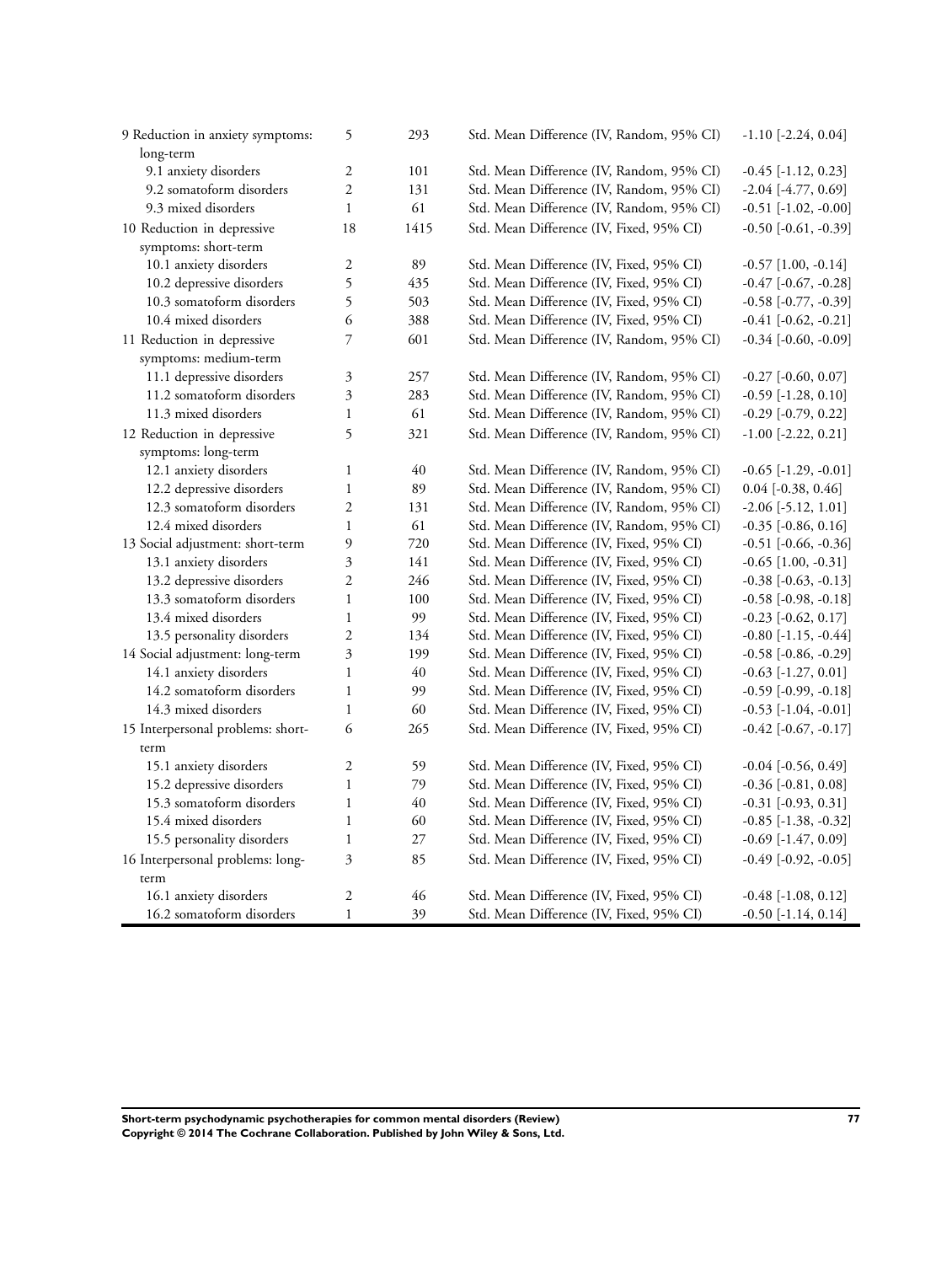## **A D D I T I O N A L T A B L E S**

## **Table 1. Properties of studies**

| Study                  | Diagnosis                                                | Manualised     | Observer<br>rated | <b>Medication</b><br>both<br>on<br>arms | Wait-list/<br>minimal<br>treatment<br>control | 20 or fewer<br>sessions | Malan/<br>Davanloo | Hobson/<br><b>PIT</b> |
|------------------------|----------------------------------------------------------|----------------|-------------------|-----------------------------------------|-----------------------------------------------|-------------------------|--------------------|-----------------------|
| Abbass 2008            | Mixed: per- Yes<br>sonality dis-<br>orders               |                | Yes               | No                                      | Yes                                           | N <sub>o</sub>          | Yes                | N <sub>0</sub>        |
| Alstrom<br>1984a       | Anxiety: so- No<br>cial phobia                           |                | No                | N <sub>o</sub>                          | Yes                                           | Yes                     | N <sub>o</sub>     | No                    |
| Alstrom<br>1984b       | Anxiety:<br>agoraphobia                                  | N <sub>o</sub> | No                | N <sub>o</sub>                          | Yes                                           | Yes                     | No                 | No                    |
| Baldoni<br>1995        | Somatic/<br>med-<br>ical: urethral<br>syndrome           | No             | No                | N <sub>o</sub>                          | No                                            | Yes                     | Yes                | N <sub>o</sub>        |
| Bressi 2010            | Mixed: de- Yes<br>pressive and<br>anxiety dis-<br>orders |                | Yes               | N <sub>o</sub>                          | No                                            | No                      | Yes                | N <sub>o</sub>        |
| <b>Brom 1989</b>       | Anxiety:<br><b>PTSD</b>                                  | No             | No                | N <sub>o</sub>                          | Yes                                           | Yes                     | No                 | No                    |
| <b>Burnand</b><br>2002 | Depres-<br>sion: major<br>depression                     | $\rm No$       | Yes               | Yes                                     | No                                            | Yes                     | N <sub>o</sub>     | No                    |
| Carrington<br>1979     | Depres-<br>sion: Feigh-<br>ner Criteria                  | Yes            | No                | No                                      | Yes                                           | Yes                     | No                 | No                    |
| Cooper<br>2003         | Depression:<br>postpartum<br>depression                  | Yes            | No                | No                                      | No                                            | Yes                     | N <sub>o</sub>     | No                    |
| Creed 2003             | Somatic/<br>medical: IBS                                 | Yes            | $\rm No$          | No                                      | $\rm No$                                      | Yes                     | No                 | No                    |
| Dare 2001              | Anorexia<br>nervosa                                      | N <sub>o</sub> | No                | $\rm No$                                | Yes                                           | Yes/No                  | Yes                | No                    |

**Short-term psychodynamic psychotherapies for common mental disorders (Review) 78 Copyright © 2014 The Cochrane Collaboration. Published by John Wiley & Sons, Ltd.**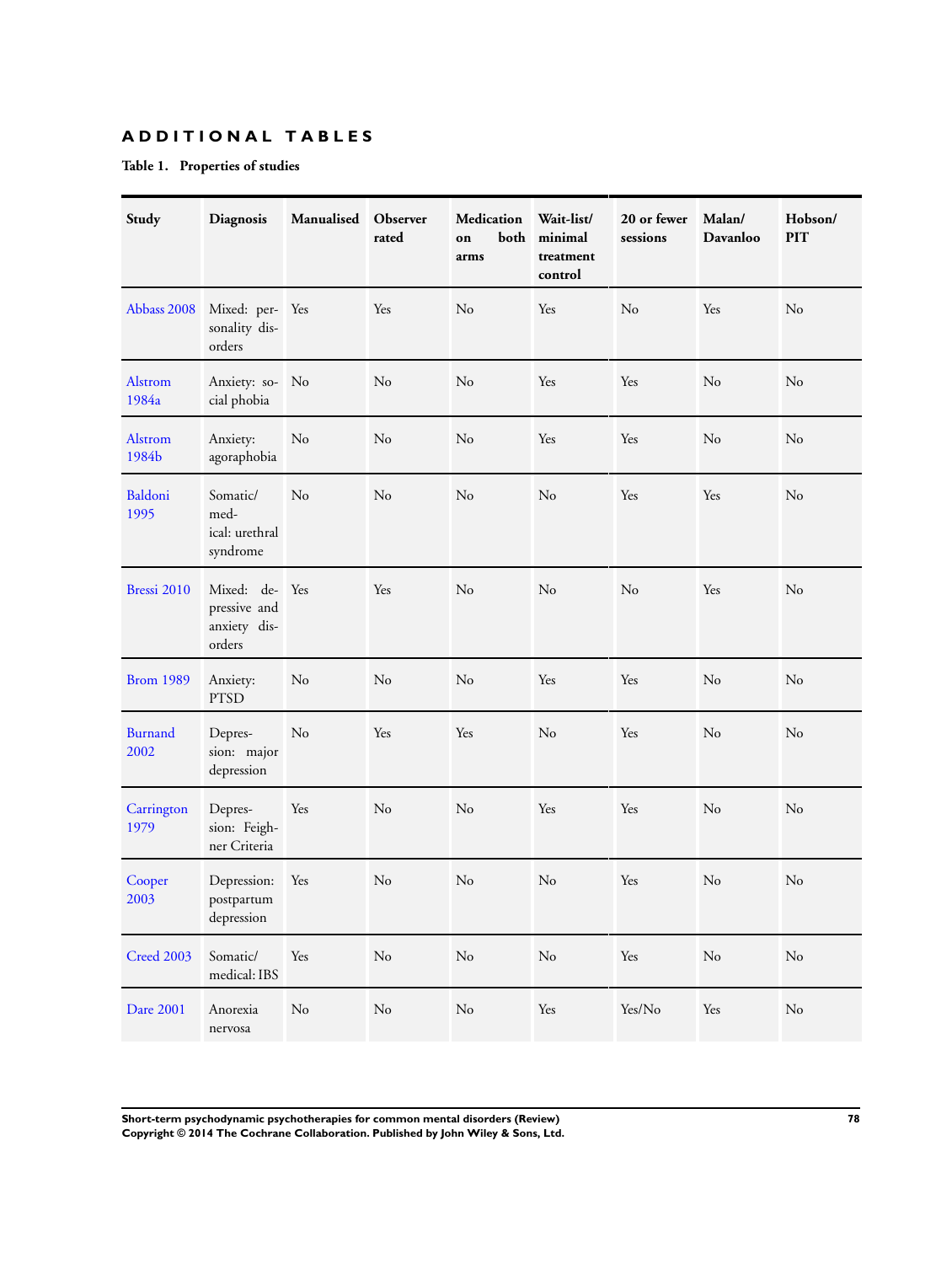## **Table 1. Properties of studies** (*Continued)*

| de Jonghe<br>2001        | Depres-<br>sion: major<br>depression                                               | Yes | Yes      | Yes | No             | Yes | No  | No  |
|--------------------------|------------------------------------------------------------------------------------|-----|----------|-----|----------------|-----|-----|-----|
| $Em-$<br>melkamp<br>2006 | Mixed: per- No<br>sonality dis-<br>orders                                          |     | $\rm No$ | No  | Yes            | Yes | Yes | No  |
| Guthrie<br>1993          | Somatic/<br>medical: IBS                                                           | No  | Yes      | No  | No             | Yes | No  | Yes |
| Guthrie<br>1999          | Mixed diag- Yes<br>noses: gen-<br>eral outpa-<br>tient<br>referrals                |     | $\rm No$ | No  | No             | Yes | No  | Yes |
| Guthrie<br>2001          | Mixed diag- Yes<br>noses:<br>self poison-<br>ing present-<br>ing to emer-<br>gency |     | No       | No  | No             | Yes | No  | Yes |
| Hamilton<br>2000         | Somatic/<br>medical:<br>functional<br>dyspepsia                                    | Yes | Yes      | No  | N <sub>o</sub> | Yes | No  | Yes |
| Levy Berg<br>2009        | Anx-<br>iety: gener-<br>alised anxi-<br>ety disorder                               | Yes | No       | No  | Yes            | No  | No  | No  |
| Linnet 2001              | Somatic/<br>med-<br>ical: atopic<br>dermatitis                                     | No  | Yes      | No  | No             | Yes | Yes | No  |
| Maina 2005               | Mixed:<br>mood<br>and anxiety<br>disorders                                         | Yes | Yes      | No  | Yes            | Yes | Yes | No  |
| Maina 2010               | Mixed:<br>OCD and<br>depression                                                    | Yes | Yes      | Yes | $\rm No$       | Yes | Yes | No  |

**Short-term psychodynamic psychotherapies for common mental disorders (Review) 79 Copyright © 2014 The Cochrane Collaboration. Published by John Wiley & Sons, Ltd.**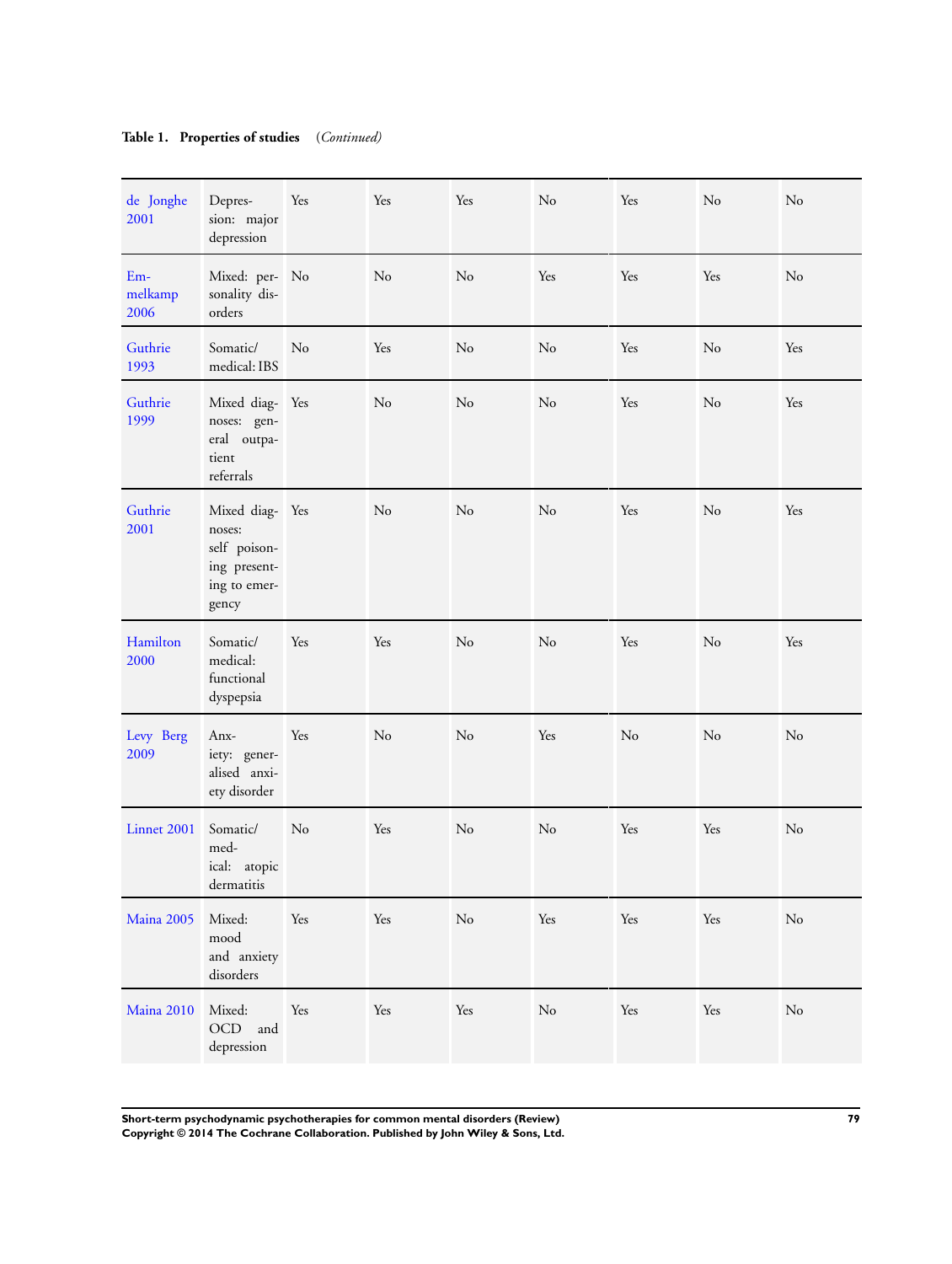## **Table 1. Properties of studies** (*Continued)*

| Marmar<br>1988    | Mixed: ma- No<br>jor depres-<br>sion, PTSD,<br>adjustment<br>disorders  |          | Yes      | No             | Yes      | Yes                  | No       | No             |
|-------------------|-------------------------------------------------------------------------|----------|----------|----------------|----------|----------------------|----------|----------------|
| Milrod<br>2007    | Anxiety:<br>panic disor-<br>der                                         | Yes      | Yes      | No             | Yes      | No                   | No       | No             |
| Monsen<br>2000    | Somatic/<br>medical:<br>pain<br>syndromes                               | No       | No       | No             | No       | No                   | No       | No             |
| <b>Piper 1990</b> | Mixed:<br>mood, anx-<br>iety, adjust-<br>ment, axis II                  | Yes      | Yes      | N <sub>o</sub> | Yes      | Yes                  | Yes      | N <sub>o</sub> |
| Sattel 2012       | Somatic/<br>medi-<br>cal: multiso-<br>matoform<br>disorders             | Yes      | No       | N <sub>o</sub> | No       | Yes                  | No       | Yes            |
| Shefler 1995      | Mixed: anx- No<br>iety, depres-<br>sion, adjust-<br>ment disor-<br>ders |          | Yes      | No             | Yes      | Yes                  | $\rm No$ | No             |
| Sloane 1975       | Mixed: 'psy- No<br>choneu-<br>roses'<br>and<br>axis II                  |          | $\rm No$ | No             | Yes      | Yes                  | $\rm No$ | No             |
| Sørensen<br>2010  | Anxiety:<br>hypochon-<br>driasis                                        | No       | Yes      | N <sub>o</sub> | Yes      | Yes                  | No       | No             |
| Svedlund<br>1983  | Somatic/<br>medical: IBS                                                | $\rm No$ | Yes      | No             | $\rm No$ | $\operatorname{Yes}$ | Yes      | $\rm No$       |
| Vitriol 2009      | Depression:<br>severe major<br>depression                               | No       | Yes      | Yes            | $\rm No$ | Yes                  | $\rm No$ | $\rm No$       |

**Short-term psychodynamic psychotherapies for common mental disorders (Review) 80 Copyright © 2014 The Cochrane Collaboration. Published by John Wiley & Sons, Ltd.**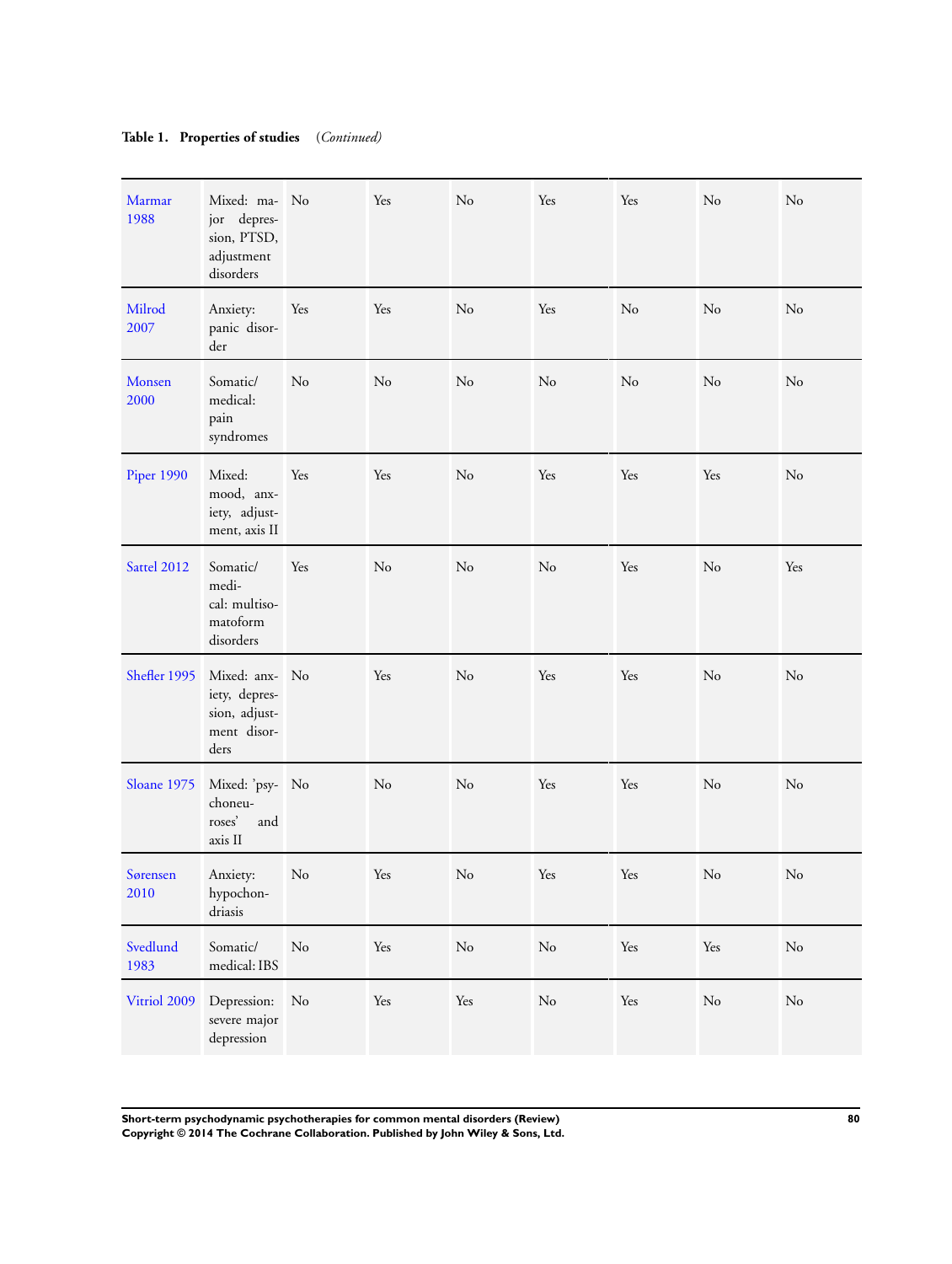#### **Table 1. Properties of studies** (*Continued)*

| Wiborg<br>1996  | Anxiety:<br>panic disor-<br>der            | Yes | Yes | Yes | No  | Yes | Yes | No |
|-----------------|--------------------------------------------|-----|-----|-----|-----|-----|-----|----|
| Winston<br>1994 | Mixed: per- Yes<br>sonality dis-<br>orders |     | No  | No  | Yes | No  | Yes | No |

OCD: obsessive-compulsive disorder; IBS: irritable bowel syndrome; PIT: psychodynamic interpersonal therapy; PTSD: post-traumatic stress disorder.

### **Table 2. Subgroup analyses**

| Outcome or Manualised<br>subgroup                                   | (SMD (95% rated<br>CI                                         | Observer-<br>outcomes<br>$(SMD \ 95\%$<br>CI                   | <b>Medications</b><br>on both arms<br>(SMD (95%)<br>CI | Wait-list<br>minimal<br>treatment<br>controls<br>(SMD (95%)<br>CI | or 20 or fewer Malan/<br>sessions<br>(SMD (95%)<br>CI                                                                | Davanloo<br>(SMD (95%)<br>CI | Hobson/<br><b>PIT</b><br>(SMD (95%)<br>CI |
|---------------------------------------------------------------------|---------------------------------------------------------------|----------------------------------------------------------------|--------------------------------------------------------|-------------------------------------------------------------------|----------------------------------------------------------------------------------------------------------------------|------------------------------|-------------------------------------------|
| in general psy- -0.27)<br>chiatric symp-<br>short-<br>toms:<br>term | 1.1 Reduction -0.49 (-0.72 to                                 | $-0.87(-1.37 \text{ to } -0.38(-0.59 \text{ to }$<br>$-0.37$ ) | $-0.16$                                                | $-0.43$                                                           | $-0.67$ (-0.92 to $-0.69$ (-1.08 to $-1.28$ (-2.06 to $-0.19$ (-0.39 to<br>$-0.30$ )                                 | $-0.49$                      | 0.01)                                     |
| in general psy- 0.15)<br>chiatric symp-<br>toms:<br>medium-term     | 1.2 Reduction -0.09 (-0.34 to -0.37 (-0.66 to -0.31 (-0.66 to | $-0.08$ )                                                      | 0.04)                                                  | 0.01)                                                             | $-0.50$ (-1.01 to $-0.23$ (-0.44 to $-0.11$ (-0.64 to<br>$-0.02$ )                                                   | 0.43)                        | $-0.09$ ( $-0.36$ to<br>0.18)             |
| in general psy- 0.39)<br>chiatric symp-<br>long-<br>toms:<br>term   | 1.3 Reduction -0.44 (-1.26 to -2.01 (-4.29 to -0.91 (-1.56 to | 0.27)                                                          | $-0.26$ )                                              | $-0.08$ )                                                         | $-0.60$ (-1.11 to $-1.51$ (-3.14 to $-2.73$ (-6.30 to<br>0.12)                                                       | 0.84)                        | -0.06 (-0.39 to<br>0.26                   |
| somatic 0.12)<br>in<br>symptoms:<br>short-term                      |                                                               | 1.17)                                                          |                                                        | 0.25)                                                             | 1.4 Reduction -0.11 (-0.33 to -1.22 (-3.62 to Not estimable -0.34 (-0.92 to -0.60 (-1.34 to -1.71 (-5.73 to<br>0.13) | (2.30)                       | $-0.11$ ( $-0.33$ to<br>0.12)             |
| somatic 1.35)<br>in<br>symptoms:<br>medium-term                     |                                                               |                                                                |                                                        |                                                                   | 1.5 Reduction -1.91 (-5.18 to Not estimable Not estimable Not estimable -1.58 (-3.56 to -0.94 (-1.71 to<br>0.39)     | $-0.17$                      | $-1.91$ (-5.18 to<br>1.35)                |

**Short-term psychodynamic psychotherapies for common mental disorders (Review) 81 Copyright © 2014 The Cochrane Collaboration. Published by John Wiley & Sons, Ltd.**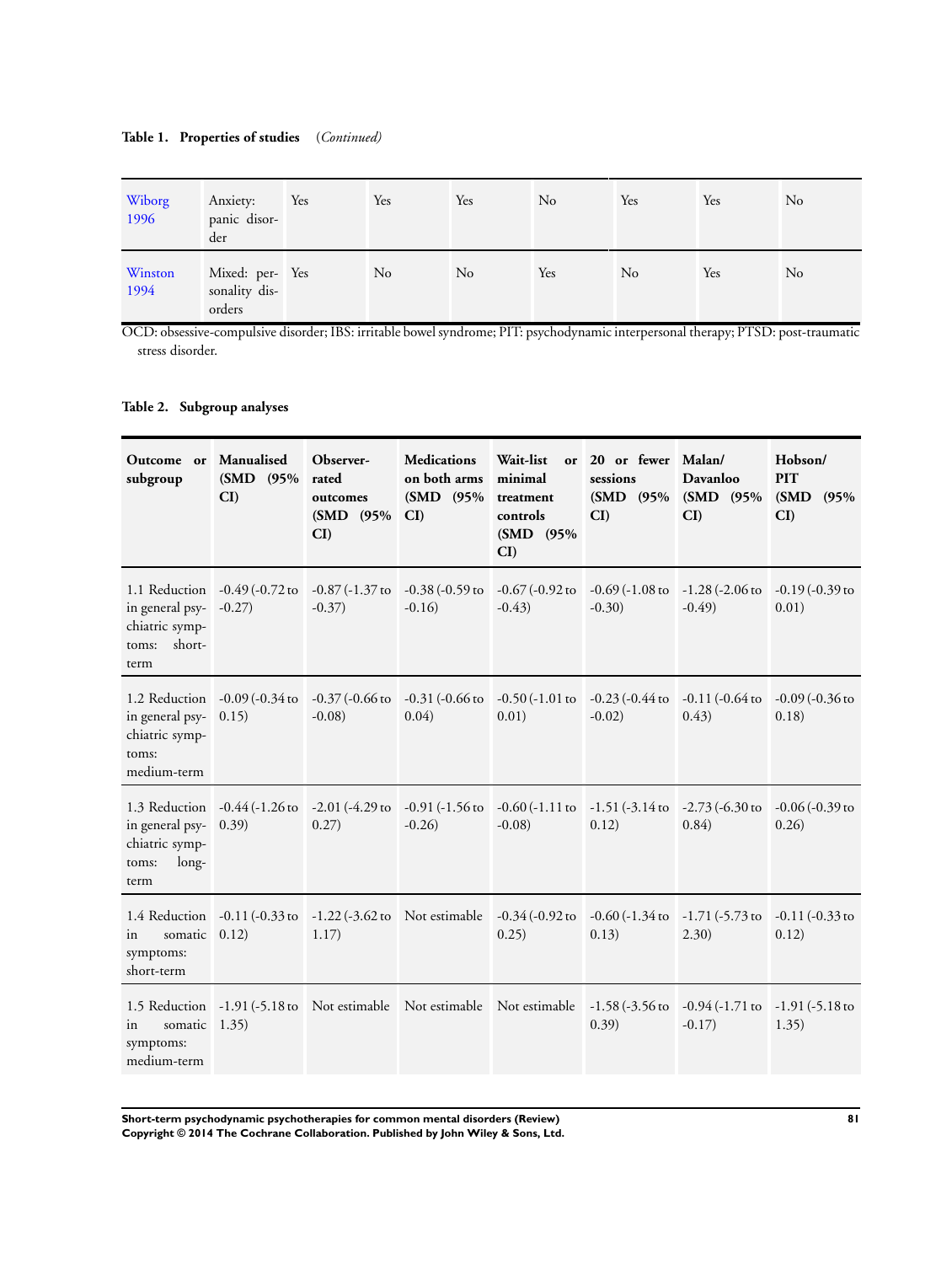### **Table 2. Subgroup analyses** (*Continued)*

| somatic 0.37)<br>in<br>symptoms:<br>long-term                                 |                                                                               | $-5.59$                       |                                 | 1.6 Reduction 0.05 (-0.27 to -6.61 (-7.62 to Not estimable Not estimable -2.21 (-5.49 to -3.38 (-9.68 to                  | 1.07)                                                                                 | 2.91)                          | $0.05$ (-0.27 to<br>0.37)       |
|-------------------------------------------------------------------------------|-------------------------------------------------------------------------------|-------------------------------|---------------------------------|---------------------------------------------------------------------------------------------------------------------------|---------------------------------------------------------------------------------------|--------------------------------|---------------------------------|
| in<br>ety symptoms:<br>short-term                                             | 1.7 Reduction -0.45 (-0.80 to<br>$anxi - 0.10$                                | -0.82 (-1.43 to<br>$-0.21)$   | $-0.50$ (-1.16 to<br>0.17)      | -0.47 (-0.74 to<br>$-0.20$                                                                                                | $-0.74$ (-1.23 to<br>$-0.25$ )                                                        | $-0.97$ (-1.90 to<br>$-0.05$ ) | $0.00$ (-0.27 to<br>0.27)       |
| anxi-<br>in<br>ety symptoms:<br>medium-term                                   | 1.8 Reduction -0.10 (-0.34 to<br>0.14)                                        | $-0.28$ (-0.56 to<br>$-0.01)$ | $-0.24$ (-0.64 to<br>0.16       | 0.06)                                                                                                                     | $-0.60$ ( $-1.26$ to $-0.57$ ( $-1.05$ to<br>$-0.08$ )                                | $-0.83$ ( $-2.45$ to<br>0.79)  | $-0.13(-0.40)$ to<br>0.14)      |
| anxi-<br>in<br>ety symptoms:<br>long-term                                     | 1.9 Reduction -0.45 (-1.12 to -1.58 (-3.37 to -0.82 (-1.47 to<br>0.23)        | 0.21)                         | $-0.17$ )                       | 0.05)                                                                                                                     | $-0.32$ ( $-0.69$ to $-1.35$ ( $-2.73$ to $-1.64$ ( $-3.45$ to Not estimable<br>0.03) | 0.18)                          |                                 |
| 1.10<br>duction in de- $-0.31$ )<br>pressive symp-<br>short-<br>toms:<br>term | Re- $-0.56$ ( $-0.81$ to $-0.66$ ( $-0.99$ to                                 | $-0.32$ )                     | $-0.43$ ( $-0.63$ to<br>$-0.23$ | $-0.71$ ( $-1.20$ to<br>$-0.22$                                                                                           | $-0.68$ ( $-0.99$ to $-0.93$ ( $-1.16$ to<br>$-0.36$                                  | $-0.70$                        | $-0.26$ ( $-0.45$ to<br>$-0.06$ |
| 1.11<br>duction in de- 0.07)<br>pressive symp-<br>toms:<br>medium-term        | Re- $-0.14(-0.34 \text{ to } -0.57(-1.00 \text{ to } -0.51(-0.99 \text{ to }$ | $-0.14$ )                     | $-0.04$ )                       | 0.22)                                                                                                                     | $-0.29$ (-0.79 to $-0.33$ (-0.61 to $-1.40$ (-2.22 to<br>$-0.05$ )                    | $-0.59$                        | $-0.20$ ( $-0.44$ to<br>0.04)   |
| 1.12<br>duction in de- $0.41$ )<br>pressive symp-<br>long-<br>toms:<br>term   |                                                                               | $-0.06$ )                     | $-0.01)$                        | Re- -0.26 (-0.93 to -0.41 (-0.75 to -0.65 (-1.29 to -0.35 (-0.86 to -1.00 (-2.22 to -1.59 (-3.61 to Not estimable<br>0.16 | 0.21)                                                                                 | 0.44)                          |                                 |

CI: confidence interval; PIT: psychodynamic interpersonal therapy; SMD: standardised mean difference.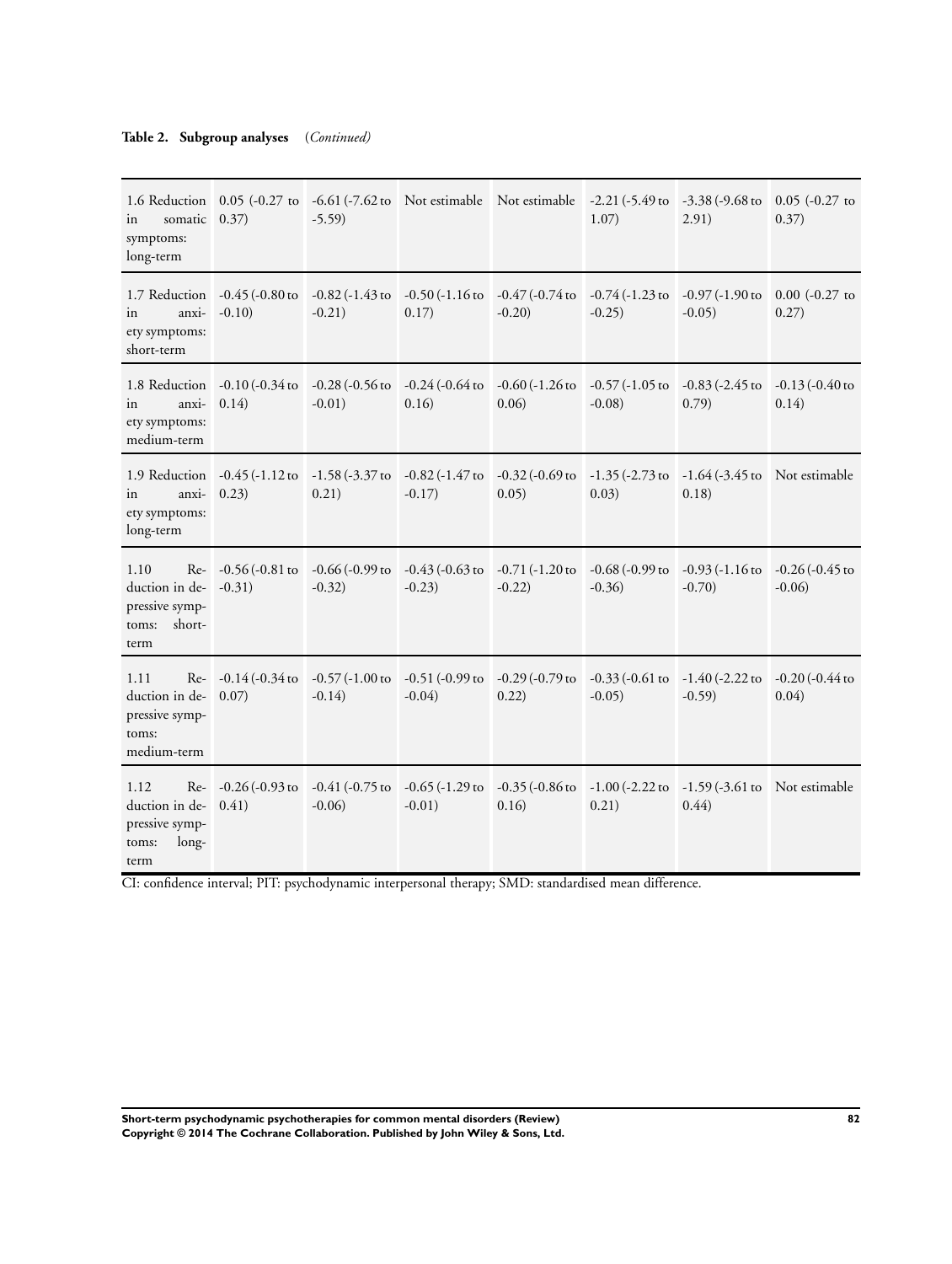### **W H A T ' S N E W**

Last assessed as up-to-date: 23 July 2012.

| Date | Event                                                                              | Description                                                           |
|------|------------------------------------------------------------------------------------|-----------------------------------------------------------------------|
|      | 4 April 2014 New citation required but conclusions have not changed Review updated |                                                                       |
|      | 4 April 2014 New search has been performed                                         | Review updated with newer methodology and new studies<br>incorporated |

## **H I S T O R Y**

Protocol first published: Issue 2, 2004

Review first published: Issue 4, 2006

| Date            | Event                                                                    | Description                                                      |
|-----------------|--------------------------------------------------------------------------|------------------------------------------------------------------|
| 6 November 2008 | Amended                                                                  | Converted to new review format.                                  |
| 21 August 2006  | New citation required and conclusions have changed Substantive amendment |                                                                  |
| 9 November 2005 | Amended                                                                  | A minor update was submitted for publication in<br>November 2005 |

# **C O N T R I B U T I O N S O F A U T H O R S**

Abbass is the guarantor of this review. Abbass originally conceived the review. Abbass, Kisely and Hancock designed the review. Rusalovska collected data for the review. Kisely and Hancock developed the search strategy. Rusalovska and Abbass undertook searches. All review authors screened and retrieved papers against inclusion criteria. Abbass and Town appraised quality of papers. Town and Abbass abstracted data from papers. Abbass and Rusalovska wrote to authors of papers for additional information. Kisely, Town and Abbass entered data into Review Manager 5. Kisely, Town and Abbass analysed and interpreted data. All review authors provided a methodological perspective. **Short-term psychodynamic psychotherapies for common mental disorders (Review) 83**

**Copyright © 2014 The Cochrane Collaboration. Published by John Wiley & Sons, Ltd.**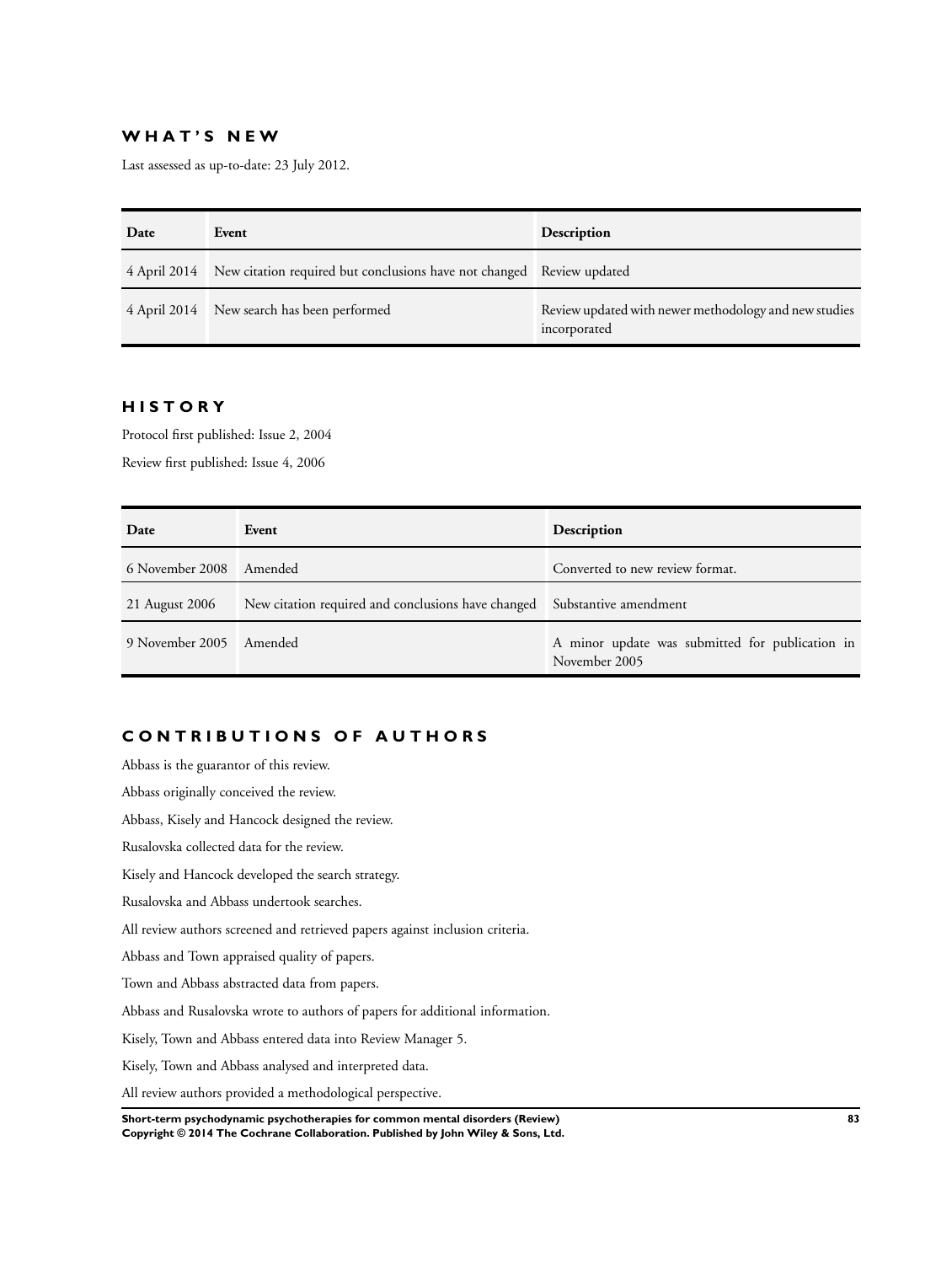Abbass, Leichsenring and Town provided a clinical perspective.

All review authors contributed towards writing the review.

### **D E C L A R A T I O N S O F I N T E R E S T**

Allan A Abbass: academic focus on a variant of short-term psychodynamic psychotherapies (STPP), and was the lead author on one of the included studies. He acknowledges a psychotherapeutic bias in his clinical work and teaching in favour of some of these methods. However, he is aware of the need to review the literature, and improve upon the research done in this field. To balance this view, colleagues without such a bias participated in this review.

Elizabeth Crowe: none known.

Saskia DeMaat: works and teaches in a psychoanalytical oriented workplace (doing therapies) and teaches on the subject of psychoanalysis and psychoanalytic psychotherapy.

Jack Dekker: none known.

Ellen Driessen: none known.

Andrew Gerber: none known.

Steve R Kisely: none known.

Falk Leichsenring: none known.

Sven Rabung: none known.

Svitlana Rusalovska: none known.

Joel M Town: none known.

### **S O U R C E S O F S U P P O R T**

#### **Internal sources**

- Department of Psychiatry, Dalhousie University, Canada.
- Nova Scotia Department of Health, Canada.

#### **External sources**

• Cochrane Canada, Canada.

## **D I F F E R E N C E S B E T W E E N P R O T O C O L A N D R E V I E W**

As the protocol was written in 2004, the methods have been updated to those of the *Cochrane Handbook for Systematic Reviews of Interventions* of 2008 ([Higgins 2008a](#page-22-0)). We added several new international researchers from Germany, the Netherlands, Australia and the USA strengthening the team of this review. We have also included 'occupational function' as a relevant cost-related issue in common mental disorders outcome.

In following phrase was deleted from the methods: "Where no further usable data was provided, studies were not included in the metaanalysis, and were listed as excluded due to missing data." This is in accordance with Cochrane's methodological stipulation that studies that meet the inclusion criteria should be included in the review irrespective of whether measured they report data in a useable way [\(Chandler 2013](#page-22-0)).

**Short-term psychodynamic psychotherapies for common mental disorders (Review) 84 Copyright © 2014 The Cochrane Collaboration. Published by John Wiley & Sons, Ltd.**